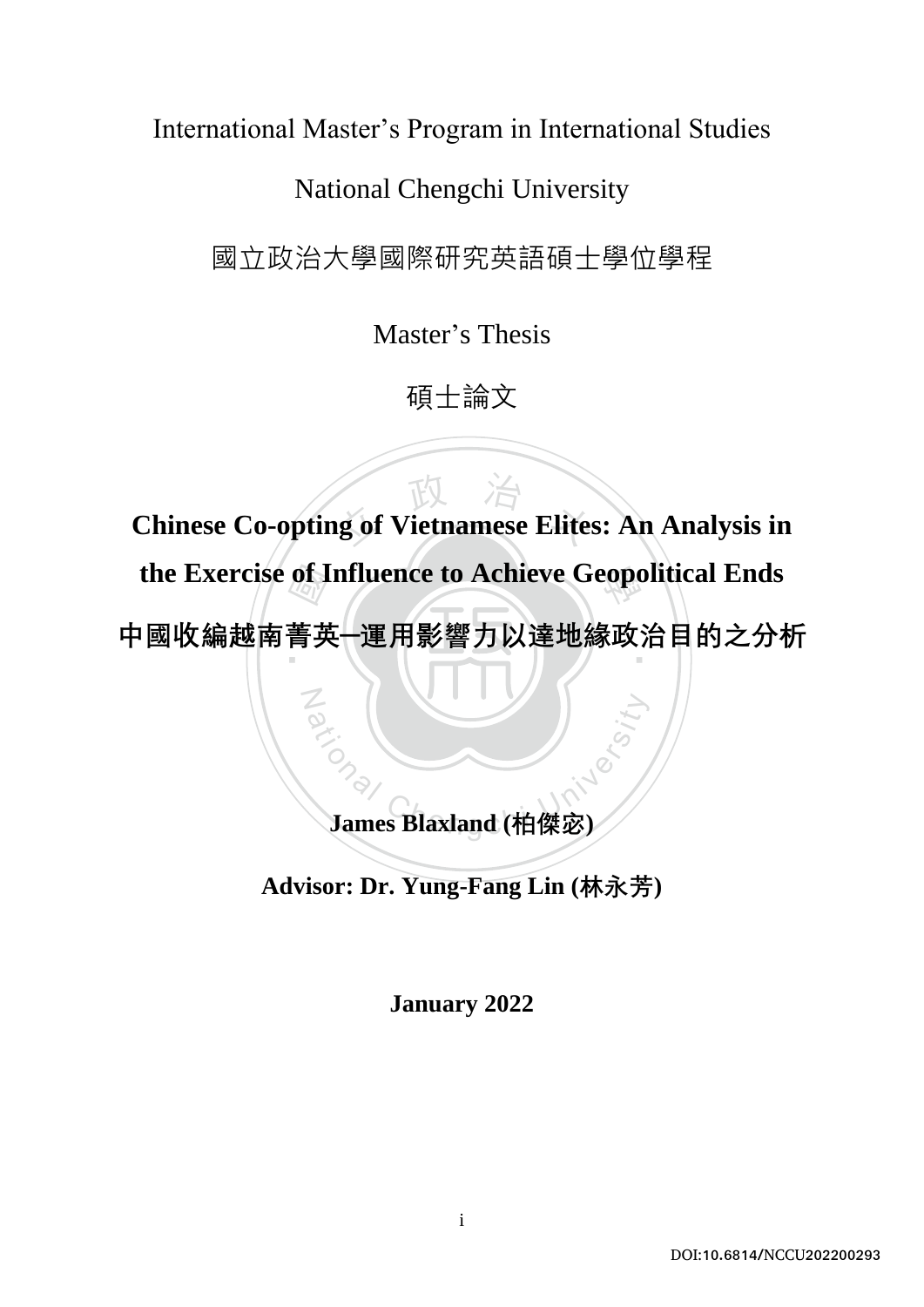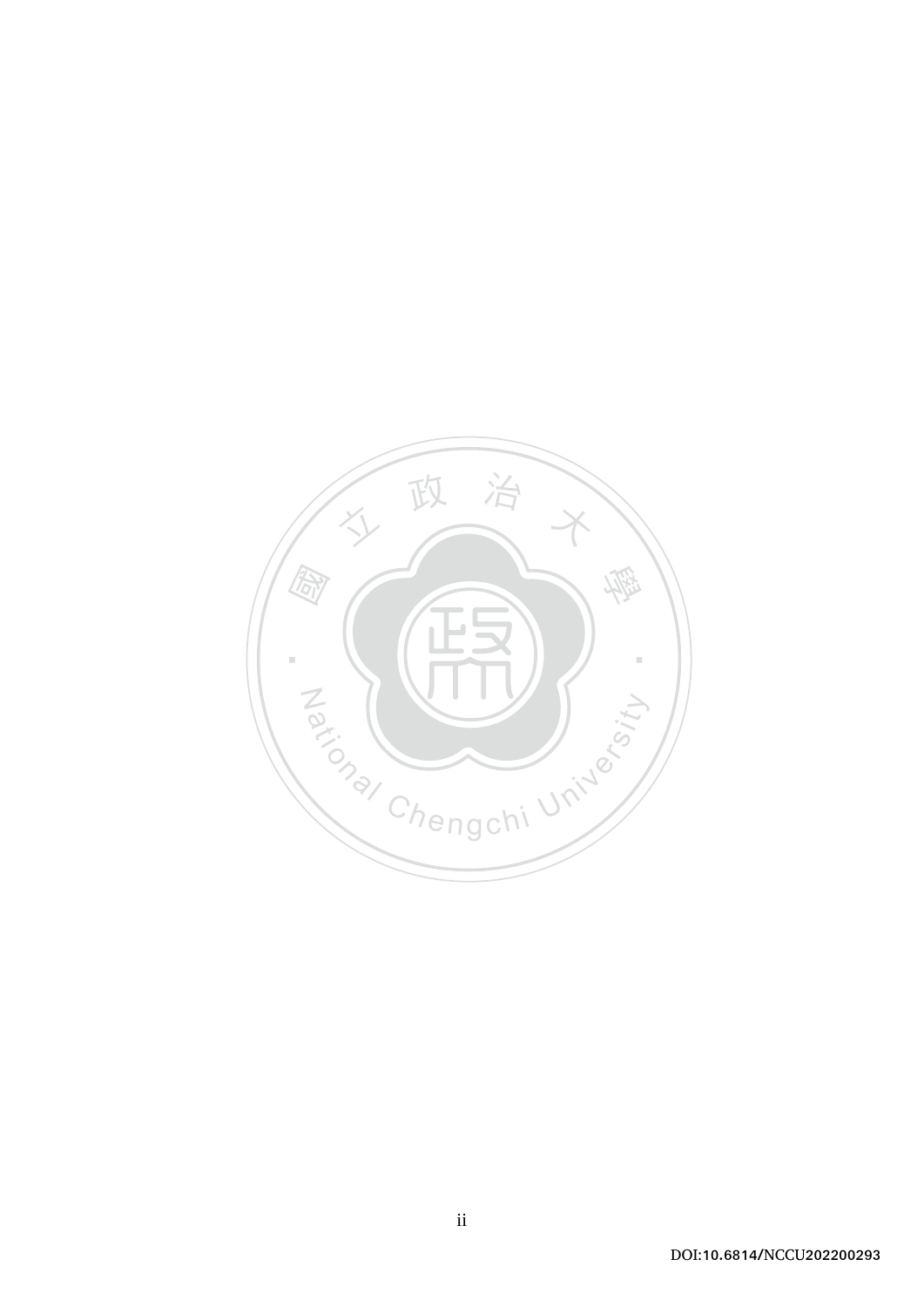## Acknowledgements

<span id="page-2-0"></span>I'd like to thank my family for their unwavering love and support.

I'd like to express my deep gratitude to Professor Lin for his incredible encouragement, guidance, and patience in helping me to complete this research—despite it taking somewhat longer than originally intended. My deepest thanks to NCCU, and its teachers and staff, for giving me the opportunity to advance my education—and to do so in a country that has taught me so much outside of the classroom.

And last, but by no means least, I'd like to thank every Vietnamese person I spoke with who offered me ideas, tips, and directions in my research. Your recommendations, no matter how brief or seemingly insignificant, helped to make a truly unwieldy subject much more navigable.

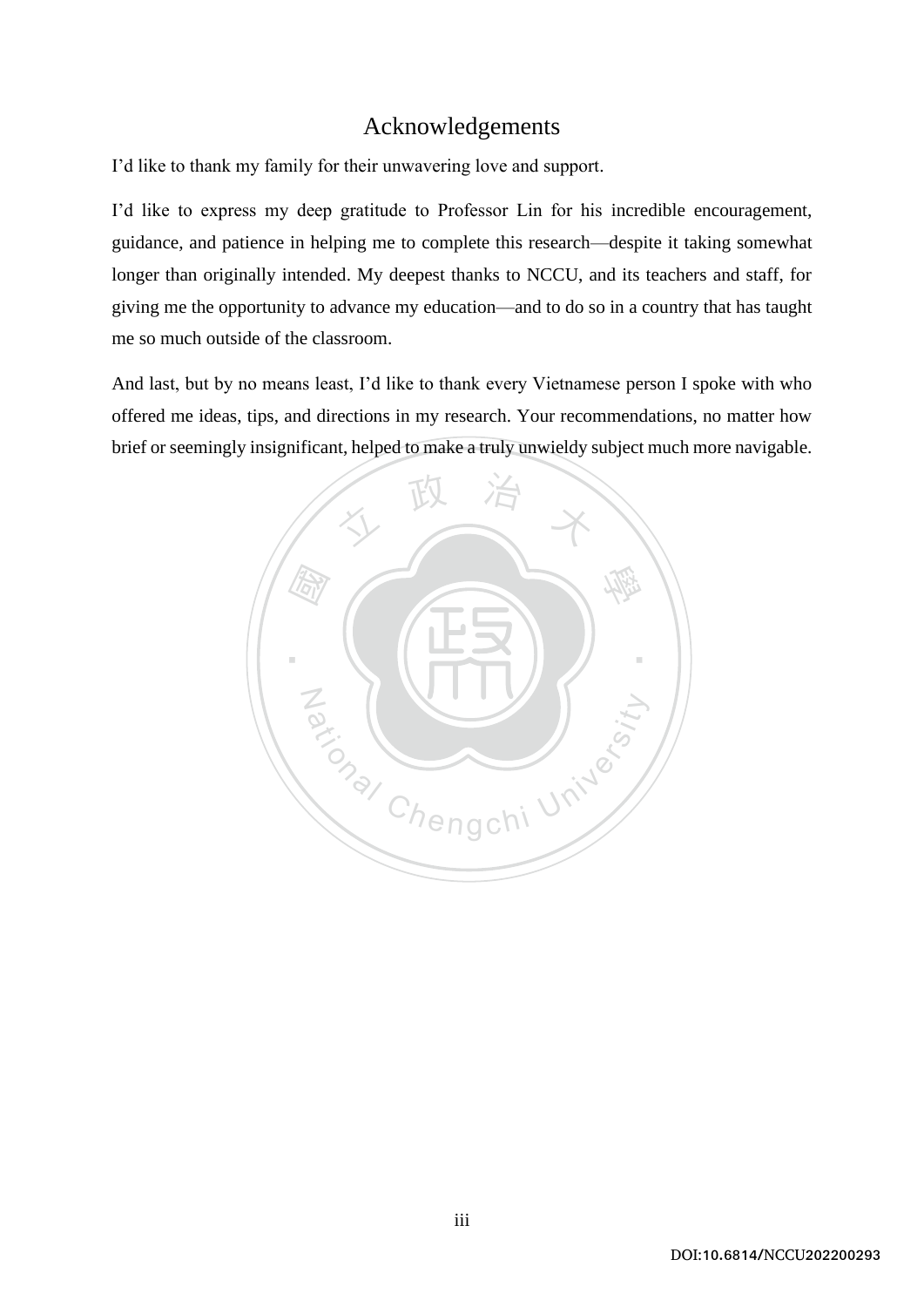## Abstract

<span id="page-3-0"></span>As the People's Republic of China has become an increasingly powerful global player, the Chinese Communist Party has substantially increased its attempts to influence elites in countries around the world. Though this is a well-documented phenomenon, there are some countries in which this tactic has been less researched. Vietnam, despite being one of the few other nominally communist countries in existence in the 21<sup>st</sup> century, and despite having a long intertwining history with its powerful northern neighbour, is one such country where there is a dearth of research into whether and how Chinese actors are seeking to gain influence among elites.

considerable overlap in patterns of elite influence in the Southeast Asian case studies, and in opaque realm of vietnamese politics and business. From here, the research analyses several<br>case studies of interactions between Chinese entities and Vietnamese figures in the fields of<br>government, business, and state-owned this, the research establishes patter<br>influenced, which can be used to the patterns of behaviour exhibited by potential purveyors and targets of influence in the mese context. Given the frequently fraught nature of the ties between these two countries<br>per hypothesises that ongoing Chinese influence of elites in Vietnam could have<br>tial ramifications for the Southeast Asian nation's This paper seeks to correct this gap in the research. It does so, firstly by analysing case studies of Chinese influence of elites in Southeast Asian countries that have moved into China's sphere of influence. Through this, the research establishes patterns of behaviour, both on the part of the influencer and the influenced, which can be used to analyse the situation in the opaque realm of Vietnamese politics and business. From here, the research analyses several government, business, and state-owned enterprises. The research finds that there is Vietnamese context. Given the frequently fraught nature of the ties between these two countries, this paper hypothesises that ongoing Chinese influence of elites in Vietnam could have substantial ramifications for the Southeast Asian nation's political stability in the future.

其影響世界各國菁英的企圖。儘管這是一個有據可查的現象,但有些國家仍對此策略 的研究較少。越南儘管是 21 世紀少數幾個名義上屬共產主義的國家之一,且與其強大 的北方鄰國有著悠久的交織歷史,越南對於中國是否試著以及如何在該國菁英階級中 獲得影響力,仍缺乏相關研究。

本文旨在彌補研究中的此一空白。本文首先透過案例研究,分析中國對於進入 其勢力範圍的東南亞國家菁英的影響力。透過這一點,研究建立了影響者和受影響者 的行為模式,可用於分析越南政治和商業不透明領域的情況。接著本文分析了中國與 越南政府、企業和國有企業領域之間互動的幾個案例研究。研究發現,在東南亞的案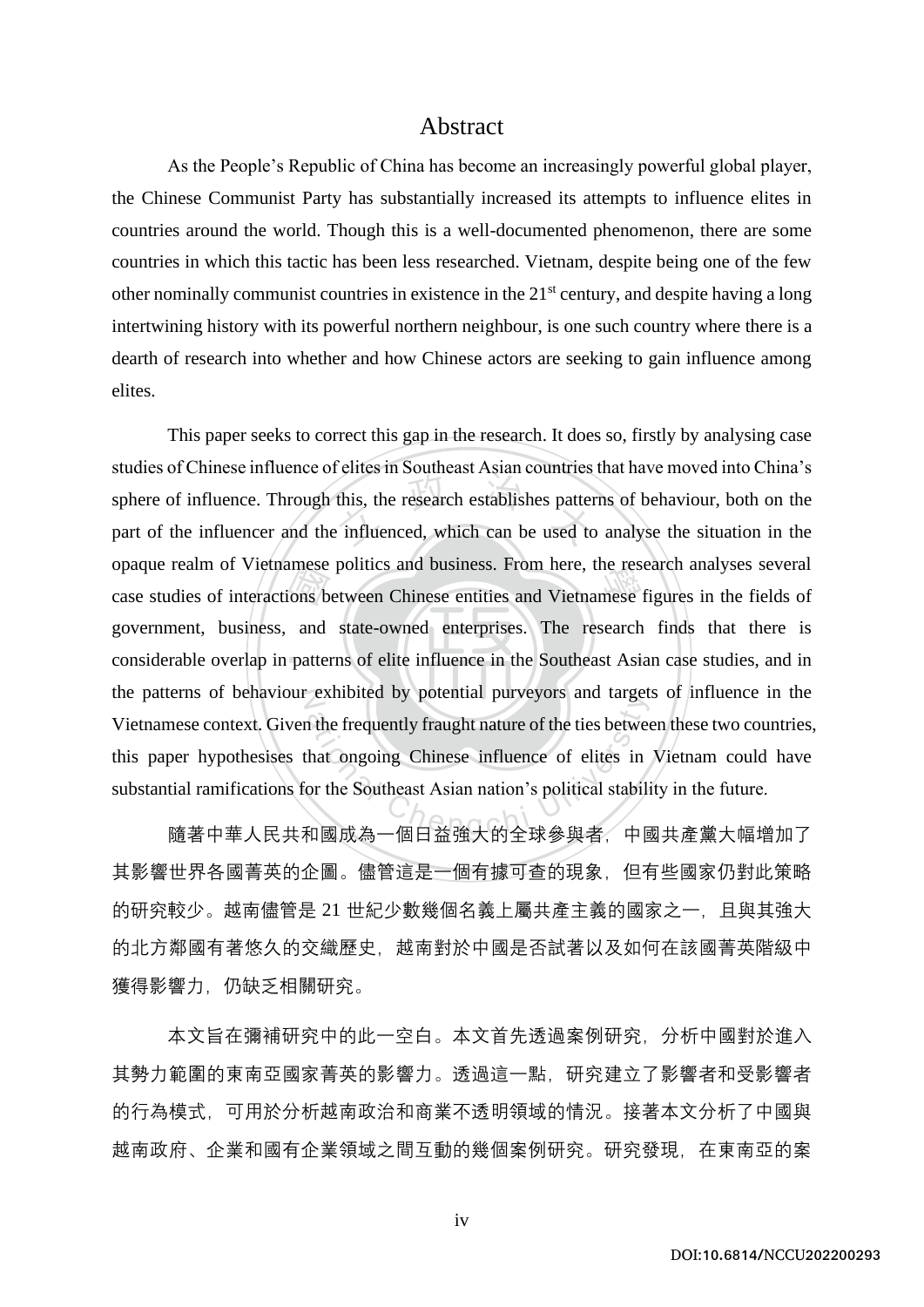例中,菁英階級對於越南背景下潛在持有者和目標的影響力,所表現出的行為模式存 在相當大的重疊。鑑於兩國之間的來往關係密切,本文假設在中國對越南菁英日積月 累的影響下,可能會對這個東南亞國家未來的政治穩定產生重大影響。

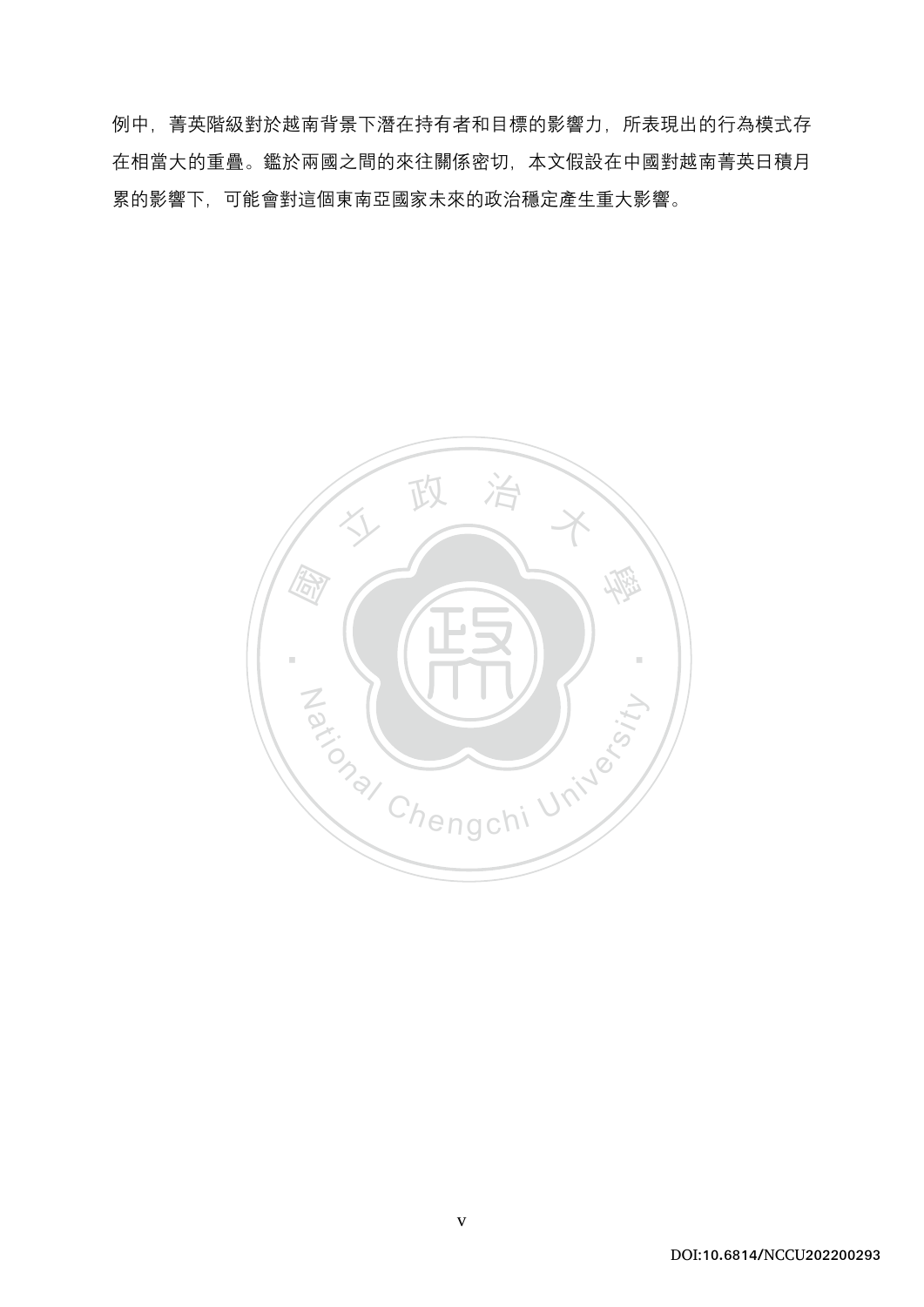## <span id="page-5-0"></span>List of Acronyms

ASEAN – Association of Southeast Asian Nations

- BRI Belt and Road Initiative
- CCCC China Communications Construction Company
- CCP Chinese Communist Party
- CCSEZR China Centre for Special Economic Zones Research
- CHALCO China Aluminum Company

CMH – China Merchant Holdings

- CNOOC China National Offshore Oil Corporation<br>CPP Cambodian People's Party
- CPP Cambodian People's Party
- CPV Communist Party of Vietnam
- y of V<br>mic Z<br>city EEZ – Exclusive Economic Zone
- **EVN** Vietnam Electricity
- N HUI Hong Kong United Investors Holding
- JMSU Joint Marine Seismic Undertaking
- engchi University MPS – Vietnam Ministry of Public Security
- PAV People's Army of Vietnam
- PLA People's Liberation Army of China
- PRC People's Republic of China
- PVN PetroVietnam
- VICP Vung Tau International Container Port Joint Stock Company

學

‧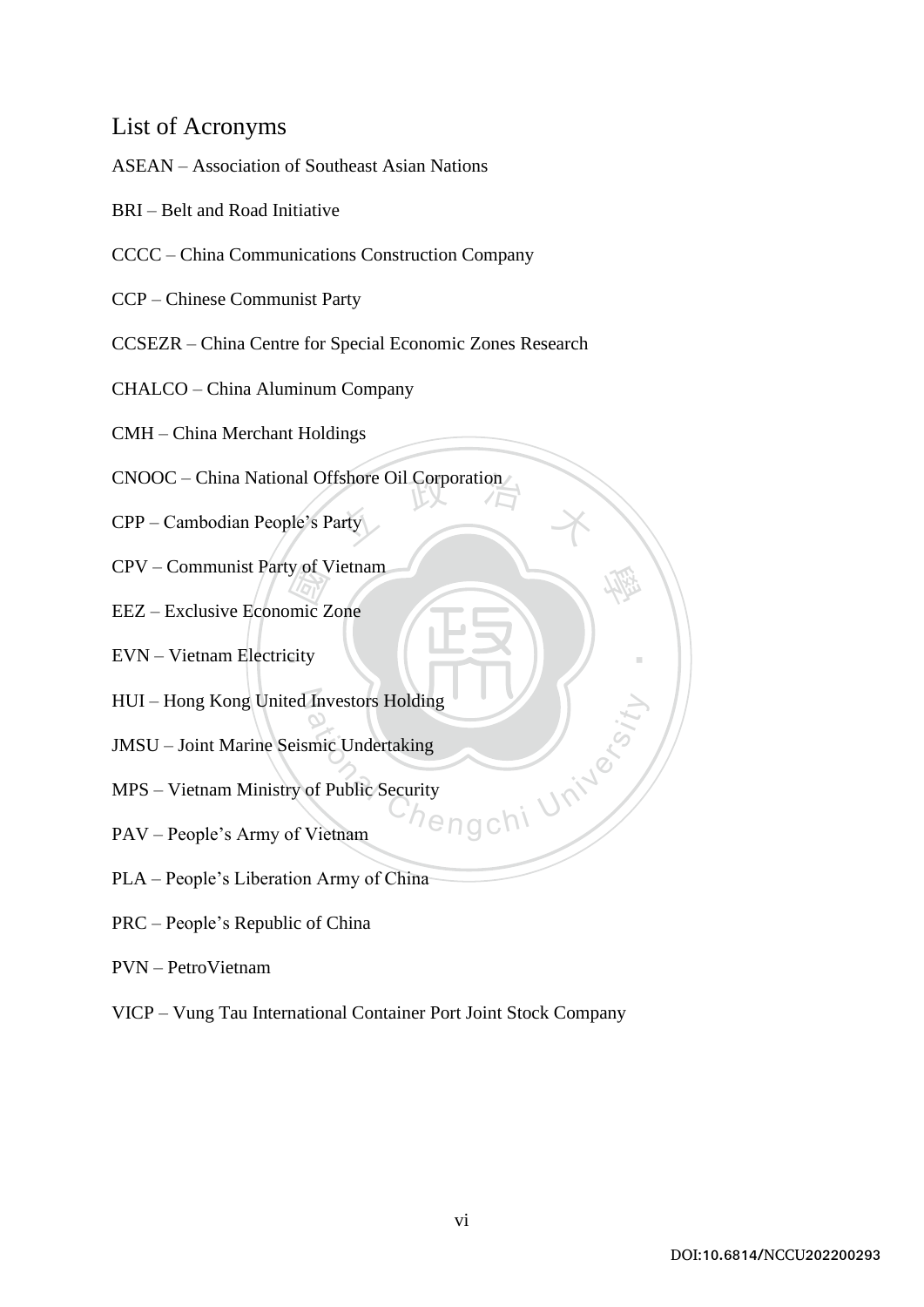# <span id="page-6-0"></span>List of Figures

| Figure 5: FDI flows from China to Vietnam, 2009—2019 according to National Bureau of |  |
|--------------------------------------------------------------------------------------|--|
|                                                                                      |  |

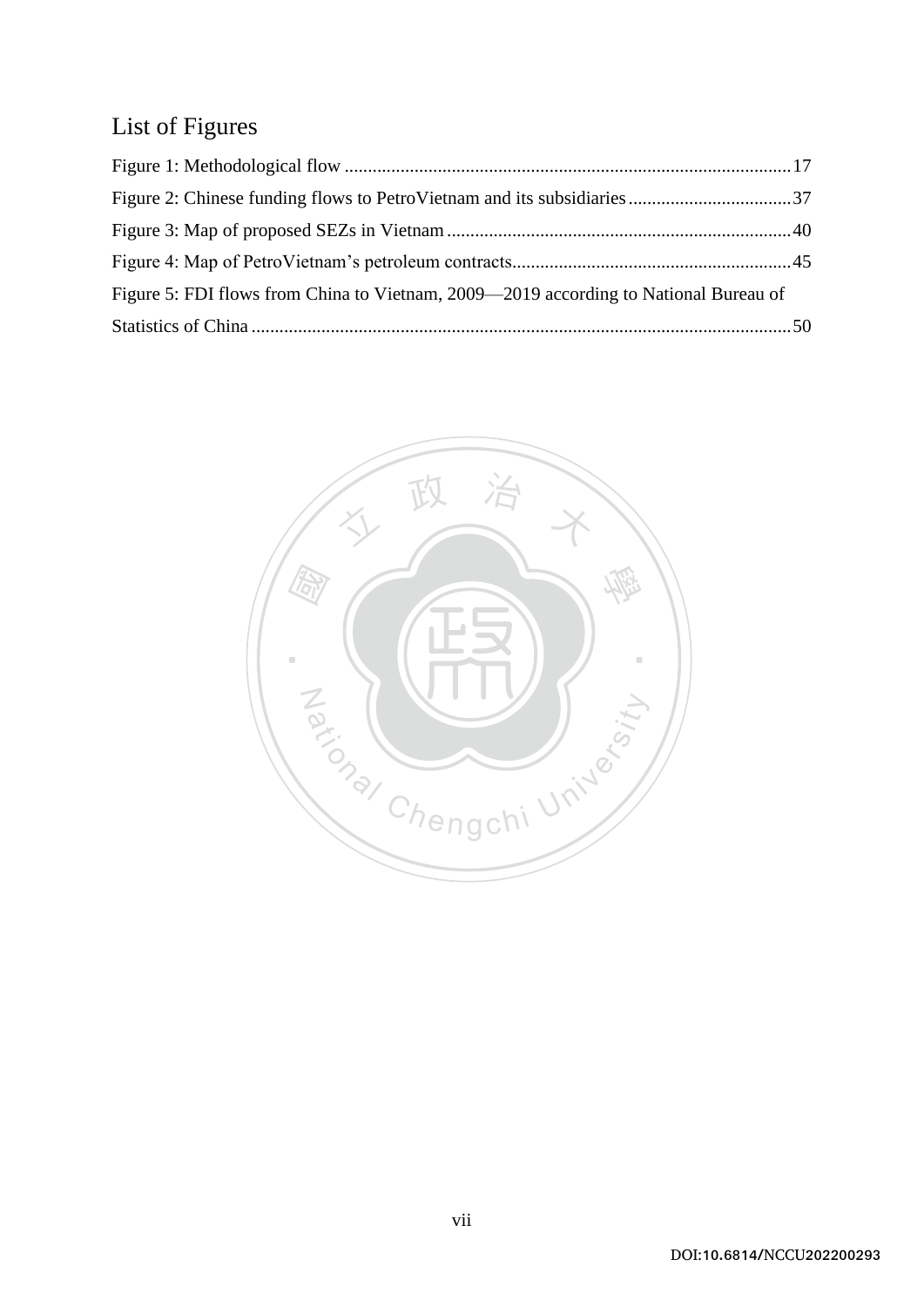# Table of Contents

| 1.1.3 Research Questions                                                                  |
|-------------------------------------------------------------------------------------------|
|                                                                                           |
| 1.2.2 Review of Literature Regarding Sino-Vietnamese Relations and Vietnamese             |
|                                                                                           |
|                                                                                           |
|                                                                                           |
|                                                                                           |
|                                                                                           |
| Chapter 2: Overview and Analysis of Chinese Influence of Elites in Southeast Asia 21      |
|                                                                                           |
| 2.1.1 Cambodia Under Prime Minister Hun Sen: An Enemy Turned Ally21                       |
| 2.1.2 The Philippines: From International Courts, to Being Courted Internationally25      |
| 2.2 Observations from the Case Studies Regarding the Nature of Chinese Elite Influence 28 |
|                                                                                           |
|                                                                                           |
|                                                                                           |
|                                                                                           |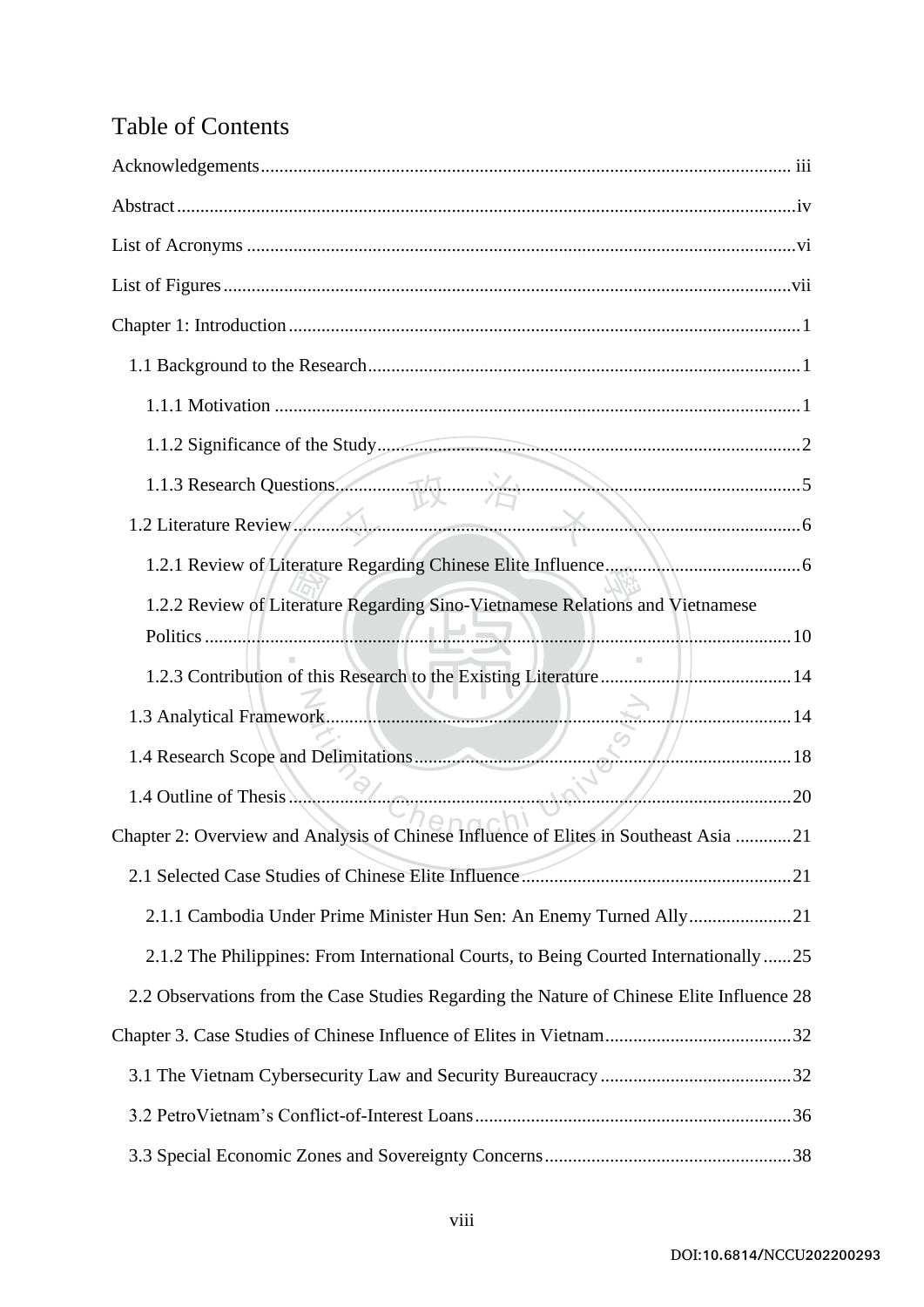| 4.1 Assessment of the Depth, Breadth, and Effectiveness of Chinese Elite Influence  49 |  |
|----------------------------------------------------------------------------------------|--|
|                                                                                        |  |
|                                                                                        |  |
| 59                                                                                     |  |
|                                                                                        |  |

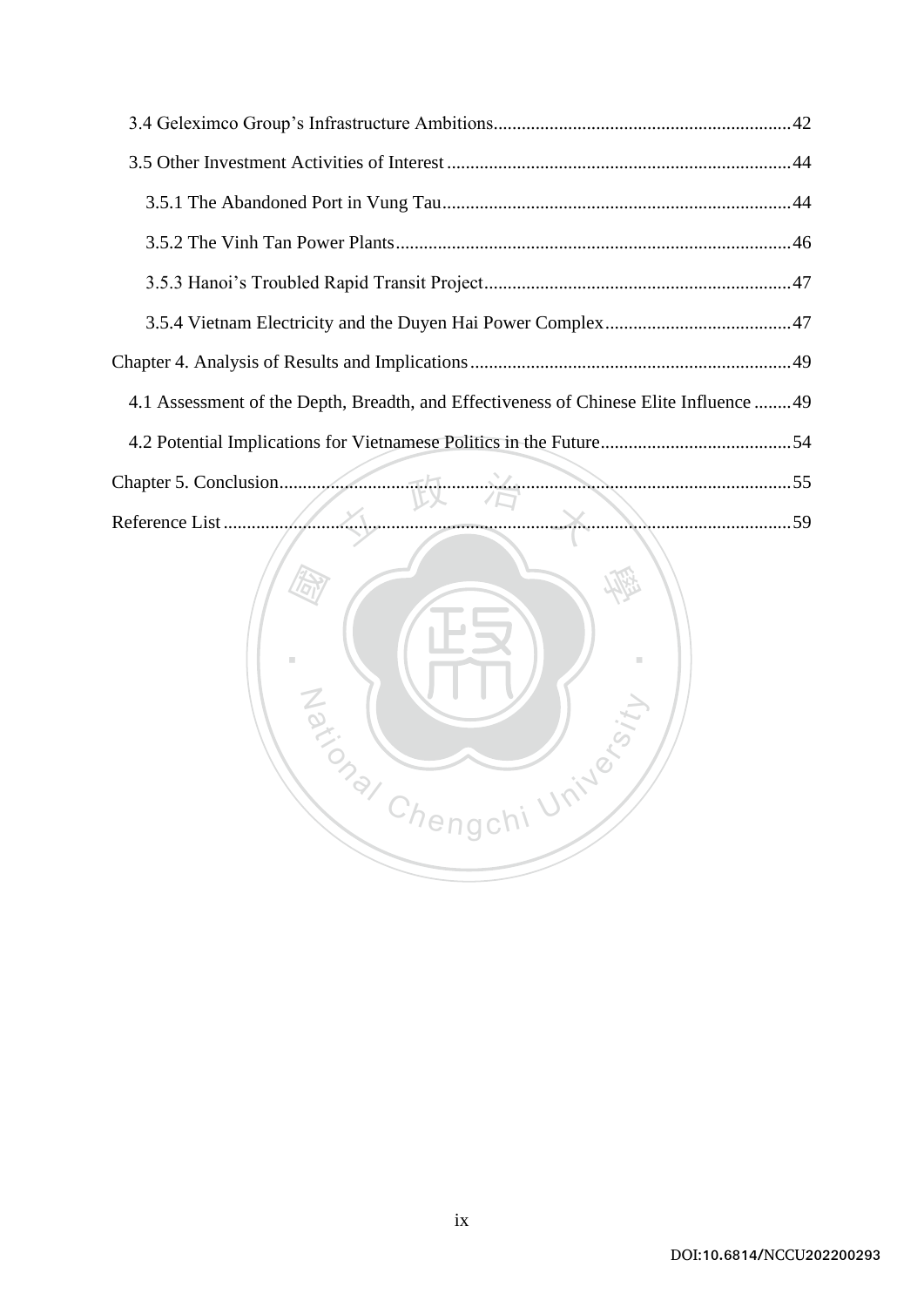## <span id="page-9-0"></span>Chapter 1: Introduction

## <span id="page-9-1"></span>1.1 Background to the Research

## <span id="page-9-2"></span>*1.1.1 Motivation*

Vietnam and China<sup>1</sup> have, for a long time, had a complex relationship with one another. A millennia of Chinese occupation indelibly shaped Vietnamese society and culture, but in more recent history, the two countries have gone from being Communist allies, to combatants in a brief but bloody border war in 1979, to neighbours who, in the present day, have a relationship which is at times close, and at times highly volatile.

e conti<br>inst H<br>look 1 Vietnam have heavily overlapping<br>orthern neighbour that is as deeply res su The contentiousness of the relationship is complicated. The aforementioned colonial history and 1979 border war, but more recently, clashes over maritime sovereignty in the South China Sea—where China and Vietnam have heavily overlapping claims—combine to create an anxiety about Vietnam's northern neighbour that is as deeply rooted in historical national identity as much as it is in concerns of the present day. This sense of historical identity can be seen, for example, in the continued Vietnamese celebration of figures such as the Trung sisters, who led a rebellion against Han Chinese colonialists some two millennia ago.

‧Though we will look further into Vietnamese public opinion towards China, it's worth noting here at the outset that in the last poll by Pew Research (2017) where Vietnamese that in the fast politoy Few Research (201<br>hed on this topic, only 10% indicated they had<br>country surveyed that year.<br>mship between Vietnam and China is well docu<br>of Literature Regarding Sino-Vietnamese Rela respondents were questioned on this topic, only 10% indicated they had a favourable view of China—the lowest of any country surveyed that year.

Though the relationship between Vietnam and China is well documented (more on this in section "1.2.2 Review of Literature Regarding Sino-Vietnamese Relations and Vietnamese Politics"), much of this takes either a historiographical approach, or it seeks to analyse the geopolitical ramifications of specific events—for instance, the Hai Yang Shi You crisis in 2014, in which a large Chinese oil rig was parked just south of the Paracel Islands, sparking anger across Vietnam. There is little evidence of scholarly work that looks at China's more subtle actions towards Vietnam over the course of recent history and how or whether this has affected the behaviour of Vietnam. This is an interesting absence, given that a great deal of attention both scholarly and journalistic—has been given to Chinese influence efforts in countries around the world. A key part of these influence campaigns has been the co-opting of elites in

<sup>&</sup>lt;sup>1</sup> For the purposes of this study, "China" will refer specifically to the People's Republic of China, given that this research largely focuses on the modern relationship between Vietnam and the PRC.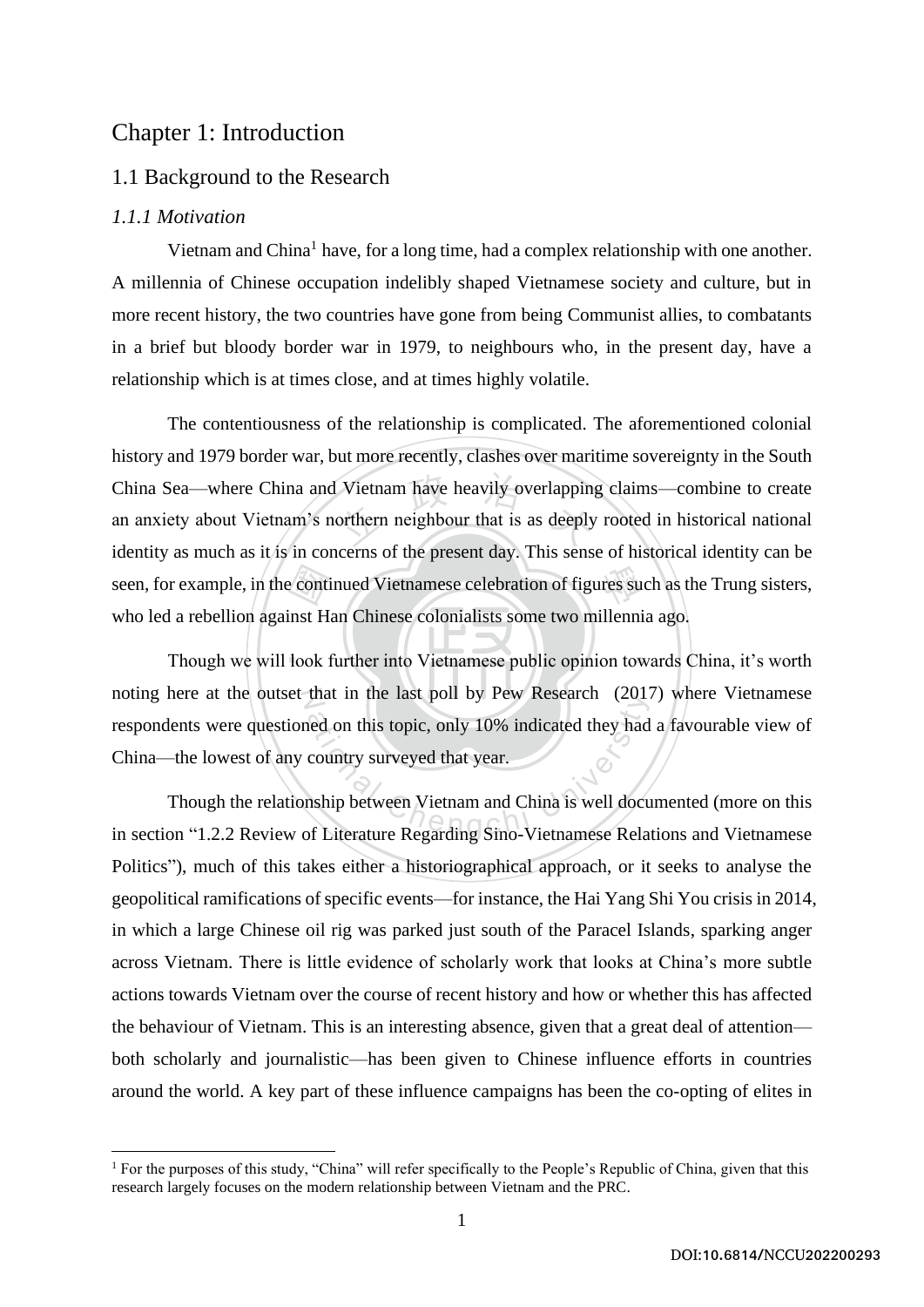different societies around the world in order to help China—more specifically, the Chinese Communist Party (CCP)—achieve its power projection goals.

While focusing on this particular aspect of the Sino-Vietnamese relationship may seem niche—one where perhaps there isn't an obvious need for scholarly attention—this paper seeks to reframe this relationship as one with major implications for the region, and for perhaps the world. This research will look to establish clear patterns and methods of Chinese influence of Vietnamese elites, in part by analysing case studies of other countries where China has sought to gain influence, and then use this to develop a rubric to analyse whether and to what degree similar actions have been taken in Vietnam.

## *1.1.2 Significance of the Study*

<span id="page-10-0"></span>d dese<br>power<br>the are dy<br>lationship between China and Vie a superpower has gained deserved attention, but Vietnam is ultimately a middle-sized power As mentioned, the relationship between China and Vietnam is one that has major implications for regional and global geopolitics—but why is this so? Of course, China's rise as in Asia, albeit a middle power with one of the largest active militaries in the region.

Perhaps one of the areas where the implications are the most evident are in the South China Sea, where the People's Republic of China's (PRC) so-called "nine-dash line" maritime y with the maritime claims of the Vietname<br>the Permanent Court of Arbitration in 2013 to<br>maritime zone, it's the Vietnamese with whom<br>ns in this part of the sea. The Association of So boundary overlaps heavily with the maritime claims of the Vietnamese. Even though the Philippines took China to the Permanent Court of Arbitration in 2013 to contest what it saw as Chinese intrusions into its maritime zone, it's the Vietnamese with whom the Chinese have had the most violent interactions in this part of the sea. The Association of Southeast Asian Nations (ASEAN), like virtually every other intergovernmental organisation in the world, has been the frequent subject of criticism, but its inability to effectively deal with tensions in the South China Sea has been a constant focal point for the bloc's detractors (Huong, 2019). This particular shortcoming was brought into sharp focus in 2012, when Cambodia, the host of that year's regional meeting, opted out of signing a joint statement which was to be a declaration denouncing China's incursions into the maritime boundaries of several of the bloc's member states. This marked the first time in the bloc's history that it failed to issue a joint statement at the conclusion of a meeting (BBC News, 2012). Cambodia's relationship with China has grown substantially closer in recent years, to the point that the countries' considerable political and economic linkages have led some to coin Cambodia a "client state" of China (Ciorciari, 2015).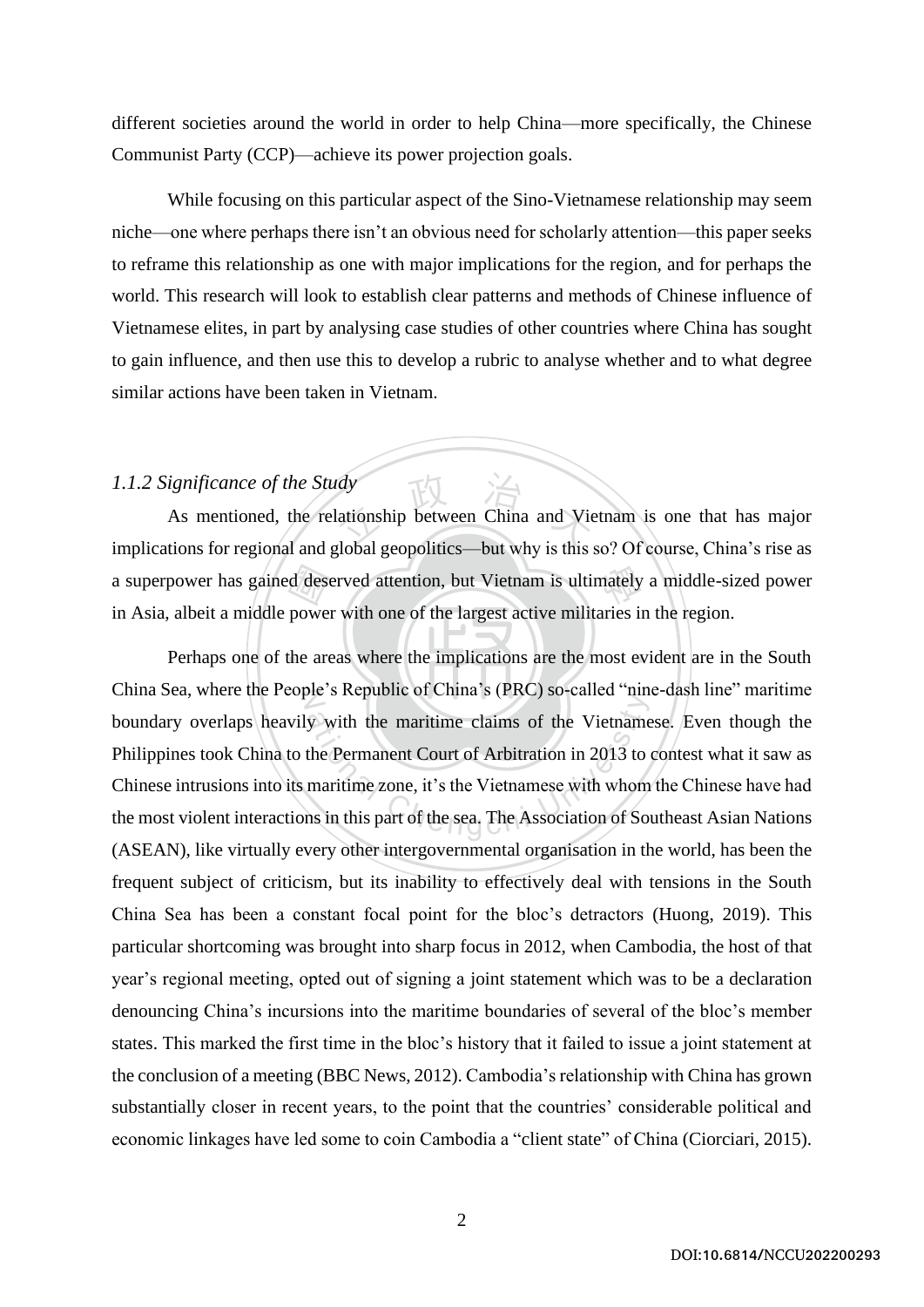While many ASEAN states have been cautious in their language around the South China Sea, this was the first incident of a member state outright refusing to join a collective statement regarding this contentious maritime issue. Conversely, Vietnam has frequently been a major thorn in the side of China when it comes to its expansionism in the South China Sea. The indignance of the Vietnamese on this issue is such that, instead of referring to the body of water as the South China Sea, it's commonly called the "East Sea" by Vietnamese.

While it doesn't appear Vietnam is heading the way of Cambodia any time soon, it's geopolitically significant to gain an understanding as to whether Vietnam is in a position to be swayed in its obstinance over issues of maritime sovereignty, as this could have major implications for the rest of the ASEAN bloc and their respective claims.

lifting its embargo on the selling of lethal arms to Vietnam, and the visiting of the USS Carl that it's in a position to stand by its defence treaty partners. Recognising Vietnam's anxieties<br>about an increasingly assertive China, the US has been cultivating a closer relationship with<br>Vietnam, with recent years seei rony, the United States (US). The later the maintenance of open shipping N Vinson navy aircraft carrier in 2018. Vietnam's concerns about China have led it to develop stronger ties with, in what may be something of a historical irony, the United States (US). The US has major interests in the Asia Pacific region, in particular the maintenance of open shipping lanes, as well as ensuring that it's in a position to stand by its defence treaty partners. Recognising Vietnam's anxieties Vietnam, with recent years seeing unprecedented events such as the Obama administration

ET III 2018.<br>
Ses don't elevate Vietnam to the same level of pa<br>
onstrate the US's recognition of Vietnam as a<br>
s a piece of a broader narrative that runs acro<br>
mselves balancing between the superpowers Though these moves don't elevate Vietnam to the same level of partnership as a country such as Japan, it does demonstrate the US's recognition of Vietnam as a potentially useful ally in the region. It also forms a piece of a broader narrative that runs across the region—one in which countries find themselves balancing between the superpowers on both sides of the Pacific. Though different countries balance in different ways and to different degrees, the fact that Vietnam—a former ally of China, a fellow authoritarian state, one of but a few nominally communist governments left in the world, and a country which presents major obstacles to China gaining maritime supremacy in the region—is partnering with the US on security matters is deeply troubling to Beijing.

Again, this is significant because it has major implications for the potential ability of the US to project power in the region. Gaining a greater understanding of the degree to which Vietnam is willing to strengthen its relationship with the US in the context of a more influential China can reveal broader insights about the nature of the geopolitical tug of war between the world's two superpowers.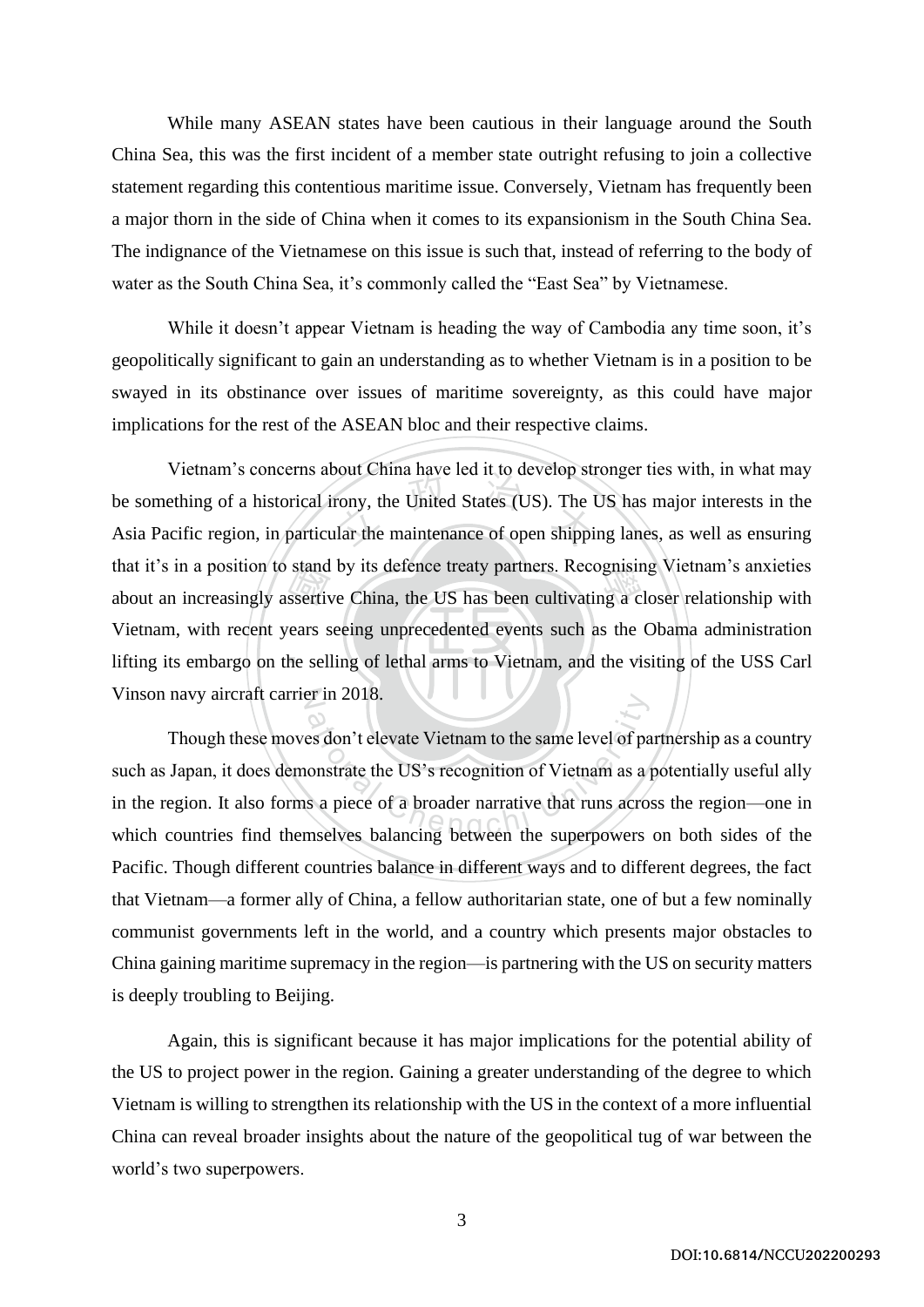to commemorate the brief-but-bloody skirmish between Chinese and Vietnamese forces at<br>Johnson South Reef in 1988—a conflict the memory of which the government has sought to<br>tamp down (Deutsche Welle, 2016). As such, the Vi rnment's proposal to set up Specia<br>feared would be dominated by Chin<br>Jews, 2018). Meanwhile, small dem to commemorate the brief-but-bloody skirmish between Chinese and Vietnamese forces at<br>Johnson South Reef in 1988—a conflict the memory of which the government has sought to …<br>! relations which could help to provide some of the investment which stimulates the growth p to provide some of the investment which s<br>regime legitimacy. On the other hand, public l<br>ss or obeisance vis-à-vis China could be enoug<br>eril the Communist Party of Vietnam's (CPV) Vietnam has made concessions to China in the past, but not in the obvious ways that other countries in the region have, such as Cambodia or the Philippines. In the case of the latter, this has been particularly conspicuous under the presidency of Rodrigo Duterte, who for instance, has vacillated on the 2016 United Nations Convention on the Law of the Sea decision which ruled against Chinese maritime claims under its "nine-dash line" formulation. There is substantial risk, on a domestic political level, of the Vietnamese government being perceived as getting too close to China (Thayer C. A., 2017). Though modern Vietnam is not renowned for a culture of protest, incidents of civil unrest do occur, and some of the most notable examples in recent years have revolved around the relationship between the two countries. The aforementioned Hai Yang Shi You oil rig crisis in 2014 sparked massive protests across the country that resulted in Chinese factories being damaged or destroyed. In 2018, protests raged again in response to the government's proposal to set up Special Economic Zones across the country—zones which many feared would be dominated by Chinese interests and threaten the country's sovereignty (BBC News, 2018). Meanwhile, small demonstrations are held regularly Johnson South Reef in 1988—a conflict the memory of which the government has sought to tamp down (Deutsche Welle, 2016). As such, the Vietnamese government walks a tightrope government relies on for regime legitimacy. On the other hand, public backlash from what's seen as excessive closeness or obeisance vis-à-vis China could be enough to spark the kind of movement that would imperil the Communist Party of Vietnam's (CPV) grip on power.

And yet, a more pliant Vietnam is so heavily within China's interests, that it stands to reason that the CCP would be seeking means of achieving this. What makes this a compelling area of research is that we are dealing with two opaque systems of government, and perhaps more importantly in terms of this endeavour, two countries that lack a free press. In countries with less authoritarian systems, journalists might undertake the job of uncovering extensive foreign influence operations, such as in Australia, where investigations by the public broadcaster in 2017 revealed to the public the extent of Chinese penetration into government, educational institutions, and business circles. The shockwaves from this reporting fundamentally changed the course of Sino-Australian relations, which, at the time of writing have declined to what may be their lowest point in decades.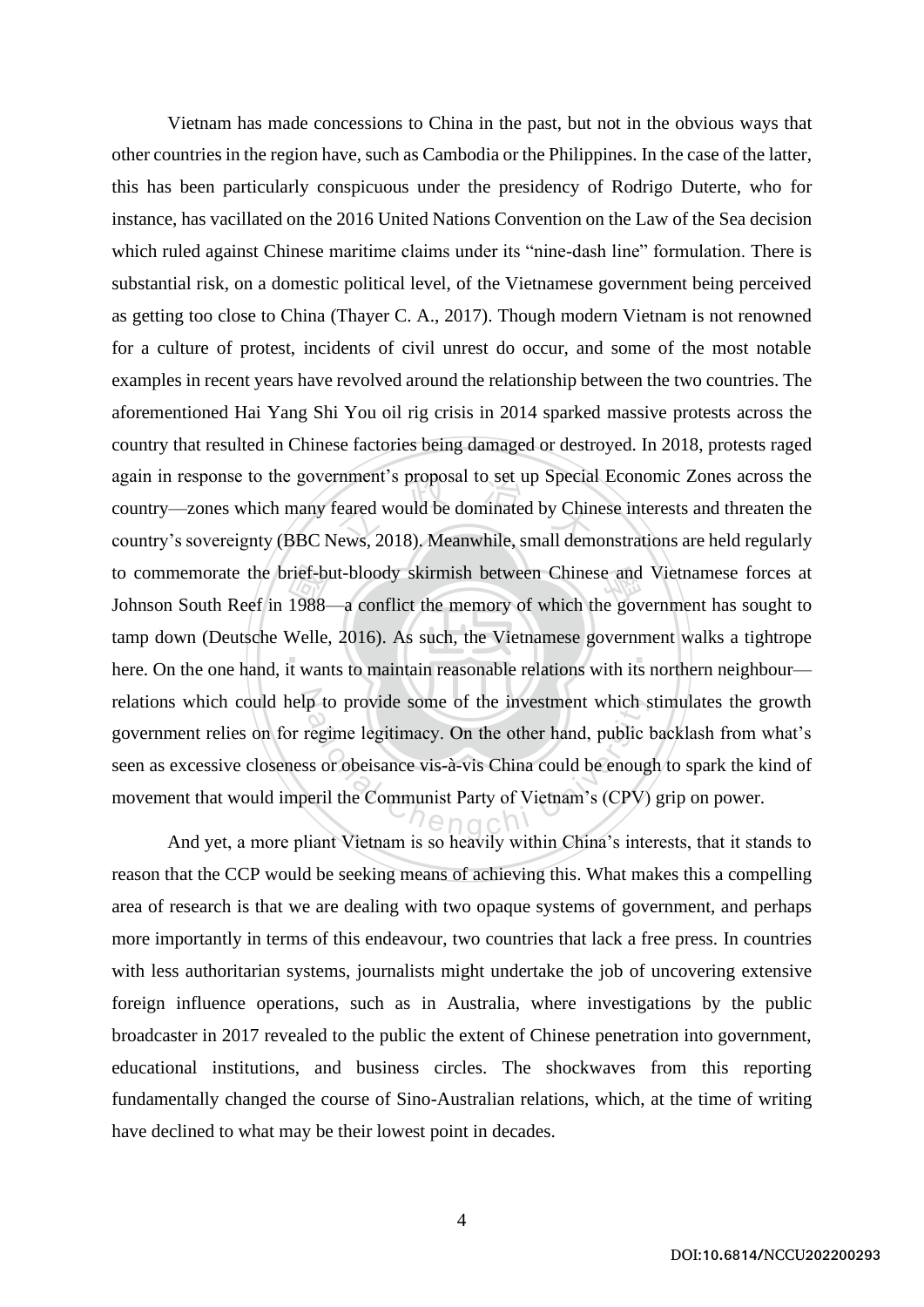The PRC, too, is undertaking a careful balancing act in its dealings with Vietnam. First and foremost, if it can't get a pliant ASEAN member state in Vietnam, it at least hopes to have one which is not outwardly hostile—both when it comes to its actions within the bloc, and its actions in the South China Sea. As such, it will want to deploy its use of sticks and carrots with great caution. China is also likely wary of the possibility of directly or indirectly disrupting the domestic status quo too much in Vietnam, as an aggressive stance could result in destabilising protest movements with the capacity to open the door for regime change. It is certainly not in China's interests to have a destabilised Vietnam, much less a democratic one, lest the region see a kind of democratic inversion of the Cold War "domino effect".

These tensions, and how they influence the respective parties, are what drives this research and makes it of significance to the existing body of literature.

人 政 治 木

## <span id="page-13-0"></span>*1.1.3 Research Questions*

ch see<br>
ina ac<br>
ow is<br>
facet This piece of research seeks to answer the following question: "Has the government of the own ends, and if so, how is it doing this and to what extent is it succeeding?" This single change, and the interests of states. In order to set some clear boundaries for how this research of states. In order to set some clear boundaries<br>bllowing questions have been formulated to provieldy topic.<br>ese government sought to gain influence amon People's Republic of China actively sought to influence the opinion of elites in Vietnam for its question contains many facets, touching upon the nature of influence, degrees of behavioural was to be conducted, the following questions have been formulated to provide structure to what could otherwise be an unwieldy topic.

- 1. How has the Chinese government sought to gain influence among elites in other parts of the world?
	- a. Who have they tended to target?
	- b. What methods have they used to try and drive influence?
- 2. Have these tools of influence been used in the context of Vietnam? If so, how?
- 3. Are there cases where forms of elite influence that have been uniquely wielded in Vietnam?
- 4. Has the use of these tools of influence impacted the behaviour of Vietnamese elites?
- 5. Given the nature of Chinese influence in Vietnam, and its attendant effects on the behaviour of Vietnamese elites, what can be said as to the effectiveness of these tools of influence?
- 6. What does this potentially say about the future of China-Vietnam relations?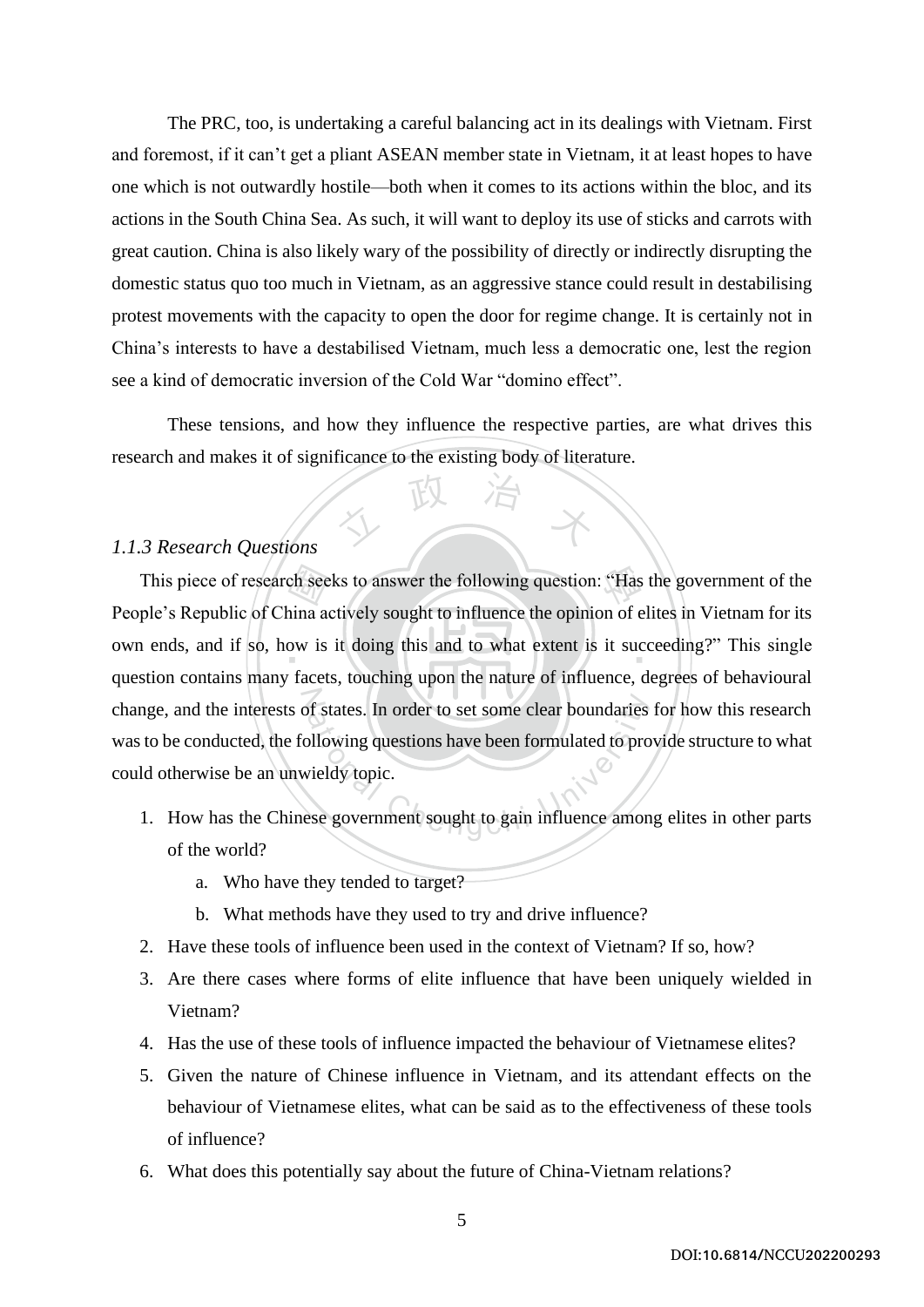### <span id="page-14-0"></span>1.2 Literature Review

#### <span id="page-14-1"></span>*1.2.1 Review of Literature Regarding Chinese Elite Influence*

Recent years have seen a significant uptick in the amount of academic and journalistic attention given to China's influence in the world, and with good reason: the country is now an economic powerhouse, and has become the only country able to challenge the US's role as global hegemon since the end of the Cold War. However, because of China's weakness in its exercise of soft power, it's sometimes been said that the country doesn't have allies as much as it has "clients". One of the ways the CCP has sought to correct for this has been through the use of elite influence tactics.

CCP will go to in order to strengthen its influence among elites in a society. Hamilton acader<br>(Ham<br>, the b<br>der to in Australia. In 2020, he tained<br>s with the publication of the bool<br>he patterns of influence he'd seen Australian politicians, academics, and businesspeople, in order to identify similar activities<br>elsewhere in the world (Hamilton & Ohlberg, 2020). Though intended to be read outside of frequently refers to the CCP's modern day influence campaigns as using Mao Zedong's tactic to encircle the cities" (農村包圍城市). This<br>to encircle the cities" (農村包圍城市). This<br>ense, can be seen in the way in which China<br>tiousness on its Belt and Road Initiative (BR<br>ernments and local business groups, many of w Australian academic and commentator Clive Hamilton has been one of the leading critics of China's influence in Australia. In 2020, he turned his attention outwards from Australia's domestic concerns with the publication of the book "Hidden Hand": a heavily sourced work that built on the patterns of influence he'd seen deployed by China against Australian politicians, academics, and businesspeople, in order to identify similar activities purely academic circles, the book offers deep insights into the tactics, and the lengths, that the of "using the countryside to encircle the cities" (農村包圍城市). This tactic, although now more in a metaphorical sense, can be seen in the way in which China bypassed the German federal government's cautiousness on its Belt and Road Initiative (BRI) by instead making connections with city governments and local business groups, many of whom have spoken out in support of the BRI.

Very similar research can be seen in a paper entitled "Uncovering China's Influence In Europe: How Friendship Groups Co-opt European Elites" from the thinktank Center for Strategic And Budgetary Assessments (2020). Authored by Toshi Yoshihara and Jack Bianchi, both of whom are fellows at the thinktank, this report focuses on the use of "friendship groups" as platforms through which the CCP can run its United Front campaigns—specifically, the EU-China Friendship Group, the Italy-China Friendship Association, and the Czech-China Chamber of Collaboration. Throughout their analysis of these groups and the elites employed by them, the authors note a pattern of behaviour: "Co-optees parrot the Party's talking points, deflect narratives harmful to Beijing's image, host public events that showcase the Party's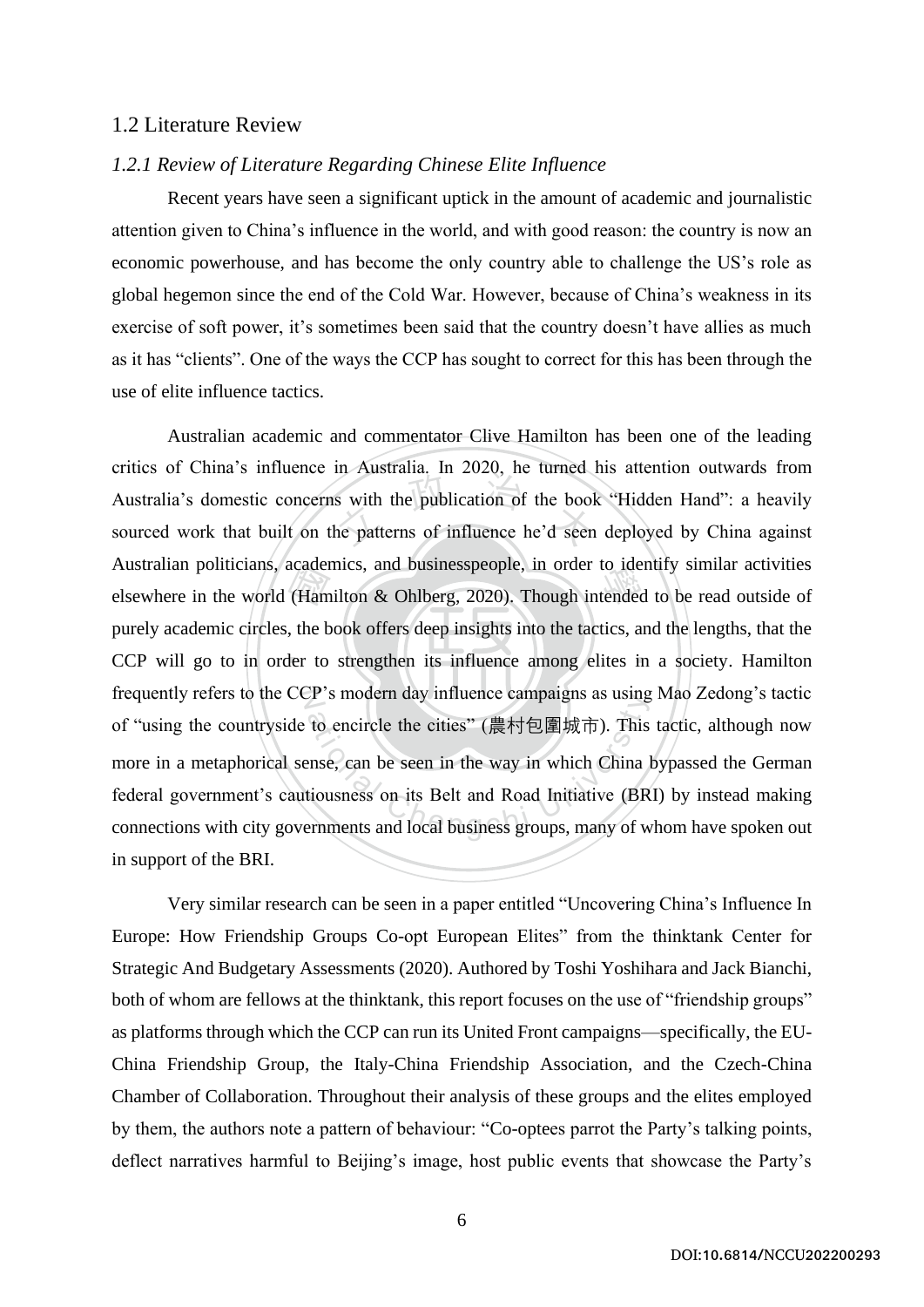virtues, promote trade and investment, encourage technology transfers, and voice support for changes in European policies favorable to China" (Yoshihara & Bianchi, 2020). For example, the authors note that the president of the Italy-China Friendship Association, Irene Pivetti, has become a vocal advocate of China's Belt and Road Initiative (BRI), as well as playing down concerns about the nature of China's human rights abuses against the Uyghurs in Xinjiang. Though the authors don't explicitly link Pivetti's actions to any major political wins for China in Italy, it is interesting to note that Italian Prime Minister Guiseppe Conte in 2019 travelled to China to sign a memorandum of understanding regarding Italy's willingness to participate in the BRI—despite the fact that, in 2018, the Italians joined other prominent EU states in calling for measures to restrict China's influence in Europe (Tartar, Rojanasakul, & Diamond, 2018).

desired outcomes and guide the broader discourse. While she covers similar ground to that Front Work Department—a party apparatus sp<br>
and building relations with important external act<br>
guide the broader discourse. While she covers and in her paper "Magic Weapon<br>she draws a clear connecting line b Chinese influence in her home country of New Zealand—some of the background she provides<br>into the strategic methods of United Front work serve as useful guides to our own research here.<br>For example, her succinct summary of Anne-Marie Brady (2017) is another academic who has been vocal in her criticism of China's influence operations, and in her paper "Magic Weapons: China's political influence activities under Xi Jinping", she draws a clear connecting line between the CCP's historical approach to influence operations, and the kinds of activities the CCP engages in today through the use of its United Front Work Department—a party apparatus specifically tasked with gathering intelligence and building relations with important external actors in order to achieve discussed in the two aforementioned pieces of research—particularly focusing on the nature of into the strategic methods of United Front work serve as useful guides to our own research here. For example, her succinct summary of political influence operations under Xi Jinping is as follows: "A strengthening of efforts to manage and guide overseas Chinese communities and utilize them as agents of Chinese foreign policy; A re-emphasis on people-to-people, party-toparty, plus PRC enterprise-to-foreign enterprise relations with the aim of co-opting foreigners to support and promote CCP's foreign policy goals; The roll-out of a global, multi-platform, strategic communication strategy; The formation of a China-centred economic and strategic bloc". Of particular note here is the emphasis on the use of overseas Chinese and Chineseaffiliated groups. She notes that over the course of the last three decades, a majority of Chinese affiliated organisations, such as business groups, cultural institutions, and so on, have either been established with the express purpose of driving influence, or have themselves been coopted for the purposes of the CCP. Even groups that are antithetical to Chinese interests, such as pro-Taiwan organisations, are themselves often the targets of infiltration.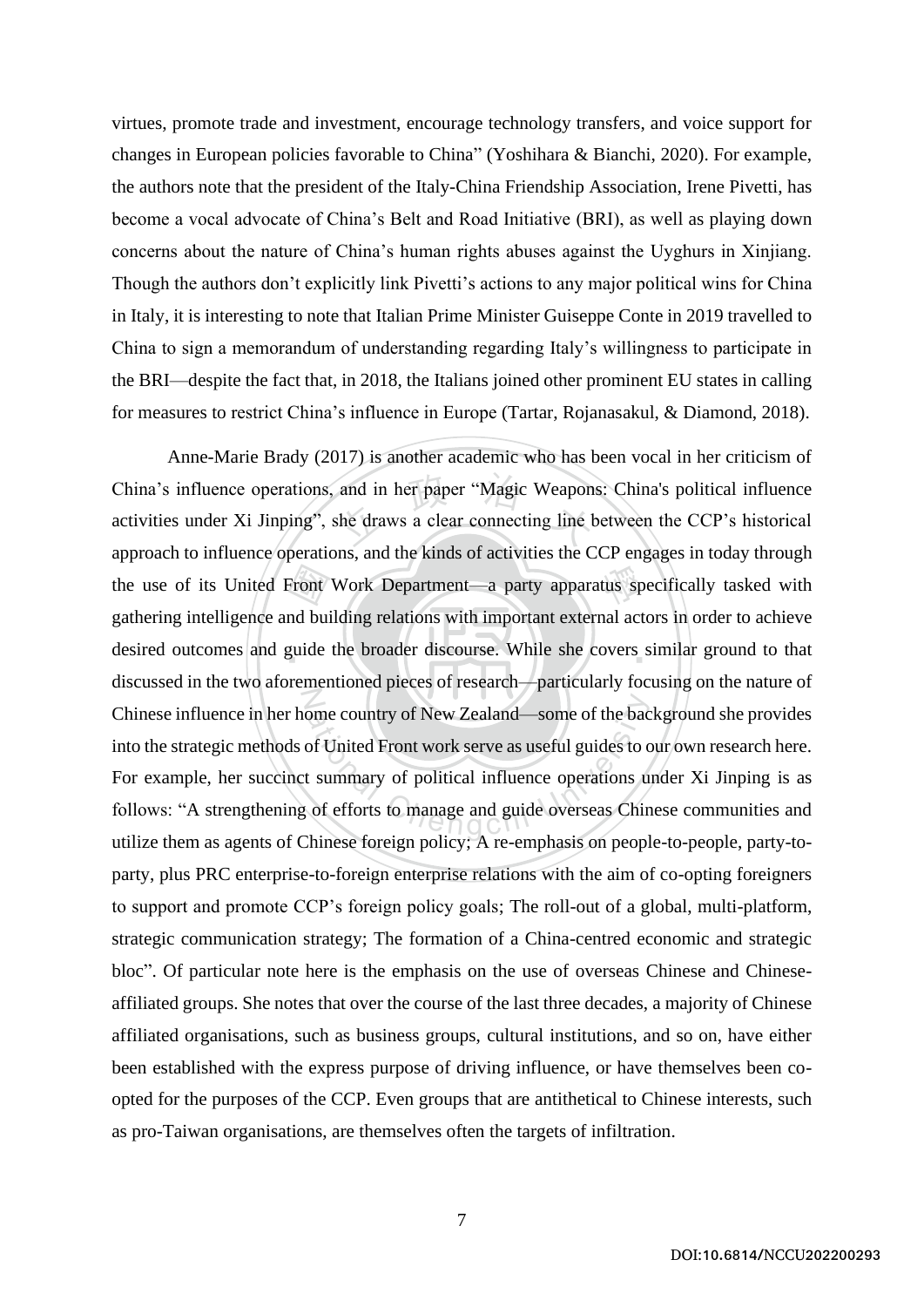The aforementioned researchers set some broad parameters for the study of Chinese influence of elites, but what of Chinese influence on a more regional level?

foundations for the development of a methodology which will be used in our research.<br>Goh's work doesn't explicitly focus on elites—for example, the book's cha In the book "Rising China's Influence in Developing Asia," (2016), editor Evelyn Goh and her contributing authors look at China's influence from two different perspectives: firstly, they investigate over the course of a number of chapters the nature of the relationship between China and smaller states in Southeast Asia, and this is then followed by a broader look at China's role in exerting pressure on key issues (such as the South China Sea dispute) and institutions (such as the UN Human Rights Council). Methodologically, Goh's work harnesses a kind of process tracing which seeks to draw a connecting line between attempts at coercion, inducement, and persuasion, and resulting behaviours which are in line with CCP interests. As discussed in the section of this paper entitled "1.3.1 Analytical Framework", Goh's work offers

Philippines", while paying attention to the broader geopolitical considerations the Philippines ence o<br>be dis<br>hapter<br>ing att China's historical influence over Vietnam takes a much more high-level approach to state-to-<br>state relations, and will be discussed in the following section of the literature review. However, makes around issues like its relationship with the US, also delves into some of the individuals makes around issues like its relationship with the OS, also derves lift some of the mortual who appear to have been co-opted by Chinese actors. One of the most salient examples here is the case of the Joint Marine Seismic Goh's work doesn't explicitly focus on elites—for example, the book's chapter on China's historical influence over Vietnam takes a much more high-level approach to state-to-Aileen S.P. Baviera's chapter entitled "The Domestic Mediations of China's Influence in the who appear to have been co-opted by Chinese actors. One of the most salient examples here is the case of the Joint Marine Seismic Undertaking (JMSU), an agreement undertaken in 2004 by the administration of President Gloria Macapagal Arroyo in the Philippines and the Chinese the considerable concern around maritime sovereignty in the Philippines, the deal was an astonishing move for the administration to make—and was controversial for its lack of transparency with the public. However, according to the research of Baviera, rather than consulting relevant experts from the security or defence departments, the deal was driven was largely driven by two individuals—one of whom was a man by the name of Eduardo Manalac. Manalac is an industry expert in oil geology, and had had a nearly three decade-long role with Philips Petroleum, where he developed very close ties with the China National Offshore Oil Corporation (CNOOC). Baviera notes that Manalac's CV touts that he has been the recipient of a "Friendship Award" from China, as well as CNOOC's Model Worker Award. While

<sup>&</sup>lt;sup>2</sup> The Vietnamese, after objecting initially, also agreed to take part in the joint venture.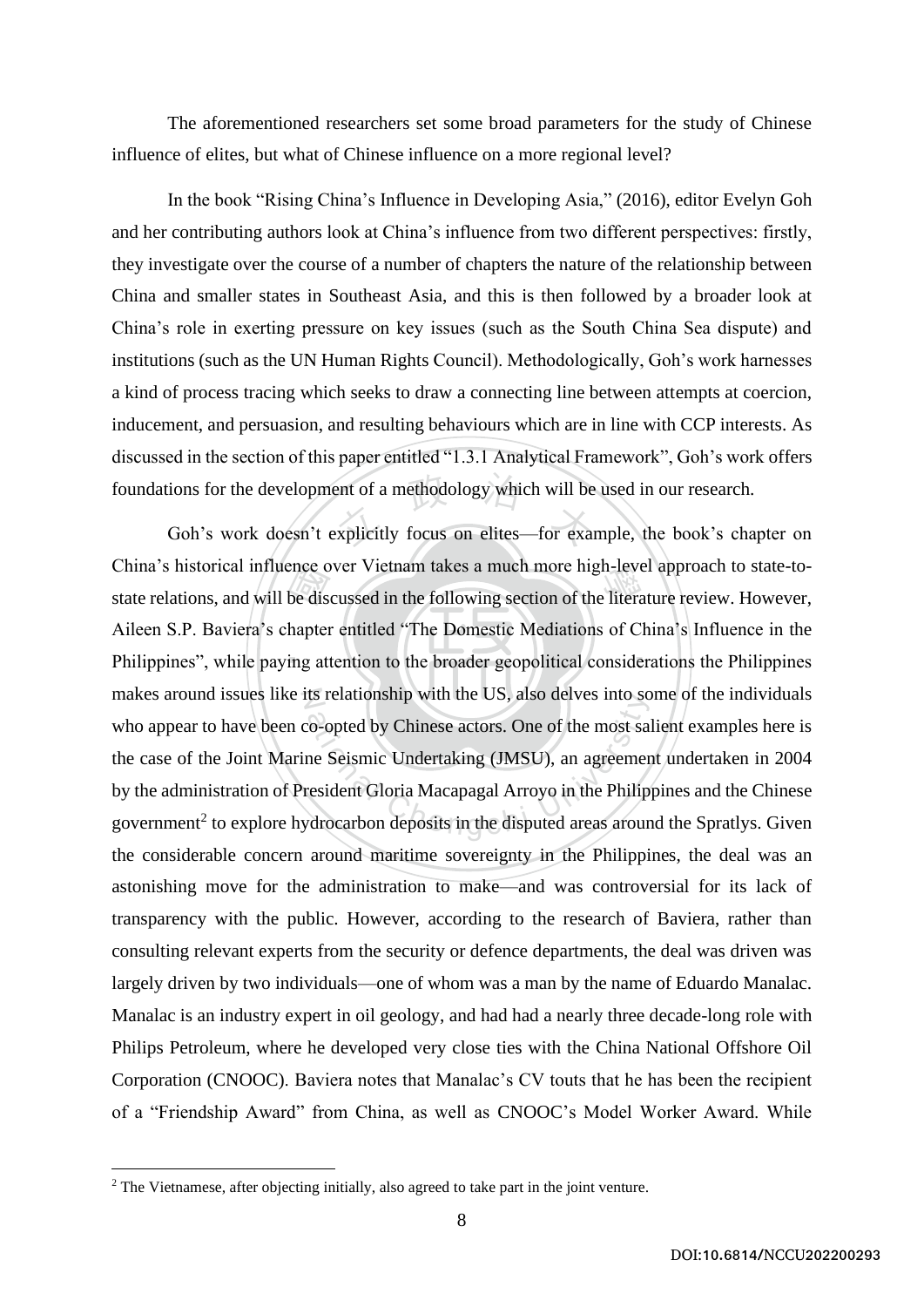accusations of graft also surrounded the deal, the case of Manalac as outlined by Baviera serves as an instructive example of how individuals can be cultivated—often over long periods of time—by China to encourage governments to act in ways that are seemingly against their national interests.

ead of state, acting under some form of duress<br>
es.<br>
st instructive—and extreme—case studies reg ally had any substance to it, it was<br>a. While it's possible that Duterte Though not focusing specifically on individuals, Huong Le Thu's paper "China's dual strategy of coercion and inducement towards ASEAN" (2019) offers us some insights as to how the CCP directs its relationships with states within the region. Huong analyses how China has used a combination of tactics in order to prevent members of the bloc from discussing sensitive issues publicly—first and foremost the South China Sea. One of the examples laid out in the paper is the way in which Philippines president Rodrigo Duterte was reportedly threatened with war if he pursued the Permanent Court of Arbitration's ruling any further; whether or not this threat actually had any substance to it, it was sufficient to drive a kind of self-censorship in the region. While it's possible that Duterte has been subject to more individualised forms of coercion, inducement, or persuasion, what this does demonstrate is how the actions of a single head of state, acting under some form of duress, can in fact shape the behaviours of other states.

One of the most instructive—and extreme—case studies regarding the nature of Chinese elite influence in a single country comes from John D. Ciorciari, with this paper "A a single country comes from John D. Clocal<br>--Client relations? The Sino-Cambodian partrings of the relationship between Cambodian pri<br>es on account of the fact that Sen's Cambodian<br>n toppling the Chinese Communist-backed K Chinese model for patron–client relations? The Sino-Cambodian partnership" (2015). This research traces the beginnings of the relationship between Cambodian prime minister Hun Sen and China—first as enemies on account of the fact that Sen's Cambodian People's Party (CPP) had played a major role in toppling the Chinese Communist-backed Khmer Rouge, then as partners when, in 1997, the CPP effectively ran a coup against the other party with whom it shared power. The international outcry this incident caused created a diplomatic vacuum for Cambodia, into which China poured millions of dollars' worth of loans and military equipment. For this show of support, Ciociari notes, the CPP followed by enacting the closure of Taipei's de jure embassy in the Cambodian capital, and barred officials from visiting Taiwan. As the relationship has progressed, Hun Sen has taken actions that align with Beijing's interests regionally, such as by repatriating Uyghur refugees in Cambodia, and offering vocal support for China's building of dams throughout the Mekong.

Since the warming of relations between these two states, China has become the biggest investor in Cambodia. Part of Hun Sen's power stems from the fact that he sits at the top of a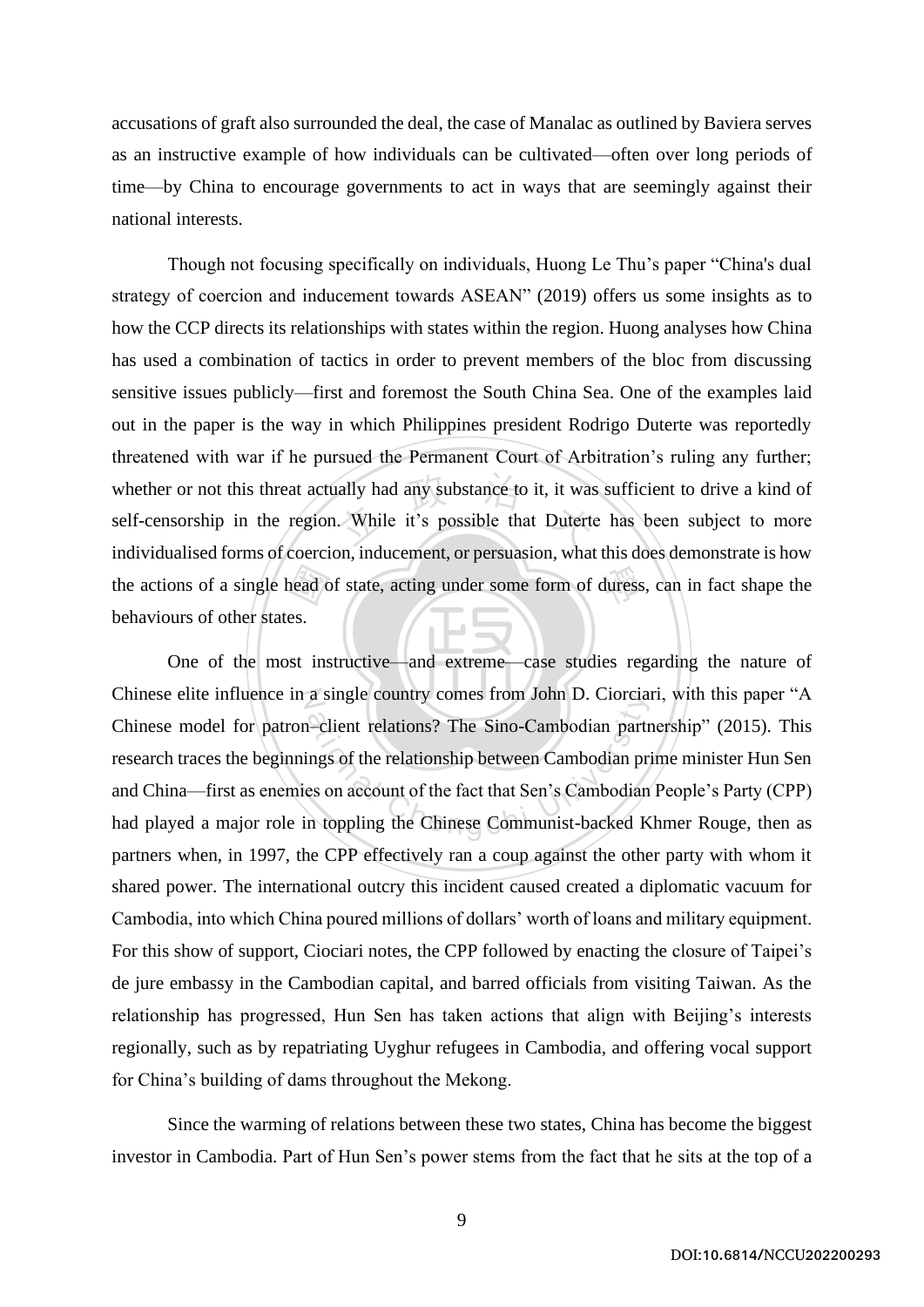at in greater detail in section "2.1.1 An Enemy Turned Ally: Cambodia Under Prime Minister<br>Hun Sen". ow China can use its co-opting pov<br>elationship, and in terms of Cambod<br>case of Cambodia's absorption into pyramid of elite patronage networks, encompassing the military, prominent businesspeople, and politicians—many of whom share familial connections. As Ciociari reveals, much of the investment and financial support provided by China flows through a complicated network of private companies and military and police forces, where large chunks are siphoned off to support the CPP, or to provide kickbacks. Given this, it's not surprising that Chinese interests have been able—with the tacit or active support of Cambodian officials—to engage in massive landgrabs that have displaced countless Cambodian citizens. In some cases, those who have opposed these moves have been subject to punishment, with some activists having been killed for the opposition. Though in this piece of research Ciociari doesn't conduct the kind of process tracing which would reveal the ways in which particular individuals specifically benefited from their acquiescence to or support of Chinese interests, his work does demonstrate one of the more clear-cut examples of how China can use its co-opting powers to benefit its interests both in terms of the bilateral relationship, and in terms of Cambodia's support for China's goals within the ASEAN bloc. The case of Cambodia's absorption into China's orbit will be looked Hun Sen".

# <span id="page-18-0"></span>N *1.2.2 Review of Literature Regarding Sino-Vietnamese Relations and Vietnamese Politics*

‧

The Regaraing Sino-Vietnamese Relation<br>
Secifically towards Vietnam, noted Vietnam<br>
and Evolution of Vietnam's China Policy: A<br>
ome interesting insights into the changing nature Looking more specifically towards Vietnam, noted Vietnam scholar Alexander L. Vuving's paper "Strategy and Evolution of Vietnam's China Policy: A Changing Mixture of Pathways" (2006) offers some interesting insights into the changing nature of the relationship between these neighbouring countries. His work looks specifically at the evolution of Vietnam's approach to dealing with China through the lens of the Vietnamese politicians and decisionmakers, taking into account the various ideologies, factions, and strategic ideas contained within the CPV. In what is a useful way for contextualising the relationship in terms of why China may seek to use elite influence to create an alignment of interests, Vuving regards the Vietnamese approach to China as being defined by "solidarity, deference, balancing, and enmeshment". According to his research, decision makers in Vietnamese rely on both military force, coupled with diplomatic deference, in order to conduct the careful balancing act needed to engage with their powerful neighbour. One of the interesting tensions highlighted by this piece of work is the fact that there have, for a long time, been elements within the CPV who have sought to retain an ideological solidarity with China—despite a history of animosity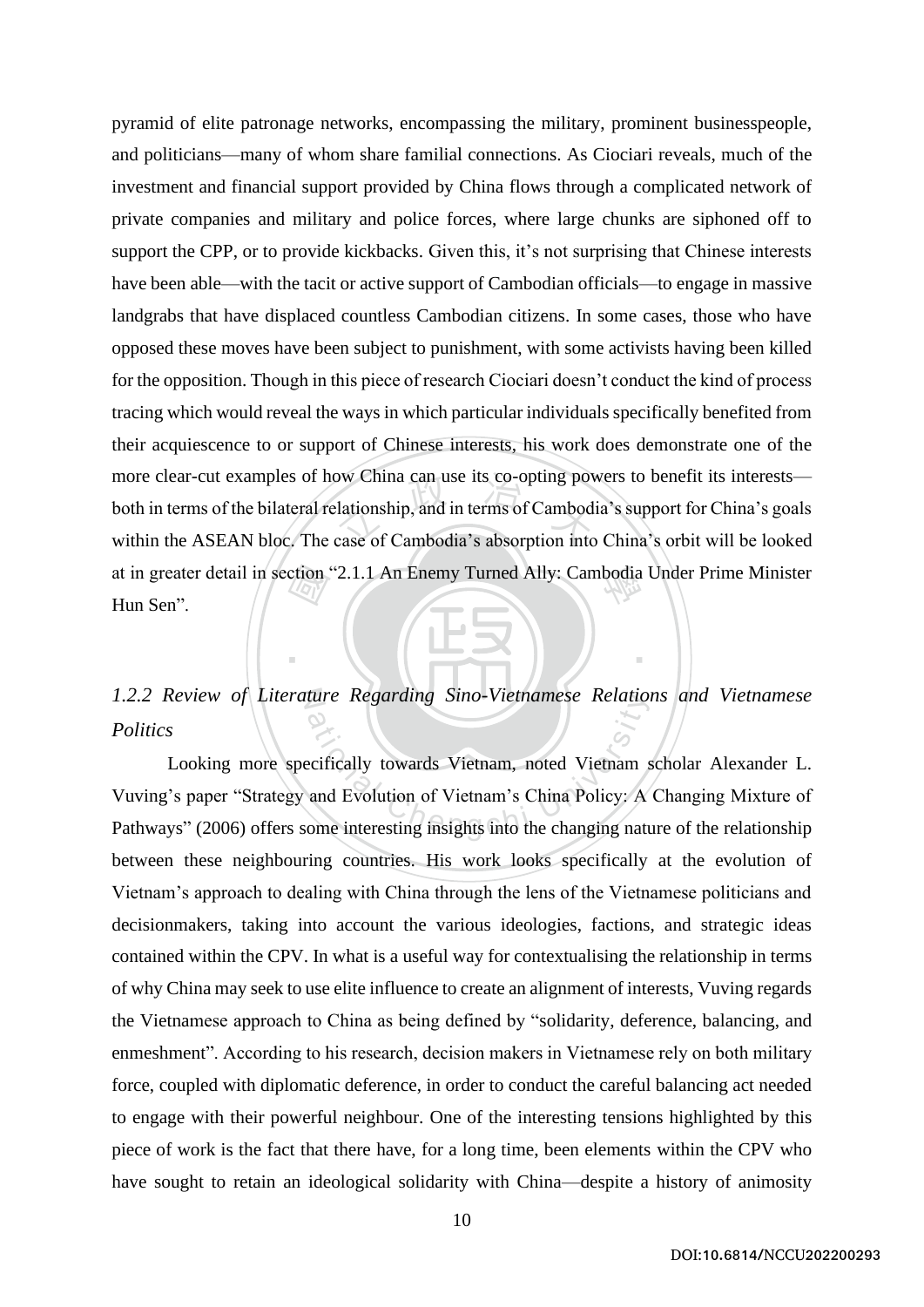which is still ongoing to this day. For example, Vuving notes that in 1990, CPV Party Chief Nguyen Van Linh sought an alliance with China, based on a perception that in the post-Cold War era the West would seek to continue in its efforts to erase socialism from the world. Later, in 2000, CPV General Secretary Le Kha Phieu worked to establish regular dialogues between Vietnam and China on ideology—although the Chinese didn't respond to the initiative with enthusiasm. At the time of writing, Vuving stated that the CPV leadership was essentially broken up into two camps: the anti-imperialists, who sought to preserve the purity of their socialist system and to resist Western overtures; and the integrationists, who prioritised economic development.

supporters of closer ties with Beijing. To this end, Vuving notes that political means seem to nd the Tiananmen Square uprising, a kind of laries—so much so that the PAV has become<br>with Beijing. To this end, Vuving notes that p teresting observations in this piece<br>China (PLA), and the People's Arr Vietnamese ruling elite's pervasive fear of regime change after the collapse of communism in<br>Eastern Europe."<br>This fear is a theme which is explicitly highlighted in Phuong Hoang's paper "Domestic<br>Protests and Foreign Poli Vuving further outlines some of the contours of the Sino-Vietnamese relationship in his book chapter "Vietnam between China and Japan in the Asian Security Complex" (Vuving & Do, 2017). One of the more interesting observations in this piece are the parallels between the People's Liberation Army of China (PLA), and the People's Army of Vietnam (PAV), given that both forces are effectively branches of their respective parties. As a result of the collapse of the Soviet Union and the Tiananmen Square uprising, a kind of kinship has developed between the two militaries—so much so that the PAV has become one of most strident be China's preferred method of driving influence with the CPV by "…play[ing] on the Eastern Europe."

This fear is a theme which is explicitly highlighted in Phuong Hoang's paper "Domestic Protests and Foreign Policy: An Examination of Anti-China Protests in Vietnam and Vietnamese Policy Towards China Regarding the South China Sea" (2019). In this analysis of Vietnamese protests around conflicts in the South China Sea, it was found that the CPV engaged in a strategy of "cooperation and struggle", wherein it allowed some protests to take place in order to allow nationalist fervour to blow off steam and to signal their displeasure, while at the same time either supressing or controlling protests such that they don't cause major diplomatic rifts or threaten the legitimacy of the party. While ultimately Hoang did not find evidence that the protests had changed Vietnam's long-term policy towards China of "balancing, international integration and hedging through cooperation", the research further underscores the dilemma at the heart of Sino-Vietnamese relations for the CPV. Given the asymmetry between the two countries, taking a wholly offensive posture against China is unrealistic—both because the PLA's military might far outweighs that of the PAV, but also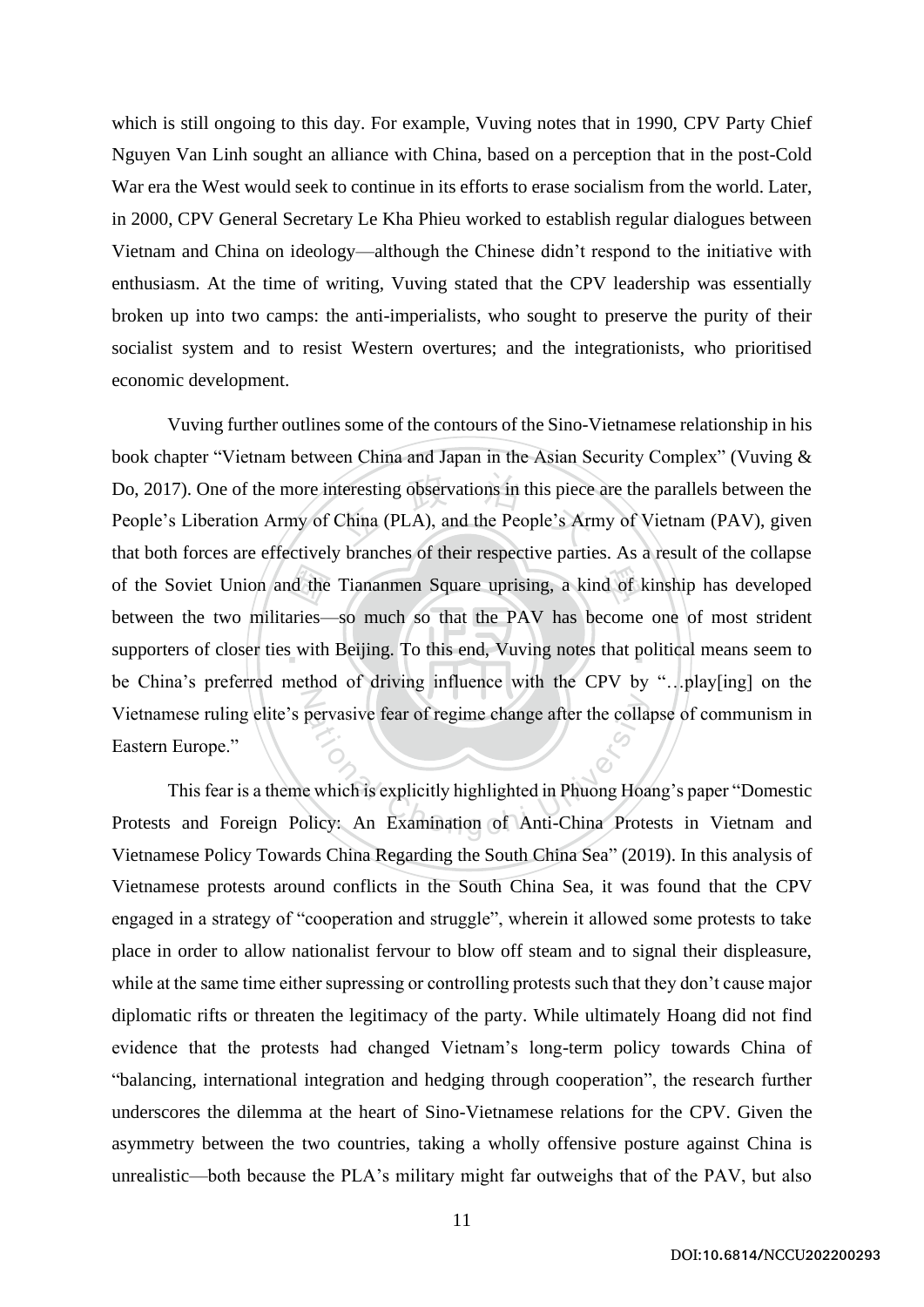because of the extensive economic links between the two countries. Yet at the same time, public sentiment in Vietnam towards China is so volatile that the Vietnamese regime is essentially forced to acknowledge this anger and to allow for its display in controlled ways. In the context of our research, the constraints placed on the CPV in terms of its ability to strengthen its relationship with China (which the Chinese may, themselves, be cognisant of), does open the door for more subtle forms of influence to be actioned by the CCP.

to the fortunes of a single state. Specifically, he identifies Russia, India, Japan, China, and the untry would have likely sided with the US. Rath<br>a diverse range of strategic partnerships, while ne<br>le state. Specifically, he identifies Russia, India. though there are divisions within the rejects the realist balance of po N ative warn Vietnam against allowing any other<br>eral relationship. Thayer is one of the scholars<br>Minister Nguyen Tan Dung (who had helped<br>a), and subsequent consolidation of power by the In his paper entitled "Vietnam's Foreign Policy in an Era of Rising Sino-US Competition and Increasing Domestic Political Influence" (2017), Carlyle A. Thayer, unpacks the complexities of Vietnam's foreign relations while looking at the changing nature of civil society (limited though civil society may be in authoritarian Vietnam). Recognising the perils that the China relationship poses to the CPV, Thayer argues that presently there are no "pro-China factions" in the party—though there are divisions within the party regarding how best to manage the relationship. He rejects the realist balance of power theory when assessing Vietnam's management of its international relations, arguing that if this theory were applicable in this case, then the country would have likely sided with the US. Rather, Vietnam has opted to develop and balance a diverse range of strategic partnerships, while never seeking to tie itself US as being the major powers that Vietnam has chosen to work with—though he also notes that Chinese officials regularly warn Vietnam against allowing any other relationship to harm the Sino-Vietnamese bilateral relationship. Thayer is one of the scholars who has identified the CPV's rejection of Prime Minister Nguyen Tan Dung (who had helped to build US-Vietnam relations during his tenure), and subsequent consolidation of power by the conservative General Secretary Nguyen Phu Trong, as an attempt to perhaps allay Chinese fears of Vietnam moving too far from Beijing's orbit (Bathke, 2018).

Where Thayer's paper is particularly pertinent in the context of our research is the way in which it observes the emergence of a kind of civil society in the 1990s following the enactment in 1986 of the policy of đổi mới (literally, "renovation", resembling the glasnost and perestroika reforms in the Soviet Union). In the mid-2000s, a number of non-government groups entered the scene, with many demanding action on a range of issues—some of which related to China. Similarly, retired party cadres and military veterans also became more outspoken on the country's affairs. This changing nature of the relationship between the society and the party is exemplified in a case study Thayer provides regarding a proposal for China Aluminum Company (CHALCO) to build bauxite mining facilities in Vietnam's central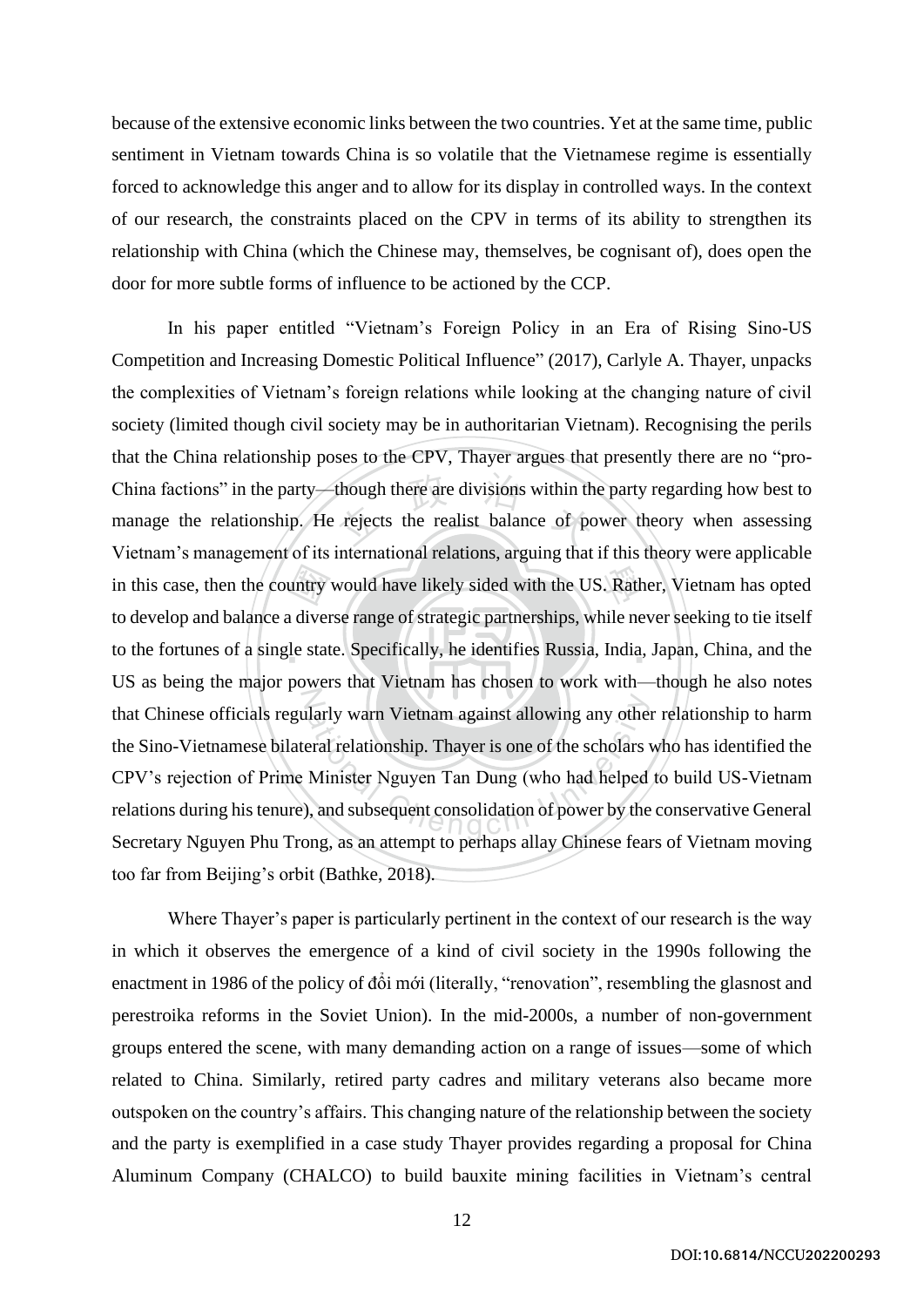highlands. After the company won a tender for the project in 2006, there was a public outcry; notably, famed war hero General Vo Nguyen Giap wrote a series of open letters warning against the project on environmental and national security grounds. Other prominent party members joined the condemnation, and a petition was signed by 135 scholars and delivered to the National Assembly. In the next few years, a range of public voices also expressed their concerns publicly about the project. Despite the vocal concern, the CPV sought to clamp down on these dissenting voices, and ultimately chose to move ahead with the project. While on its face, this unpopular decision may have been made purely on economic grounds, or for the benefit of bilateral relations, it's also not outside of the realm of possibility that some political players or businesspeople stood to personally gain significantly from this project—though Thayer doesn't go this deep in his analysis.

Khoan as summarising this approach as "the more interdependent ties we can cultivate, the S a great deal of emphasis on the diverse a<br>
ns the Vietnamese have built. She quotes Vie<br>
this approach as "the more interdependent ties paper "Firm in principles, flexit<br>Vietnam's China policy" (2016), c N ne but grow firmly in clumps". Do also emph<br>il rig crisis created, and that the resulting trau:<br>suggesting that the country should upgrade its<br>partnership"—a move which would almost Thuy T Do, in her paper "'Firm in principles, flexible in strategy and tactics': Understanding the logic of Vietnam's China policy" (2016), covers much of the territory outlined by other scholars mentioned here about the contentiousness of the Sino-Vietnamese relationship, but places a great deal of emphasis on the diverse and complex range of international connections the Vietnamese have built. She quotes Vietnamese diplomat Vu easier we can maintain our independence and self-reliance, like an ivory bamboo that will easily fall by standing alone but grow firmly in clumps". Do also emphasises the rift that the 2014 Hai Yang Shi You oil rig crisis created, and that the resulting trauma led to some in the Vietnamese intelligentsia suggesting that the country should upgrade its partnership with the US to that of a "strategic partnership"—a move which would almost certainly result in the immediate deterioration of Sino-Vietnamese ties. Where Do's research is valuable in the context of our study is highlighting the truly multipolar nature of Vietnam's external relations, balancing the interests of a number of countries while never venturing too far into any one of their orbits. Given this, it gives greater plausibility to the idea that subtle exercises of elite influence—rather than overt intimidation or coercion that may cause alarm among the other states that Vietnam has built relationships with—is in the best interests of a China who may be looking to gently bend Vietnam towards its will.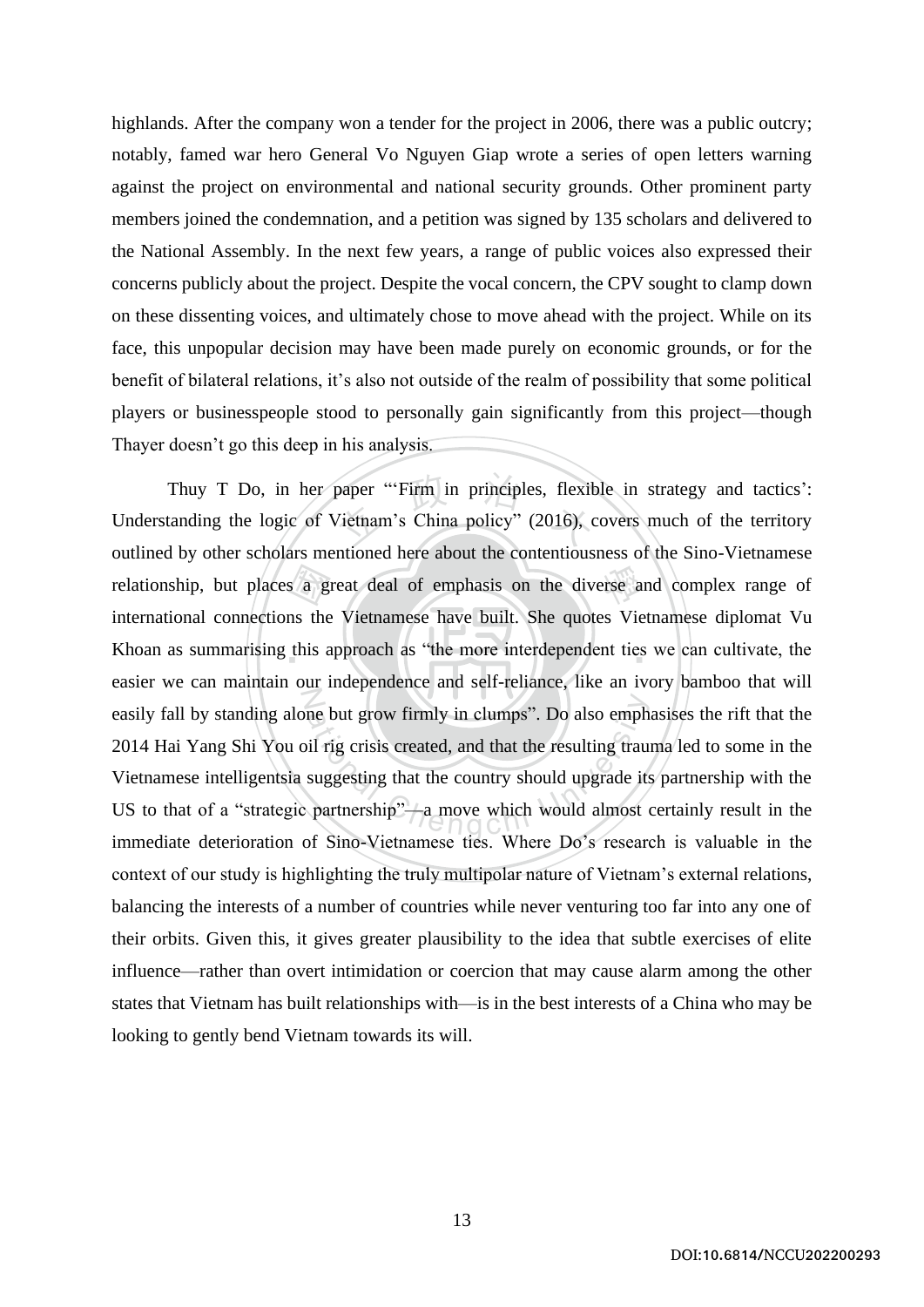### <span id="page-22-0"></span>*1.2.3 Contribution of this Research to the Existing Literature*

As previously mentioned, there is currently a dearth of literature about the nature of Chinese influence of elites in Vietnam, despite this being an issue which has been widely analysed in other countries—both by academics and journalists. It's plausible that part of the reason for this lack of analysis in Vietnam is the fact that it is a very opaque government even in a region which is not well known for its governmental transparency. Yet at the same time, this makes this particular area of research even more important: not only does it have the potential to reveal potential influence operations in a nation which is hugely consequential within ASEAN, but the nature of conducting research in a less transparent country means that we may be able to develop new methods for identifying and assessing Chinese influence.

to consider how to approach the analysis of Chinese influence in less transparent authoritarian<br>countries. of the most consequential bilateration unlock new ways of researching As such, the intended contribution of this research is multifaceted. Firstly, it will seek to uncover insights about one of the most consequential bilateral relationships in the region. Secondly, it has the potential to unlock new ways of researching and identifying patterns of Chinese influence in target countries. Thirdly, it may offer a path forward for other researchers countries.

‧

#### Z. 1.3 Analytical Framework

<span id="page-22-1"></span>Figures are often connected to concepts of pow<br>the conception of soft power as defined by Joseph.<br>ent, with what we're trying to assess here; Chin Discussions of influence are often connected to concepts of power. However, for the purposes of this research, the conception of soft power as defined by Joseph Nye (1990) isn't sufficient, or even congruent, with what we're trying to assess here; China has certainly made attempts to export attractive elements of its culture around the world, or to use state-sponsored media organs to "tell China's story" elsewhere, but there's limited evidence of its effectiveness—particularly when compared to the soft power influence of a cultural juggernaut like the US. Similarly, while exercises in hard power are obviously salient when considering the influence one country may have over another—particularly in cases where there is a significant power imbalance—these tend to be actions intended to shift the calculus of entire governments or populations. Though these are useful lenses through which to view influence, and can be applied (and have been so, in the past) to the context of analysing the Sino-Vietnamese relationship, this research is looking at a more subtle kind of influence that seeks to co-opt elite individuals who may be willing to take actions that are favourable to Beijing, to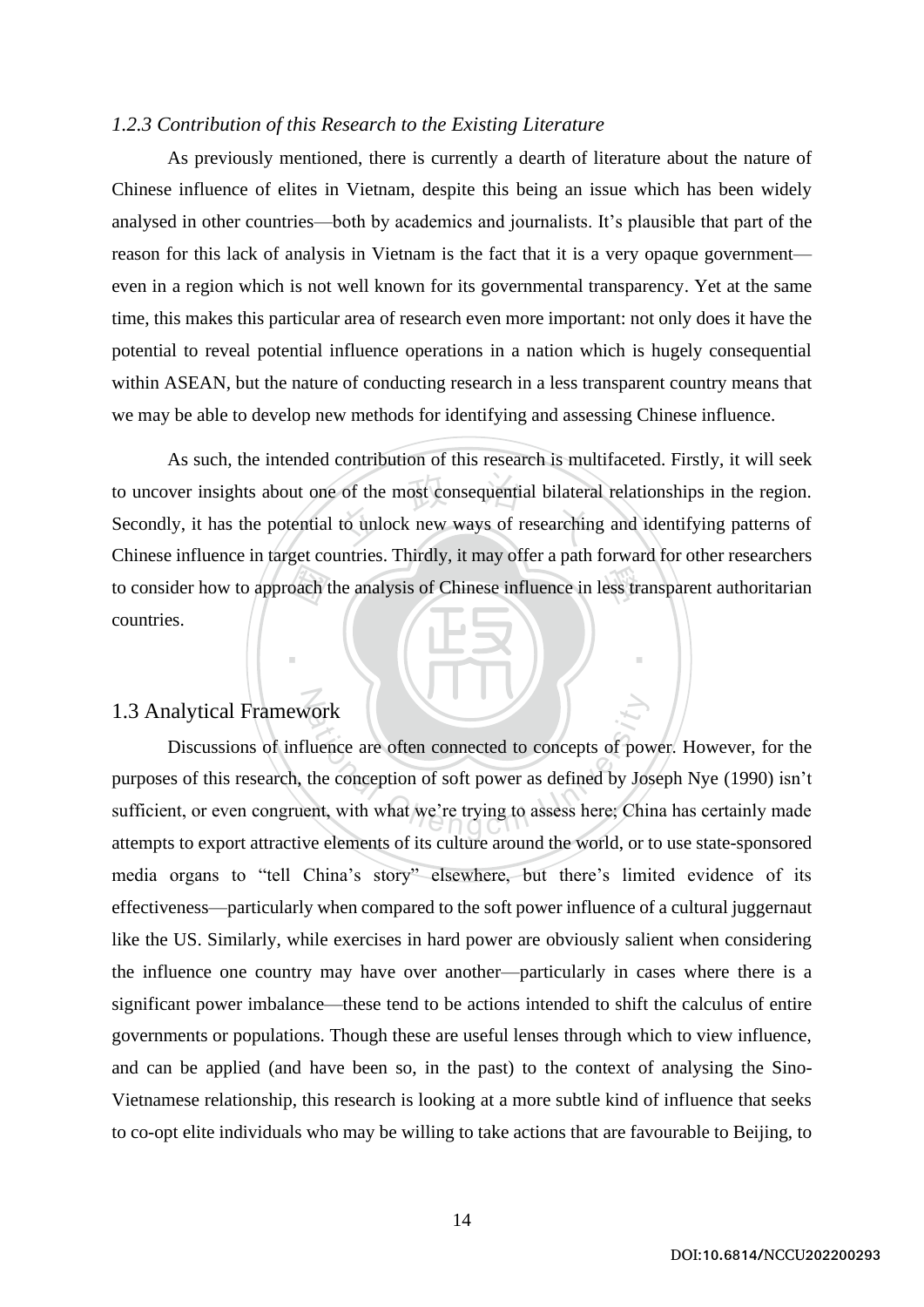help sway the opinion of other elites, and to communicate messages that are favourable to the interests of China more broadly.

party and its organs wield such vast power, and where economic stability and growth are and state-owned enterprises. While in other cors<br>
s could be relevant for consideration as elites, is<br>
eld such vast power, and where economic states als who can potentially shape the ularly, its approach to foreign poli Z three aforementioned categories are those with the greatest capacity to affect the contours of<br>Vietnamese politics.<br>The direction of this research was inspired by the work of academics and journalists<br>who have sought to be Here, influence does not refer to actions conducted broadly by the state that may have the blanket effect of influencing the country as a whole—rather, we're looking at specific cases of what may be deemed "individualised sharp power". Sharp power is a concept that was originally popularised by the National Endowment for Democracy, and it seeks to fill the gap between soft power's reliance on attractiveness of culture and systems of government, and hard power's reliance on the threat of force. It is less an instrument of blunt force, but rather, a highly targeted approach with seeks to "cut, razor-like, into the fabric of society" (Cardenal, Kucharczyk, Mesežnikov, & Pleschová, 2017). Here, we will seek evidence of the exercise of sharp power on Vietnamese elite, where the influence being wielded is intended to drive desired behaviours among individuals who can potentially shape the behaviour of Vietnam's government, and more particularly, its approach to foreign policy. More specifically, in the interest of defining "elites", the focus of our research will be on important figures in the realms of politics, business, and state-owned enterprises. While in other contexts, figures such as celebrities or academics could be relevant for consideration as elites, in Vietnam, where the essentially tools of regime preservation (as well as opportunities for graft and corruption), the three aforementioned categories are those with the greatest capacity to affect the contours of Vietnamese politics.

The direction of this research was inspired by the work of academics and journalists with elites that have been fostered by the CCP or CCP-linked organisations and businesses. Relationship building is a normal part of statecraft, but this is particularly so in the case of China, where there is next to no separation between the CCP and the state itself; furthermore, the state and party are both intimately linked with seemingly non-governmental actors, such as financial institutions, businesses, business-oriented groups, and Chinese associations. As discussed previously, these bodies are frequently used as conduits through which to conduct influence activities.

This paper takes insights gained from these pieces of research regarding the changing nature of Chinese influence in the world, and applies it to a specific country—in this case Vietnam. It will take cues from the work of other academics who have conducted investigations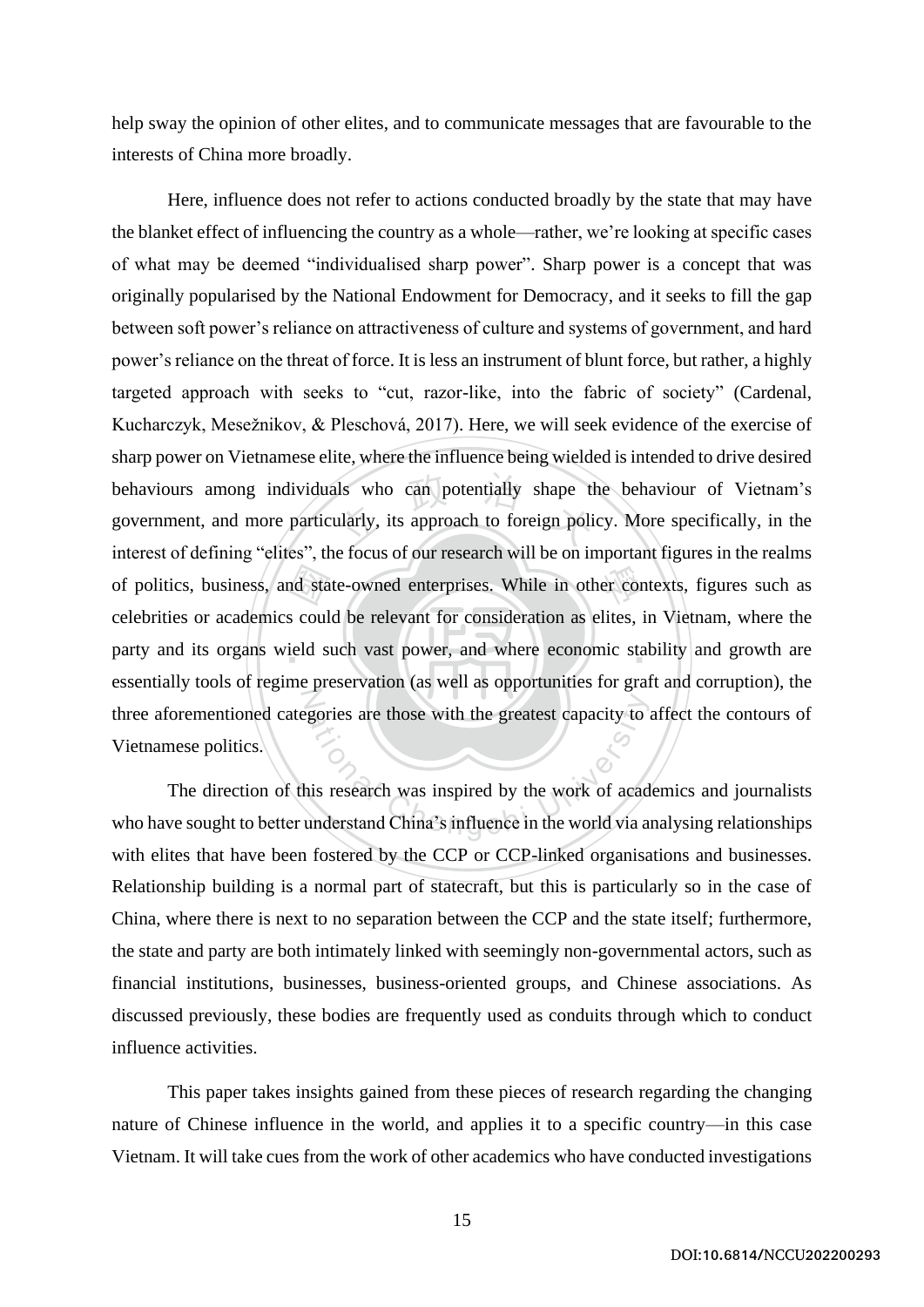in this area, using influence patterns observed elsewhere as a starting point from which to discover similar relationship building in Vietnam. For the most part, this research utilises a qualitative approach to the data, as it involves collecting and synthesising multiple different types of information in order to develop narratives that allow for the kind of empirical analysis that would aid us in answering the overarching research question.

the form of being subject to an impaing the CCP primary on them following the CCP primary of the CCP primary of the contract of the contract of the contract of the contract of the contract of the contract of the contract o In the introduction to her book "Rising China's Influence in Developing Asia," Evelyn Goh (2016) lays out three widely recognised tools in the exercise of power: coercion, inducement, and persuasion. As Goh notes, while these are discrete concepts, they often overlap in how they are used in practice; for instance a successful businessperson who is put on the board of a Chinese company may be receiving economic inducements, might be subject to persuasion insofar as they are receiving a narrow or biased view of China's intentions, and are experiencing coercion in the form of being subject to an implicit understanding that their holding of this position is contingent on them following the CCP party line. Though these three elements are investigated in her study in the broader context of state-to-state relations, they're also applicable to studying how a state and its associated entities may co-opt elites.

undertaking, the methodological framework that she tasked her contributing authors with using ing how a state and its associated entities may contain the state and its associated entities may contain the state of individual framework that she tasked her contribution lays the groundwork for our work here. In brief, Goh's framework is as follows: While Goh's research isn't focused on the granular level of individual elites that we're

- 1. Identify areas of interest or goals that China may have in its attempts to influence targets.
- at work here. In orier, Gon's framework is as a<br>terest or goals that China may have in its attemp<br>argets had extant preferences that were either a<br>regards to China's interests. 2. Identify whether targets had extant preferences that were either aligned with, opposed to, or neutral with regards to China's interests.
- 3. Process trace targets' behaviours in order to ascertain whether Chinese influence has been exerted on particular individuals.
- 4. Analyse the findings.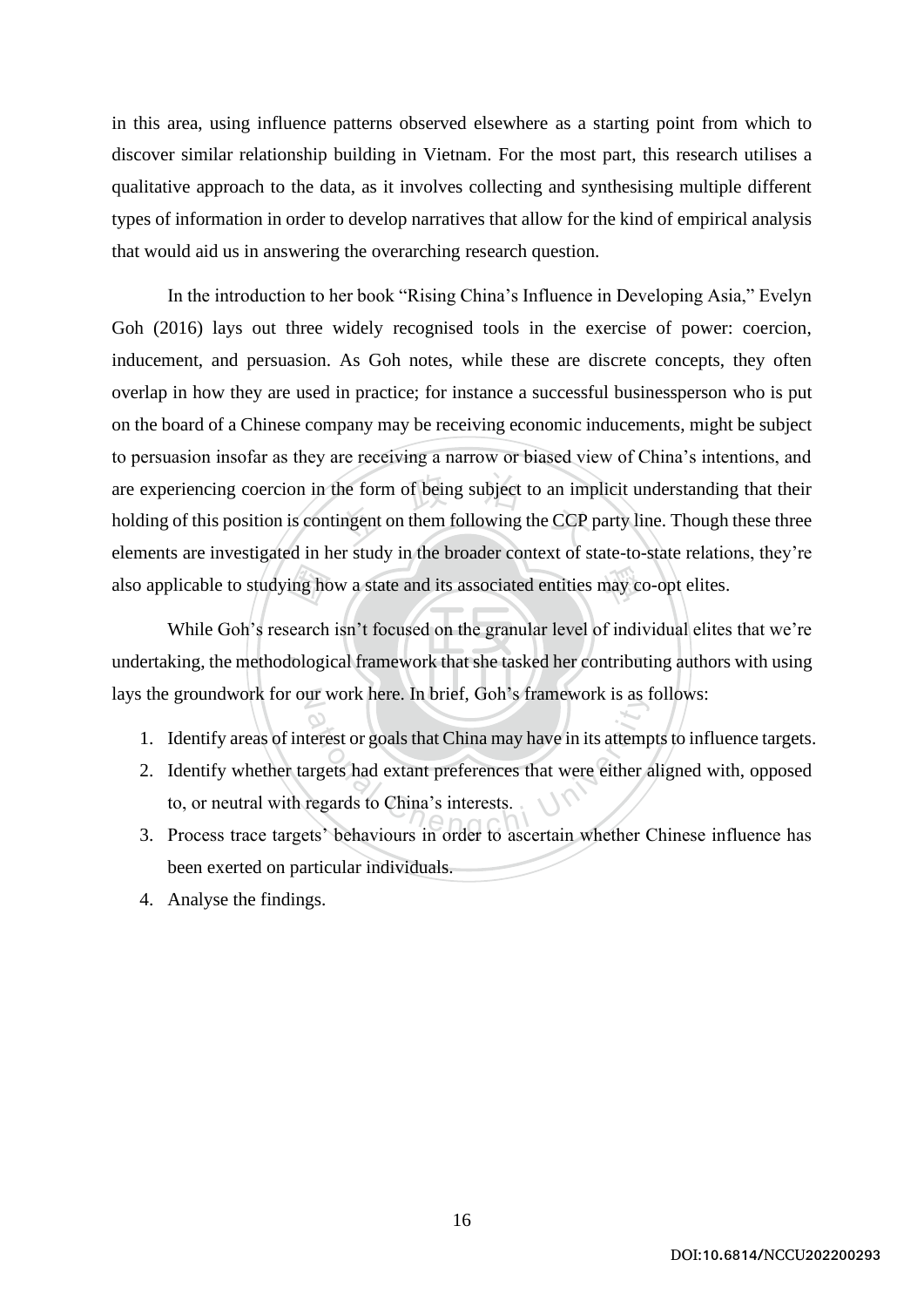In order to develop a methodological approach which is suitable for the purpose of analysing the behaviours of individuals or elite groups—particularly where information may be scarce—we've opted to make some alterations to Goh's framework.



## *Figure 1: Methodological flow*

<span id="page-25-0"></span>As can be seen, we've chosen to remove the step about "extant preferences", as it may not be feasible to always gain clear insights into the views of targeted individuals and groups in this research. This is particularly so, given how poorly positive comments about China or Chinese-affiliated entities are likely to be received by the Vietnamese public. However, where possible, the research will seek to find prior statements or behaviours from the elites focused on in this work that may indicate any prior sentiments they had towards China. Furthermore, we've specified that our process tracing may be conducted in two different ways. The first will focus on identifying individuals who've developed links or had involvement or received inducements from CCP-affiliated entities, and moving chronologically forward from the point of first discernible contact, through to any potential behaviours that are aligned with Chinese interests. The second will revolve around looking for evidence of Vietnamese elites who've espoused pro-China views or have behaved in ways that are aligned with the CCP's interests,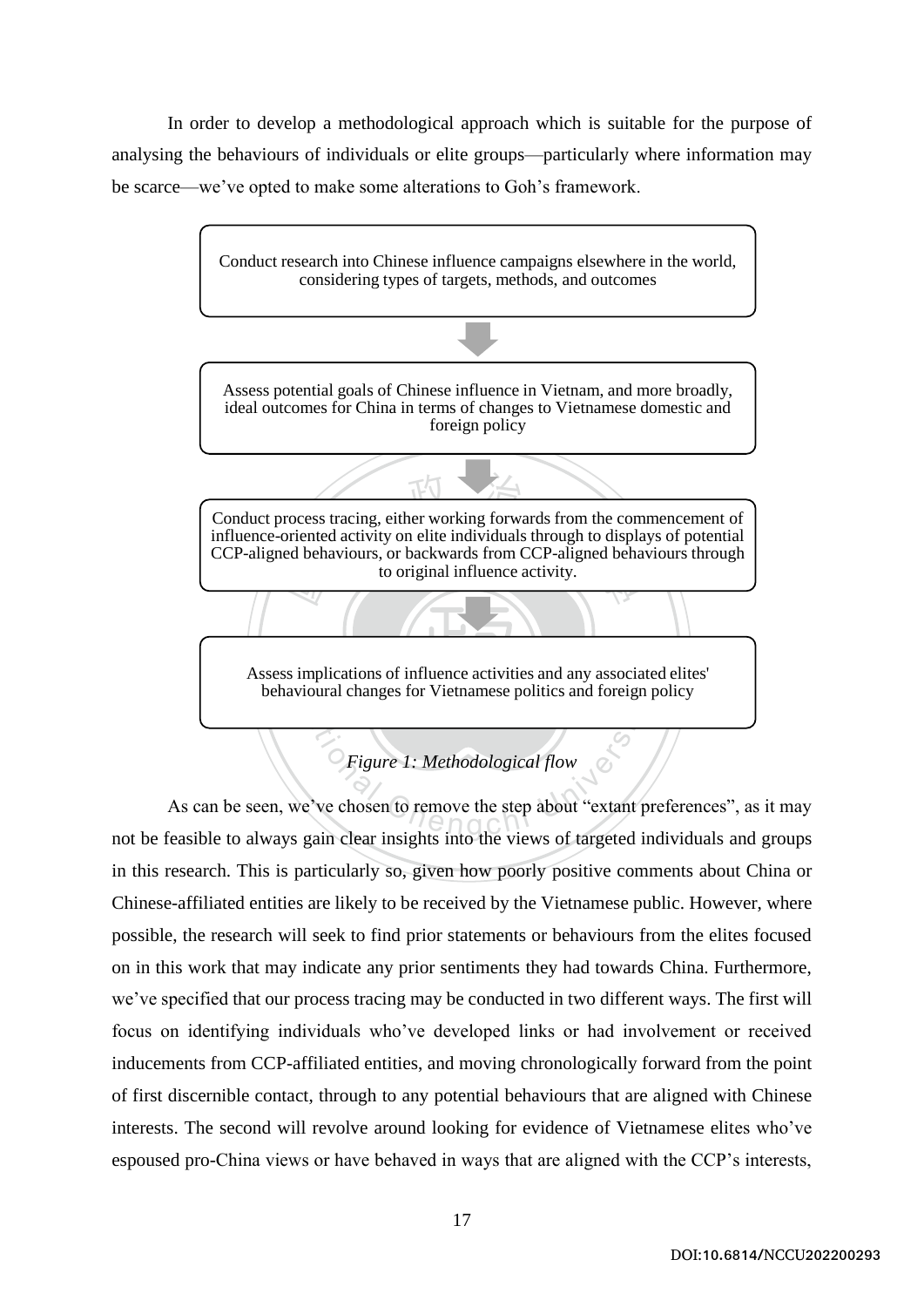and working backwards from there to see if they may have been subject to any kind of coercion, inducement, or persuasion.

This paper will use a form of process tracing over the course of multiple case studies, where *"Chinese influence activity"* is the independent variable, and *"Behaviour of elites"* is the dependent variable. We will look at successful cases of Chinese elite influence within the region, establishing broad patterns from these cases, and comparing them to roughly congruent cases in Vietnam. These variables are broadly defined here, so as to allow for their application across a range of different contexts; for instance, the expected impact on elite behaviour of infrastructure investment in a Vietnamese village is likely to be different from the outcome of offering substantial state-bank loans to prominent Vietnamese businesspeople.

‧en *suc*<br>seems<br>that rue<br>oth ployed in Vietnam, we can both ga<br>ployed in Vietnam, we can both ga<br>fluence the behaviour of its southe extent to which it's been *successful* in using these techniques in the Vietnamese context. In<br>instances where a tactic seems have been applied in Vietnam, but it hasn't yielded a clear result further analysis into the other variables surrounding this particular case. In cases where individuals seem to have been subject to some attempts at Chinese influence, it may not always marviaual chengchi university to some attempts at Chinese influence, it may not always<br>be possible to find evidence of behaviours that indicate the influence has resulted in outcomes<br>that are aligned with CCP interests. Ex By looking at how these influence tactics have been used elsewhere and comparing them to how they've been deployed in Vietnam, we can both gain insights into the extent to which China is looking to influence the behaviour of its southern neighbour, as well as the extent to which it's been *successful* in using these techniques in the Vietnamese context. In or it's yielded a result that runs counter to China's interests, it offers us an opportunity for be possible to find evidence of behaviours that indicate the influence has resulted in outcomes that are aligned with CCP interests. Except for cases in which a target has displayed behaviours which are antithetical to CCP interests (which will also be analysed), the seeming absence of it gives us an opportunity to assess how that individual may form part of a broader strategy, or how the individual may be of use to Chinese interests in the future.

## <span id="page-26-0"></span>1.4 Research Scope and Delimitations

The research will focus largely (but not exclusively) on the period 2010—2020, as this lines up roughly with the time during which the conservative Nguyen Phu Trong has held the position of General Secretary of the CPV. Rather than simply being an arbitrary choice so as to delimit the time of this study, his stewardship of the party offers us an interesting lens through which to analyse Vietnam. While this period is one during which Vietnam has seen substantial economic growth, it is significant due to the fact that in 2018, Phu Trong also took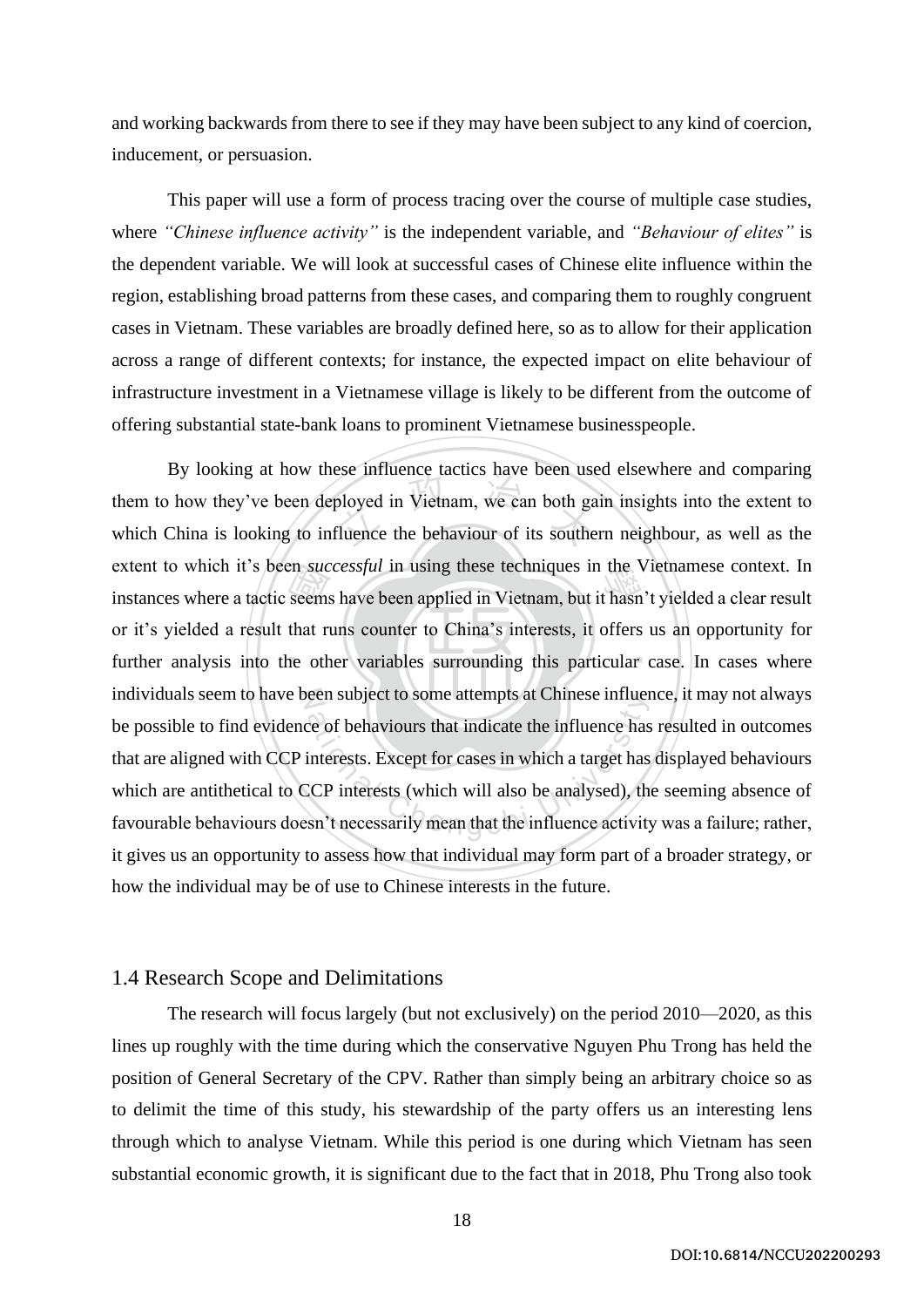on the role of President—a move which some likened to Xi Jinping's own consolidation of power. This period also covers some part of Nguyen Tan Dung's tenure as the Prime Minister of Vietnam. Tan Dung was broadly seen as a populist who at times stoked anti-China resentment (BBC News, 2016), and was a pivotal actor in helping to pull Vietnam into the USled Trans-Pacific Partnership free trade agreement<sup>3</sup>. However, his reputation as a reformer who was close to the West, as well as his likely corrupt entanglements, may have been what led to his ultimate removal from power in 2016, when he was looking to challenge the more conservative Phu Trong for the top job in the party (London, 2016). These battles between contrasting personalities give us an interesting backdrop against which to view Vietnam's relationship with China—especially given the different leaders' approaches.

e (altl<br>such a<br>e cons am, even that could be a potentially<br>purposes of this study, we will be l mporta or where it assists in the consolidation of political power. As mentioned previously, our focus N The concept of "influence" is a broad one, and while this study seeks specifically to look at elite influence in Vietnam, even that could be a potentially unwieldy topic without some parameters in place. For the purposes of this study, we will be looking at cases where either Chinese state or state-affiliated businesses or organisations have coerced, offered inducements to, or sought to persuade (although this latter element is of less important focus) members of the Vietnamese elite in such a way that it provides benefits to either individuals or organisations, is to be individualised sharp power, where the focus is on affecting the behaviour of an individuals or specific group of individuals.

individuals or specific group of individuals.<br>There are some external restraints placed on the researcher's ability to find necessary<br>information in this context. One of the most pressing challenges in analysing the relati There are some external restraints placed on the researcher's ability to find necessary information in this context. One of the most pressing challenges in analysing the relationship regimes. It's often been said of China that government figures (e.g. GDP, military spending) are unreliable—but that is in large part due to the fact that China's economy and society are so consequential to the world. Vietnam's is less so, and so is spoken of in these terms less often, but it, too, is a highly secretive, authoritarian regime, where the government's success is highly contingent upon its being seen to perform for the people. Given this, it's not always possible to be sure one is getting precise figures or information, and as such, this research won't be relying solely upon state-issued information for its analysis.

<sup>&</sup>lt;sup>3</sup> At the time of writing the Trans-Pacific Partnership has been renamed the Comprehensive Progressive Trans-Pacific Partnership, following the US's withdrawal from the agreement and its subsequent renegotiation.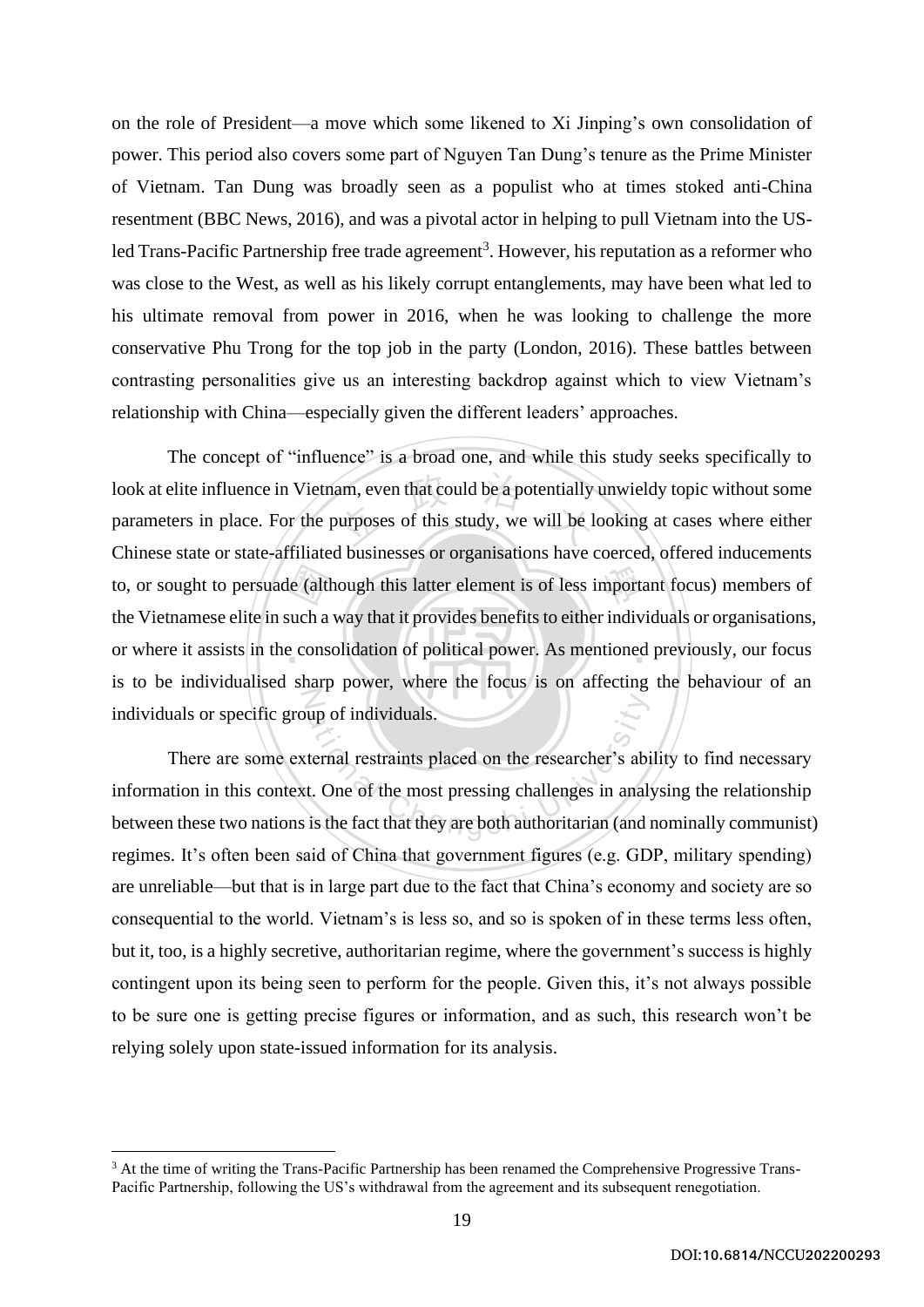## <span id="page-28-0"></span>1.4 Outline of Thesis

The first chapter of this piece of research seeks to provide some historical context to the relationship between Vietnam and China, in particular, highlighting the oftentimes fraught nature of relations between these neighbouring states. Because of these fraught relations, and because of the domestic political risks for the CPV of appearing too close to China, we establish why the subtle tactic of "individualised sharp power" might be being deployed in Vietnam in order to achieve the CCP's interests. This chapter also covers the questions this research seeks to answer, the methodology through which it intends to do this, and a review of existing literature which is relevant to both the nature of Chinese influence in the world, as well as Sino-Vietnamese relations and Vietnamese politics.

‧activi<br>o outli:<br>cal im tions which have been conducted<br>that encompass different types of understand the types of activities that might be undertaken in Vietnam. This chapter will also some areas of geopolitical importance for the CCP vis-à-vis Vietnam. Finally, it will seek to establish some likely goals of Chinese influence in Vietnam. In the second chapter, we take a deeper look at some of the existing research into Chinese elite influence operations which have been conducted elsewhere in the region. By looking at two case studies that encompass different types of elites, different methods of influence, and different outcomes generated, we can establish a broader context in which to use these case studies to outline some of the desired outcomes of Chinese influence, as well as

r will look at several case studies of Viewned enterprises that have demonstrable connections.<br>Though not an exhaustive analysis of every figures of significance, each case study will only The third chapter will look at several case studies of Vietnamese politicians, businesspeople, or state-owned enterprises that have demonstrable connections to the CCP, or PRC state-affiliated entities. Though not an exhaustive analysis of every interaction between Vietnamese and Chinese figures of significance, each case study will offer a different prism through which to view how Chinese interests may be attempting to influence their southern neighbour.

The fourth chapter of this research will look into the findings from the case studies and seek to establish what, if any, effect Chinese influence has had on Vietnamese elites, and whether this has translated into impacts on the country's relations with China more broadly. Furthermore, it will take a broad view of the sum of the influence activities uncovered by the research, and seek to look at the implications this might have for the future of Vietnam and its relations with China.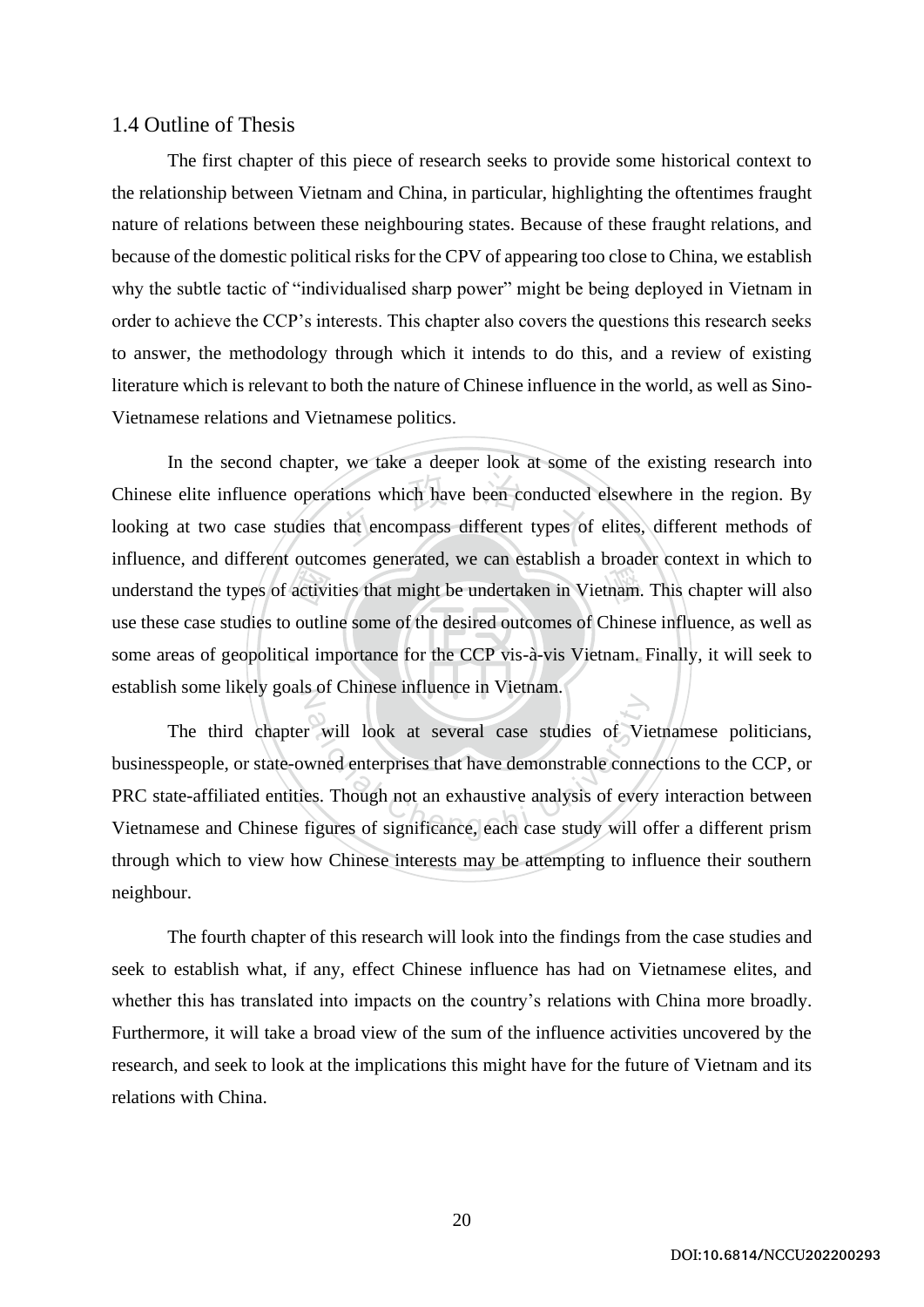# <span id="page-29-0"></span>Chapter 2: Overview and Analysis of Chinese Influence of Elites in Southeast Asia

Based on research conducted during the literature review, it was ascertained that Cambodia and the Philippines are two of the clearest examples of countries in the region that appear to have moved into China's sphere of influence, and accordingly, have engaged in behaviours that appear to be geopolitically important to the CCP. The following chapter will outline and analyse case studies of Chinese influence in Cambodia and the Philippines to develop a clearer understanding of what tactics have been employed in this pursuit, and to give us a framework through which to analyse potentially similar tactics in the context of Vietnam.

## <span id="page-29-2"></span><span id="page-29-1"></span>2.1 Selected Case Studies of Chinese Elite Influence

# 2.1 Selected Case Studies of Chinese Elite Influence<br>2.1.1 Cambodia Under Prime Minister Hun Sen: An Enemy Turned Ally

to topple the Democratic Kampuchea regime. He was appointed to the position of Deputy One of the most explicit examples of Chinese co-opting of elites is Cambodia under the<br>leadership of Prime Minister Hun Sen—a former battalion commander with the communist<br>Khmer Rouge who fled to Vietnam, and went on to be Prime Minister of the Vietnamese-sponsored government in 1979, then becoming Prime Frime Winnster of the Vietnamese-sponsored government in 1979, then becoming Frime<br>Minister in 1985 following the death of the incumbent leader. Of course, Cambodian history<br>from 1979 through the 1990s is incredibly compli One of the most explicit examples of Chinese co-opting of elites is Cambodia under the Khmer Rouge who fled to Vietnam, and went on to become part of the rebel force that helped Minister in 1985 following the death of the incumbent leader. Of course, Cambodian history from 1979 through the 1990s is incredibly complicated and is rife with political tumult, but in the interests of brevity, what's important here is that Hun Sen remains Prime Minister of

As discussed in Section 1.2.1 of this paper, the start of Hun Sen's consolidation of his grip on Cambodian politics can be traced back to the 1997 coup, in which he effectively ousted the party with which the CPP shared power. After the country's rocky process to democratisation following the Khmer Rouge and the Vietnam-installed regime, Hun Sen's flagrant disregard for the democratic process made him something of an international pariah. Cambodia was at the time a desperately poor country ravaged by war, but one in which much of the global community wanted to see democratic progress; as such, aid was often made conditional on certain liberalising reforms. China, on the other hand, made no such requests, and from that point on became one of the kingdom's most reliable donors, patrons, and business partners.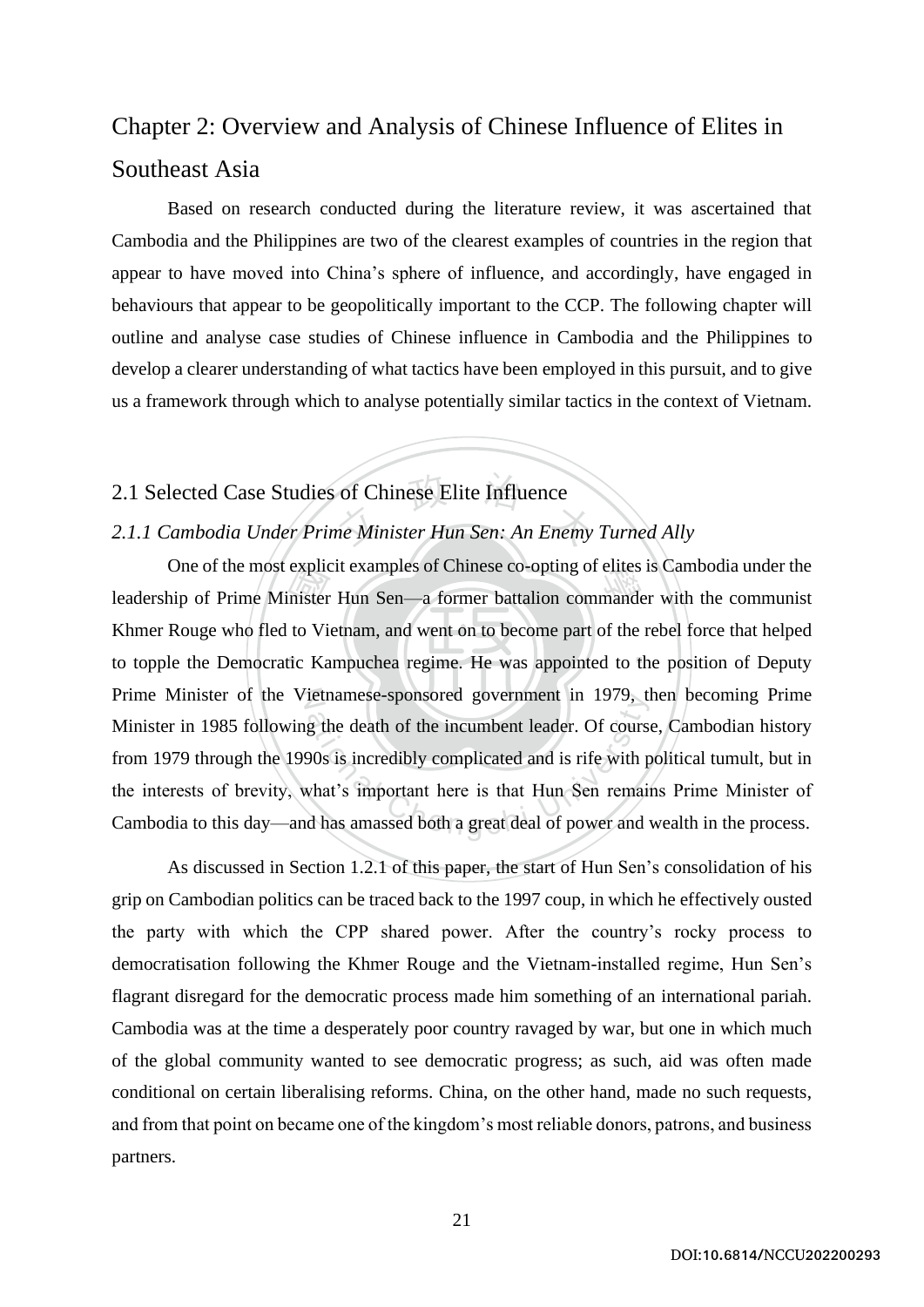According to the American Enterprise Institute's online resource, the "China Global Investment Tracker" (2021), between the years of 2005 and 2020, Chinese entities have made US\$17.7 billion worth of investments in Cambodia—a substantial figure, particularly when one considers that during the same period, the tracker indicates that neighbouring Myanmar saw US\$9.88 billion in investment, and the Philippines US\$13.65 billion, both of which are much more populous countries than Cambodia. China has also been exceptionally generous with its financial aid to Cambodia. In 2019, China pledged US\$588 million in development assistance for the next two years (Reuters, 2019)—meanwhile, preliminary reports at the time of writing from USAID show that the United States donated a total of US\$209 million in 2019 and 2020.

fund this is a number of powerful individuals with whom the prime minister has ties. Heder minance, formalizing and taking direct charge of erial assistance to military and police forces"; contract to military and police forces"; contract to military and police forces"; contract to move of powerful individuals w er, there is overwhelming evidence<br>prop up an authoritarian government Lao Meng Khin. These well-connected Cambodians are known as "oknha"—an honorary title<br>given by the CPP to those who make financial contributions for the purpose of, ostensibly,<br>national development (Verver & Dahles, 2015). Of course, a high volume of aid or contracts alone isn't necessarily cause for alarm. In the case of Cambodia, however, there is overwhelming evidence that these inflows of capital are essentially being used to prop up an authoritarian government that has routinely engaged in human rights abuses. According to Steve Heder (2011), Hun Sen has "linked his military control to economic dominance, formalizing and taking direct charge of a system where private companies provide material assistance to military and police forces"; complicit in helping to states that some of these individuals include Ly Yong Phat, Kith Meng, Choeung Sopheap, and given by the CPP to those who make financial contributions for the purpose of, ostensibly, national development (Verver & Dahles, 2015). For the purposes of demonstrating patterns of influence, rather than seeking to exhaustively expose connections between Cambodia's elite cadres and China, we will background some of these oknha.

The first of these names, Ly Yong Phat, has been a sitting senator with the ruling CPP since 2006, is an advisor to Hun Sen, and is the president of the LYP Group, which has business interests across a range of vital sectors of the Cambodian economy. Further demonstrating the closeness of the senator to the Prime Minister, one of the country's major power companies, Cambodia Electricity Private, is a joint venture between the families of Ly Yong Phat, Hun Sen, and former police chief Hok Lundy (Global Witness, 2016). One of the group's biggest coups in recent years was the 2016 signing of a US\$1.5 billion deal with a subsidiary of China's largest private investment group, China Minsheng Investment Group, for the development of a satellite city on the outskirts of Phnom Penh (Ting, 2016). Two years later, Hun Sen made a request during a meeting with Chinese premier Li Keqiang for the country to increase its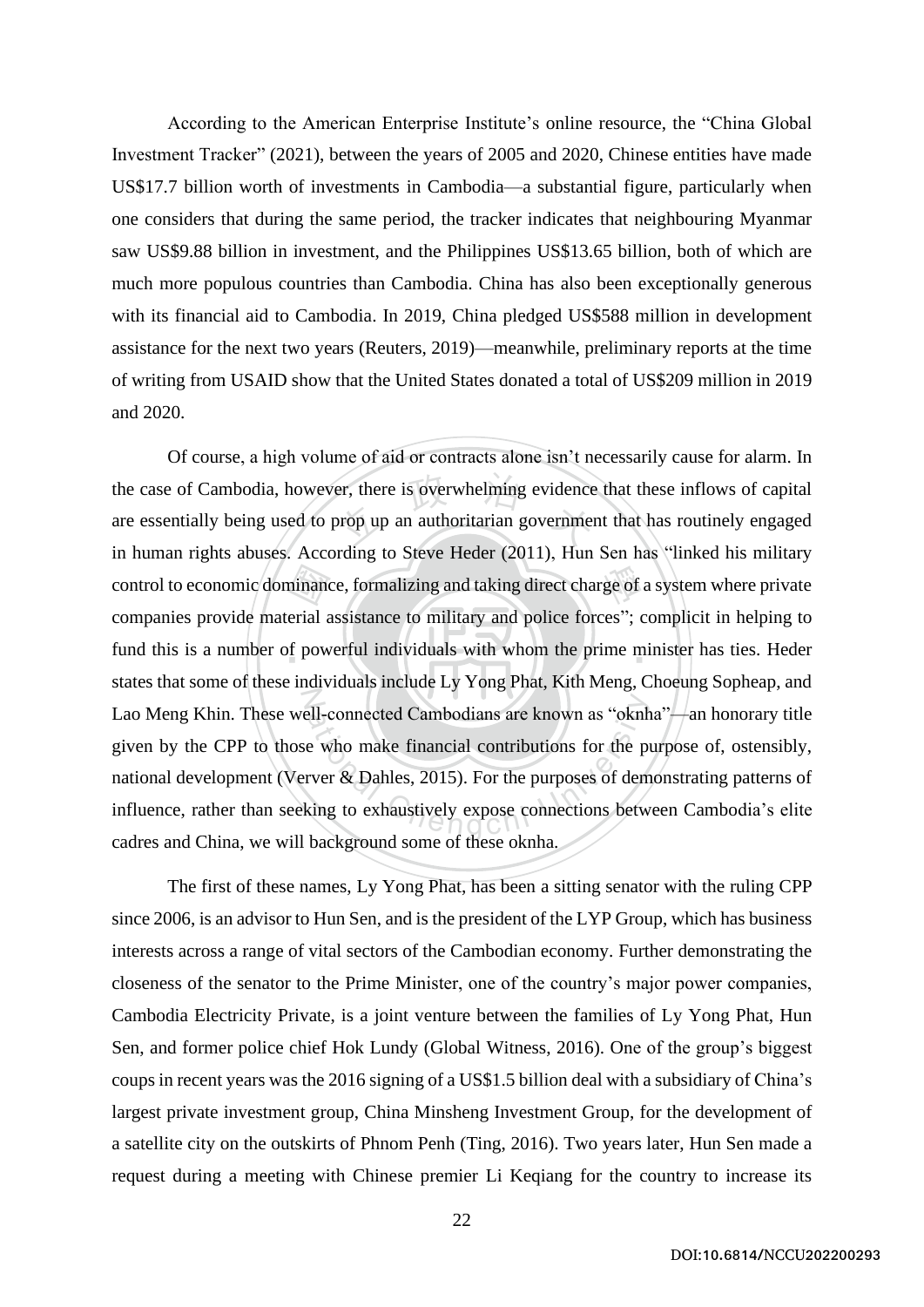imports of Cambodian sugarcane; Phnom Penh Sugar, a wholly owned subsidiary of LYP Group and one of the biggest players in the local industry, would have likely been a major beneficiary of such a move (Chan, 2018).

igned with the Cambodian govern<br>1 use of a base located there (Page, In 2020, the government granted a concession of 600 hectares of state land in the province of Preah Sihanouk to the tycoon's family for tourism development (Narin, 2020). Of interest here is the fact that this particular province has become one of the nation's most concentrated hotspots for Chinese investment; of the US\$7 billion in construction investments made between 2017 and 2020, the vast majority had come from China (Bunthoeun, 2020). So intense was the level of investment that, prior to the outbreak of COVID-19, roughly half of Preah Sihanouk's residents were Chinese nationals. The province has also gained some level of notoriety for its alleged connections to the Chinese military, with reports surfacing in 2019 that an agreement had been signed with the Cambodian government which would grant the Chinese navy exclusive partial use of a base located there (Page, Lubold, & Taylor, 2019).

nomer<br>ECO<br>In eco<br>Uer Kith Meng is another prominent oknha who has been involved in dealings in Preah<br>Sihanouk. He sits as the CEO of The Royal Group—a multifaceted company with investments with foreign businesses (Verver & Dahles, 2014). The company was granted a 99-year lease by the Cambodian government in 2008 to develop on Koh Rong (an island offshore from but by the Cambodian government in 2008 to develop on Kon Rong (an island of ishore from but<br>contained within Preah Sihanouk) in partnership with the Chinese-owned Royal Galaxy Group.<br>Despite the fact that this is intended to Kith Meng is another prominent oknha who has been involved in dealings in Preah spanning the Cambodian economy—and is renowned for his expansive use of joint ventures contained within Preah Sihanouk) in partnership with the Chinese-owned Royal Galaxy Group. Despite the fact that this is intended to be a resort development, the eventual announcement in 2019 of what the project would entail raises questions. For instance, the resort is expected to number of tourists at any one time, and an international airport is slated to be built with a runway roughly the size of the one in the capital city of Phnom Penh, despite the fact that there is already an international airport a short ferry ride away in the coastal town of Sihanoukville (Dunst & Savino, 2020). Similar concerns have been raised about the Dara Sakor tourism development in nearby Koh Kong province, which is being developed by China's Union Development Group, and would occupy 20% of the country's coastline and feature an airport with a 3-kilometre runway—the largest in Cambodia (Turton & Meta, 2020).

The development of the Lower Se San 2 (LS2) dam helps to further demonstrate the depth and breadth of Royal Group's reach in the Cambodian economy, and by extension, Kith Meng's influence. After originally signing an agreement with Electricity Vietnam International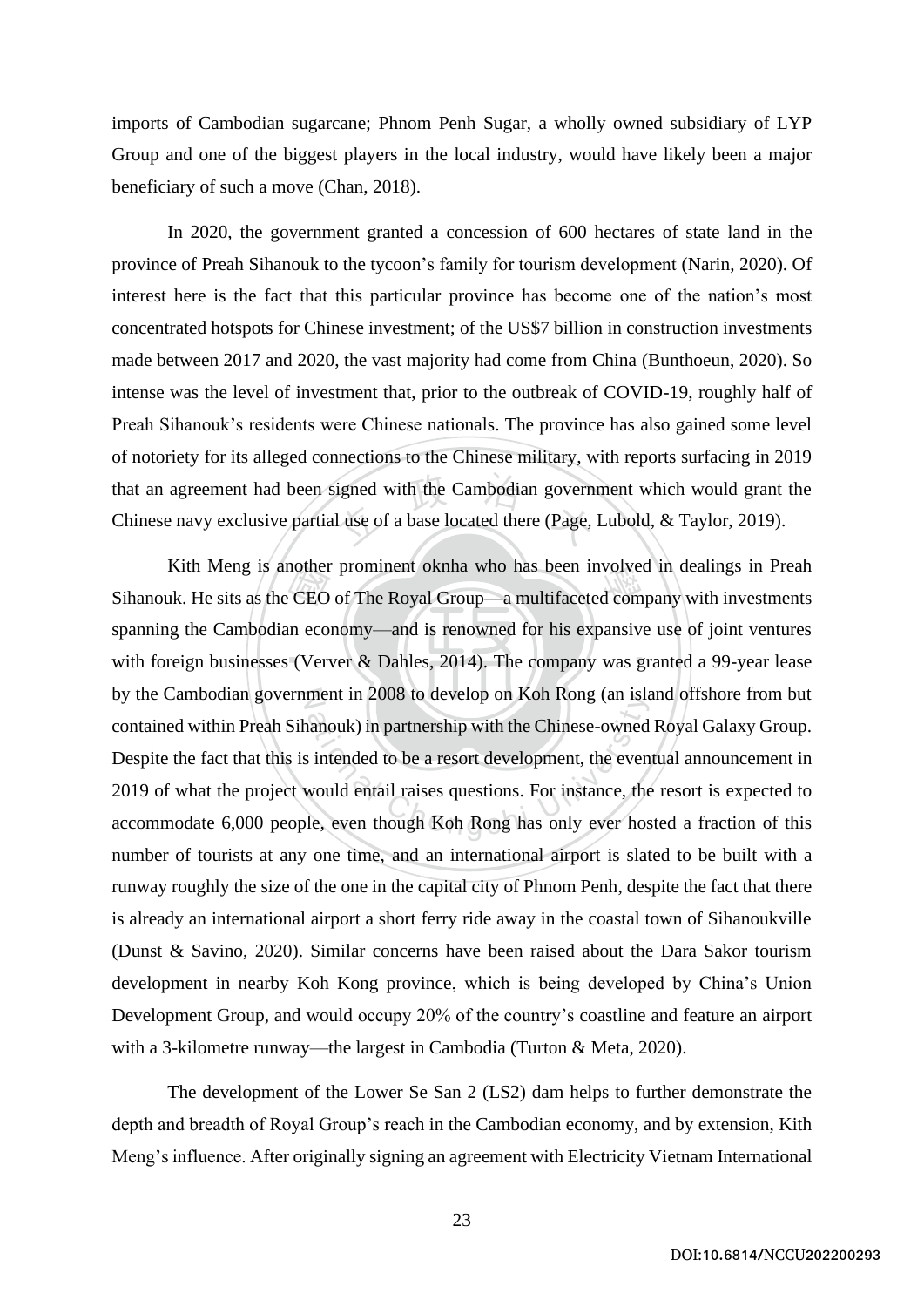in 2007 to develop the utility, Royal Group took a 49% share in the project in 2011 after the Vietnamese partner was unable to raise sufficient capital—despite the Cambodian conglomerate lacking any experience in power utilities. The following year, it was announced that the state-owned China Huaneng Group would take a 51% stake in the project, with Electricity Vietnam International's stake being reduced to 10%, and Royal Group's to 39% (Hameiri, 2019). During the construction of the dam, an article was uploaded to the National Police website in 2017 that accused Royal Group of conducting illegal logging in the area; the article was shortly thereafter taken down, with the website explaining that the publication had been a mistake (Seangly, 2017).

In 2007, the governor of Phnom Penh granted Shukaku a 99-year lease on this 133-hectare area rship with Chinese investors (Verver, 2019)<br>
e couple has been involved with is the Boeung K<br>
Phnom Penh granted Shukaku a 99-year lease o ku Inc., and a director of Pheapime<br>self has strong ties to Hun Sen's wi N ational Economic and Technical Cooperational Economic and Technical Cooperation<br>& Titthara, 2010). Residents who were to be dimpensation or relocation offers which many denote and unperturbed as a present  $\Omega$ . The last two oknha mentioned by Heder, Lao Meng Khin and Choeung Sopheap, are in fact husband and wife. Meng Khin former is a sitting senator with the CPP, the head of the development company Shukaku Inc., and a director of Pheapimex Group—a company which is owned by his wife, who herself has strong ties to Hun Sen's wife (Pye, 2014). These oknhas have undertaken a number of projects across key industries such as power production and mining—all in partnership with Chinese investors (Verver, 2019). One of the most controversial projects the couple has been involved with is the Boeung Kak Lake development. which is home to over 4,000 people. At the time, little was known about Shukaku, but according to local news reports, Lao Meng Khin had in that same year signed an agreement with Kunming-based Yunnan International Economic and Technical Cooperation Corporation to develop the site (Strangio & Titthara, 2010). Residents who were to be displaced by the project were given a handful of compensation or relocation offers which many deemed unsatisfactory, resulting in widespread protests and unrest in the area (Po & Primiano, 2020). Resistance was dealt with aggressively. In 2010, Hun Sen announced a list of private companies that were granted official relationships with the Cambodian armed forces; Pheapimex was one of the companies named on this list (McInnes, 2015).

Cambodia has undoubtedly become a focal point for China's ambitions in its Belt and Road Initiative (BRI). In the first half of 2021 alone, Cambodia signed off on US\$2 billion worth of foreign direct investment from China, accounting for roughly two-thirds of all investment into Cambodia during this period (Vireak, 2021).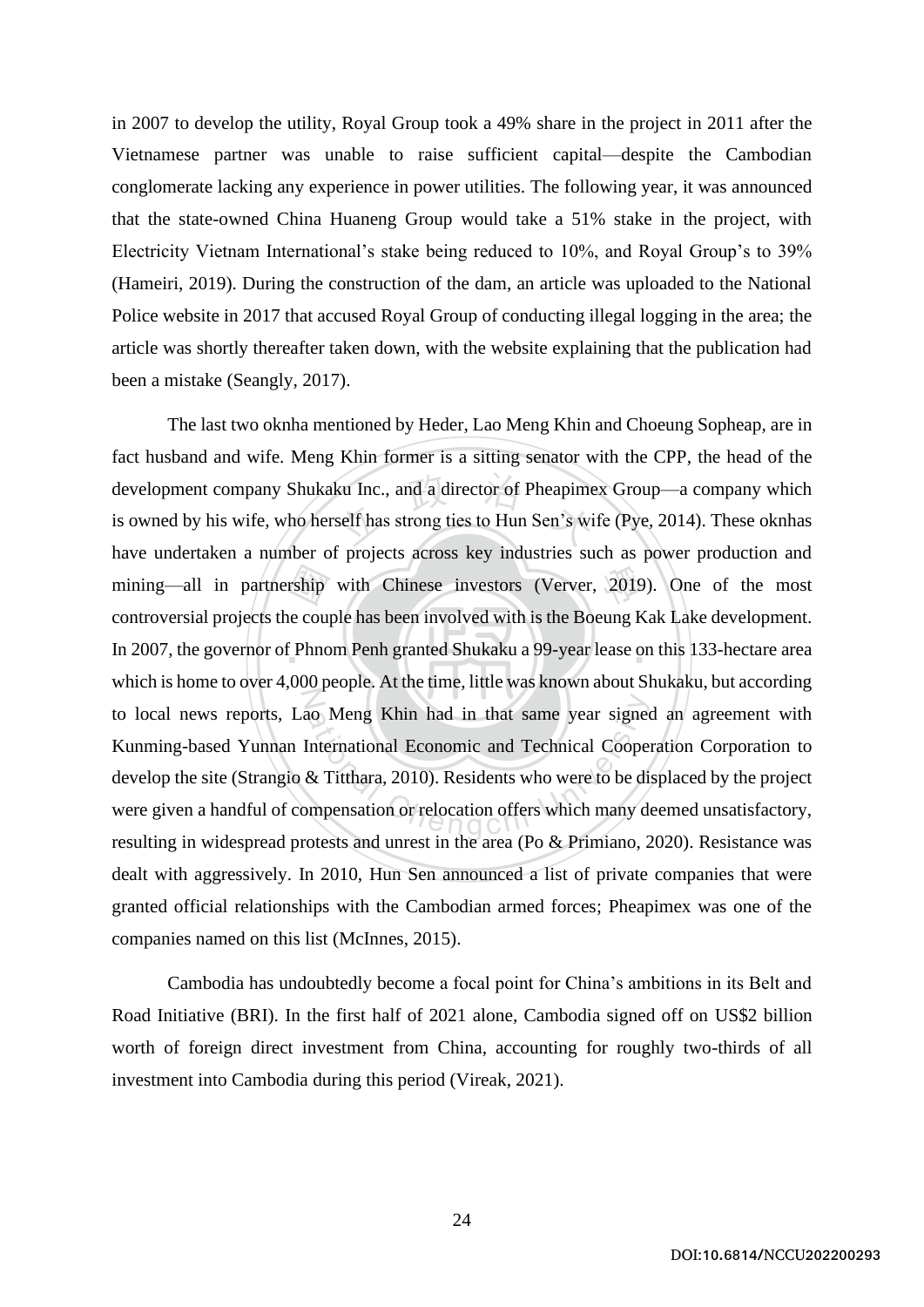#### <span id="page-33-0"></span>*2.1.2 The Philippines: From International Courts, to Being Courted Internationally*

off at Scarborough Shoal in April<br>The ships. The use of legal mechanis<br>As at the time, without precedent (V In Section 1.2.1, this paper discussed research by Baviera in Goh (2016), outlining how elites in the Philippines under President Gloria Macapagal Arroyo had been co-opted by Chinese interests into the JMSU for exploitation of resources in the South China Sea. Following the end of the Arroyo presidency in 2010, the course of Sino-Philippine relations changed dramatically. In 2013, during the presidency of Benigno Aquino III, the Philippines filed a statement of claim with the Arbitral Tribunal of the UNCLOS against China. The claim, which revolved around what the Philippines saw as China's infringing on its 200-mile exclusive economic zone (EEZ), came after a number of territorial issues in the contested region: the harassment of a Philippine ship conducting oil exploration in March 2011; Chinese demands that the Philippines acquire China's permission to explore for oil within the Philippine EEZ in June 2011; and a tense standoff at Scarborough Shoal in April 2012 between the Philippine Navy and Chinese surveillance ships. The use of legal mechanisms to push back on China's expansive maritime claims was, at the time, without precedent (Wiegand & Beuck, 2020).

ruling in favour of the Philippines' claims in July 2016, the reaction from the newly-incumbent chin<br>s of it<br>hilipp The case against China in the Permanent Court of Arbitration had been one of the most Z the decision was within Philippine society (C<br>unxieties about territorial issues within the Sou<br>sidential campaign striking a more conciliator<br>naritime claims—in somewhat stark contrast t closely-followed claims of its kind, so when the court handed down a virtually unanimous government under President Rodrigo Duterte was surprisingly subdued—especially surprising, given how well received the decision was within Philippine society (Castro, 2016). Despite Filipinos' overwhelming anxieties about territorial issues within the South China Sea, Duterte had spent much of his presidential campaign striking a more conciliatory tone with regard to China and its associated maritime claims—in somewhat stark contrast to President Aquino's attempts to balance against China through both legal mechanisms and by seeking international support. This more conciliatory tone wasn't fully indicative of how just strongly Duterte would pivot in the early days of his presidency. Attending a conference of businesspeople in Beijing in October 2016, having just come to office in June of that year, he announced: "In this venue, your honours, in this venue, I announce my separation from the United States… Both in military, not maybe social, but economics also… America has lost" (Blanchard, 2016). During this same meeting, Duterte's trade secretary announced the signing of US\$13.5 billion in deals.

Acquiescing to certain demands in order to develop closer economic ties with China is a calculation that many countries have made, to varying degrees. In 2015, during the Aquino government's last full year in power, Chinese investment in the Philippines was only US\$32 million; by October 2016, the Duterte government was announcing US\$15 billion in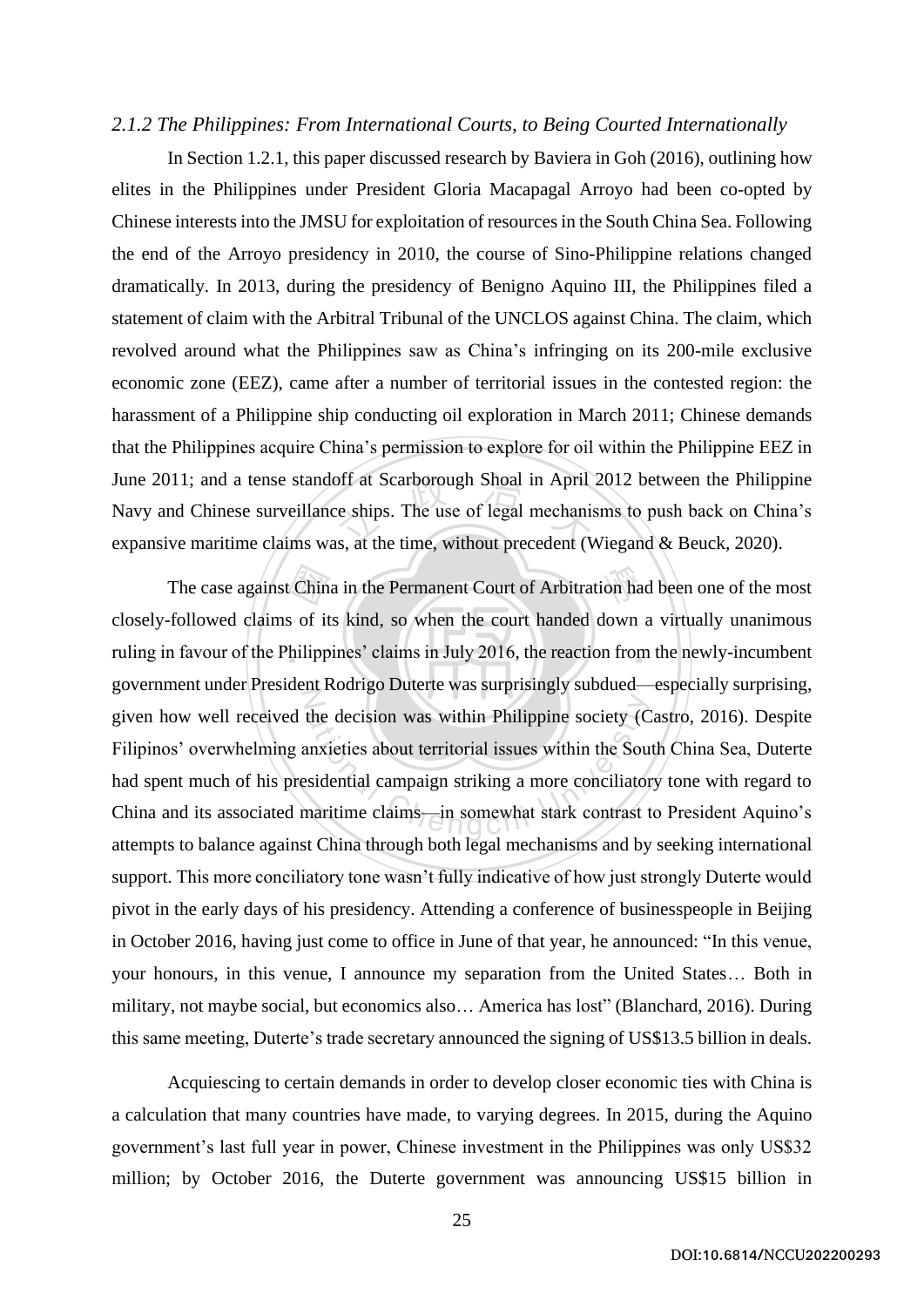relationship has been beneficial to him and those close to him. mping'<br>C and<br>osed t offenders has resulted in deaths ranging from 12,000 to 30,000 (Situation in the Republic of<br>the Philippines, 2021). Given Duterte's seeming sincerity, when he announced in Beijing that<br>"America has lost", or when, while t "...simply love(s) Xi Jinping" (Tomacruz, 2021), one might have concluded that he has a kind<br>of affinity for the PRC and its authoritation approach. However, even if he is somehow.  $\ddot{\ }$ investments from China (Remo, 2016). One could simply argue that Duterte had made an economic calculation in his pivot towards China, but analysing the motives of a figure like Duterte is at once both seemingly simple and complicated. His often-controversial public statements are typically quite blunt, and as a result his words often seem to carry a veneer of sincerity. During his various stints as mayor of Davao city between 1988 and 2016, he earned a reputation for his tough-on-crime approach; he was connected to a vigilante group known as the Davao Death Squad, which undertook summary executions of suspected criminals. Upon becoming president, Duterte announced that he would be bringing his uncompromising approach to his new role to tackle the nation's drug problem. To the shock of many, he proved to be as good as his word: according to investigations by the International Criminal Court, from July 2016 to March 2019, Duterte's encouragement of extrajudicial killing for suspected drug offenders has resulted in deaths ranging from 12,000 to 30,000 (Situation in the Republic of the Philippines, 2021). Given Duterte's seeming sincerity, when he announced in Beijing that of affinity for the PRC and its authoritarian approach. However, even if he is somehow constitutionally predisposed to wanting closer ties to China, there's evidence that the improved

In 2018, Philippine businessman Dennis Uy, through his holding company Udenna<br>ation, launched a bid to turn the Mindanao Islamic Telephone Company (Mislatel) into<br>major telecommunications player in what was, at the time, a Corporation, launched a bid to turn the Mindanao Islamic Telephone Company (Mislatel) into a third major telecommunications player in what was, at the time, a duopoly between Philippine Long-Distance Telephone Company and Globe Telecom. To conduct his investment in Mislatel, Uy entered a consortium with China Telecommunications Corporation, a state-owned entity, who would provide both capital and technical expertise for growing Mislatel; prior to entering into this consortium, Udenna didn't have any significant experience operating telecommunications facilities (Heydarian, 2019). From the outset, this was a project beset by issues. Aside from the question of partial foreign ownership of critical infrastructure, which will be addressed later, Uy was one of the top donors to Duterte's presidential campaign (CNN Philippines, 2016). Upon Mislatel being granted status as the country's provisional third major telco in November 2018, several senators questioned why the consortium had been awarded the bid against other competitors, raising issues around favouritism, data privacy and security (Legaspi, 2018).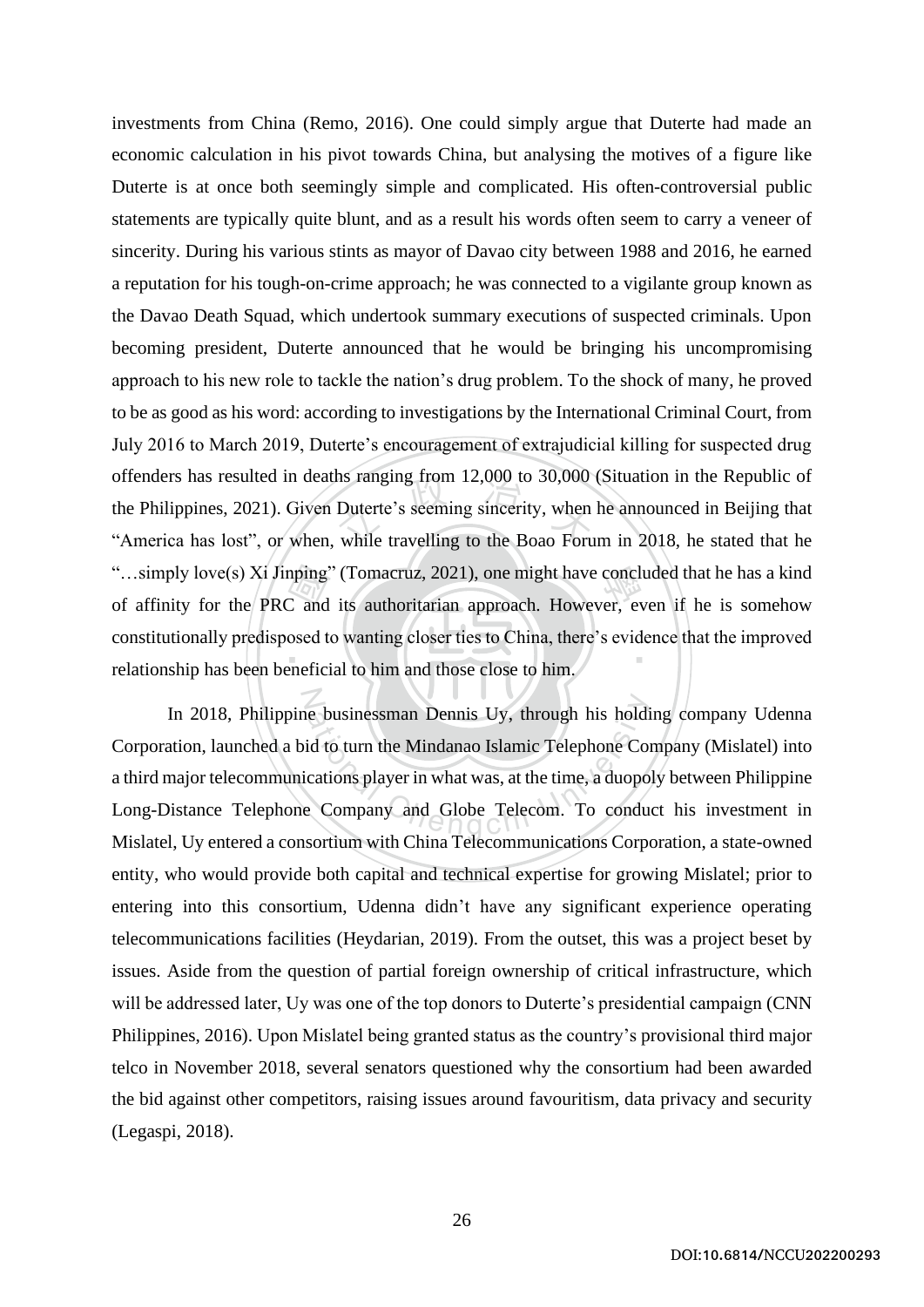ry (In<br>pine n<br>tner a regulatory environment that proh<br>his was loosened by a new policy th<br>tions investment, opening the door of utilities in this category (International Trade Administration, 2020). As such, in order to gain<br>a footbold in the Philippine market in 2018. China Telecommunications was legally required ‧ In 2019, Mislatel changed its name to Dito Telecommunity. By September 2020, Defence Secretary Delfin Lorenzana had announced that he had signed an agreement with Dito to allow the company to set up cell towers within the camps of the Armed Forces of the Philippines; this had been proposed a year earlier, but was delayed due to lawmakers' concerns around the potential security risks of such an arrangement (Lopez, 2020). Days after Lorenzana's announcement, a former Philippine Supreme Court Justice publicly stated that the move would be tantamount to installing a "listening device" on military soil, given Dito's heavy reliance on Chinese technology for their infrastructure (CNN Philippines, 2020). The move would form part of Dito's US\$5.15 billion market entry, and moving forward, the company has announced that it has plans for facilities at a total of 22 military locations (Lema, 2020). When this consortium between Udenna and China Telecommunications was initially put together, it was done so in a regulatory environment that prohibited full foreign ownership of public utilities. By 2020, this was loosened by a new policy that would effectively remove restrictions on telecommunications investment, opening the door for greater foreign ownership a foothold in the Philippine market in 2018, China Telecommunications was legally required to work with a local partner—hence their cooperation with Uy.

 $Z$ ation project in Manila Bay worth University in the Philippines, given that China<br>of China Communications Construction Comp<br>ble for helping to build and militarise islands in Uy would go on to form a consortium with China Harbour Engineering Company to undertake a 265-hectare land reclamation project in Manila Bay worth US\$1.2 billion. Again, this partnership raised concerns in the Philippines, given that China Harbour Engineering Company is a subsidiary of China Communications Construction Company (CCCC)—one of the Chinese firms responsible for helping to build and militarise islands in the South China Sea. When asked if he had misgivings about working with a company that was involved in activities that infringe upon the Philippines' maritime sovereignty, a spokesperson for Uy stated that he "is not concerned" (Lema & Morales, 2020). In 2019, a consortium between CCCC and local airline service company MacroAsia Corporation won a bid for a US\$10 billion redevelopment of Sangley Point International Airport. The airport is located in Cavite City, which sits on a small archipelago in Manila Bay that is home to both Philippine air and naval bases, and as such is considered to be of great strategic importance (Mangosing, 2019). Despite winning the bid, the governor of Cavite cancelled the joint venture in 2021, citing "deficiencies" in the submission put forward by the partners. CCCC has since indicated its intent to bid again on the project.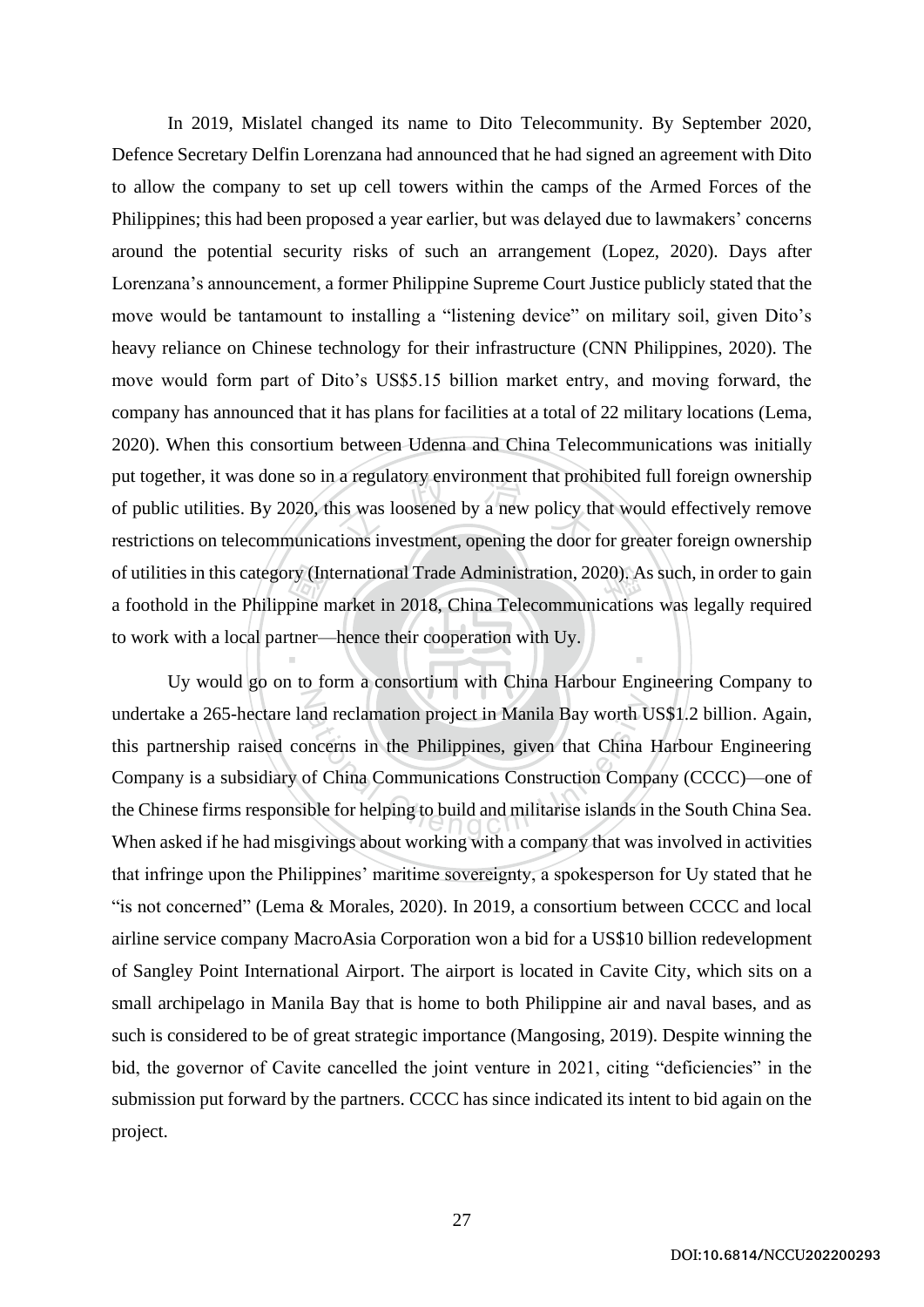had been spreading political propaganda in the Philippines; collectively, these accounts were nture<br>tty, 20<br>itical zzibugan, 2017). By May of the foll<br>uld not allow him to be removed fro<br>), Duterte stated that Xi would offer stake in an energy venture in the South China Sea—provided that Manila set aside the<br>UNCLOS decision (Petty 2019) By 2020 Eacebook was announcing that it had removed  $\ddot{\phantom{1}}$ reaching hundreds of thousands of people (Davidson & Fonbuena, 2020). While it's difficult to quantify how much Duterte has gained from the dealings of Uy (and potentially many others like him who have worked with Chinese partners in the Philippines), there is strong evidence that the CCP has looked favourably upon the direction of his administration, and provided support accordingly. In July 2021, former Philippine Foreign Secretary Albert del Rosario claimed that he'd received intelligence from what he referred to as a "highly trustworthy international institution" that Chinese officials had bragged about helping to get Duterte elected in 2016 (Tomacruz, 2021). Though one could question the veracity of such a statement, reporting and events from his time in office, at the very least, indicate that his administration has been on the receiving end of external help. For example, July 2017 saw the emergence of reports that his party, Partido Demokratiko ng Pilipino-Lakas ng Bayan, had engaged in talks with the CCP to provide training to its members at a party school in Fujian province (Pazzibugan, 2017). By May of the following year, Duterte publicly announced that Xi Jinping would not allow him to be removed from office (Batino & Calonzo, 2018), and in September 2019, Duterte stated that Xi would offer the Philippines a controlling UNCLOS decision (Petty, 2019). By 2020, Facebook was announcing that it had removed hundreds of fake accounts connected to Chinese individuals and the Philippine military that

sands of people (Davidson & Fonbuena, 2020)<br>levelled the accusation that Duterte had had a<br>rte of course objected. Even if his objections is<br>almost impossible to say that the administration When del Rosario levelled the accusation that Duterte had had assistance from China in the 2016 election, Duterte of course objected. Even if his objections regarding the election were grounded in truth, it's almost impossible to say that the administration he's overseen since has been free of outside assistance.

# 2.2 Observations from the Case Studies Regarding the Nature of Chinese Elite Influence

The above case studies represent two of the most prominent instances in Southeast Asia of Chinese influence over elites. Both represent cases where the country's relationship with China appears to have been proactively changed by actions undertaken by entities from or directly related to the Chinese government, and both represent cases where this influence appears to be providing the CCP with geopolitical benefits. There's a substantial amount of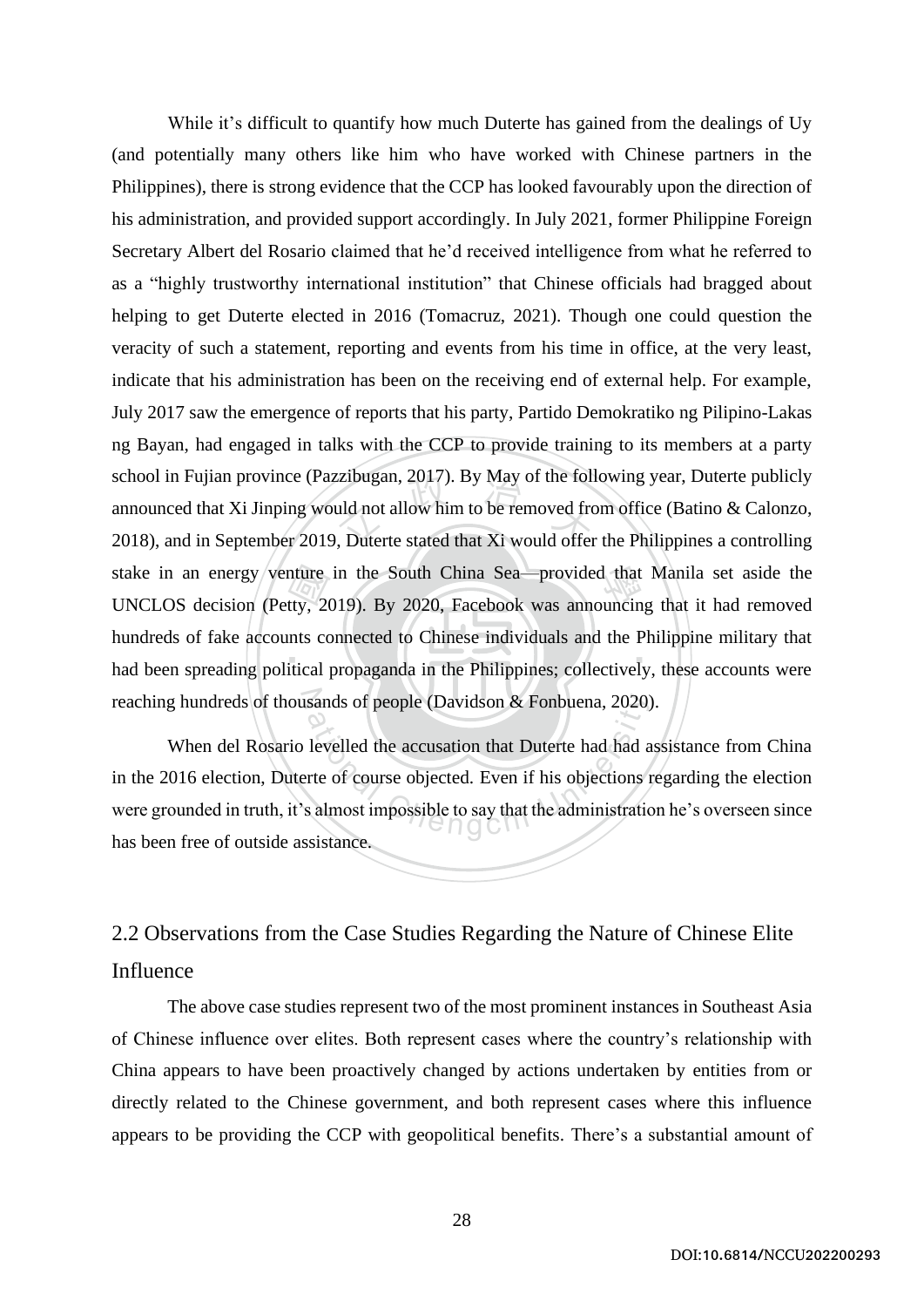overlap between these two case studies, and this overlap offers us a useful rubric through which to view China's actions in Vietnam.

The most obvious factor in these case studies is the flow of Chinese money into these countries. In the case of Cambodia, it appears to have been the instigating factor for Hun Sen's change of heart vis-à-vis China, while in the Philippines, it's less obvious that there was any kind of Chinese financial commitment to Rodrigo Duterte prior to his winning of the election though this clearly changed post-election with the sudden influx of money into a range of projects across the country. In both countries, a change of stance at the head of the government has resulted in the flow of Chinese money increasing dramatically.

‧al cal<br>anies<br>hese colitica ng the main beneficiaries of these f<br>ppines, given that he was one of the of Duterte's presidential campaign. Often, we see Chinese banks and firms going into<br>partnership with companies run by these well-connected individuals; given the nature of inconceivable that the political leaders and their allies that are greenlighting these projects are receiving kickbacks for doing so. This is compounded by the fact that Chinese loans tend to bing so. This is compounded by the fact that coming from an economy where the need for "<br>cost of doing business.<br>gence between Cambodia and the Philippines is<br>elt with. In Cambodia, when citizens have pre Looking more closely at how these funds are directed, typically we see that they are directed towards the politically connected. This is plainly obvious in Cambodia, where Hun Sen's oknha appear to be among the main beneficiaries of these funds, but also apparent in the case of Dennis Uy in the Philippines, given that he was one of the leading financial supporters of Duterte's presidential campaign. Often, we see Chinese banks and firms going into political patronage in these countries, as well as the widespread existence of graft, it's not lack transparency, and are coming from an economy where the need for "additional payments" has often factored into the cost of doing business.

One point of divergence between Cambodia and the Philippines is how dissent to these China-linked projects is delt with. In Cambodia, when citizens have protested developments that either result in land displacement, or environmental degradation, the country's security forces have tended to supress them using extreme force. This appears to be less common in similar situations in the Philippines, but there is at least one common thread here: based on Facebook's deletion of fake accounts connected to Chinese individuals and the Philippine military, there does at least appear to be some level of collusion between Chinese actors and local security forces to supress dissent, albeit in much less heavy-handed ways.

In both countries, once local partnerships and capital flows have been established, there is a pattern of seeking developments in sensitive or strategic geographic locations, such as coastal areas or military installations. As outlined in the case studies, often these partnerships are directed towards the development of critical infrastructure, such as airports, deep water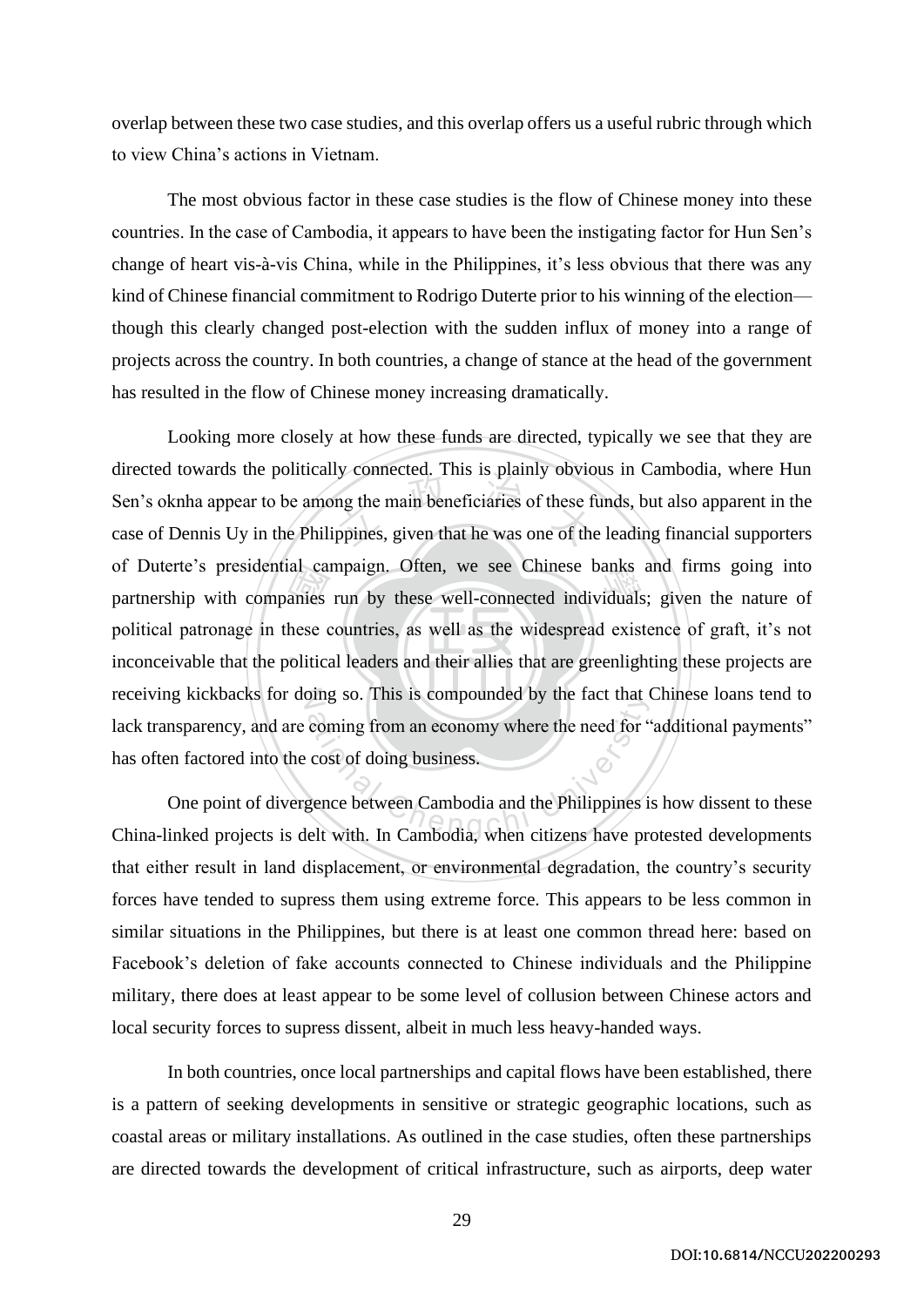ports, or telecommunications facilities. To be sure, there is also a great deal of investment in seemingly more innocuous projects, such as real estate, hotels, and other tourism-oriented developments, however, at the same time, it's possible that the funnelling of capital into these projects offers an opportunity to direct funds through local political patronage networks.

Perhaps the most pressing question is how these activities have influenced the leaders of these nations. Is there some kind of a quid pro quo? The case of Cambodia is clear: Hun Sen, in accepting the assistance of China, has in turn acquiesced to the CCP's demands when it comes to handling ASEAN's attempts to deal with issues in the South China Sea. Funds from Chinese sources, whether coming through patronage networks, or going directly to Cambodia's security forces, has enabled Hun Sen to strengthen his control over the populace, and accordingly, bolster his own leadership.

affinity for China, a place of geopolitical pragmatism, or of sheer self-interest—it may well be government and armed forces have questioned on national security grounds. Furthermore, he's<br>taken these positions despite substantial opposition from the Philippine public. As mentioned<br>in the case study, it's difficult to s made concessions to China with<br>to pursue infrastructure projects all of the above. However, as evidenced by the amount of money that's been poured into the at a seventhed by the amount of money that s<br>mitties, by the use of fake social media accordibility that China directly intervened in the 2<br>s hard to argue against the likelihood that his p<br>me kind of favour.  $\bigcap$   $\bigcap$  As for Duterte, he has made concessions to China within the Philippines' maritime boundaries, and has chosen to pursue infrastructure projects that members of his own government and armed forces have questioned on national security grounds. Furthermore, he's in the case study, it's difficult to ascertain whether Duterte is coming from a place of genuine Philippines by Chinese entities, by the use of fake social media accounts to direct public opinion, and by the possibility that China directly intervened in the 2016 election to hand Duterte the presidency, it's hard to argue against the likelihood that his pivot to China doesn't involve the repaying of some kind of favour.  $\cap \subset \cap$ 

The above case studies and analysis will be used as a lens through which to view the relationship between China and Vietnam's elites, but it's important to note that the same level of conclusiveness is unlikely to be possible: Vietnam's politics are notoriously opaque, and every media outlet that operates inside the country is, in effect, under the control of the state. While critical articles about Chinese activities in Vietnam do appear in the local media, one must also accept that the reporting we see has more or less been state sanctioned, and that a more robust journalistic environment could reveal a great deal more. Finally, given the extreme public sensitivity in Vietnam regarding China—sensitivity that has led to violent riots and protests in the past—the likelihood of Vietnamese political leaders publicly embracing China in the ways that Hun Sen or Duterte have is very low. Therefore, we need to rely on some level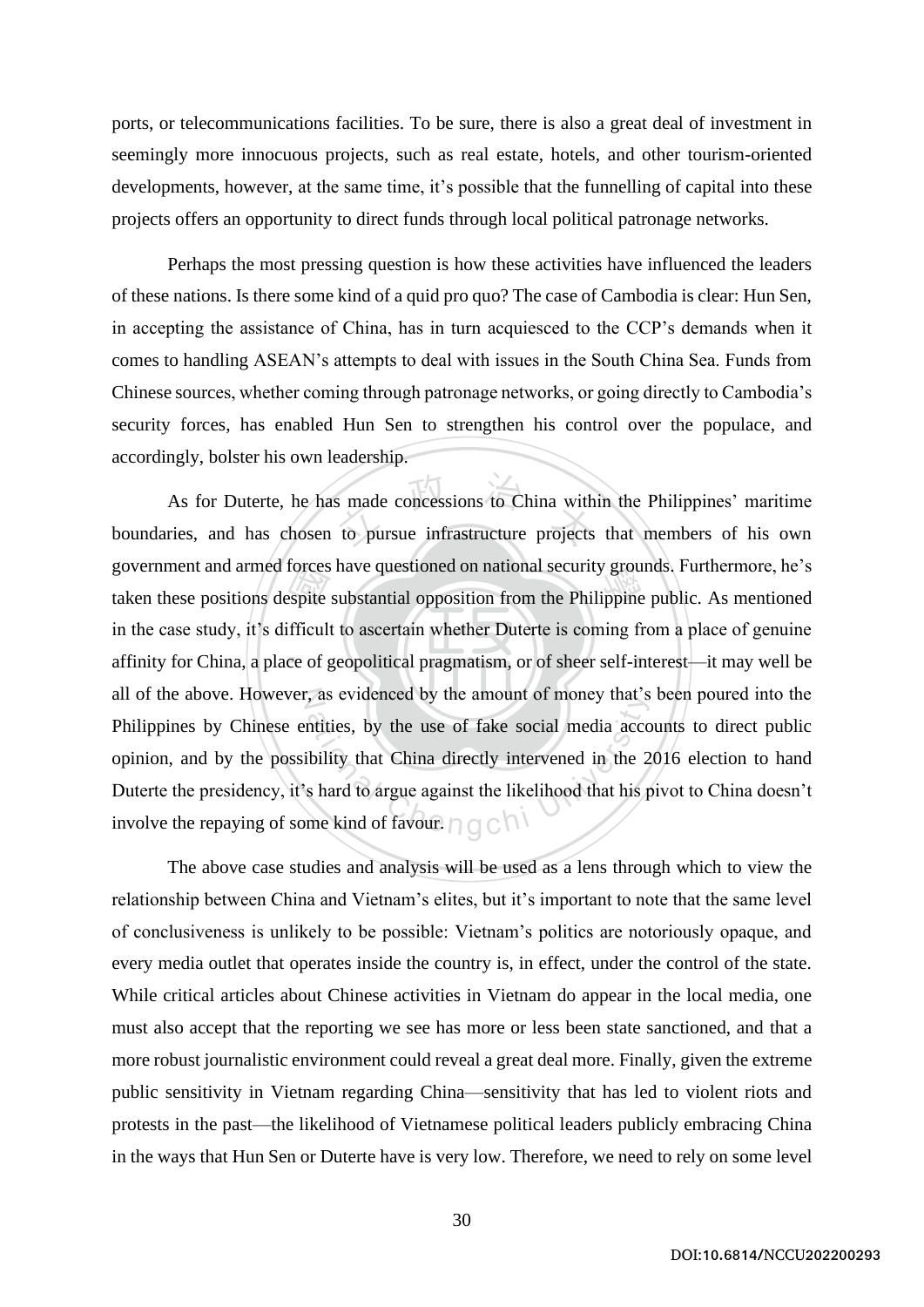of inference in analysing the relationships between China and Vietnamese elites, but it's possible to arrive at reasonable conclusions even in cases where some elements of the picture are obscured.

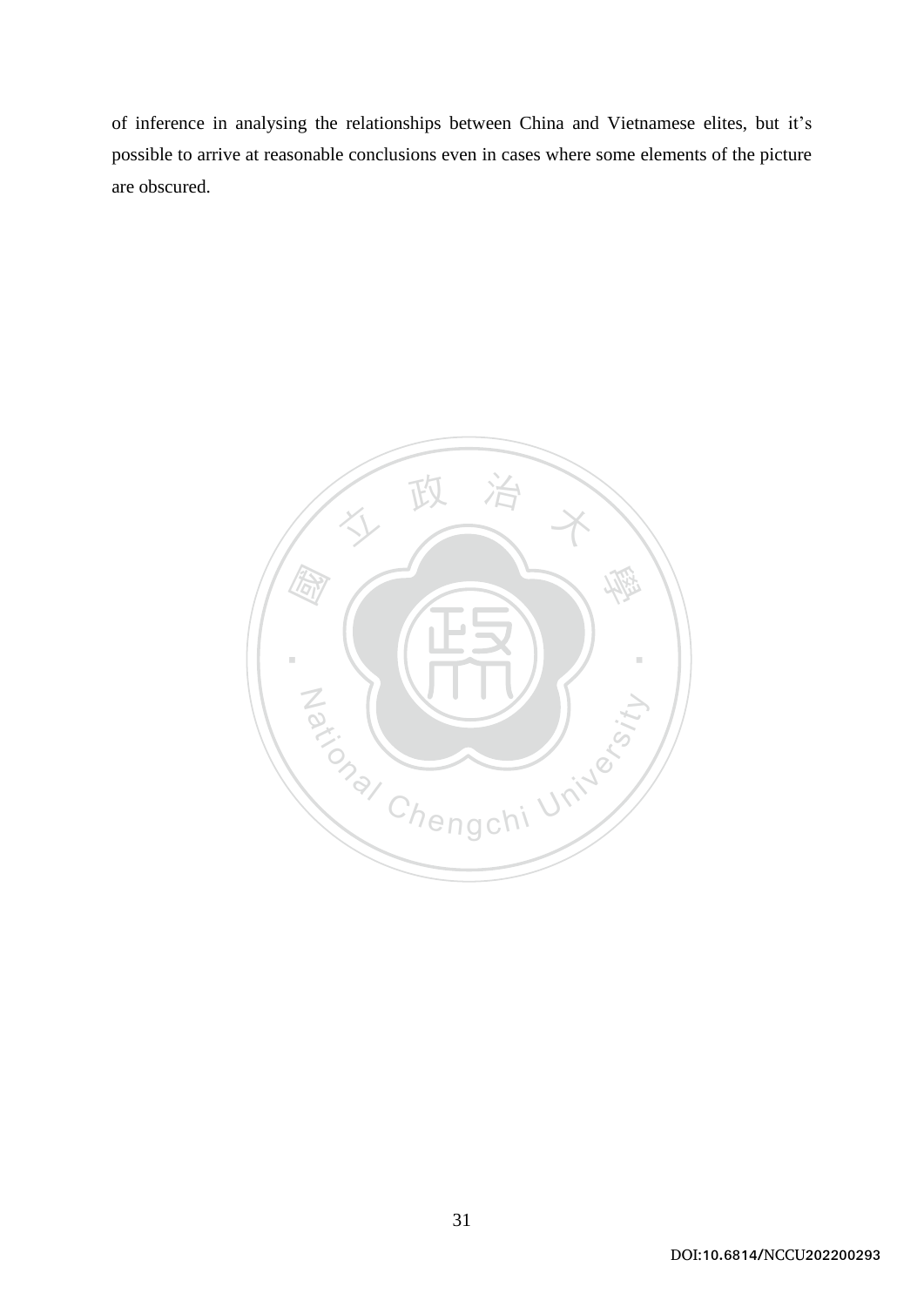# Chapter 3. Case Studies of Chinese Influence of Elites in Vietnam

The following chapter is a selection of case studies that offer insights into how political and business elites in Vietnam have interacted with Chinese actors, process tracing forwards from either a clear starting point of contact or collaboration, or tracing backwards from noted examples of behaviours exhibited by Vietnamese actors that appear to benefit Chinese interests. Though there is some overlap between the case studies selected, each was chosen due to the significance of the evidence that was able to be unearthed, for the ways in which they demonstrate varying approaches to influence, and for the potential implications they may have for the future of Vietnam's domestic affairs and the future of the Sino-Vietnamese relationship more broadly.

# eurity Law and Security Burea 3.1 The Vietnam Cybersecurity Law and Security Bureaucracy

the government's online news outlet, the new law "protects national security and ensures social<br>order and safety on cyberspace, and responsibilities of agencies, organizations and individuals"<br>(Loan, 2018). On the day the (Loan, 2018). On the day the law came into effect, then-Prime Minster Nguyen Xuan Phuc "social consensus", and that "those abusing the freedom of information and free speech... hat "those abusing the freedom of information<br>te punishments" (McKirdy, 2019). From the interpretent proved controversial among everyone from<br>vists, many of whom were concerned about the<br>n the Vietnamese government's alrea On January 1, 2019, Vietnam's Law on Cybersecurity came into effect; according to order and safety on cyberspace, and responsibilities of agencies, organizations and individuals" (later to become President) announced in a speech that the law was intended to help create would receive appropriate punishments" (McKirdy, 2019). From the moment the law was proposed in June 2017, it proved controversial among everyone from international human rights groups to local activists, many of whom were concerned about the sweeping nature of the law, particularly given the Vietnamese government's already harsh approach to dealing with dissidents.

As many feared, the Law on Cybersecurity put unprecedented pressure on online speech. In 2019, the year the law came into effect, online activists comprised 40% of all arrests for dissent-related crimes; in previous years, the vast majority of these types of arrests were of citizens involved in in-person protests or banned civil society groups (Thayer C. A., 2020). It is, of course, not unexpected that a draconian law regulating online speech would be enacted by an authoritarian, one-party government that has a long history of being hostile to opposing voices—Vietnam places 175th out of 180 countries in Reporters Without Borders' 2021 Press Freedom Ranking, two spots above China, and one below Iran (2021). What's of interest here is the content of the law itself, and the timeline of its proposal and enactment.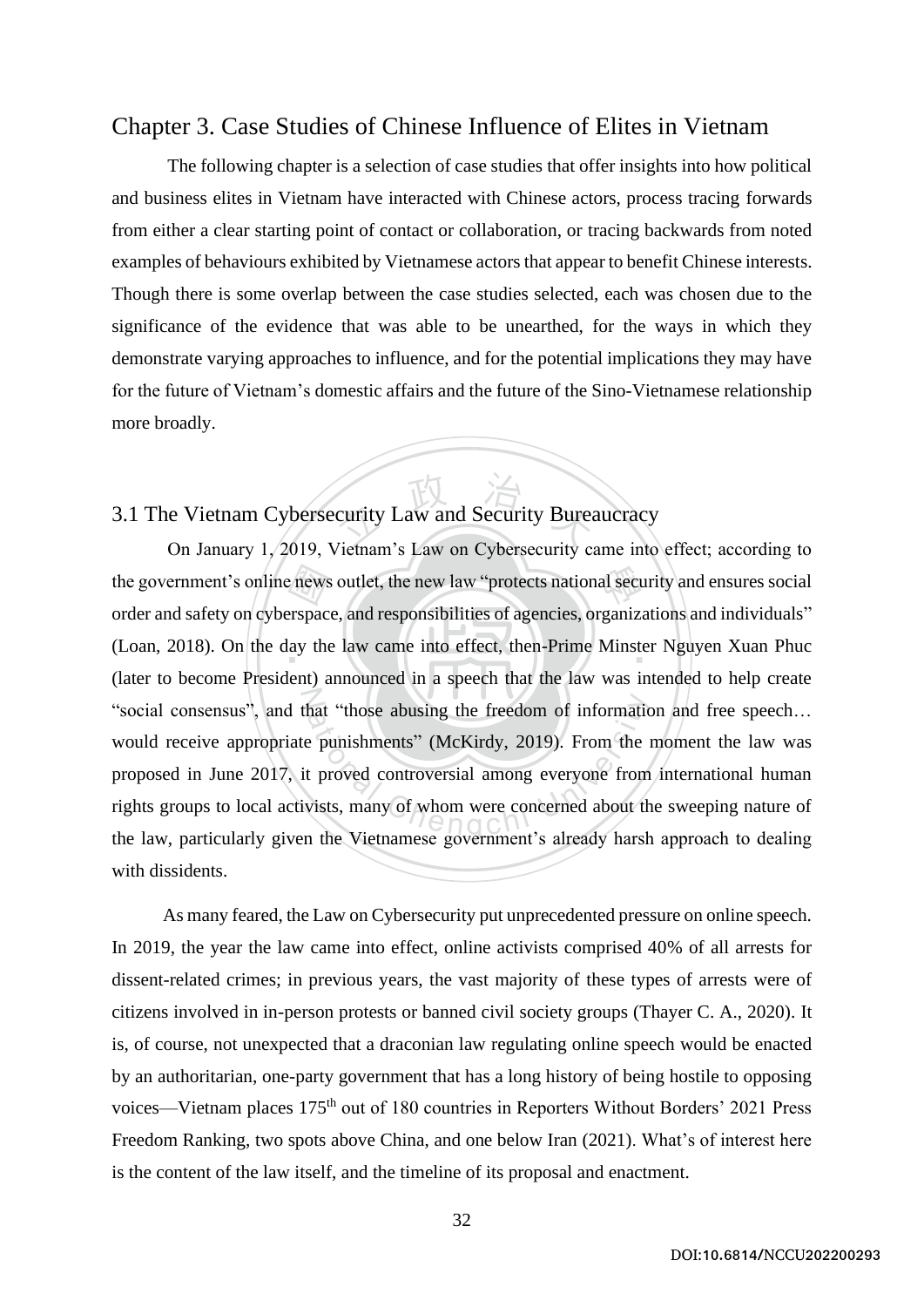At the end of 2016, the National Assembly of China proposed its own Law on Cybersecurity that would come into effect on June 1, 2017. Within a week of the Chinese law coming into effect, Vietnam's own Ministry of Public Security (MPS) put forth its own proposal for a draft law for managing cybersecurity (Long, 2017). The timeline alone was enough to raise questions about the origins of the law, but the draft itself, according to Reporters Without Borders, was "largely a copy-and-paste version of the cybersecurity law that took effect in China" (2018). Vietnam's Law on Cybersecurity was passed in the national assembly by 432 votes to 15.

(Grossheim, 2021). Though Manh Kim didn't provide hard evidence in his post of o the use of repressive tactics, having effective<br>German Stasi from the mid-60s through to the<br>hough Manh Kim didn't provide hard evid design and equip its cybersecurity<br>nation. Never before has the inte activities and personnel seems to suggest a very close relationship with China's internal<br>security apparatus.<br>Firstly, it's important to note that the current Minister of Public Security, To Lam, was<br>appointed to his posit At the time, dissident blogger Manh Kim levelled a blunt, if unsubstantiated, accusation against the government that seemed to capture what many were suspicious of. He wrote: "We know that the Vietnamese cybersecurity police are trained in China… We cannot rule out that China has helped Vietnam to design and equip its cybersecurity infrastructure. This reflects Party Chief Trong's determination. Never before has the intention to push Vietnam into China's orbit been as clear as it is now" (Reporters Without Borders, 2018). The MPS is certainly no stranger to the use of repressive tactics, having effectively been trained and modernised by the East German Stasi from the mid-60s through to the fall of the Berlin Wall collaboration between the MPS and its Chinese counterparts, a closer look at the ministry's security apparatus.

Firstly, it's important to note that the current Minister of Public Security, To Lam, was appointed to his position in January 2016 during the CPV's  $12<sup>th</sup>$  National Congress. This particular congress was seen by many observers as a win for the conservative faction of the party, with then-Prime Minister Nguyen Tan Dung (who was seen as more of a modernizer and closer to the US) stepping down after attempting to ascend to a role on the CPV's Central Committee—this would have given him an opportunity to challenge the party's General Secretary Nguyen Phu Trong (BBC News, 2016). It was also during this congress that a report was handed down that emphasised the role social media was playing in giving visibility to dissenting opinions. This led to the creation by the Vietnam People's Army (VPA) of "Task Force 47", a propaganda unit staffed by 10,000 personnel whose job it is to counter potentially anti-party or anti-state commentary online (Tran, 2020); by 2020, reports had emerged that this taskforce had come under the control of the MPS (Bemma, 2020). The unit bears more than a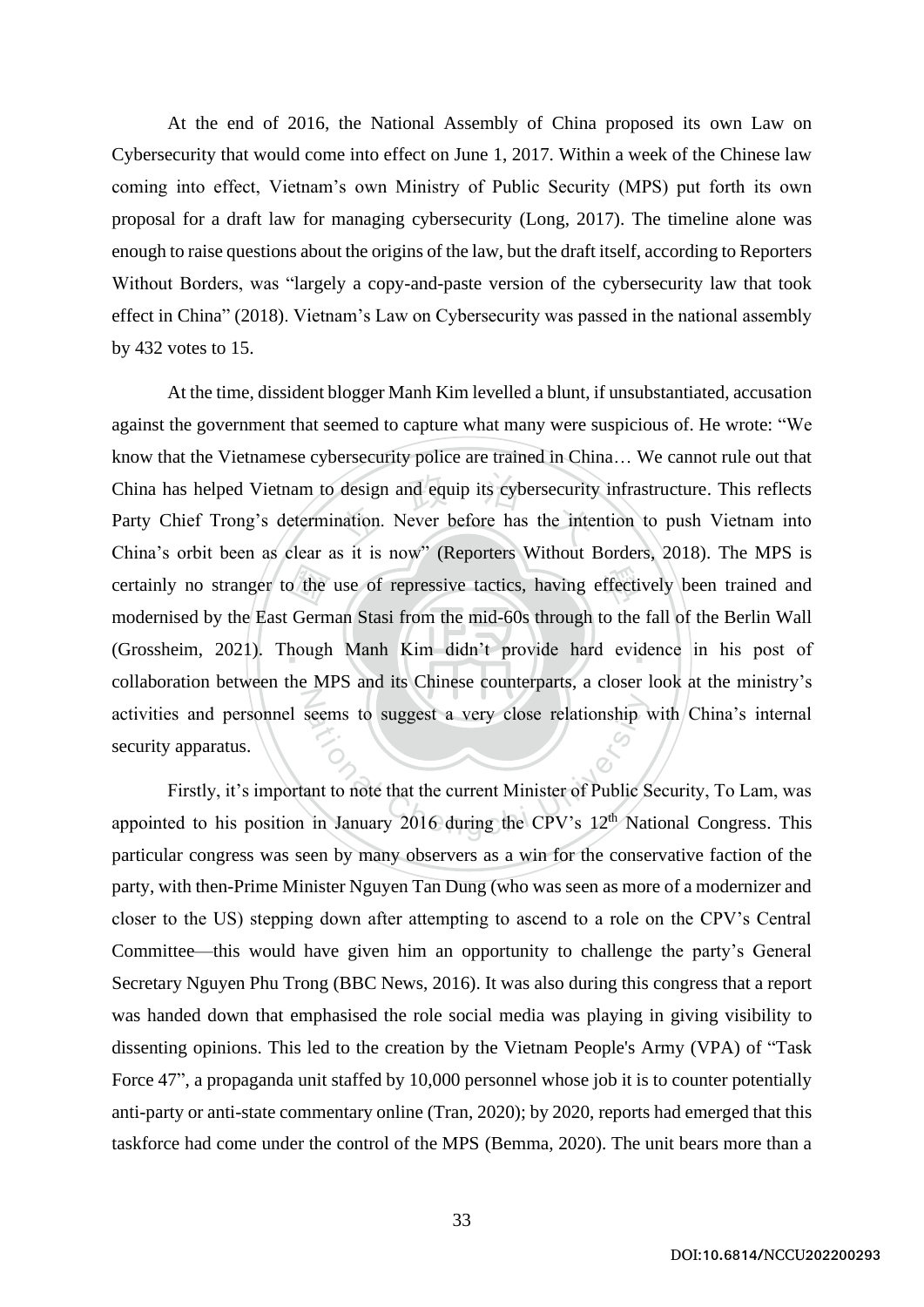passing resemblance to China's "Internet Commentators" (網絡評論員), the CCP's paid activists who are tasked with spreading patriotic messaging online.

According to public records from the MPS's own site, between the time that the Law on Cybersecurity was proposed and when it came into effect, representatives from the ministry met with Chinese government representatives at least six times. The following is a brief timeline of these meetings, along with direct quotations from the ministry's official statements:

- On September 29, 2017, the MPS's Senior Lieutenant General Bui Van Nam received a delegation from China's International Cooperation Department under the Ministry of State Security. The two sides "…agreed to soon reach a cooperation mechanism between the Ministry of Public Security of Vietnam and the Ministry of State Security of China as well as between functional units of the two ministries…" (Nguyen, 2017).
- high level... (to) improve the quality of information exchange, especially strategic (Dep)<br>lg the<br>prom tween functional units of the two m<br>17, Senior Lieutenant General N<br>s MPS met with a delegation from Security, led by Deputy Director of the Liaoning Provincial Security Bureau, Liao<br>Misowen, During the meeting, Van Thanh noted that he intended for the two sides to "... continue to promote the exchange of delegations at all levels, particularly at the information... promote cooperation in the fields of cyber security, international • On December 15, 2017, Senior Lieutenant General Nguyen Van Thanh, Deputy Minister of Vietnam's MPS met with a delegation from China's Ministry of State Miaowen. During the meeting, Van Thanh noted that he intended for the two sides to terrorism, traditional security and non-traditional security" (Tien, 2017).
- mote cooperation in the fields of cyber s<br>al security and non-traditional security" (Tien,<br>2018, Minister of Public Security To Lan<br>Xiaoyong, thanking the ambassador and the<br>tributions to the development of the relations • On January 24, 2018, Minister of Public Security To Lam met with Chinese Ambassador Hong Xiaoyong, thanking the ambassador and the Chinese Embassy for their "…large contributions to the development of the relationship between the two countries in general, and intensive cooperation between the Vietnamese Ministry of Public Security and Chinese law enforcement agencies…" (Nguyen, 2018).
- On October 11, 2018, Minister of Public Security To Lam met with several officials as part of a trip to China, including Secretary of the Communist Party of China Central Committee's Commission of Political and Legal Affairs Guo Shengkun, Chinese Minister of State Security Chen Wenqing, and Commander of Chinese People's Armed Police Wang Ning. During the meeting with the Ministry of State Security, the Vietnam MPS agreed to "…continue to support each other in training personnel and improving law enforcement capacity for police officers as well as investing in equipment and vehicles for ensuring security." Lam also visited the People's Police University of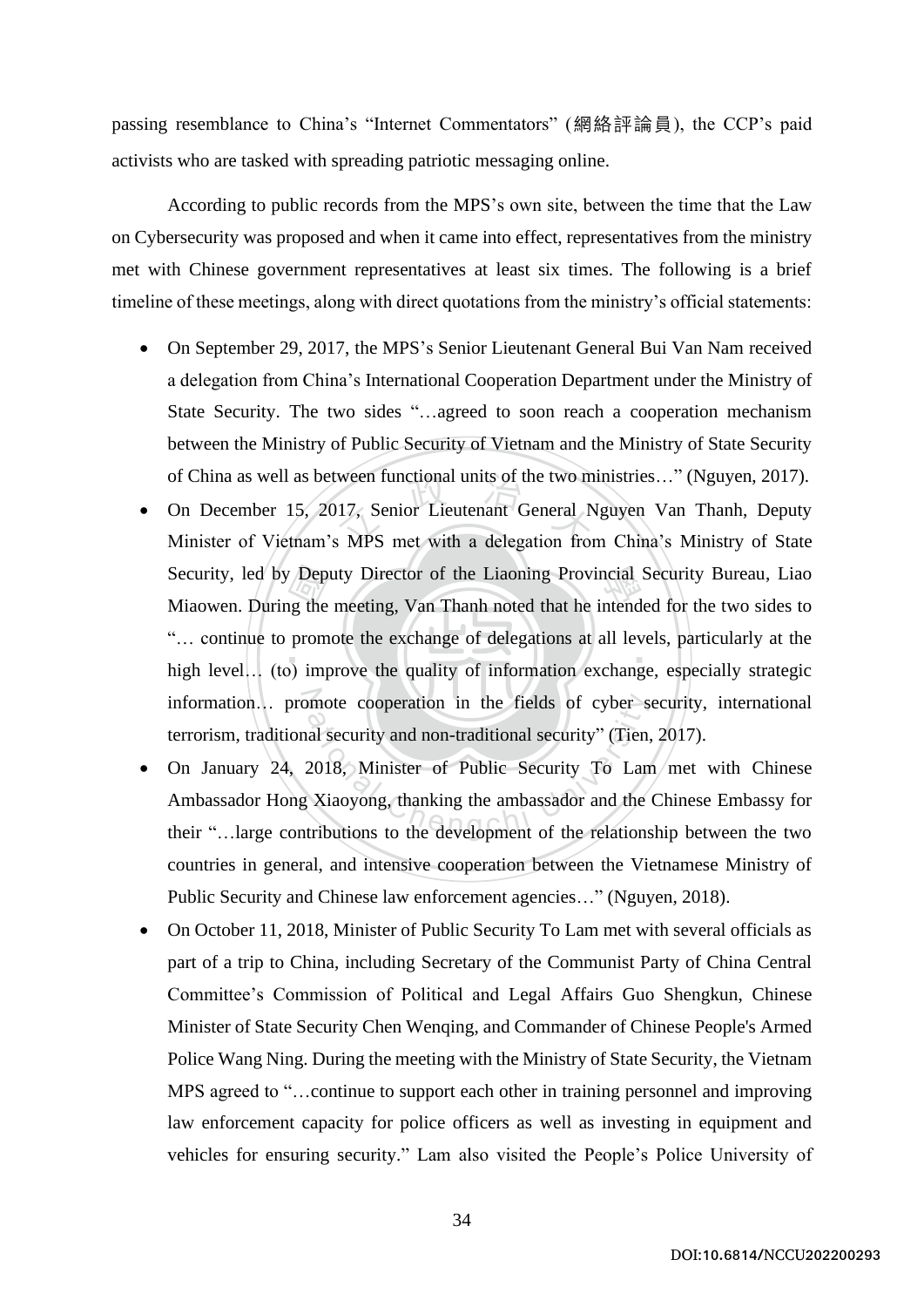China, where he met with members of the Vietnamese People's Police Academy who were training there (Anh, 2018).

- On November 29, 2018, Deputy Minister of Public Security Nguyen Van Thanh received a delegation of the Party Committee of China's Public Security Ministry. Van Thanh "…emphasized that the cooperation between the Ministry of Public Security of Vietnam and the law enforcement agencies of China in ensuring security and order has achieved various good outcomes, contributing to stabilizing the political situation of each country…" (Anh H. , 2018).
- ctions of the two Public Security N<br>of the leaders of the two Parties..." • From December 16-21, 2018, Deputy Minister of Public Security Bui Van Nam led a delegation to join the to join the 4<sup>th</sup> Deputy Minister-level security dialogue in China, where the "…two sides agreed to further promote cooperation in a more profound manner under the directions of the two Public Security Ministers and in line with the common perceptions of the leaders of the two Parties…" (Bui, 2018).

about how the MPS's cooperation with Chinese counterparts has enabled the CPV to further to see<br>guests<br>cooper would perhaps expect to see the articles littered with effusive praise for the relationships N fairs Guo Shengkun on September 16 2021, T<br>ne Vietnamese Ministry of Public Securit<br>played a significant role in protecting the absortains added] and socialist systems of the two c Given that all of the above are based on accounts from the MPS's own mouthpiece, one they've built with their guests or hosts. However, even in official statements, To Lam is open consolidate its power. During a video conference with China's Secretary of the Commission for Political and Legal Affairs Guo Shengkun on September 16 2021, To Lam expressed that "cooperation between the Vietnamese Ministry of Public Security and China's law enforcement agencies has *played a significant role in protecting the absolute leadership of the CCP and the CPV* [emphasis added] and socialist systems of the two countries…" (Nghiep, 2021).

If the CCP's security organs are helping to strengthen the capabilities of the MPS, it stands to reason that the CPV would be appreciative of this relationship—a relationship which ultimately may be helping the party to maintain its authority. When China's Minister of Public Security Zhao Kezhi visited Vietnam in early 2020, this appreciation appears to have been on full show from the highest levels of the party and government: he was hosted by Nguyen Phu Trong, who at the time held the positions of both General Secretary and President, as well as then-Prime Minister Nguyen Xuan Phuc (Nhan Dan, 2021).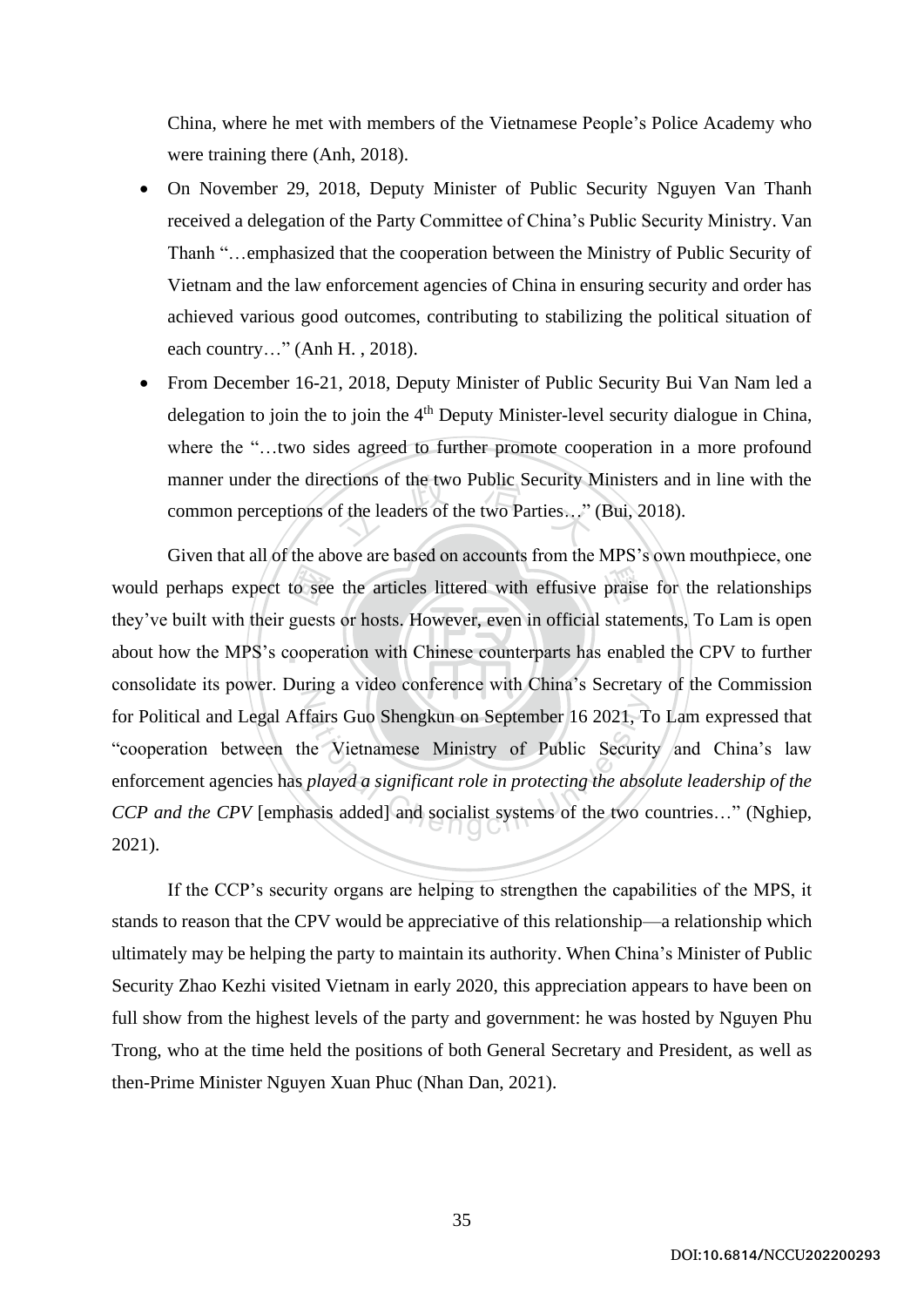#### 3.2 PetroVietnam's Conflict-of-Interest Loans

Established in 1975, PetroVietnam (PVN) is a state-owned enterprise whose operations revolve largely around the exploration, extraction, and production of petroleum and gas, as well as interests in products such as fertilizers and textiles (Petrovietnam, 2018). Currently, the company is led by Hoang Quoc Vuong, who holds the title of Chairman of the Board; formerly, he had been Vietnam's Deputy Minister of Industry and Trade (Minh, 2020). Quoc Vuong's direct appointment from the ranks of the government ministry is illustrative of a long history of extremely porous lines of division between the government and party on the one hand, and one of its most important SOEs.

announced that it had been ordered to suspend its drilling operations in Vietnam's Block 136claimed maritime areas contain large quantities of fossil fuels. Recent years have seen some dramatic developments in these tensions. In August 2017, Repsol, a Spanish energy company, announced that it had been ordered to e for the exploitation of 5.5 million<br>PetroVietnam, 2021). At the same 3 (Rodríguez, 2017), which is located in the stretch of ocean between southern Vietnam and ational Repsol, along with United Arab Emistry<br>Fiven drilling rights to this block by PVN. T<br>was halting a separate drilling operation at the<br>g to the Spanish company's executives, they h To be sure, due to Vietnam's heavy reliance on fossil fuels, PVN plays a pivotal role in the country's developing economy—according to the company's website, in the first half of 2021 alone, it was responsible for the exploitation of 5.5 million tonnes of crude oil, and 4.16 billion cubic metres of gas (PetroVietnam, 2021). At the same time, the company has often found itself at loggerheads with China over issues in the South China Sea, given that Vietnam's dramatic developments in these tensions. In August 2017, Repsol, a Spanish energy company, the Malaysian state of Sarawak. Repsol, along with United Arab Emirates firm Mubadala Development, had been given drilling rights to this block by PVN. Then, in March 2018, Repsol announced that it was halting a separate drilling operation at the adjacent Block 07/03 (Hayton, 2018). According to the Spanish company's executives, they had received the order to stop from the very highest echelons of the Vietnamese government. By 2020, reports emerged that PVN would be paying Repsol roughly US\$1 billion in compensation for the cancellation of its drilling rights in these two projects (Hayton, 2020).

According to research conducted by the AidData research lab at the Global Research Institute at William & Mary's, in the decade or so before these incidents, PVN was the recipient of multiple loans or financial disbursements from Chinese state-backed institutions. These are outlined in the table below.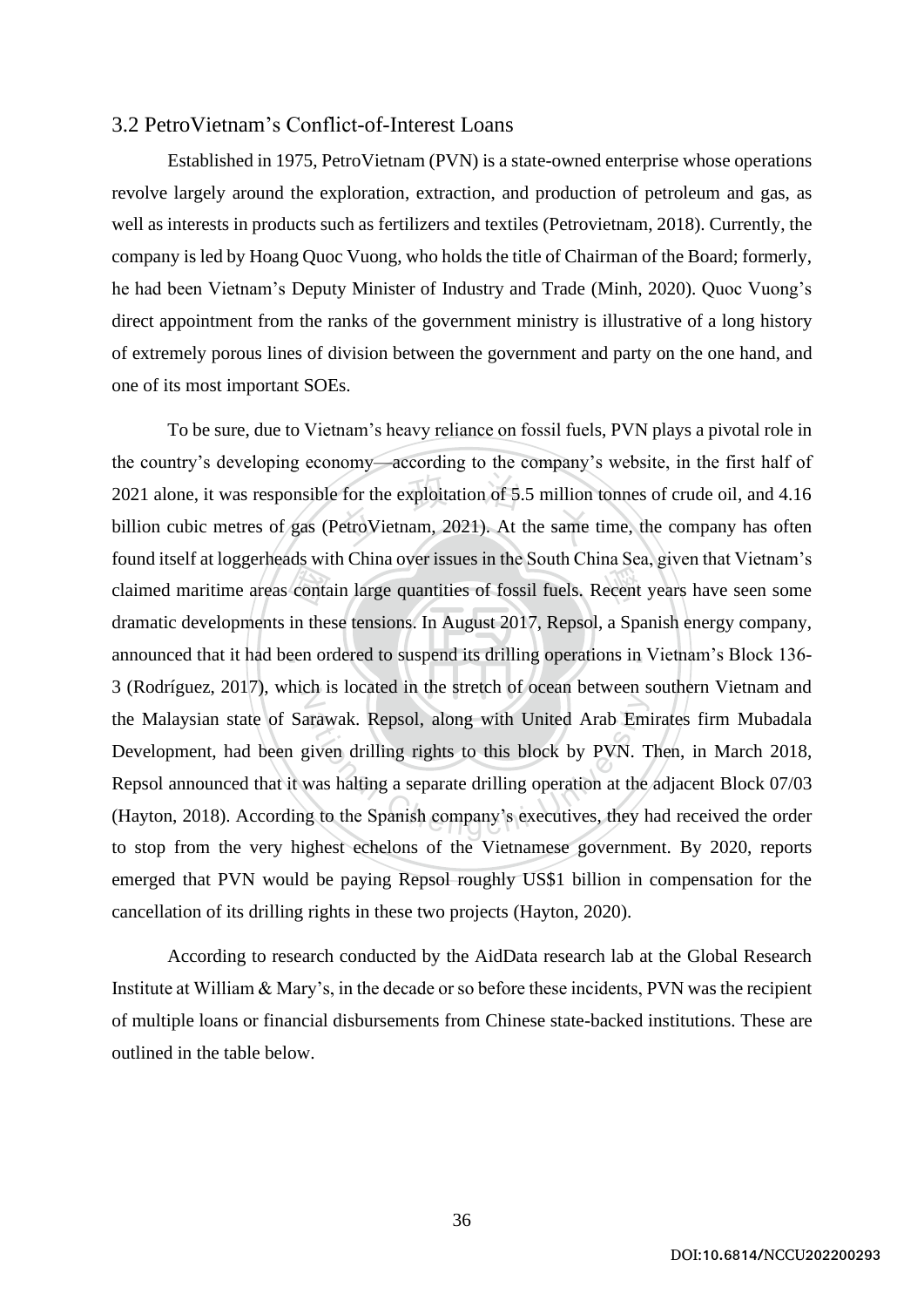| <b>Commitment</b> | <b>Receiving</b> | <b>Funding Party</b> | <b>Project and Loan Details</b>       |
|-------------------|------------------|----------------------|---------------------------------------|
| Year              | Party            |                      |                                       |
| 2009              | PetroVietnam     | <b>Bank of China</b> | Contribution of unknown amount        |
|                   |                  |                      | to US\$250 million syndicated         |
|                   |                  |                      | loan for Dung Quat Oil Refinery       |
|                   |                  |                      | <b>Construction Project. AidData</b>  |
|                   |                  |                      | estimates BOC to have committed       |
|                   |                  |                      | 10% of the project's funding.         |
| 2011              | PetroVietnam     | China                | Contribution of US\$154 million       |
|                   | Ca Mau           | Eximbank             | to a US\$220 million syndicated       |
|                   | Fertilizer       |                      | buyer's credit loan for Ca Mau        |
|                   | Company          |                      | <b>Fertilizer Plant Construction</b>  |
|                   | Limited          |                      | Project                               |
|                   | (PVCFC)          |                      |                                       |
| 2011              | PetroVietnam     | China                | Contributed US\$673 million to        |
|                   |                  | Development          | buyer's credit loan of US\$844        |
|                   |                  | <b>Bank</b>          | million 1200MW Vung Ang 1             |
|                   |                  |                      | <b>Coal-Fired Power Plant</b>         |
|                   |                  |                      | <b>Construction Project</b>           |
| 2013              | PetroVietnam     | China                | Contributed \$28 million to           |
|                   |                  | Development          | \$795.25 million syndicated loan      |
|                   |                  | <b>Bank</b>          | for 1200MW Thai Binh 2 Coal-          |
|                   |                  |                      | <b>Fired Power Plant Construction</b> |
|                   |                  |                      | Project                               |

*Figure 2: Chinese funding flows to PetroVietnam and its subsidiaries (AidData, 2021)*

Of these four projects that received funding from Chinese entities, three of them—Dung Quat, Ca Mau, and Vung Ang—occurred under the watch of Dinh La Thang, who held the title of Chairman of PVN from October 2006 to August 2011, later becoming the Minister of Transport, and then the Secretary of the Ho Chi Minh City Party Committee. La Thang, who was widely viewed as an ally of the deposed former Prime Minister Nguyen Tan Dung, was sentenced to 13 years' jail in 2018 on account of his mismanagement of PVN, which had caused massive losses for the state (BBC News, 2018). According to Vietnam analyst Carlyle Thayer: "Thang failed to supervise his subordinates at PVN and he approved investment decisions that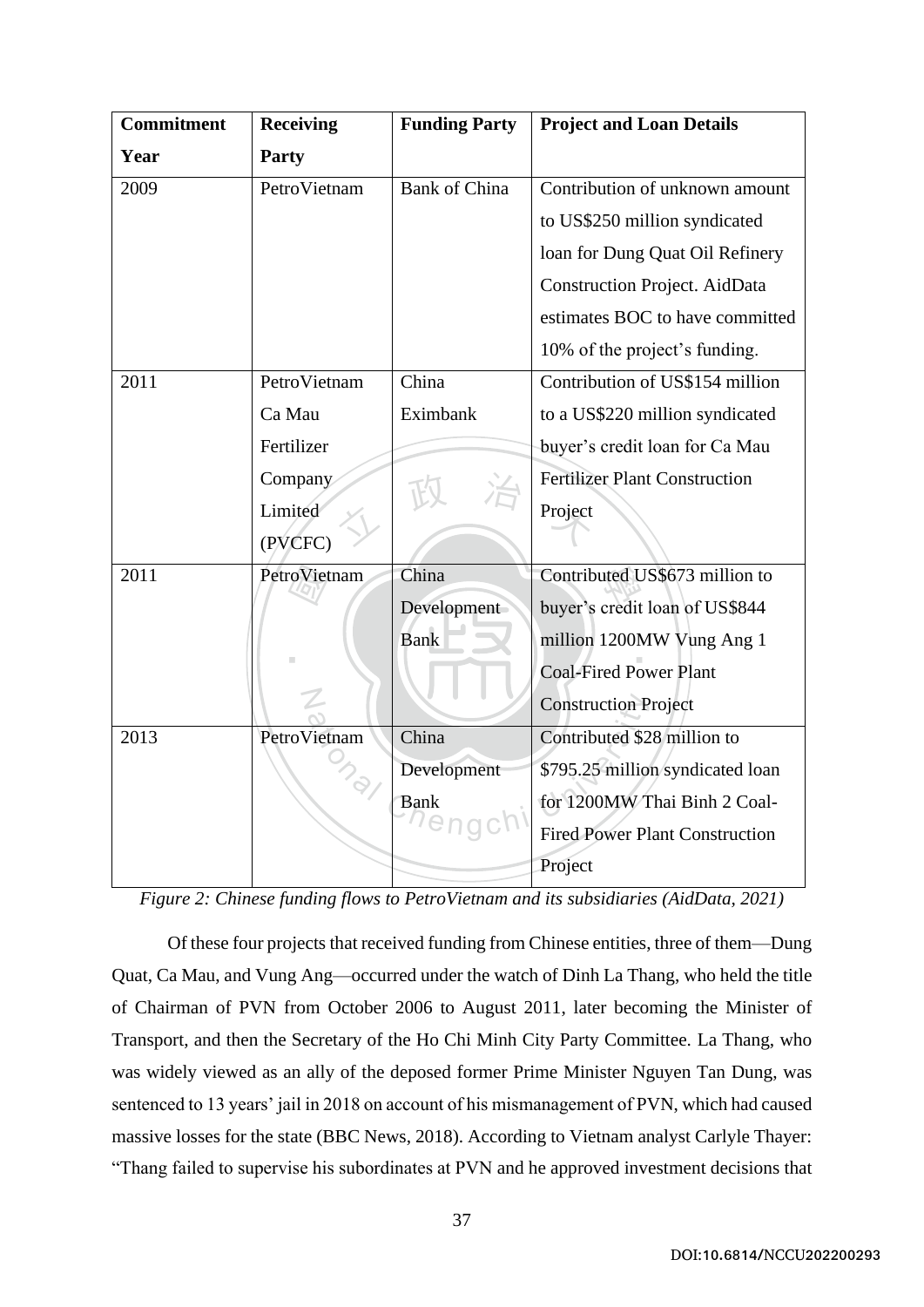with hindsight appear unwise… My understanding is that Secretary General Trong and a small group spent seven months studying this case before acting. The corruption and mismanagement issues at PVN were too big to ignore" (2017).

The project in Thai Binh had actually commenced construction during La Thang's chairmanship of the company—the loan from China Development Bank (CDB) was only committed in 2013, after the end of his tenure—and so his mismanagement of this project also formed part of his prosecution. La Thang's sentencing occurred during a raft of prosecutions of dozens of PVC management over issues around graft and embezzlement. One of the other high-profile cases was that of Trinh Xuan Thanh, the former Chairman of PetroVietnam Construction, who received a life sentence for corrupt practices regarding the building of both the Vung Ang and the Thai Binh power facilities (Vy, 2017).

‧om its<br>a one desplored<br>occasion and its subsidiaries taking loans from<br>ecially in light of the incidents in 20 Repsol's withdrawal from its operations in the area. However, these choices become far r<br>difficult to defend when one considers that, as far back as 2008, China had forced Exxon Then, on two separate occasions in 2011 and 2012, Chinese vessels severed the survey cables of ships being operated by PVN (Watts, 2011) (Page, 2012), at a time when PVN was PVIN (Watts, 2011) (Page, 2012), at a time with<br>Chinese state-owned banks. The propriety of PVN and its subsidiaries taking loans from Chinese entities is, at the very least, questionable—especially in light of the incidents in 2017 and 2018 involving Repsol's withdrawal from its operations in the area. However, these choices become far more Mobil to cancel a joint exploration deal with Vietnam in the South China Sea (Bergin, 2008). actively taking loans from Chinese state-owned banks.

# 3.3 Special Economic Zones and Sovereignty Concerns

In June 2018, tens of thousands of Vietnamese citizens poured into the streets across six provinces to protest the government's attempts to pass the Special Zone Act, a bill that would have allowed for the creation of three special economic zones (SEZ) in coastal areas of north, central, and southern Vietnam. The protests—rare events in Vietnam—gained global media coverage, with particular attention paid to the fact that the concerns about the law stemmed from Vietnamese fears of these SEZs essentially turning into concessions for Chinese interests. The bill was due to be voted on by the parliament on June 9, but the widespread unrest pushed lawmakers to delay the vote until October of that year; it was later postponed indefinitely.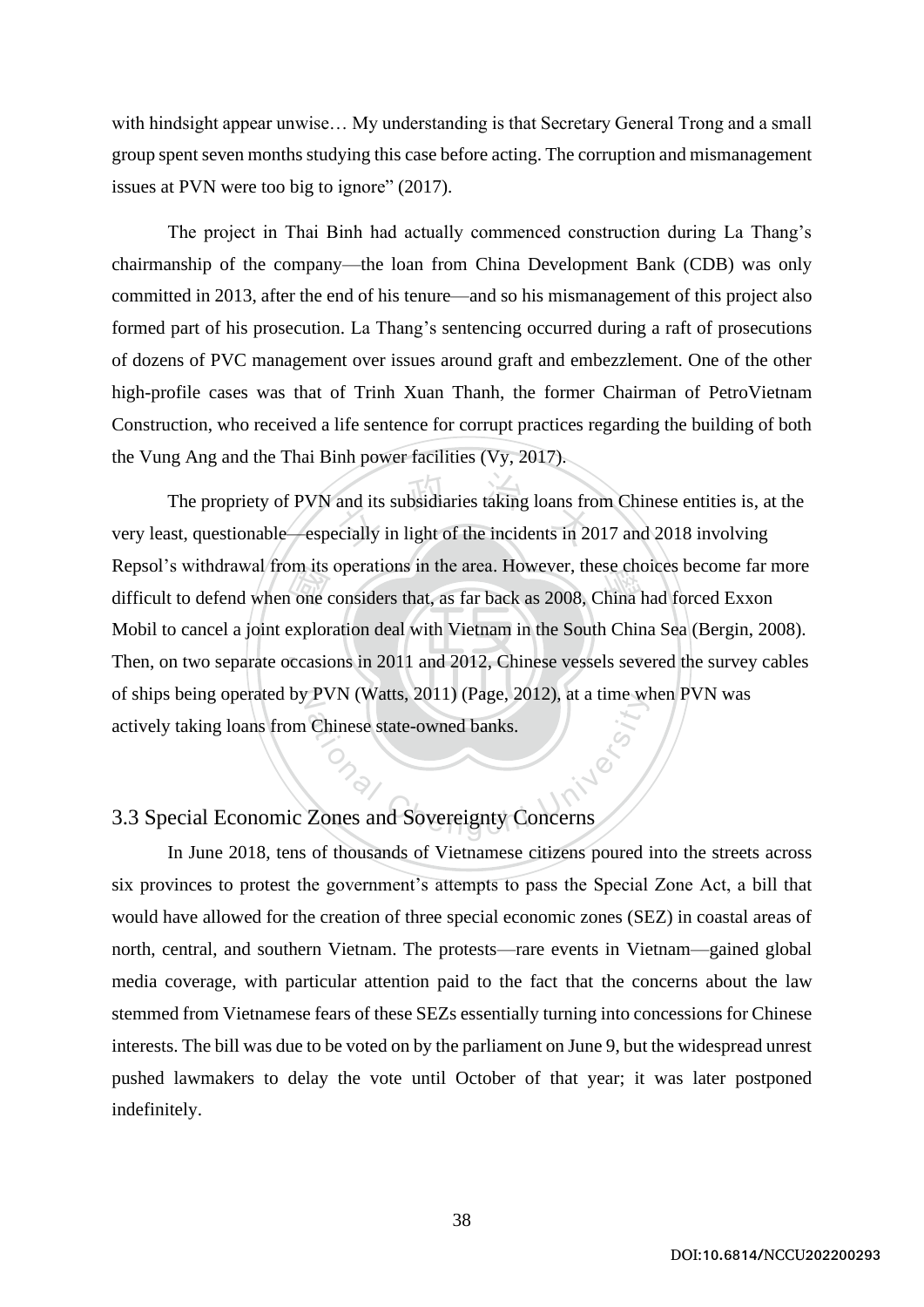In the years leading up to the proposal of the law and the ensuing protests, Chinese FDI into Vietnam had increased dramatically. Vietnamese fears of potential threats to their sovereignty from China run deep, given the history of colonialism, border conflict, and maritime issues in the South China Sea. Furthermore, it's not implausible that many in Vietnam looked to the experiences of neighbouring Cambodia and Laos, where some Chinesedominated SEZs have essentially become autonomous administrative districts unto themselves, and where gambling, human trafficking, and environmental degradation are common. However, despite the overwhelming outpouring of anger that was covered in the international press, very little concrete evidence was given that these zones would indeed turn into pockets of Chinese influence. At the time of the unrest, Nguyen Chi Dung, the Minister of Planning and Investment, was quoted as saying: "Not one word of the special-zone bill draft bill mentions China" (Tomiyama, 2018). This was a sentiment echoed by many other lawmakers.

existin<br>e prop<br>lietnai a sentiment echoed by many other I<br>t controversial aspects of the bill wa  $es$  are t particularly given that Vietnam is already home to 366 industrial parks and 17 coastal economic  $\mathbb{Z}$ EZs would achieve their stated goals of encour<br>nologically advanced industries; according to<br>v been an advisor to Prime Minister Vo Van<br>perty and casino markets" (Fawthrop, 2019). Among one of the most controversial aspects of the bill was the ability it gave to foreign investors to lease land for up to 99 years—an inclusion which seemed unusual, given that investors in Vietnam's existing industrial parks and economic zones are typically offered leases of up to 70 years. The proposed cost of US\$70 billion also drove concerns (Chi, 2018), zones which are still well below achieving full occupancy (Thuy N. , 2020). Opponents also questioned whether the SEZs would achieve their stated goals of encouraging investments in new eco-friendly and technologically advanced industries; according to economist Vu Quang Viet, who had previously been an advisor to Prime Minister Vo Van Kiet, the draft law "…mainly focuses on property and casino markets" (Fawthrop, 2019).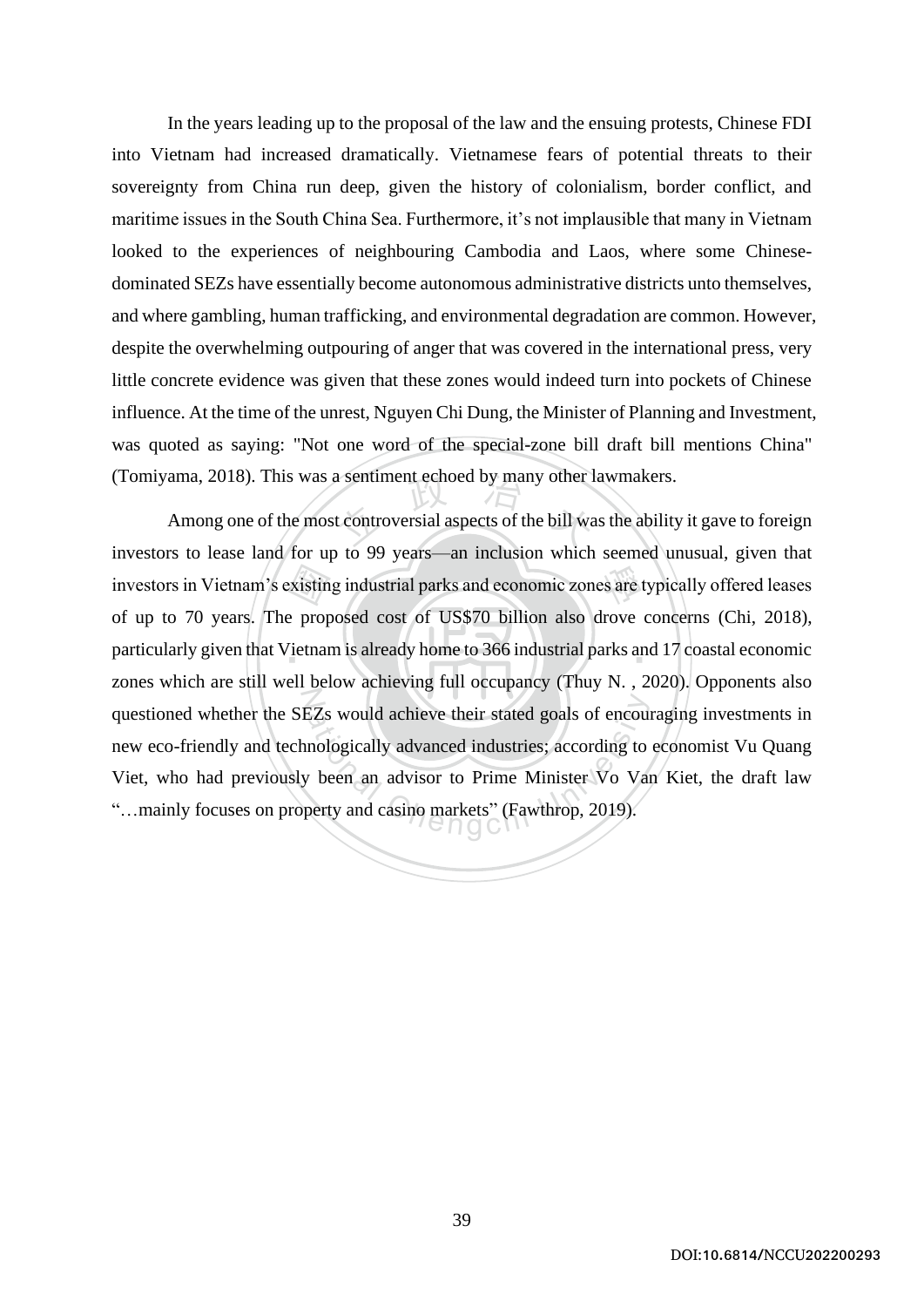

*Figure 3: Map of proposed SEZs in Vietnam (Kuaycharoen, Longcharoen, Chotiwan, Sukin, & Researchers, 2020)*

Finally, the locations of the three proposed SEZs (noted above in Figure 3) were all seen as potentially advantageous to Chinese strategic interests: Van Don is located in Quang Ninh, which shares a land border with China's Guangxi region; Bac Van Phong is situated near a major Vietnamese military port in Cam Ranh Bay; and Phu Quoc is an island that sits just 20 kilometres from a Chinese deep-water port in Cambodia (Luc, 2018). Potentially compounding these concerns, Chinese investors have for years been purchasing vast swathes of property in strategically sensitive coastal regions of Vietnam, often through the use of intermediary parties in order to get around legal restrictions—a fact about which the Ministry of Defence has publicly acknowledged its concern. This is exemplified in the central city of Da Nang, where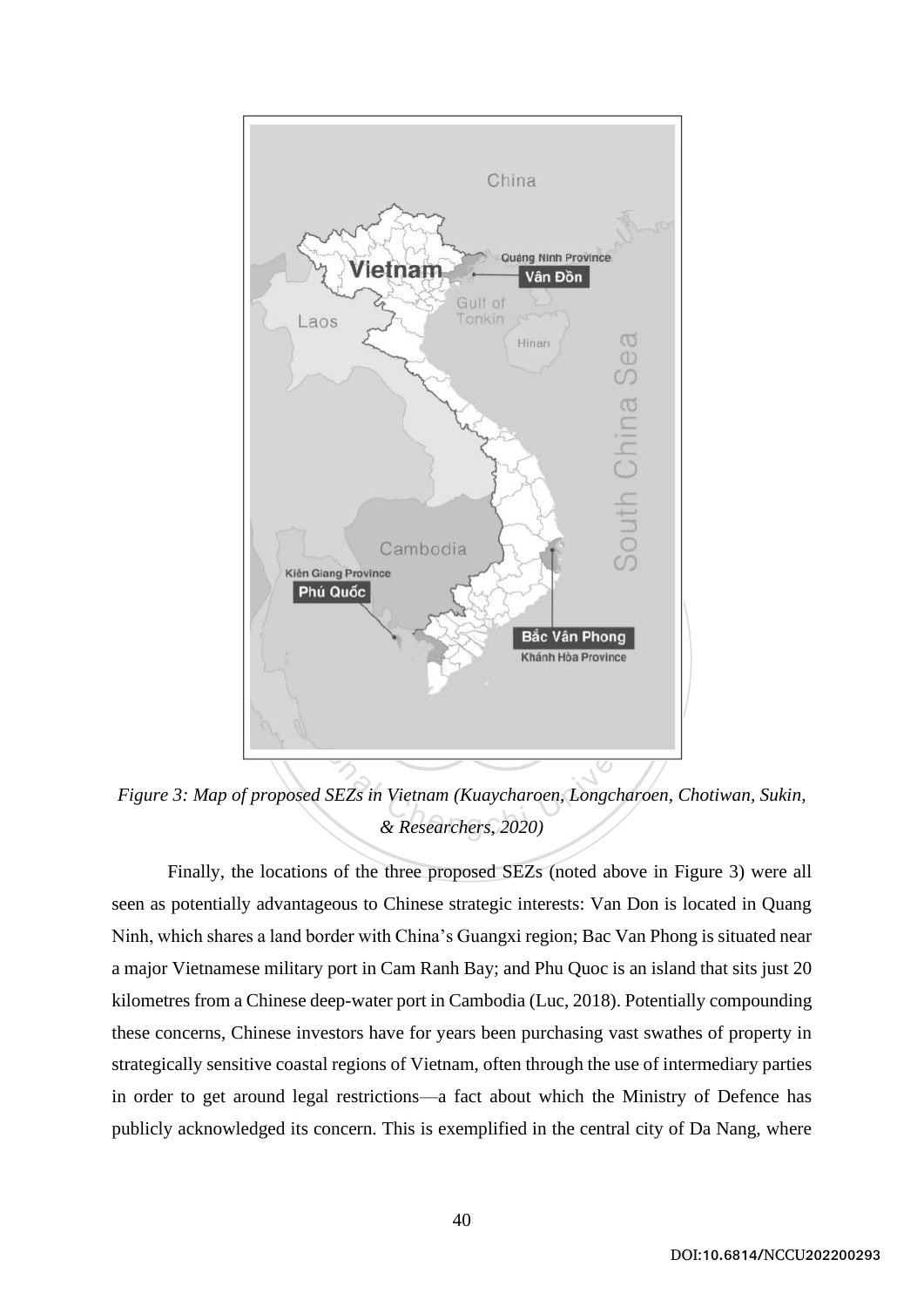Chinese nationals were found to have purchased over 20 pieces of land around the Nuoc Man Airbase (Chinh, 2020).

Given the pre-existing suspicions of Vietnamese citizens about Chinese territorial encroachment, all of the above could simply be put down to coincidence rather than ulterior motives; indeed, the Vietnamese blogosphere and social media often descend into conspiratorial thinking when it comes to questions of Chinese involvement in the economy and politics. However, a closer look at the creation of this law, and the people behind it, does raise questions.

‧omic<br>nt havi<br>nclude<br>t saw <sub>l</sub> s noted that "...accessible data<br>e technical support from Chinese e. Centre for Special Economic Zones Research (CCSEZR) at Shenzhen University...", with the<br>Quang Ninh government having conducted at least eight meetings with the CCSEZR. Among held in March 2014 that saw participation of hundreds of people, including CPV state leaders, national officials, and officials from Khanh Hoa and Kien Giang (Erie & Ha, 2021)—the two In a paper on the concept of legal transplants (i.e. where a donor state influences or shapes the legal and policymaking process in a recipient state), Erie and Ha (2021) analyse the process through which the Special Zone Act came to be. Despite the opaque nature of both parties involved, the authors noted that "…accessible data reveal that the Vietnamese government received extensive technical support from Chinese experts, particularly the China Centre for Special Economic Zones Research (CCSEZR) at Shenzhen University…", with the these meetings, which included workshops and training programmes, a major conference was other provinces which were to become part of the SEZ plan.

The set of the SEZ plantice in the SEZ plantice to become part of the SEZ plantical Zone Act was set to be voted on in mid-2018<br>levelopment for a number of years prior. Two<br>Act were Pham Minh Chinh, who at the time Although the Special Zone Act was set to be voted on in mid-2018, a law on the creation of SEZs had been under development for a number of years prior. Two of the key players in pushing the Special Zone Act were Pham Minh Chinh, who at the time was a member of the CPV Politburo, and Nguyen Tan Dung, the Prime Minister who was deposed in 2016 (Vuving, 2019). One of Minh Chinh's first major postings was as Secretary of the Party Committee of Quang Ninh in 2011, during which time he was actively seen as courting Chinese investors, as well as driving some of the aforementioned meetings between the Quang Ninh government and Chinese delegations. By 2018 he had been appointed to Vice-Chairperson of the National Steering Committee for the Establishment of Special Administrative-Economic Units, and while holding this position, he led another delegation to Shenzhen further look into the city's SEZ model (Nguyen H. H., 2021). Minh Chinh ascended to the role of Prime Minister in 2021.

The other driving force behind this law, former Prime Minister Nguyen Tan Dung, also had close connections to one of the three provinces slated for the creation of an SEZ. Tan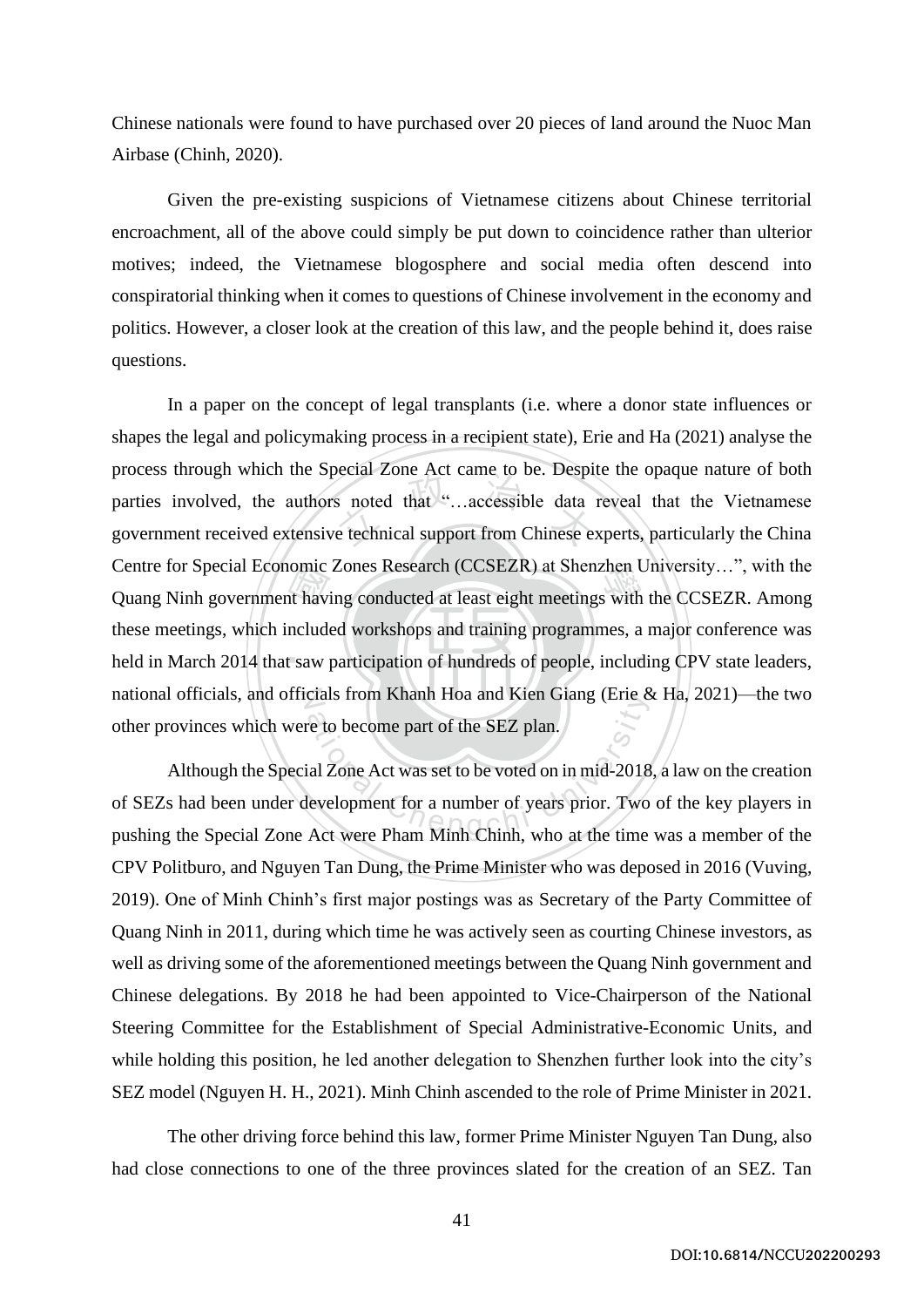Dung's son, Nguyen Thanh Nghi, was appointed to the position of Deputy Party Secretary of Kien Giang in February 2014, and by 2015, was elevated to the role of provincial Party Secretary. While in this position, his father, in his role as Prime Minister, authorised the development of a casino exclusively for foreign patrons on Phu Quoc Island—a major tourist hub in Kien Giang province (Hoa, 2015). Though there's no clear evidence of Thanh Nghi's involvement with Chinese entities during his time in the Kien Giang government, given the starting date of his tenure, it appears more than likely that he took part in some of the meetings with CCSEZR. After Minh Chinh's ascendancy to the Prime Ministership, Thanh Nghi was appointed Minister of Construction in 2021 (Quy, 2021).

# 3.4 Geleximco Group's Infrastructure Ambitions

 $\frac{1}{2}$ ch col<br>us stru<br>comm<br>lose to In astructure Amontons<br>ional Airport is the largest airport se<br>Ho Chi Minh City, the site for the 1930s during the French colonial period. Despite many upgrades and expansions over the decades the facility has struggled to keep up with the flow of passengers: at present, the to the city, continuing to expand its size had become unfeasible. Tan Son Nhat International Airport is the largest airport servicing the south of Vietnam. Located close to the centre of Ho Chi Minh City, the site for the airport has its origins in the decades, the facility has struggled to keep up with the flow of passengers; at present, the airport's design can accommodate 25 million people per year, but by 2017, the airport was seeing annual arrivals close to 40 million (Minh & Tran, 2021). Given the airport's proximity

xpand its size had become unfeasible.<br>Somewhere the government long<br>apacity. In 2006, a master plan was approved for<br>t, which would sit further outside of the city<br>of Tan Son Nhat, as well as a cargo capacity of 5 Tan Son Nhat's issues have been apparent to the government long before arrivals were seriously outstripping its capacity. In 2006, a master plan was approved for a new facility, Long Thanh International Airport, which would sit further outside of the city and offer passenger capacities quadruple that of Tan Son Nhat, as well as a cargo capacity of 5 million tonnes (Thuy, 2021). With Vietnam's economy having seen substantial growth in recent decades, due in part to both increased trade and tourism, Long Thanh would be one of the country's most important pieces of infrastructure in recent memory.

Among the proposals submitted by various enterprises and investors to build the airport, one in particular gained a great deal of attention due to the parties involved. In October 2016, a proposal was submitted to the Ministry of Transport by Geleximco Group, a Vietnamese conglomerate that was founded as an export-import company in the 1990s, but now has interests in the real estate, energy, and finance sectors. The proposal was jointly submitted with Hong Kong United Investors Holding (HUI), which has the backing of multiple financial institutions in the territory (Vy, 2017), and is a subsidiary of the Wuhan-based Sunshine Kaidi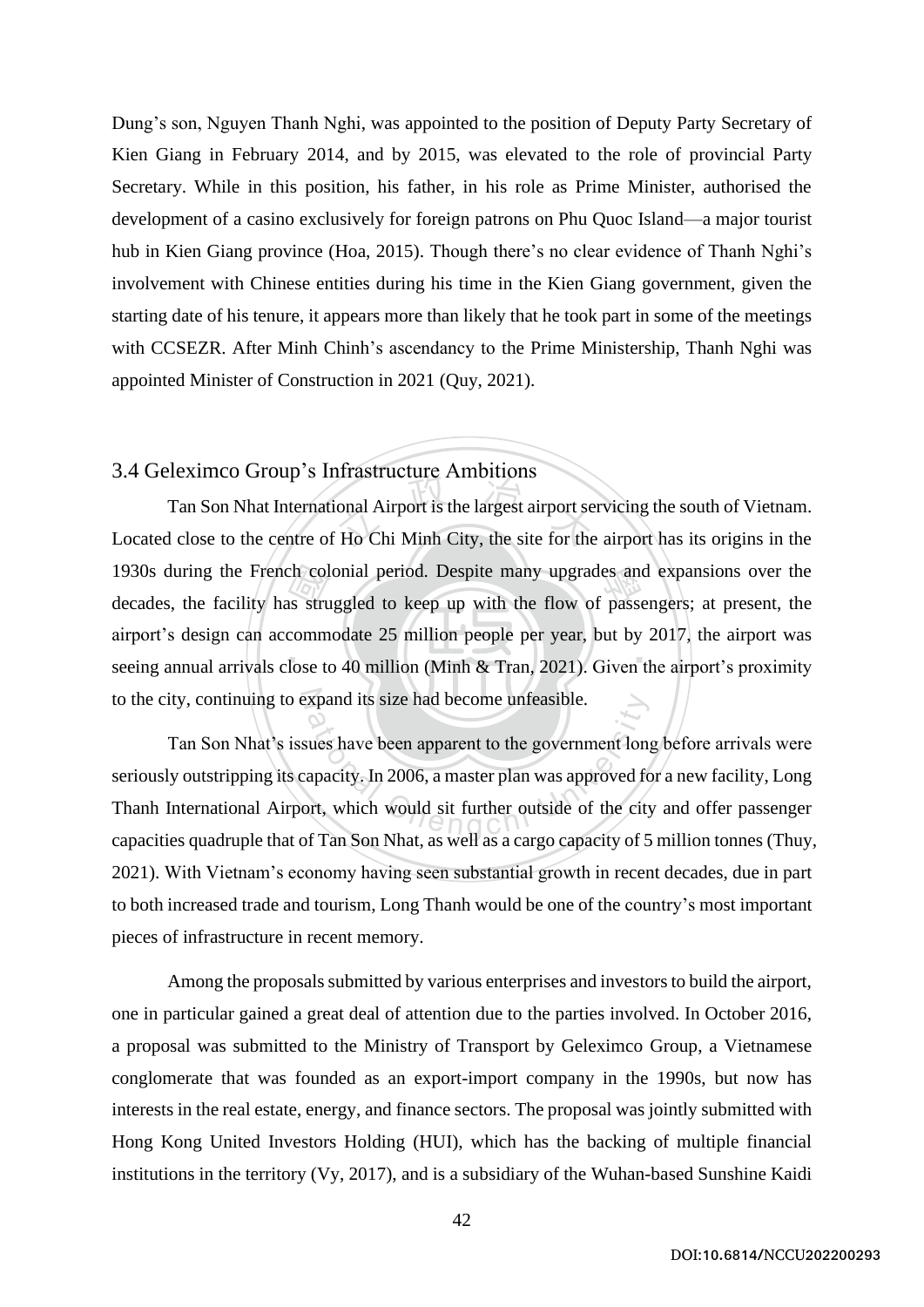New Energy Group, a construction and engineering firm that specialises in biomass energy but one lacks any clear experience in constructing major airports (Vu, 2017). According to a statement by the consortium, the work could be completed within five years for the "lowest possible cost" (Nikkei Asia, 2017)—a fairly confident claim for what would be one of the country's biggest and most expensive pieces of infrastructure in its history.

w his professional profile in ABBank's 2020 annu<br>
een honoured with many awards by the Govern<br>
ontribution to Vietnam's economic development Tien, who also holds the position of Vice Chairman of ABBank. Given Geleximco's myriad interests across a range of important sectors in Vietnam, and his central role in a major private Vietnam for his great contribution to Vietnam's economic development such as the Second-N he Prime Minister of Vietnam; Certificate of M<br>d Star Award; 2015 Brilliant Citizen Awar<br>ing a Geleximco anniversary event, a Vietnam<br>n the highest ranks of the party and politburo (I Geleximco was first established in 1993 with approval from the Prime Minister as the Hanoi General Import-Export Company. According to the company's website, as of 2018, Geleximco employs roughly 10,000 people and owns assets with a total value of VND52 trillion—approximately US\$2.76 billion based on current exchange rates (Geleximco, 2018). Geleximco is also a strategic shareholder of ABBank, which is one of Vietnam's biggest private commercial joint stock banks. The Chairman of Geleximco is a man by the name of Vu Van interests across a range of important sectors in Vietnam, and his central role in a major private bank, one may assume that Van Tien has some level of political connectedness; this is essentially confirmed by his professional profile in ABBank's 2020 annual report, which states that Van Tien "…has been honoured with many awards by the Government and the State of class Labor Medal, Third-class Labor Medal; Medal of 'Devotion for the Young Generation'; Certificate of Merit from the Prime Minister of Vietnam; Certificate of Merit from the People's Committee of Hanoi; Red Star Award; 2015 Brilliant Citizen Award" (ABBank, 2021). Furthermore, while attending a Geleximco anniversary event, a Vietnamese reporter noted the presence of members from the highest ranks of the party and politburo (Hung, 2020).

According to research from AidData (2021), the relationship between Geleximco and Chinese entities appears to have begun in December 2011, when, during an official visit to Vietnam by the Standing Committee of the Political Bureau of the CCP Central Committee (which at the time included then-Vice President Xi Jinping), Chinese financial institutions signed off on a number of loans of undisclosed amounts to the company. Around this time, it was announced that the China Development Bank would lead the formation of a syndicate to provide US\$692 million in financing to Thang Long Thermo-Power Joint-Stock Company, whose parent company is Geleximco, for the building of a 600MW coal-fired power plant in Quang Ninh province. The company that would design and build the plant was Sunshine New Energy Group and one its subsidiaries (凯迪电力, 2011). By 2016, Geleximco, in partnership with HUI, was making proposals to the Ministry of Transport to make major investments in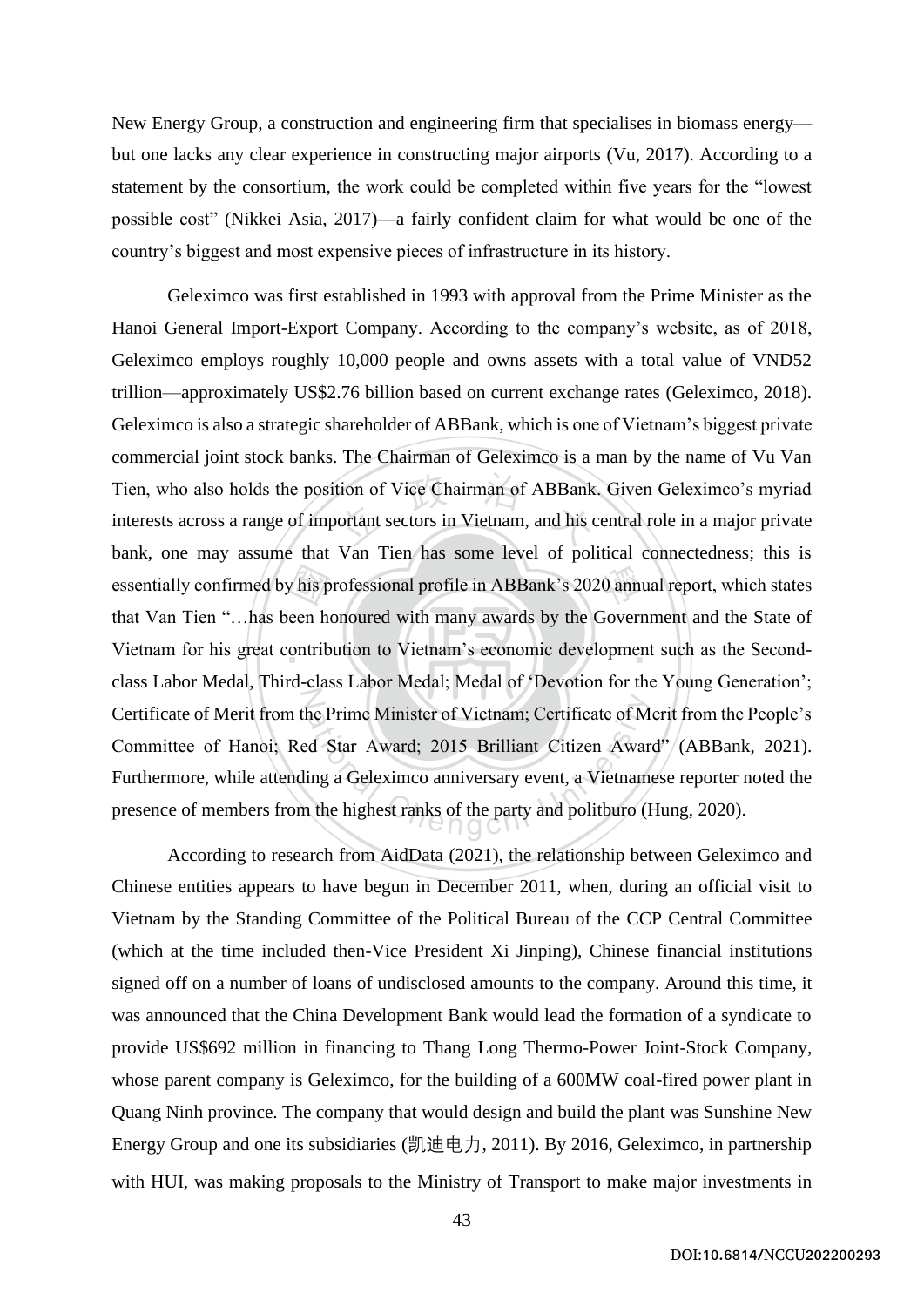Vietnam's North-South expressway and North-South high-speed railway, both of which would be crucial pieces of infrastructure to help foster economic growth (Minh T. , 2016). Geleximco then made an aggressive play in 2018 to take a 75% stake in the troubled Quynh Lap 1 power plant—again in partnership with HUI—with Chinese banks providing 80% of the investment capital (Vietnam Investment Review, 2018). Presently, Geleximco is developing a major tourism and leisure destination of the coast of the northern city of Hai Phong, which will include hotels, resorts, a golf course and amusement parks. Despite the company's page lacking any information about the investor behind the project, the records of the Hai Phong Department of Planning and Investment website indicates that officials from the city met with representatives from Geleximco and its Shanghai-based partners during planning for investment in the project (Hoa, Hung, & Cuong, n.d.).

# $\frac{1}{2}$ <br>3.5 Other Investment Activities of Interest

‧‧ ection<br>ties in<br>invol<br>l help The following section contains four brief case studies that further contribute to the<br>of China's activities in Vietnam, but either lack sufficient information to build a larger part of the analysis in Chapter 4. image of China's activities in Vietnam, but either lack sufficient information to build a larger case study, or where the involvement of particular Vietnamese elites is difficult to process trace. Nevertheless, these will help to better contextualise the preceding case studies, and will form

# *3.5.1 The Abandoned Port in Vung Tau*

the analysis in Chapter 4.<br>
The Abandoned Port in Vung Tau<br>
Vung Tau is a coastal city to the southeast of Ho Chi Minh City which plays a major role in the country's offshore oil industry. Just offshore from the city is the Cuu Long Basin, a maritime area rich in fossil fuels that accounts for 65% of the petroleum contracts of stateowned oil and gas company PVN (see Figure 4 below).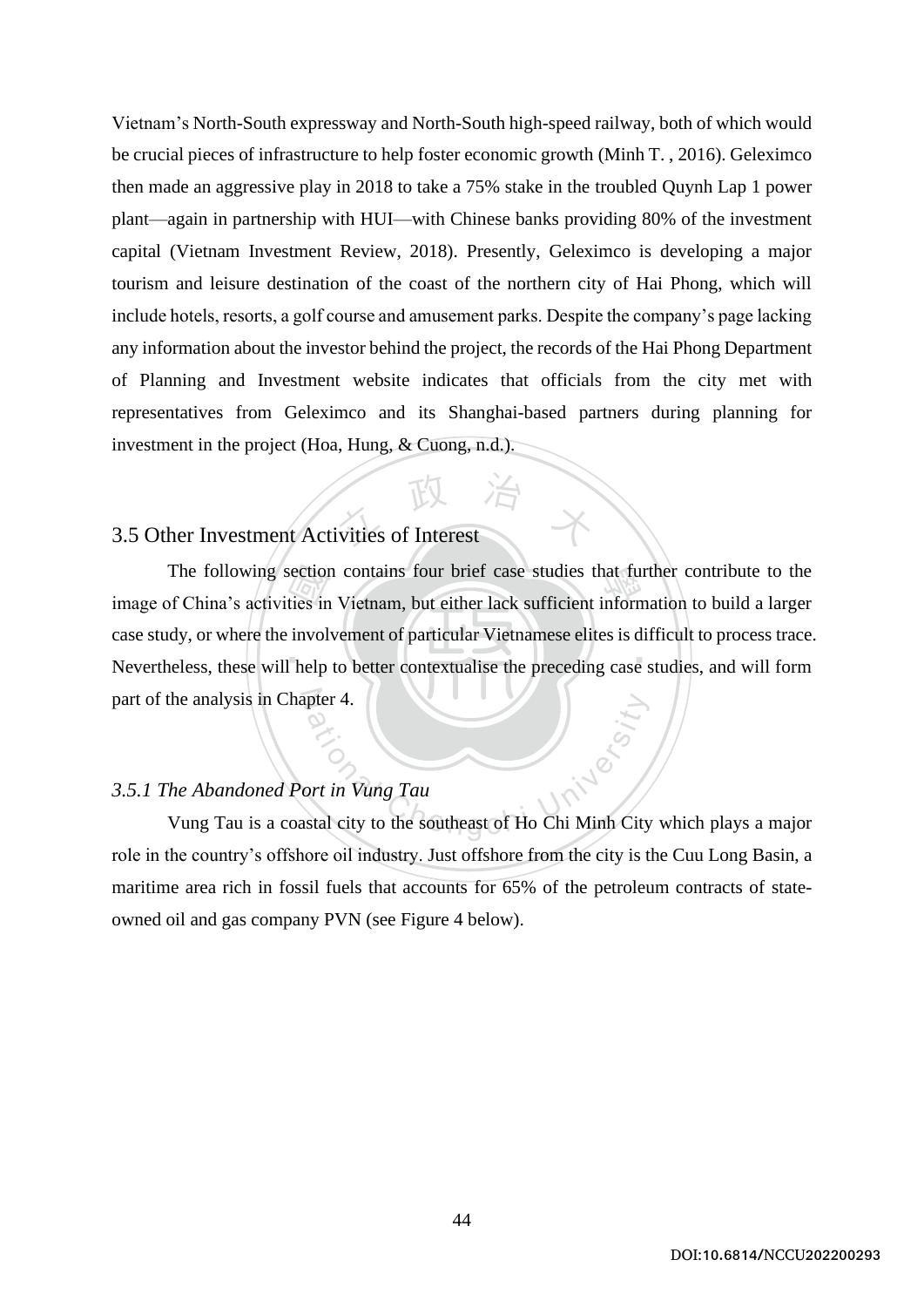

‧ *Figure 4: Map of PetroVietnam's petroleum contracts (Corporate Planning Division,*  N *Vietnam Oil & Gas Group, 2018)*

na Merchant Holdings (CMH) entered into a j<br>
PVSB<sup>4</sup>, to create Vung Tau International Conta<br>
would "construct, develop, and operate the V<sub>1</sub><br>
g to the joint venture documentation, the chart In April 2010, China Merchant Holdings (CMH) entered into a joint venture with two local entities, BSPD and PVSB<sup>4</sup>, to create Vung Tau International Container Port Joint Stock Company (VICP), which would "construct, develop, and operate the Vung Tau International Container Port". According to the joint venture documentation, the charter capital for the joint stock company would be VND1 trillion—US\$54 million at the time—of which CMH would commit roughly half (China Merchant Holdings (International) Company Limited, 2010).

The project, which would have had multiple berths capable of taking container ships and logistics facilities, was to be worth US\$1 billion, and would have transformed the city into

<sup>4</sup> The following definitions of the parties involved are taken directly from the joint venture agreement:

<sup>•</sup> "BSPD, a joint stock company established and operating under the laws of Vietnam in which Vinalines is a majority founding shareholder holding 41% of its charter capital. Vinalines is a leading shipping company in Vietnam. The remaining balance of BSPD's charter capital is held by Phu An Thanh Joint Stock Company as to 39%, Saigon Port One Member Limited Liability Company (a subsidiary of Vinalines) as to 10% and An Phu Joint Stock Company as to 10%."

<sup>•</sup> "PVSB is a Vietnamese company engaged in the development of ports and related container terminals operations. Vietnam National Oil and Gas Group, a state-owned oil company incorporated and existing under the laws of Vietnam, is the single largest shareholder of PVSB."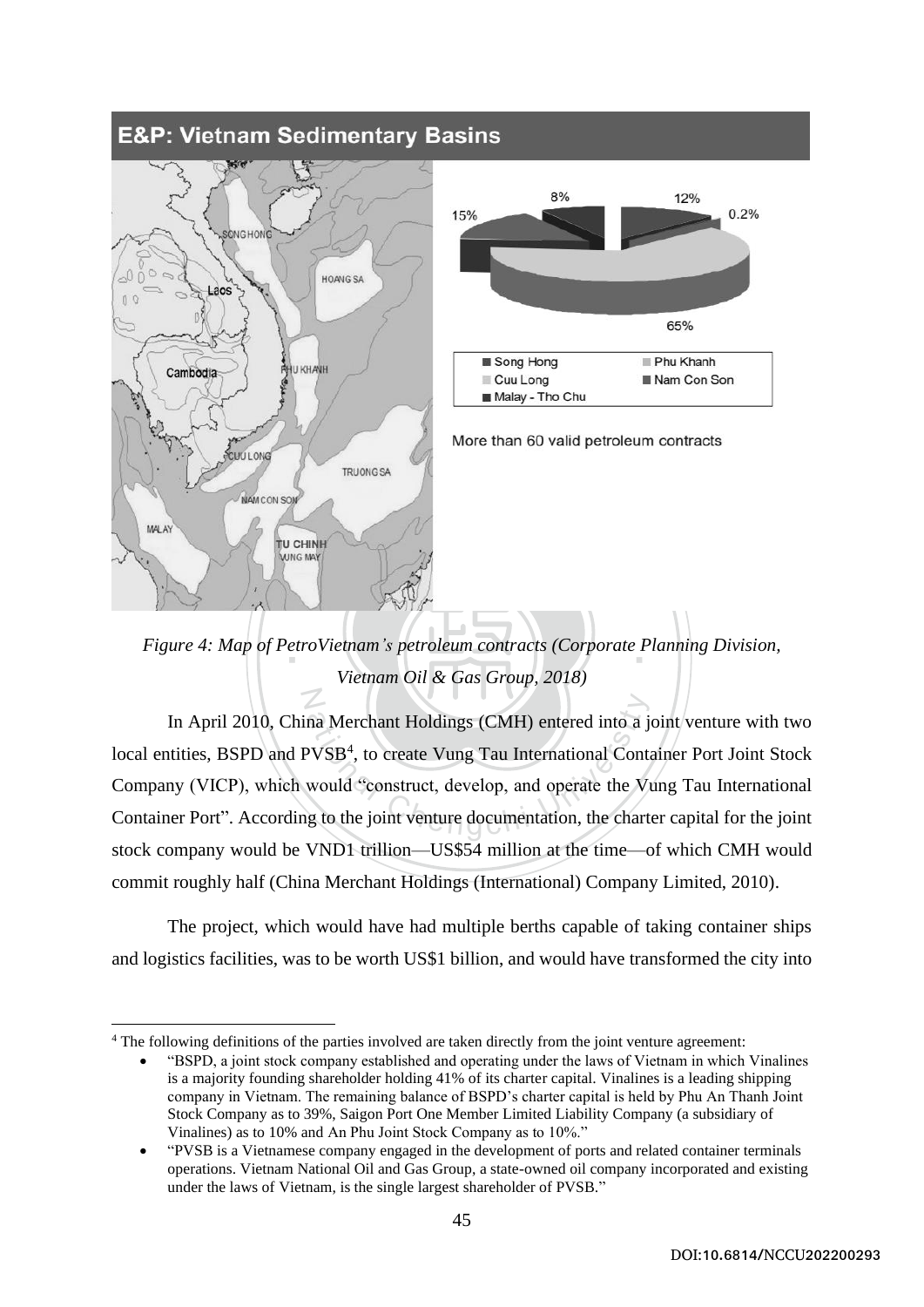a major entrepot. However, the joint venture was put on hold soon after due to rising territorial tensions between China and Vietnam in the South China Sea (Montlake, 2013). As it turns out, the collapse of the joint venture may have been a fortuitous turn of events for those on the Vietnamese side of the deal: in December 2017, Sri Lanka handed over the Hambantota Port Development Project on a 99-year lease to CMH after the government was unable to pay back its Chinese creditors for the project.

#### *3.5.2 The Vinh Tan Power Plants*

‧has re<br>ng Bai<br>lopme<br>d Chii make it one of the mignest output po<br>tical pieces of infrastructure in Vi-<br>dustries in the south. According to re since 2009, this facility has received close to US\$4 billion in investment from a consortium of<br>Chinese banks, including Bank of China, Export-Import Bank of China, China Construction Vinh Tan 1, represented China's biggest investment in Vietnam at the time (Dezan Shira & N Located in the coastal southern province of Binh Thuan, the Vinh Tan power complex is a facility comprising of four separate coal-fired power plants with a combined output of 6,225 megawatts. This would make it one of the highest output power facilities in the country, and thus one of the most critical pieces of infrastructure in Vietnam—especially given the growth of energy-intensive industries in the south. According to research from AidData (2021), since 2009, this facility has received close to US\$4 billion in investment from a consortium of Bank, and China Development Bank. The amount of funds directed to the first plant alone, Associates, 2017).

These investments has resulted in Chinese strate complex's overall shares, while estimate complex's overall shares, while estimate comparison a state-owned Vietnamese mining company The structuring of these investments has resulted in Chinese state-backed interests owning more than half of the complex's overall shares, while estimates put the Vietnamese state's ownership of the facility at no more than 30%. This ownership varies across the plants in the complex; Vinacomin, a state-owned Vietnamese mining company, only owns a 5% stake in Vinh Tan 1, while the rest of the shares are owned by Chinese interests (吳書嫺, 2018).

Granting what effectively amounts to Chinese control over the power supply of a large portion of southern Vietnam has caused significant public concern. Despite an expectation that the facility would help to provide local jobs, much of the operation is being run by Chinese nationals. Additionally, the nearby province of Khanh Hoa is home to a major series of military installations in Cam Ranh Bay, which are strategically important given their positioning with regard to the South China Sea. Pollution from the facility has had a detrimental effect on nearby communities, leading to protests in 2015; later, in 2019, a state audit outlined numerous environmental issues with the facility, including nitrous oxide emissions above the legal level, ash discharge, and disposal of wastewater into the ocean (Rosenzweig, 2019).

46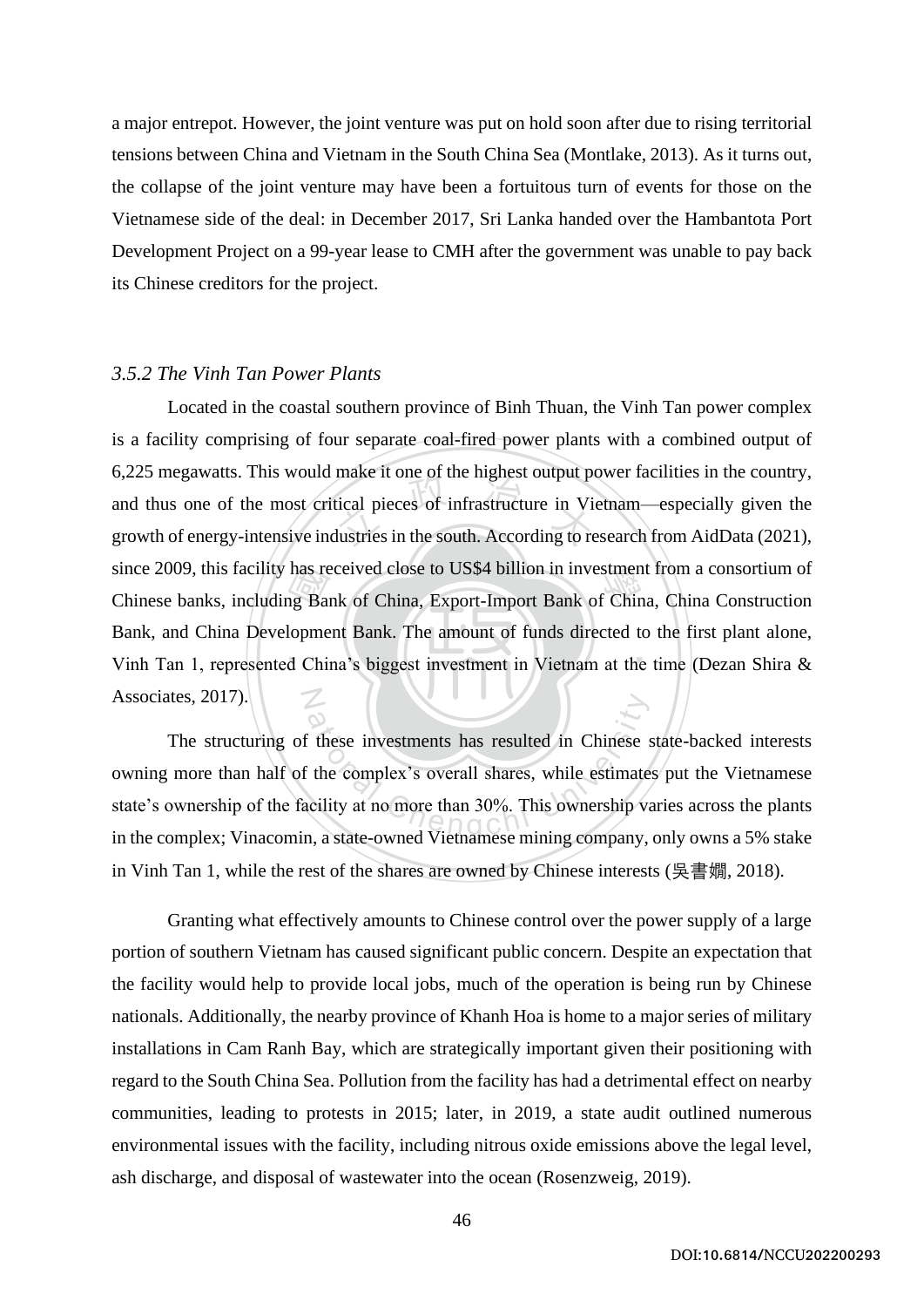#### *3.5.3 Hanoi's Troubled Rapid Transit Project*

The creation of a rapid transit system to help ease congestion in Hanoi has been proposed since the 1990s, however, it wasn't until 2010 that construction commenced on the first phase of the project, which consists of two lines: Line 2A from Cat Linh to Ha Dong, and Line 3 from Nhon to Hanoi Station. At the time of writing, only Line 2A was operational, having opened in November 2021, more than a decade after construction started.

banks (Nikkei Asia, 2017). In addition to the timeline and costs going far beyond what was<br>originally expected, the project has suffered from a string of fatal accidents, engineering issues,<br>and safety concerns. project was set to start in 2008 and films in 2015, with US\$419 million of the total cost of<br>US\$552 million to come from Chinese lenders. After delays in starting construction, the cost<br>ballooned to US\$868 million in 2016, ‧ To date, the project has almost entirely been funded by Chinese official development aid, and has been constructed by a subsidiary of China Railway Group with construction supervision by Beijing National Railway Research & Design Institute. Originally, work on the project was set to start in 2008 and finish in 2013, with US\$419 million of the total cost of US\$552 million to come from Chinese lenders. After delays in starting construction, the cost banks (Nikkei Asia, 2017). In addition to the timeline and costs going far beyond what was and safety concerns.

so it's not outside of the realm of possibility that some level of graft played a role in the troubled Alm of possibility that some level of graft played<br>of the Hanoi rapid transit system. However, three either been charged with crimes came under<br>the university of Railway Project Manakaning the project of Railway Project Ma Corruption is endemic at almost every level of government and bureaucracy in Vietnam, history of the construction of the Hanoi rapid transit system. However, three high-level officials involved in the project have either been charged with crimes came under investigation for their activities: Tran Van Luc, former Director of Railway Project Management Board, was suspended in 2014 for receiving kickbacks from a Japanese firm; Dinh La Tang, the former Minister of Transport, was arrested in 2017 for crimes related to his time at PVN (as outlined in Section 3.2); and Nguyen Hong Truong, the former Deputy Minister of Transport, was charged in 2020 "with violating provisions on the management and use of State assets that causes losses and wastefulness" (Vietnam Investment Review, 2020).

#### *3.5.4 Vietnam Electricity and the Duyen Hai Power Complex*

The Duyen Hai power generation complex is situated on the coast of Tra Vinh province, which is directly south from Ho Chi Minh City where the Mekong Delta opens into the sea. The complex consists of three coal-fired power plants with a total capacity of 4,305 megawatts,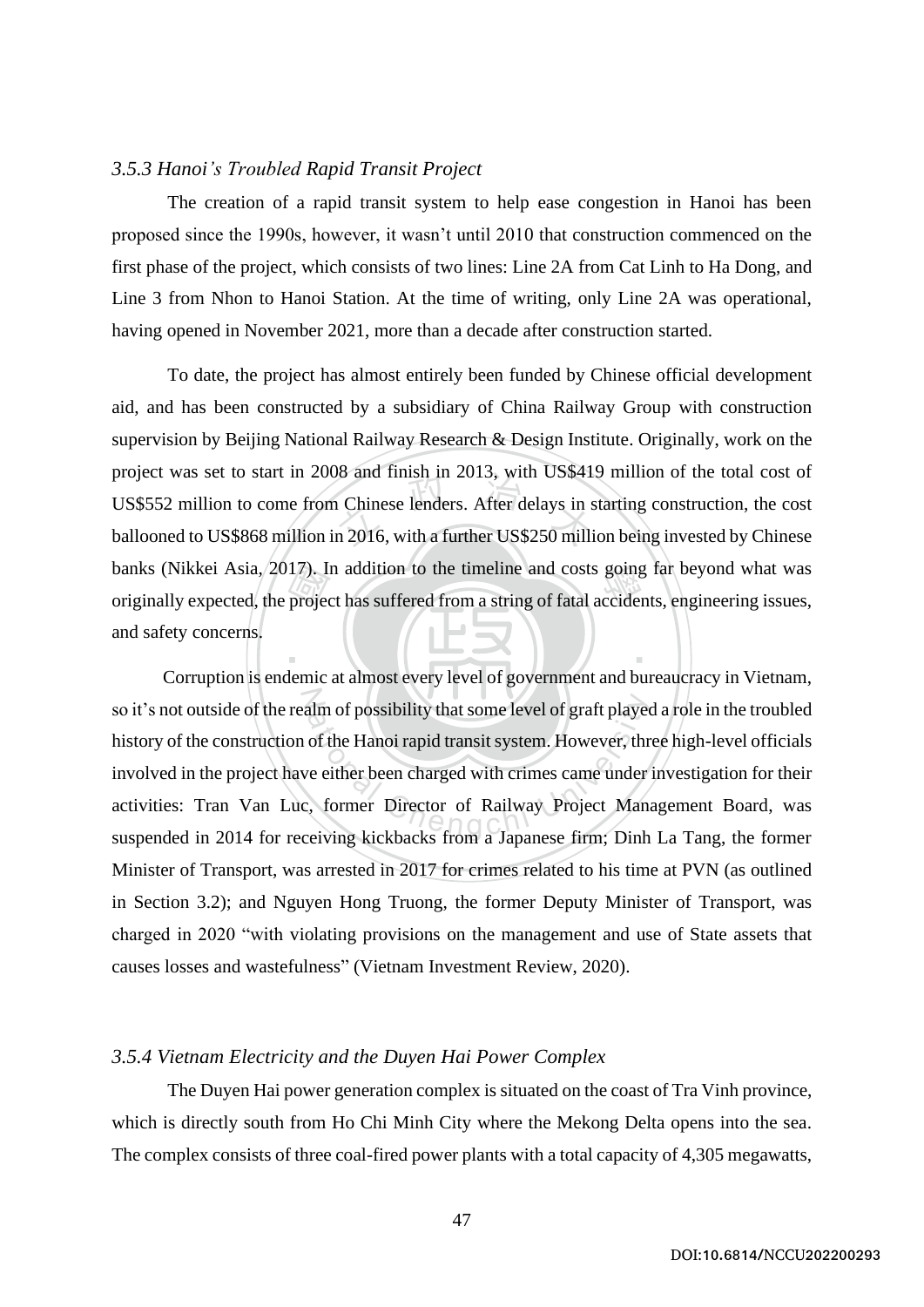as well as the largest coal port in the Mekong Delta region. According to the project owner Vietnam Electricity (EVN), the entire facility has a total cost of US\$5 billion (VietnamPlus, 2016).

consisting entirely of Chinese companies (Global Energy Monitor, 2020).<br>Perhaps one of the most consequential players in the development Based on research from AidData (AidData, 2021), the complex has received approximately US\$2.8 billion in funding from a range of Chinese banks, including Bank of China, China Development Bank, Industrial and Commercial Bank of China, and Export-Import Bank of China. Furthermore, almost all of the construction on the project is being undertaken by Chinese companies: the construction contract for Duyen Hai 1 was awarded to Dongfang Group; Malaysian company Teknik Janakuasa, which was managing the development of Duyen Hai 2, awarded the construction contract to Huadian Engineering; and EVN awarded an engineering, procurement, and construction contract to a consortium

‧y that<br>tract<br>ement<br>which complex is the company that won the contract for the development of the facility's port. In<br>2012, EVN signed a contract with China Communications Construction Company (CCCC) for CCCC is the company which, as discussed in Section 2.1.2 of this paper, had been actively attempting to invest in sensitive infrastructural developments in the Philippines; it has been a Chengchi University Perhaps one of the most consequential players in the development of the Duyen Hai complex is the company that won the contract for the development of the facility's port. In the engineering, procurement, and construction of the Duyen Hai seaport (Nhan Dan, 2012). blacklisted by the US Commerce Department for its involvement in militarising islands in the South China Sea (Whalen, 2020).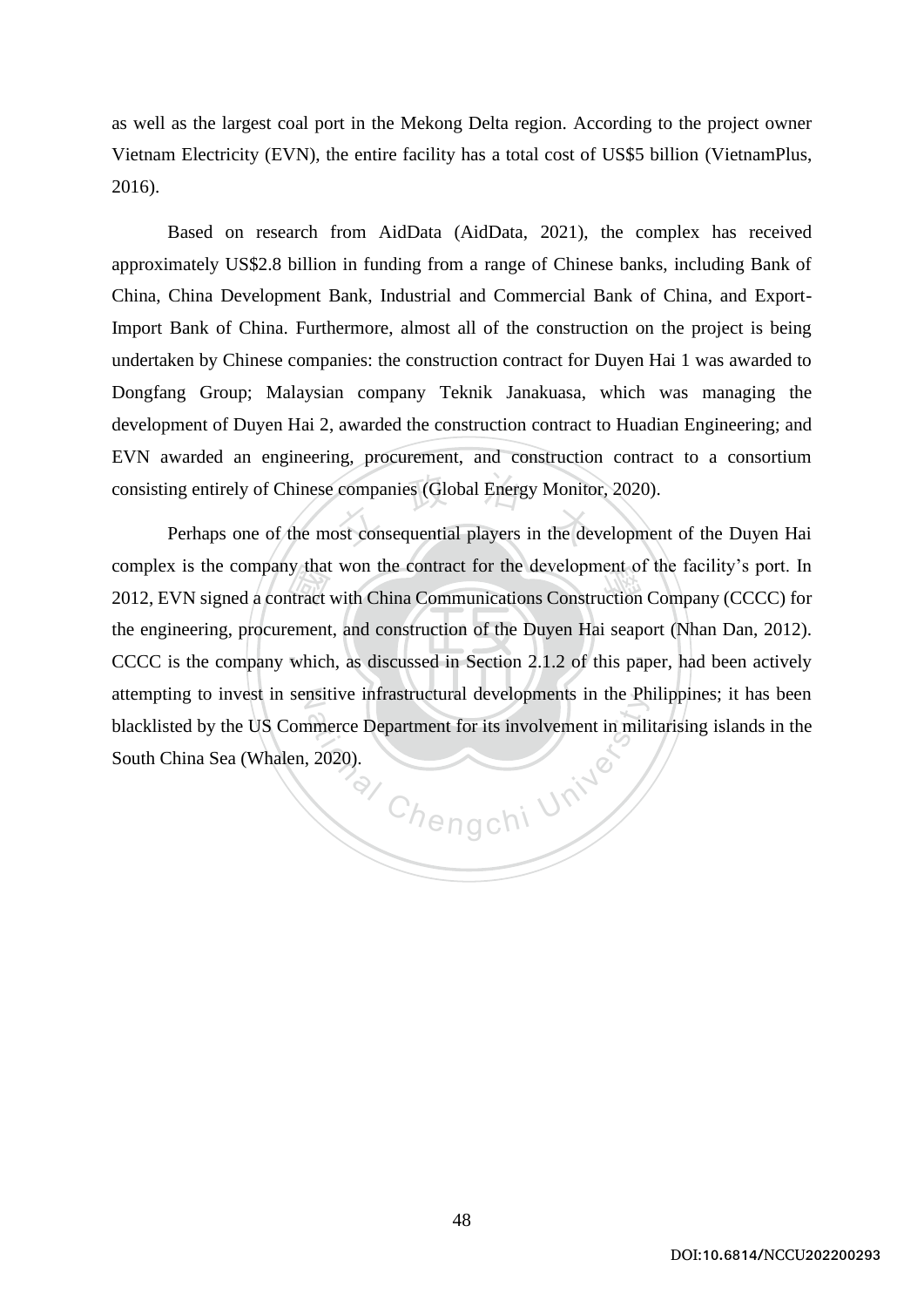# Chapter 4. Analysis of Results and Implications

Based on the evidence outlined in the preceding case studies, this chapter will seek to assess the degree of influence activities that has been undertaken by Chinese actors with regard to Vietnamese elites, as well as the observable and potential impacts of this influence. It will then draw on these assessments to argue some potential implications for the future of Vietnamese politics.

# 4.1 Assessment of the Depth, Breadth, and Effectiveness of Chinese Elite Influence

could potentially threaten the entire CPV regime. During the Repsol crises in 2017 and 2018, concessions that Duterte has in the Philippines, yet at the same time, if he were to do so, it would almost certainly result in public unrest on an unparalleled scale—the kind of unrest that could potentially threaten the Duterte. Despite the seemingly wid<br>lic statements regarding the relation  $\overline{Z}$ aritime blocs leased to it by PVN (see Section<br>ut of news reporting on the incident (Thayer<br>about protecting China's reputation in the ey<br>maintaining regime legitimacy. It should be stated at the outset: General Secretary of the CPV, Nguyen Phu Trong, is no Hun Sen, nor is he Rodrigo Duterte. Despite the seemingly widespread belief that he is more aligned with the CCP, his public statements regarding the relationship with China have tended to follow a fairly normal diplomatic line. Phu Trong hasn't made the same kinds of maritime would almost certainly result in public unrest on an unparalleled scale—the kind of unrest that when, under Chinese pressure, Vietnam demanded the Spanish company withdraw from its oil exploration activities in maritime blocs leased to it by PVN (see Section 3.2), the government imposed a blanket blackout of news reporting on the incident (Thayer C. A., 2019). These actions appear to be less about protecting China's reputation in the eyes of the Vietnamese public than they are about maintaining regime legitimacy.

As with the case studies in Chapter 2, a useful place to start is by looking at how funds have flowed between China and Vietnamese SOEs and businesses. Figure 5 below takes a macro view of the situation, looking simply at the levels of FDI from China to Vietnam over the course of a decade—a decade which largely overlaps with the period focused on by this study.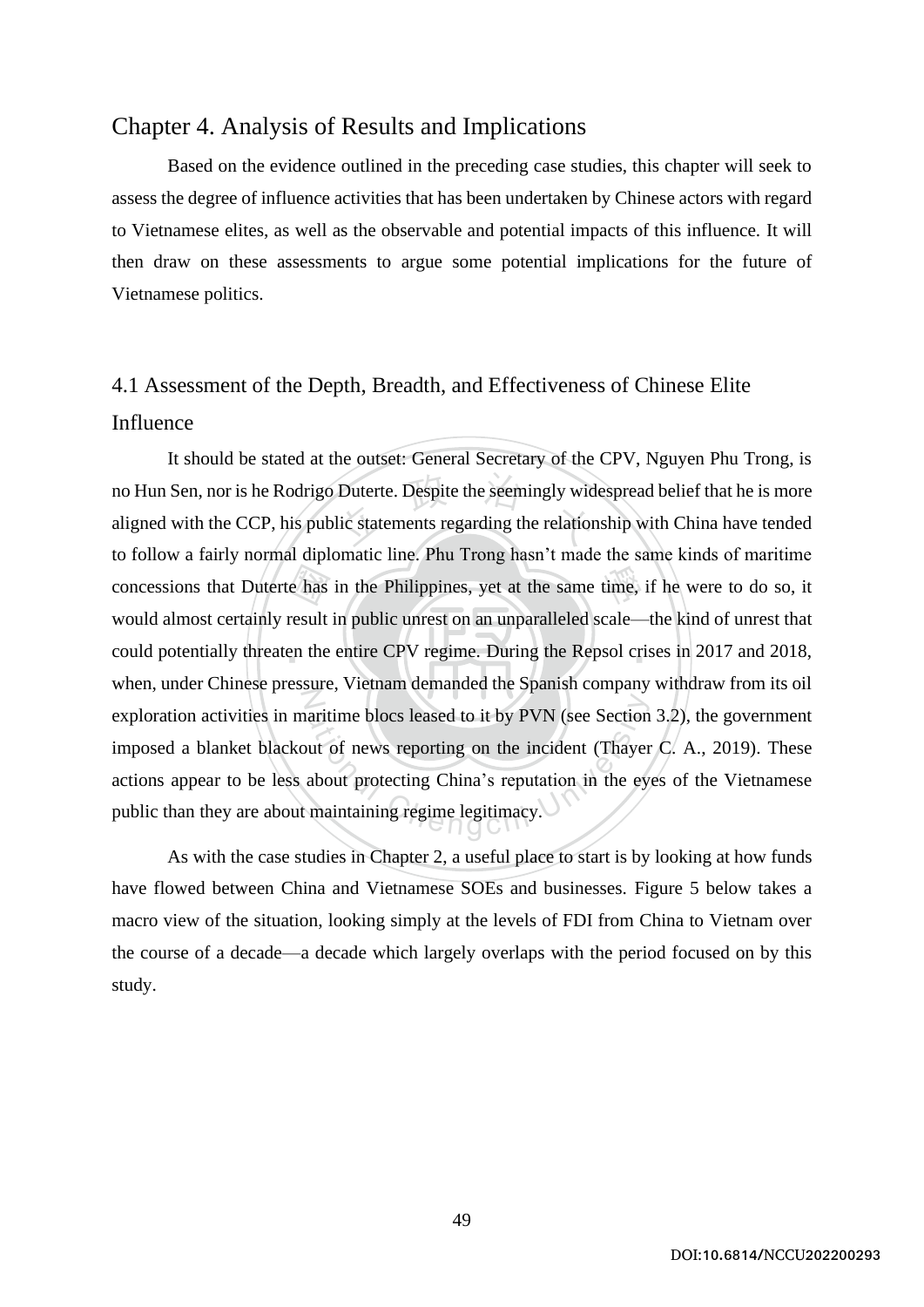

*Statistics of China (Textor, 2020)*

 $\mathcal{L}$ It is striking that Chinese FDI flows more than doubled in 2016, and after a drop in the ng year, continued to grow through to 2019. Though there could be any number of for this sudden spike, it's impossible to ignore the of leadership that occurred in January 2016 during the CPV's 12<sup>th</sup> National Congress, where d in January 2016 during the CPV's 12<sup>th</sup> National Chengchi University Prime Minister Nguyen Tan Dung was<br>
Exparty took hold of power.<br>
Solve of state-backed Chinese money to PVN, one<br>
ing these loans at a time when it was following year, continued to grow through to 2019. Though there could be any number of reasons for this sudden spike, it's impossible to ignore the fact that it coincides with the change the ostensibly US-friendly Prime Minister Nguyen Tan Dung was ousted, and a more conservative faction of the party took hold of power.

If we look at the flow of state-backed Chinese money to PVN, one is forced to question the motivation behind taking these loans at a time when it was clear that Chinese ships were actively attempting to thwart the SOE's exploration operations within its (albeit disputed) maritime boundaries, and that more broadly Beijing was putting pressure on Vietnam to cease its activities in the area. The most significant of these transactions appears to have been China Development Bank's contribution of US\$673 million to a buyer's credit loan of US\$844 million for the development of the Vung Ang 1 power plant. In 2018, PVN publicly conceded, via a statement on the SOE's website, that "The East Sea is forecast to continue to have uncertainty this year... affecting the company's efforts to attract foreign investors to invest in its open offshore fields" (Vu K. , 2018). It seems unlikely that PVN's decisions whether or not to undertake its exploration and extraction activities in the South China Sea have been heavily influenced by their previous acceptance of Chinese loans, although without knowing the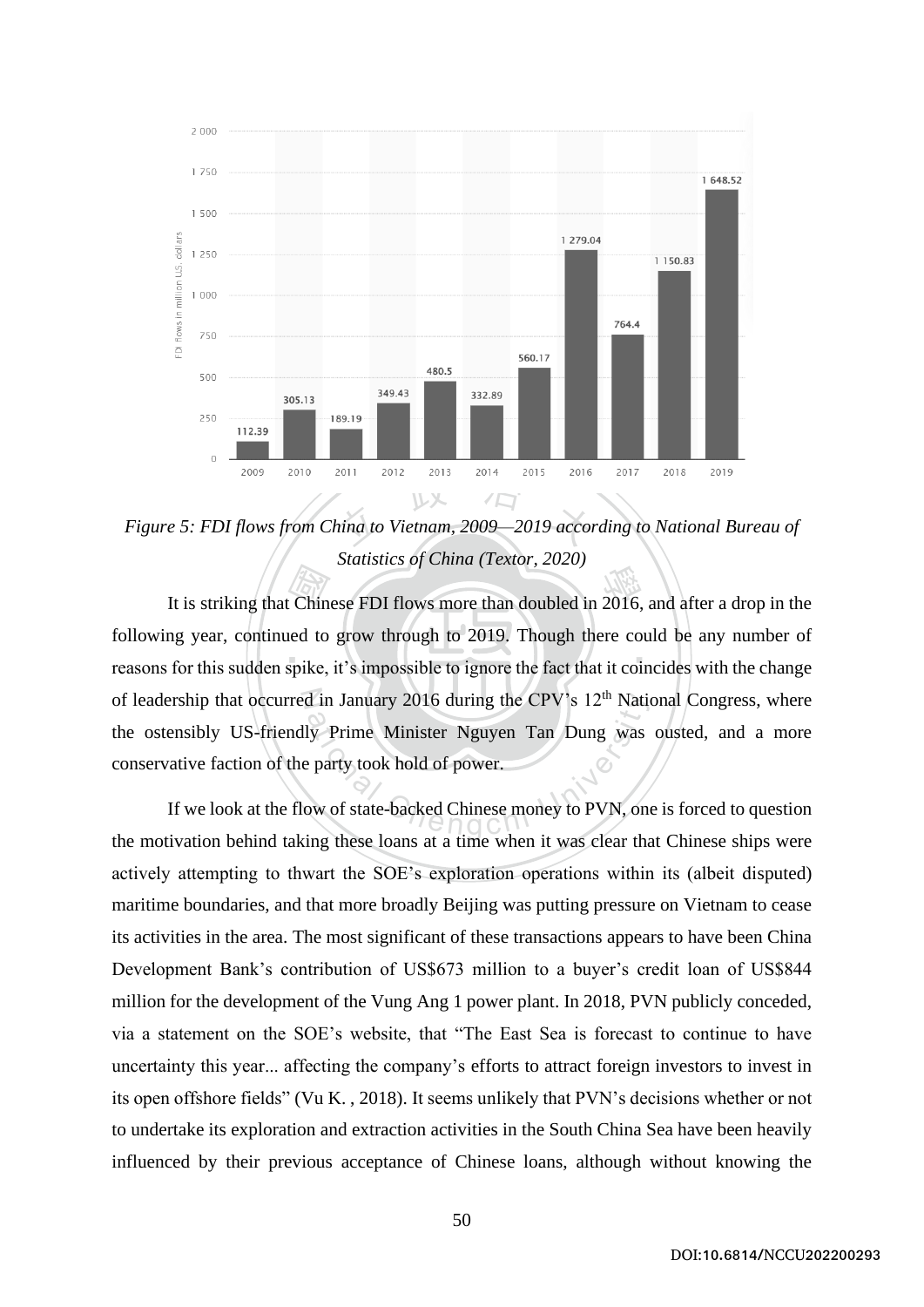amortisation levels of some of these loans, it's difficult to know the degree of leverage that some of these banks have over PVN. It could be argued, however, that the offering of these loans represent an attempt by Chinese state-backed entities to influence the decision-making calculus of the elites leading one of Vietnam's most important SEOs—if only by giving PVN the capital it needed to undertake important projects. However, given the corruption charges against several PVN executives that were active within the company at the time these loans were taken, it's possible that some of this money helped to enrich these individuals and their associates.

potential shutdown of multiple pieces of critical infrastructure would not be out of the are almost exclusively operated by Chinese<br>uyen Hai power complex was built almost entirel<br>multiple pieces of critical infrastructure wou estions. Without being hyperbolic,<br>uation where a small skirmish in the remotely accessed and disrupted Ukrainian power stations. A similar shutdown in Vietnam is<br>unlikely to require this same level of technical expertise, given that a number of these power<br>stations were built by Chinese busin The PVN case certainly seems to represent the clearest conflict of interest in terms of the acceptance of Chinese funds, however, the ownership of the Vinh Tan power complex, and the financial and construction partnerships undertaken by EVN for the Duyen Hai power complex, also raise serious questions. Without being hyperbolic, it doesn't take a great deal of imagination to envisage a situation where a small skirmish in the South China Sea escalates rapidly into a bigger conflict. The Vinh Tan power complex is both majority Chinese owned, and some of the units are almost exclusively operated by Chinese nationals, while the infrastructure for the Duyen Hai power complex was built almost entirely by Chinese SOEs. A question—after all, such a feat was achieved in 2015 and 2016 when Russian operatives unlikely to require this same level of technical expertise, given that a number of these power stations were built by Chinese businesses using technology from China. Clearly, this is a worstcase scenario, but envisaging worst-case scenarios really is central to mapping out potential national security issues. Again, it's pertinent to question here whether the risks taken in the pursuit of these infrastructure projects outweigh the benefits provided by Chinese capital and technical input.

This brings us to consider the question of infrastructure more broadly. As was seen in both Cambodia and the Philippines, a great deal of Chinese investment seemed to go towards projects in areas that were either critical for these nations' national security, or seemed to offer a strategic foothold for Chinese interests. Here, we turn to the case study of Geleximco, and their desire to develop the country's largest airport with Chinese financial backing, and a Chinese construction partner with no clear experience building airports. Geleximco Chairman Vu Van Tien's acceptance of Chinese funds appears to go back to 2011, and to be sure, the company has had success both in its use of Chinese capital and Chinese construction partners;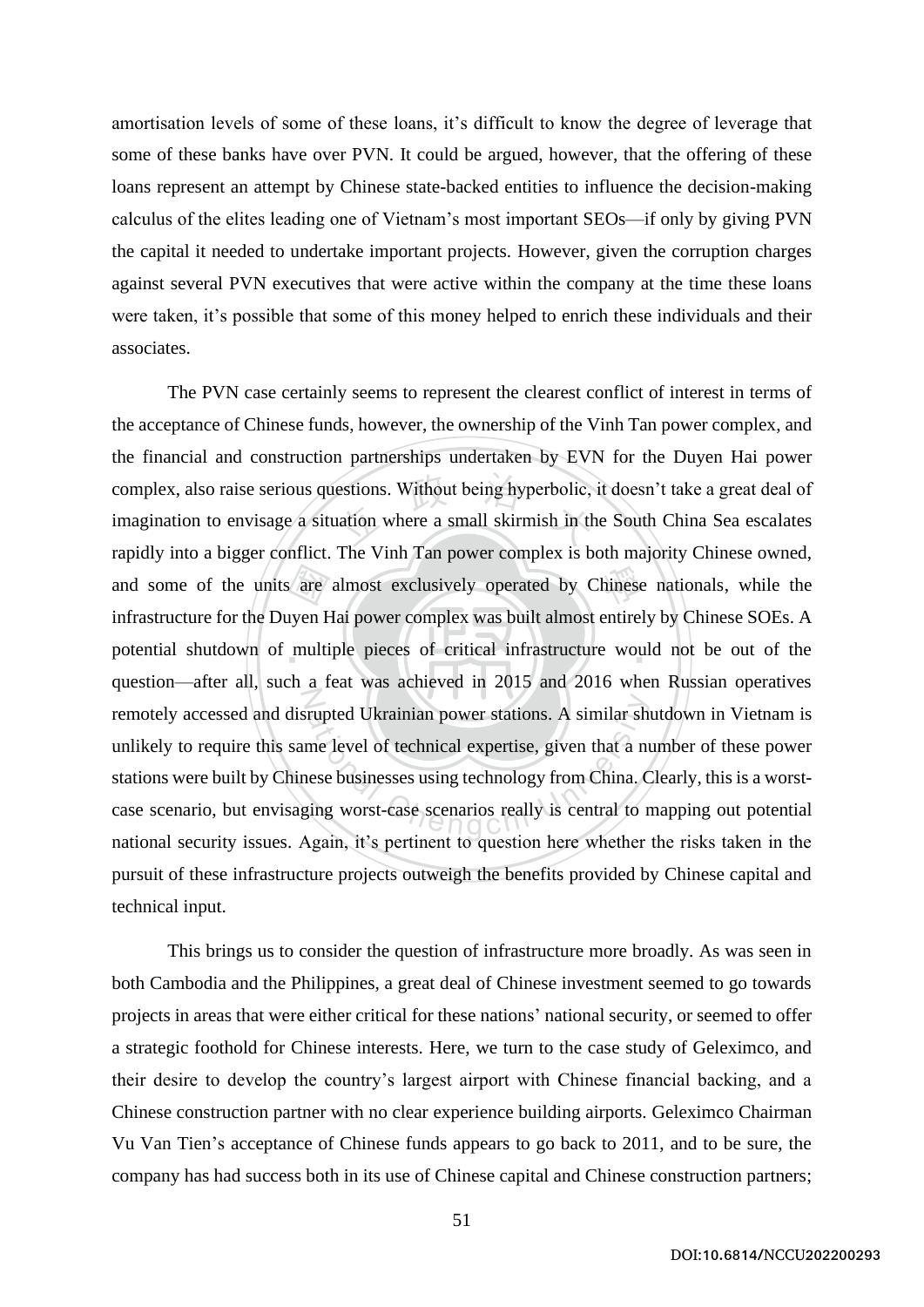the Thanh Long power plant, for example, was completed ahead of schedule and seemingly without any major controversy.

Chinese partners to pursue major infrastructure projects that are important to the government.<br>The case of the Law on Special Economic Zones starts to move us away from pure As with all of these case studies, ascribing motives is difficult. One the one hand, Geleximco's Chinese partners may simply see in the Long Thanh International Airport a financially feasible project, and it may present an opportunity to improve the image of Chinese businesses and funders with both the Vietnamese government and public. However, if we move away from more innocuous explanations for this action, having control over the development of Vietnam's most important air hub, and what is likely to become one of the most important air hubs in the region, does offer Geleximco's partners a high degree of leverage with the government. For Van Tien's part, he hasn't publicly announced any particular affinity for the PRC or CCP, but he does appear to have been emboldened by his successful relationships with

 $\Omega$ n, and<br>it the<br>gover tinancial incentivisation, and into the realm of interpersonal influence. Based on the available<br>evidence, we know that the proposed law was developed after extensive consultation with during his time in the government in Quang Ninh, would have had extensive contact with Chinese businesses, due to the province's status as a gateway to southern China. He would then Examples of the main drivers of this law. Given what we know, Minh Chinh, along with others involved in the development of this law, were influenced by Chinese experts in its creation. This is a view espoused by Erie and H The case of the Law on Special Economic Zones starts to move us away from pure financial incentivisation, and into the realm of interpersonal influence. Based on the available Chinese partners in Shenzhen. We can also virtually say for certain that Pham Minh Chinh, go on to become one of the main drivers of this law. Given what we know, Minh Chinh, along with others involved in the development of this law, were influenced by Chinese experts in its creation. This is a view espoused by Erie and Ha (2021), who noted in their paper that a report developing SEZs than any other jurisdiction the committee studied.

Whether this law would have advanced China's interests in Vietnam—as many had feared—remains an open question, and a question that may not be answered unless the law is eventually revived and enacted. Given the rapid uptick in Chinese investment in Vietnam in recent years, the likelihood that these SEZs could have been dominated by Chinese interests is no doubt a possibility. Furthermore, it's not implausible that the recommendations offered by the CCSEZR to Vietnamese officials may have included terms that would have been beneficial to Chinese businesses or other entities that wanted to establish enclaves in the proposed SEZs, but again, with the law being shelved indefinitely, it's almost impossible to know what its effect would have been. Certainly, what can be said is that the experience of working with officials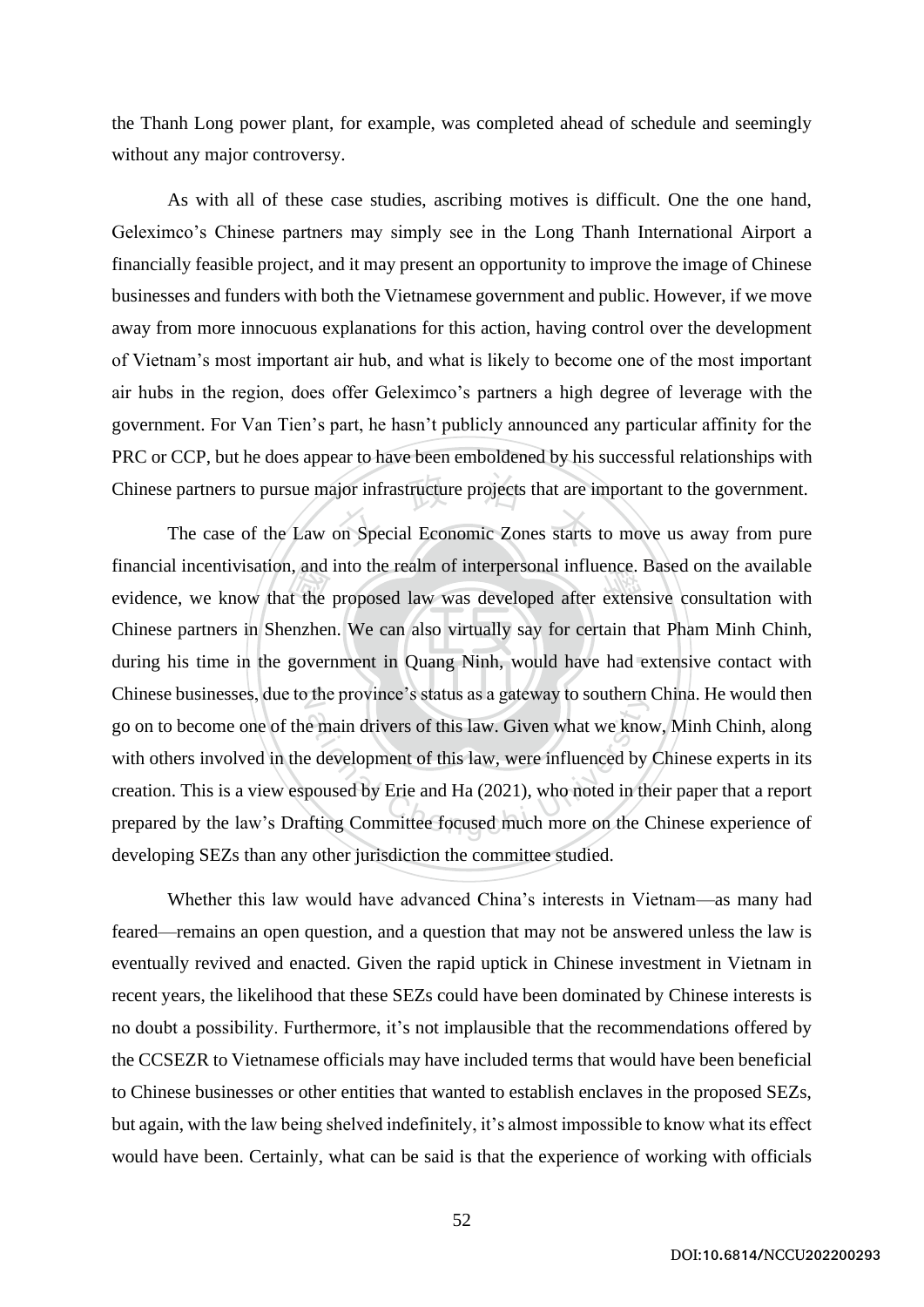in Shenzhen may have helped to form stronger bonds with important figures in the CPV—one of whom would go on to become Prime Minister.

Perhaps the most consequential case study in this research is that of the Law on Cybersecurity, and the links between the Vietnamese MPS and various facets of the CCP's security apparatus. Like most authoritarian, single party states, maintaining power and eliminating threats to its legitimacy are core interests of the CPV. To date, the CPV has been less successful than the CCP in developing the infrastructure needed to quash dissenting opinions, but with the passing of the Law on Cybersecurity, the Vietnamese government is moving closer to being able to exert a similar level of control over online opinion. As was noted in the case study, the enactment of the law has already seen a significant uptick in the number of people being arrested for online dissent.

geopolitical goal. At the same time, this collaboration is of huge benefit to the cadres of the to move towards more extensive, sophisticated methods of surveillance. As mentioned earlier, having a destabilized, or potentially democratic, Vietnam on its doorstep is certainly not in Beijing's interests, and so by help tween the MPS and its counterparts<br>Lam, seem to indicate that Vietnam CPV in maintaining authority—so much so that it could influence the party's decision making The close relations between the MPS and its counterparts in China, particularly under Minister of Public Security To Lam, seem to indicate that Vietnam's security forces are seeking to move towards more extensive, sophisticated methods of surveillance. As mentioned earlier, Beijing's interests, and so by helping the CPV to bolster domestic control, it is pursuing a clear at the highest levels.

Fity—so much so that it could influence the pa<br>we points to a level of elite capture that is at levent years also point towards the CPV's co<br>in its relationship with China, as put forth by If the analysis above points to a level of elite capture that is at least significant, if not total, some events in recent years also point towards the CPV's continued approach of "cooperation and struggle" in its relationship with China, as put forth by Hoang (2019).

In early 2020, Viettel, a state-owned telecommunications company operated by the Vietnamese Ministry of Defence, announced that it was going to build its own 5G network using its own equipment, dealing a blow to Huawei who had been vying to supply the technology (Onishi, 2020). Though not expressly announced, it has been reported that national security concerns played a central role in the decision. Later in 2020, reporting emerged that CMH—the Chinese SOE that had attempted to develop a port in Vung Tau, and later went on to acquire the Hambantota port in Sri Lanka—was struggling to finalise a deal with a joint venture partner to take over a series of ports in a number of countries. The acquisition portfolio includes stakes in both the Vietnam International Container Terminals in Ho Chi Minh City, as well as the Cai Mep-Thi Vai port in Vung Tau; Hanoi pushed back on the move, preventing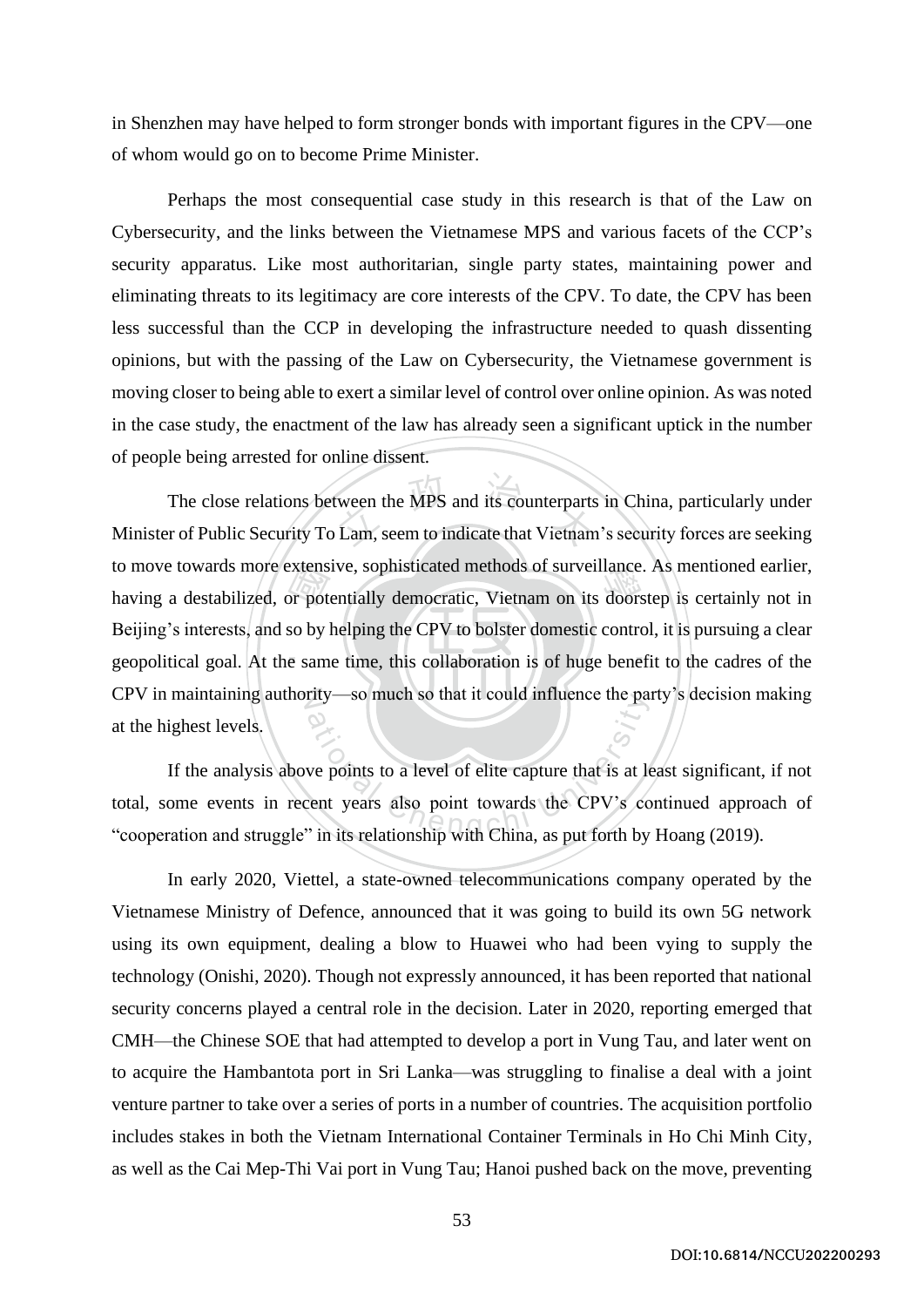the acquisition from going ahead (Kawase, 2020). And then, in June 2021, the Airports Corporation of Vietnam announced that it was seeking to borrow US dollars to fund the development of the Long Thanh International Airport (VietnamPlus, 2021), in a move that doesn't necessarily bode well for the ambitions of Geleximco and its Chinese partners.

#### 4.2 Potential Implications for Vietnamese Politics in the Future

elites<br> *Alay*<br>
nere a<br>
with a es pushing back or rejecting poter<br>What the case studies do, hower.<br>Chinese entities may have sought t processes among these elites in such a way that it may be beneficial to the CCP's geopolitical<br>goals. The case studies put forth in this paper could only ever scratch the surface of the nature of Chinese influence of elites in Vietnam. This is not to say that it is definitely more extensive than what these case studies reveal; after all, for every instance of elite capture that is completely hidden from public view, there may be many instances of CPV members, businesspeople, or other elites pushing back or rejecting potentially lucrative offers from Chinese state-backed entities. What the case studies do, however, is establish evidence of mechanisms through which Chinese entities may have sought to influence decision-making goals.

As it stands, there are clear ways in which the CPV may have put itself in a and technology for critical infrastructure. At the very least, the development of future projects infrastructure. At the very least, the developm<br>sed as a kind of bargaining chip to ensure H<br>orst, existing and future energy projects ma<br>at of a conflict; given the considerable amount c compromising position with regard to its reliance on Chinese capital, construction companies, has the potential to be used as a kind of bargaining chip to ensure Hanoi's compliance if tensions resurface. At worst, existing and future energy projects may present significant security threats in the event of a conflict; given the considerable amount of Chinese technology present in power plants across the country, Beijing almost certainly has the capabilities to deny electricity to large chunks of Vietnam.

However, such threats are largely hypothetical at this point in time. What is much more tangible is the threat that elite capture presents to elites themselves. The fears about Chinese encroachments upon Vietnamese sovereignty are incredibly strong among the public, and so for every piece of infrastructure that gets built using Chinese money, for every new casino that is built to cater to Chinese tourists, and for every collaboration with the CCP that strengthens the CPV's security apparatus, there is a price to be paid in terms of regime legitimacy. Whether the party can reduce its reliance on China, or whether it becomes better able to obscure or supress evidence of this reliance, may well be what decides how long the CPV can hold on to power.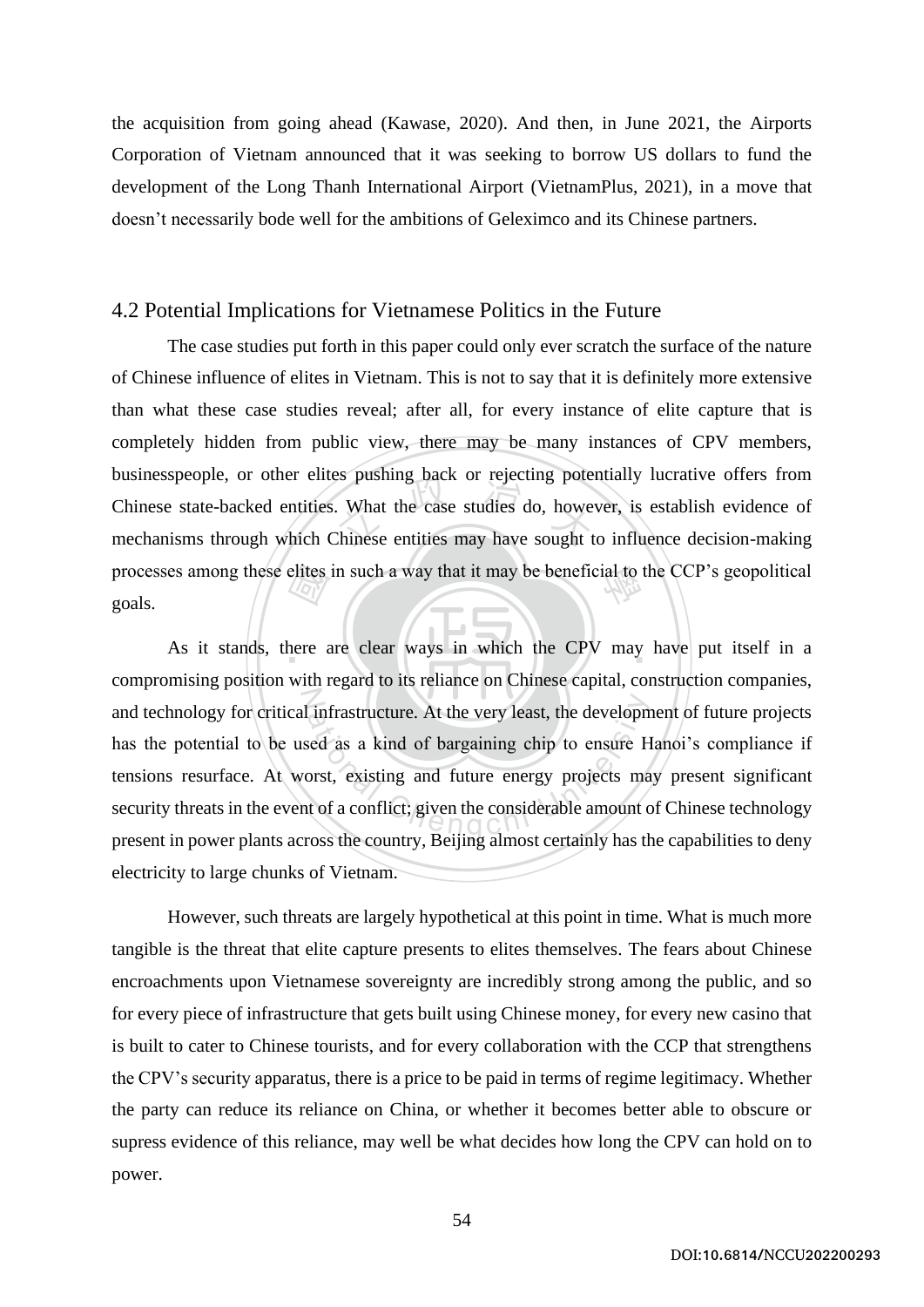# Chapter 5. Conclusion

alistic environment, and the highly of<br>prevent us from ever knowing. Seve Many potential leads were rejected in the development of this study. Further demonstrating the fears held by large sections of the population, Vietnam's social media and blogs are awash with rumours about various companies, politicians, and SOEs that may have links to China. Take for instance Van Thinh Phat Group, a property development company established by Truong My Lan, whose husband is a politically connected businessman from Hong Kong. The company seems to have access to vast quantities of capital, but there's little evidence of where it comes from, while My Lan and her husband appeared in the Panama Papers, where they were connected to offshore bank accounts. These factors—confirmed during the process of conducting this study—have driven wild speculation online about possible Chinese backing for the company. While this speculation may well turn out to be true, the nature of Vietnam's journalistic environment, and the highly opaque environment in which many businesses operate may prevent us from ever knowing. Several investigations along these lines led to inconclusive ends.

with a review of the literature regarding both Chinese attempts to influence elites around the As such, this study has been an exercise in dealing with clear, available evidence to the degree to which China has worked to influence elites in Vietnam. This commenced review of the literature regarding both Chinese atte world, and literature that analyses various aspects of the Sino-Vietnamese relationship. This analyses various aspects of the Sho-Vietnahr<br>gap in a field where a great deal of attention is<br>not elite opinion to their benefit in many countries<br>existing literature on Chinese influence led this assess the degree to which China has worked to influence elites in Vietnam. This commenced study has sought to fill a gap in a field where a great deal of attention has been paid to how China has attempted to bend elite opinion to their benefit in many countries and institutions except for in Vietnam.

The survey of the existing literature on Chinese influence led this research to select two countries, Cambodia and the Philippines, as example case studies which would provide a template for analysing the situation in Vietnam. In both of these countries, we have leaders who have sided with the PRC, with President Hun Sen and President Rodrigo Duterte having both openly declared their allegiance to Beijing. Furthermore, they have acted in ways that are of clear benefit to China's geopolitical interests, whether it's granting permission for the People's Liberation Army Navy exclusive rights to use a naval base in Cambodia, or the Philippines disregarding the UNCLOS decision and giving Chinese vessels greater latitude to operate in their EEZ.

Within these countries, and under these leaders, we've seen similar patterns emerge: the CCP offering direct injections of official development assistance or other funds to help the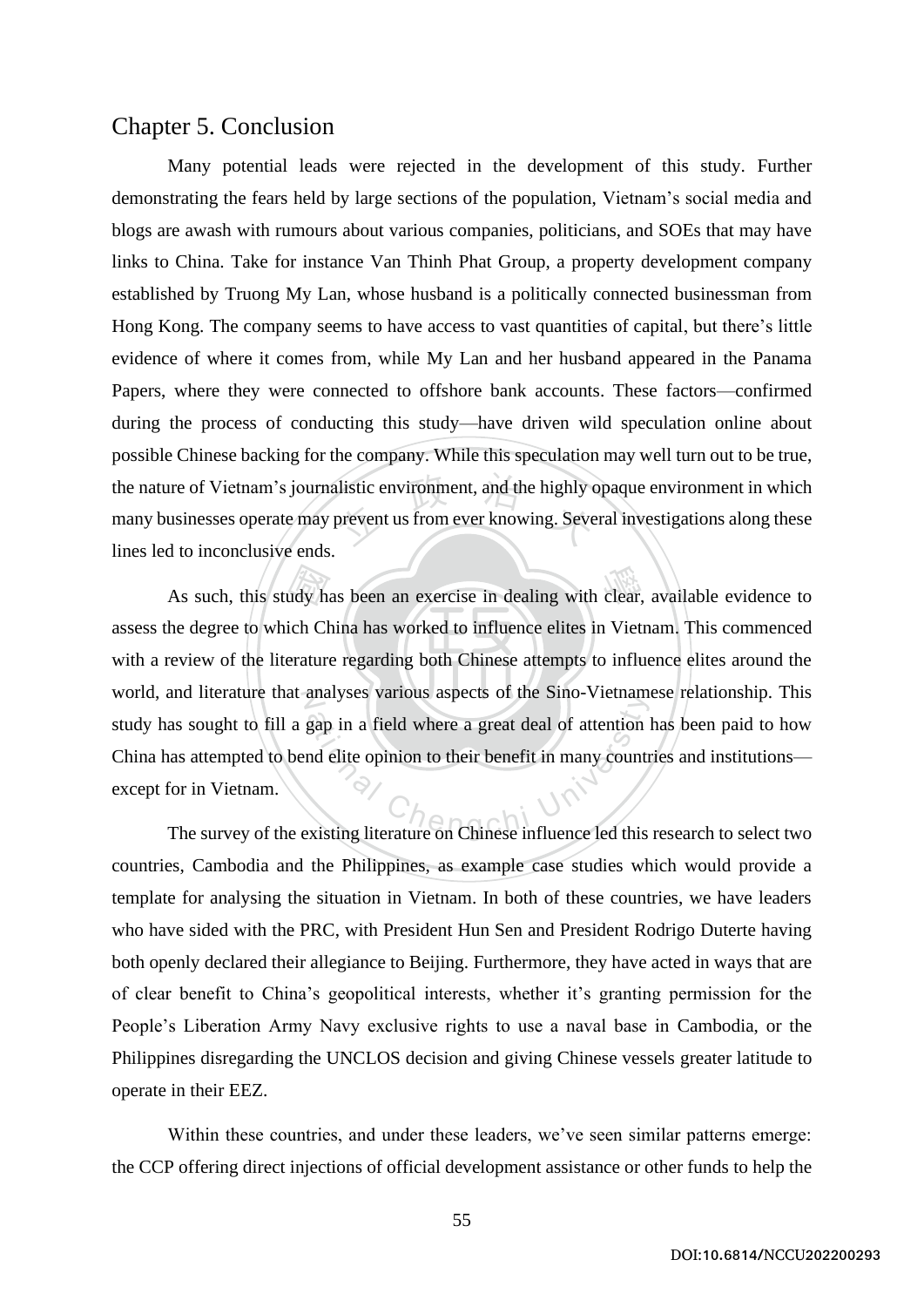state; Chinese entities partnering with local, well-connected individuals and businesses, often with promises of significant loans or investment; and attempts—often successful—to build important infrastructure in either sensitive or militarily strategic locations. In countries where institutions are less robust, activities such as these offer vast opportunities for corruption, and it would appear that elites in both Cambodia and the Philippines have made the most of this. Of these two case studies, Cambodia seems to have been drawn much further into China's orbit, and although the degree of influence China has obtained in the Philippines is quite astounding, there have still been instances of pushback on particular projects that may have constituted a national security threat. The patterns observed in these two case studies offered both a roadmap, as well as a kind of identification system, for unearthing and analysing the nature of Chinese influence among Vietnamese elites.

ecialise in Vietnamese and Southeast Asian aff<br>k counsel from a Vietnamese public affairs are<br>s of inquiry. d selection process for the Vietnam<br>
sting flows of money into Vietna ‧ The initial research and selection process for the Vietnamese case studies in this paper relied very heavily on tracking flows of money into Vietnam, analysing domestic and international news reporting about relevant events in the country, and taking in perspectives from academics that specialise in Vietnamese and Southeast Asian affairs. Furthermore, the author was able to seek counsel from a Vietnamese public affairs analyst in terms of any potentially relevant lines of inquiry.

Some cases immediately stood out due to the involvement of Chinese capital, such as some cases immediately stood out due to the involvement of Chinese capital, such as<br>with PVN, and the Vinh Tan and Duyen Hai power complexes. Other potential case studies<br>were investigated based on this criteria, but upon with PVN, and the Vinh Tan and Duyen Hai power complexes. Other potential case studies were investigated based on this criteria, but upon further research, the three aforementioned cases presented additional details that offered compelling narratives. For example, PVN's Sea were being hindered by Chinese vessels was indicative of a potentially compromising relationship—especially given the fact that the company was helmed at this time by a number of individuals who were later tried on corruption (or similar) charges.

Other cases stood out for the attention they'd received from analysts and journalists, such as the cybersecurity and SEZ laws. Both had driven considerable anxiety among the Vietnamese public about Chinese involvement—particularly in the case of the SEZs, which were seen as a potential threat to the country's sovereignty. In both of these cases, CPV cadres appear to have received assistance from Chinese state-affiliated actors, however, the more tangible threat to the personal freedoms of Vietnamese citizens appears to come from the Law on Cybersecurity, and the close relationship between the Vietnamese MPS and the Chinese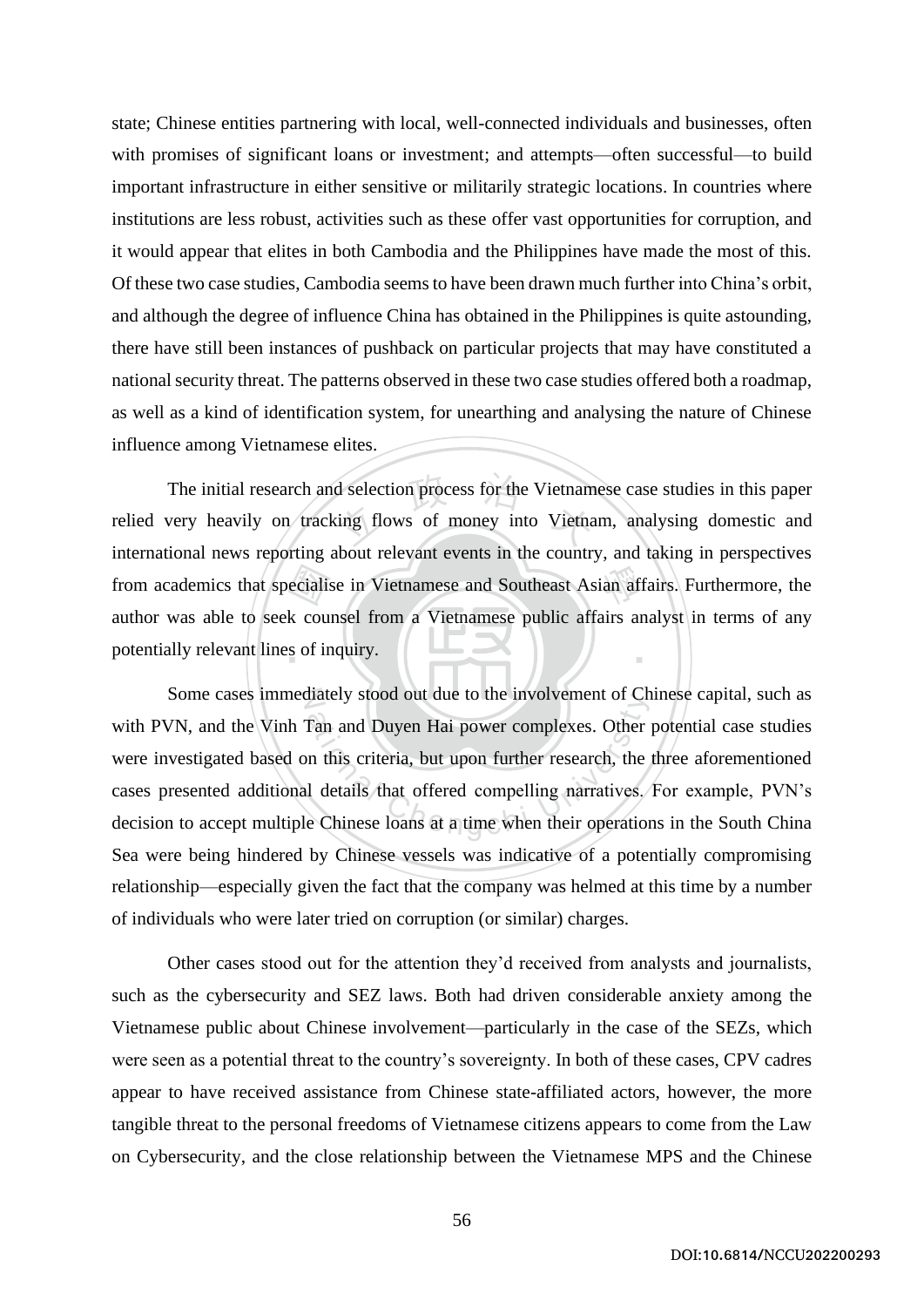state security apparatus. Though the proposed SEZs potentially posed security or sovereignty issues, based on the evidence assessed in this study, these threats are at best ambiguous or hypothetical.

The Geleximco case presents another compelling aspect of how Chinese state-affiliated actors may seek to use influence in order to achieve strategic goals. The company's Chairman, Vu Van Tien, appears to owe at least some of his success to financial support from, and partnership with, Chinese banks and businesses. That he has since sought to take control of or build critical infrastructure with these partners does follow similar patterns noted in Cambodia and the Philippines—patterns that have raised the concerns of both domestic and international observers.

in the pursuit of some of these investments may, in and of itself, be the best evidence that the Cambodia and the Philippines, where the results of Chinese influence are much more nakedly<br>obvious. What is most striking is that this influence appears to have, in some examples, led to<br>decisions that may pose threats to ery least, sought to achieve some l<br>ere are clear elements of overlap with CCP's approach is bearing some fruit. Based on the evidence unearthed in the case studies, it's almost beyond doubt that Chinese actors have, at the very least, sought to achieve some level of influence among the country's decisionmakers. There are clear elements of overlap with strategies that been used in Cambodia and the Philippines, where the results of Chinese influence are much more nakedly decisions that may pose threats to national security. The fact that more caution wasn't exercised

France Seconds are significant enough that they strongly sensors are significant enough that they strong the possible and necessary. The case studies in the information in English, but with more resours are the which would The findings of this research are significant enough that they strongly suggest a deeper, broader investigation is both possible and necessary. The case studies in this paper were largely limited to publicly available information in English, but with more resources, a great deal more information could be unearthed which would allow for a clearer picture of the extent and effectiveness of elite influence in Vietnam.

The most valuable resource for potential future investigations would be the involvement of Vietnamese and Chinese-speaking researchers. Unwinding some of the financial entanglements of Vietnamese SOEs, companies, and businesspeople would require extensive collection and analysis of documents such as financial records, annual reports, and memorandums of understanding for joint ventures. One would need to work on an assumption that a lot of this information would be incomplete or deliberately obscurantist, so by also looking at statements and records from relevant Chinese banks and SOEs, a more complete understanding of the involvement between certain Chinese and Vietnamese entities could be gained. Furthermore, these analysts would be able to look further into government records for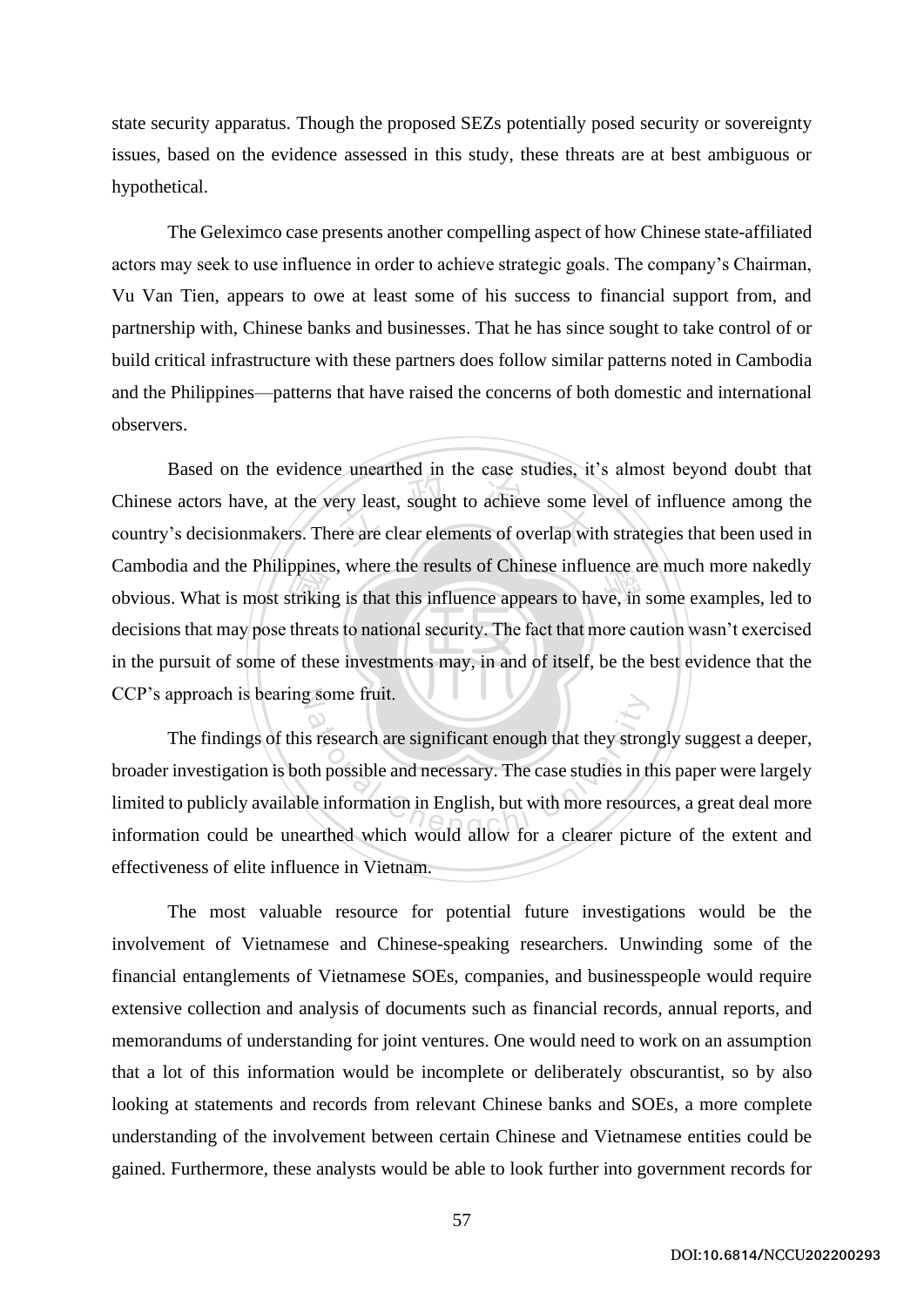evidence of meetings that have taken place between CPV and CCP officials—these could offer patterns in the behaviour of political elites when transposed against significant events in the relationship between the two countries (e.g. maritime clashes, significant injections of Chinese official development assistance). The involvement of Vietnamese-speaking researchers would also allow us to look more deeply into the history of particular individuals of interest, including some of those discussed in this paper—such as General Secretary Nguyen Phu Trong and Prime Minister Pham Minh Chinh. Particularly in the case of Minh Chinh, his time spent in the Quang Ninh government deserves greater scrutiny—a level of scrutiny which is beyond the capabilities of a researcher working largely with English sources.

able to explicate exactly what vulnerabilities may exist in Vietnam's power generation much deeper assessment of some of the risks t<br>level, analysts with expertise in energy industry<br>tly what vulnerabilities may exist in Vietnar frastructure. As it stands, the assess<br>ty issues were made based on exam N On another front, having input from national security and cybersecurity analysts would allow for a clearer assessment of the potential threats posed by, for instance, the use of Chinese technology to build critical infrastructure. As it stands, the assessments in this study regarding some of these national security issues were made based on examples elsewhere in the world where critical infrastructure has been compromised by external actors; specialists in this field would be able to give a much deeper assessment of some of the risks that Vietnam faces. On an even more granular level, analysts with expertise in energy industry technology would be infrastructure.

bloying and coordinating the aforementioned<br>and of itself—not to mention the amount of<br>of the potential evidence in an expanded study concover implications for the future of the Sour Undoubtedly, employing and coordinating the aforementioned experts would be a substantial undertaking in and of itself—not to mention the amount of work that would be required to go through all of the potential evidence in an expanded study on this topic. However, this is research that could uncover implications for the future of the South China Sea conflict, the stability of the CPV's regime, and of course, the nature and effectiveness more broadly of Chinese influence of elites in the pursuit of geopolitical goals. Any one of these matters would be an important standalone area of inquiry, but the fact that all of these matters could simultaneously have light shed upon them by extending the research outlined in this paper offers a compelling reason for doing so.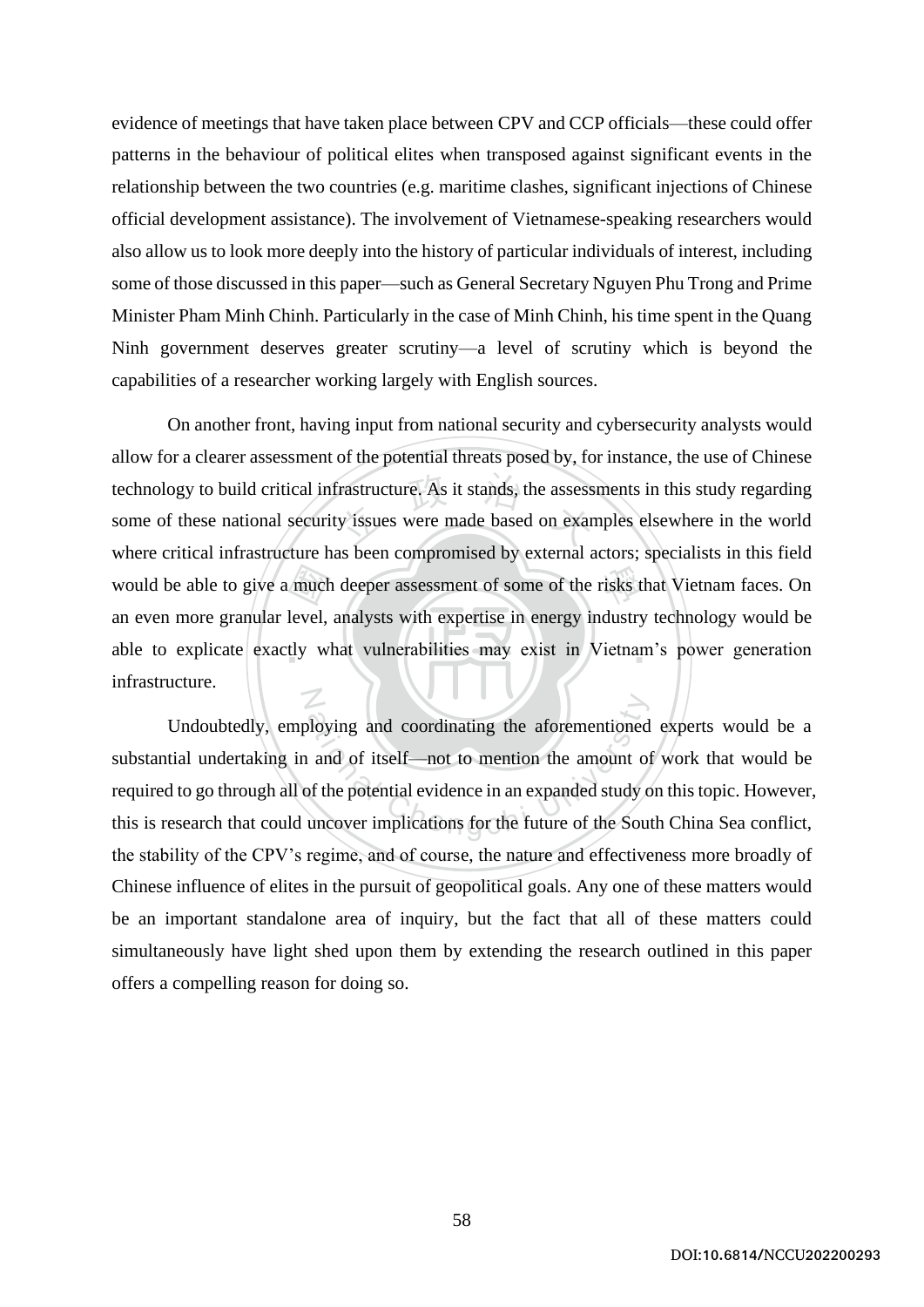# Reference List

- ABBank. (2021). *ABBank Annual Report 2020.* Retrieved from ABBank: https://www.abbank.vn/uploads/files/2021/04/29/c6728c/phpjbkicd-abb-bctn-2020 en-final.pdf
- AidData. (2021). AidData's Global Chinese Development Finance Dataset, Version 2.0. Retrieved from https://www.aiddata.org/data/aiddatas-global-chinese-developmentfinance-dataset-version-2-0
- American Enterprise Institute. (2021, May 6). *China Global Investment Tracker*. Retrieved 2021, from China Global Investment Tracker: https://www.aei.org/china-globalinvestment-tracker/
- ). *Deputy Minister Nguyen Van Tha*<br>from Ministry of Public Security of minister-nguyen-van-thanh-receives-chinese-delegation-t5319.html Anh, H. (2018, November 29). *Deputy Minister Nguyen Van Thanh receives Chinese delegation*. Retrieved from Ministry of Public Security of Socialist Republic of Vietnam: http://en.bocongan.gov.vn/international-relations-cooperation/deputy-
- end Legal Affairs Commission. Retrieved from Ministry of Public Security of  $-$ van-1<br>11). *rs Con* Socialist Republic of Vietnam: Anh, T. (2018, October 11). *Minister To Lam meets Chinese Secretary of Central Political*  http://en.bocongan.gov.vn/tintuc/Pages/articles.aspx?ItemID=5222
- of Vietnam:<br>.gov.vn/tintuc/Pages/articles.aspx?ItemID=522<br>. 5). Is Vietnam sliding deeper into authoritaria<br>.lle: https://www.dw.com/en/is-vietnam-sliding<br>.45769864 Bathke, B. (2018, October 5). *Is Vietnam sliding deeper into authoritarianism?* Retrieved from Deutsche Welle: https://www.dw.com/en/is-vietnam-sliding-deeper-intoauthoritarianism/a-45769864
- Batino, C., & Calonzo, A. (2018, May 16). *Duterte Says China's Xi Won't Allow His Removal From Office*. Retrieved from Bloomberg: https://www.bloomberg.com/news/articles/2018-05-16/duterte-says-china-s-xi-hashis-back-to-help-him-stay-in-power
- BBC News. (2012, July 13). *Asean nations fail to reach agreement on South China Sea*. Retrieved from BBC News: https://www.bbc.com/news/world-asia-18825148
- BBC News. (2016, January 25). *Vietnam PM Nguyen Tan Dung pulls out of party boss race*. Retrieved from BBC News: https://www.bbc.com/news/world-asia-35401259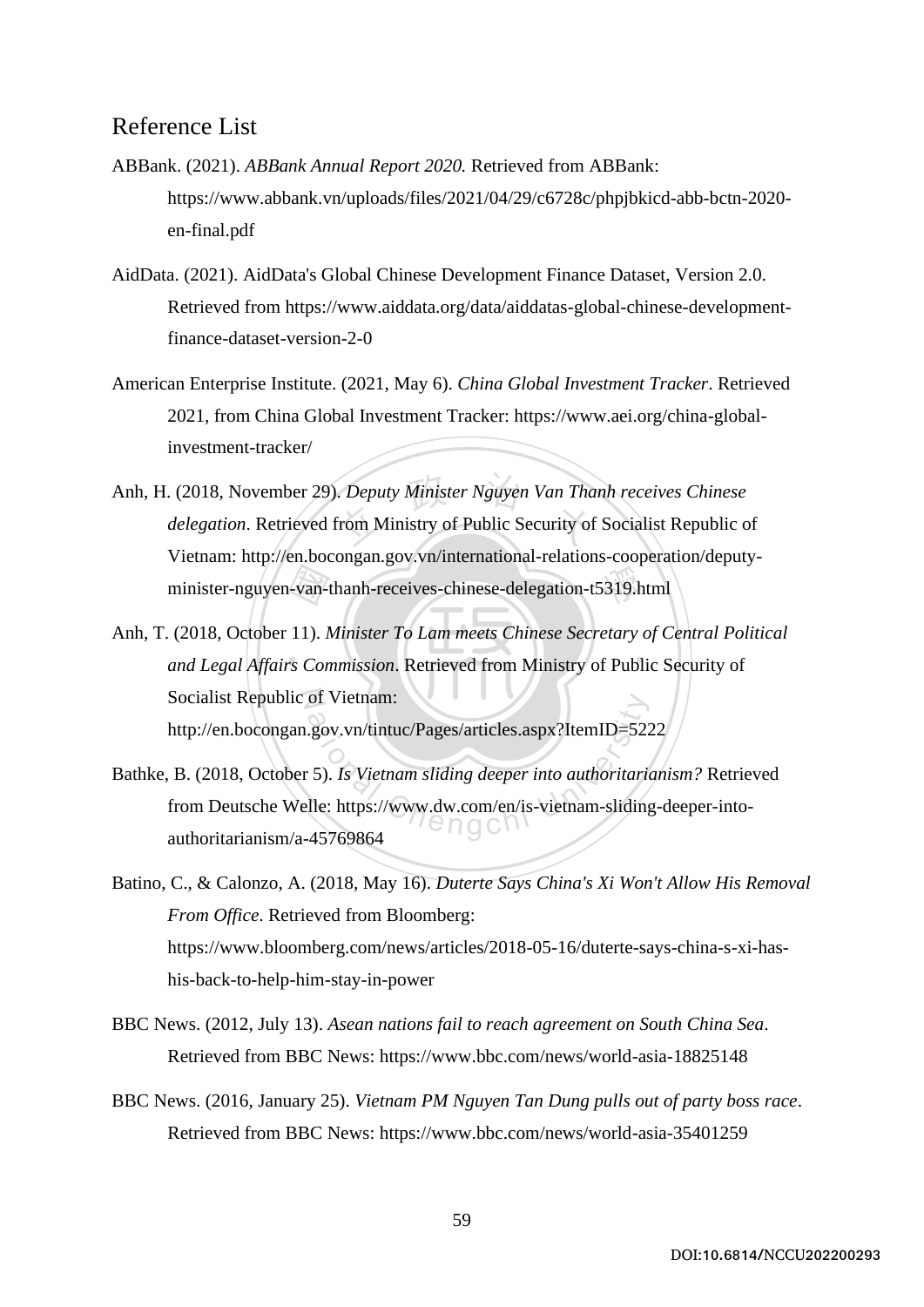- BBC News. (2018, June 11). *Vietnam detains 100 after anti-China economic zone protests turn violent*. Retrieved from BBC News: https://www.bbc.com/news/world-asia-44436019
- BBC News. (2018, January 22). *Vietnam jails most senior Communist Party official in decades*. Retrieved from BBC News: https://www.bbc.com/news/world-asia-42770847
- Bemma, A. (2020, January 17). *Vietnam's battalions of 'cyber-armies' silencing online dissent*. Retrieved from Al Jazeera: https://www.aljazeera.com/news/2020/1/17/vietnams-battalions-of-cyber-armiessilencing-online-dissent
- Bergin, T. (2008, July 22). *UPDATE 1-Petrovietnam surveying oil block eyed by China-BP*.<br>Retrieved from Reuters: https://www.reuters.com/article/bp-vietnam-<br>idUSI 22100883920080722 Retrieved from Reuters: https://www.reuters.com/article/bp-vietnamidUSL22100883920080722
- ‧philippinesidUSKCN12K0AS Blanchard, B. (2016, October 20). *Duterte aligns Philippines with China, says U.S. has lost*.<br>Retrieved from Reuters: https://www.reuters.com/article/us-china-<br>philippinesidUSKCN12K0AS ‧ Retrieved from Reuters: https://www.reuters.com/article/us-china-
- Brady, A.-M. (2017). *Magic Weapons: China's political influence activities under Xi Jinping.* Washington DC: Woodrow Wilson Center.
- ic Weapons: China's political influence activis<br>Voodrow Wilson Center.<br>21). Vietnam, China hold 4th Deputy Minister-<br>21). Vietnam, China hold 4th Deputy Minister-<br>becongen gov yn international relations coops Bui, L. (2018, December 21). *Vietnam, China hold 4th Deputy Minister-level Security Dialogue*. Retrieved from Ministry of Public Security of Socialist Republic of Vietnam: http://en.bocongan.gov.vn/international-relations-cooperation/vietnamchina-hold-4th-deputy-minister-level-security-dialogue-t5372.html
- Bunthoeun, C. (2020, June 10). *Sihanoukville records over \$7 billion in construction*. Retrieved from Khmer Times: https://www.khmertimeskh.com/732207/sihanoukvillerecords-over-7-billion-in-construction/
- Cardenal, J. P., Kucharczyk, J., Mesežnikov, G., & Pleschová, G. (2017). *Sharp Power: Rising Authoritarian Influence.* National Endowment for Democracy.
- Castro, R. C. (2016). The Duterte Administration's Foreign Policy: Unravelling the Aquino Administration's Balancing Agenda on an Emergent China. *Journal of Current Southeast Asian Affairs, 35*(3), 139-159.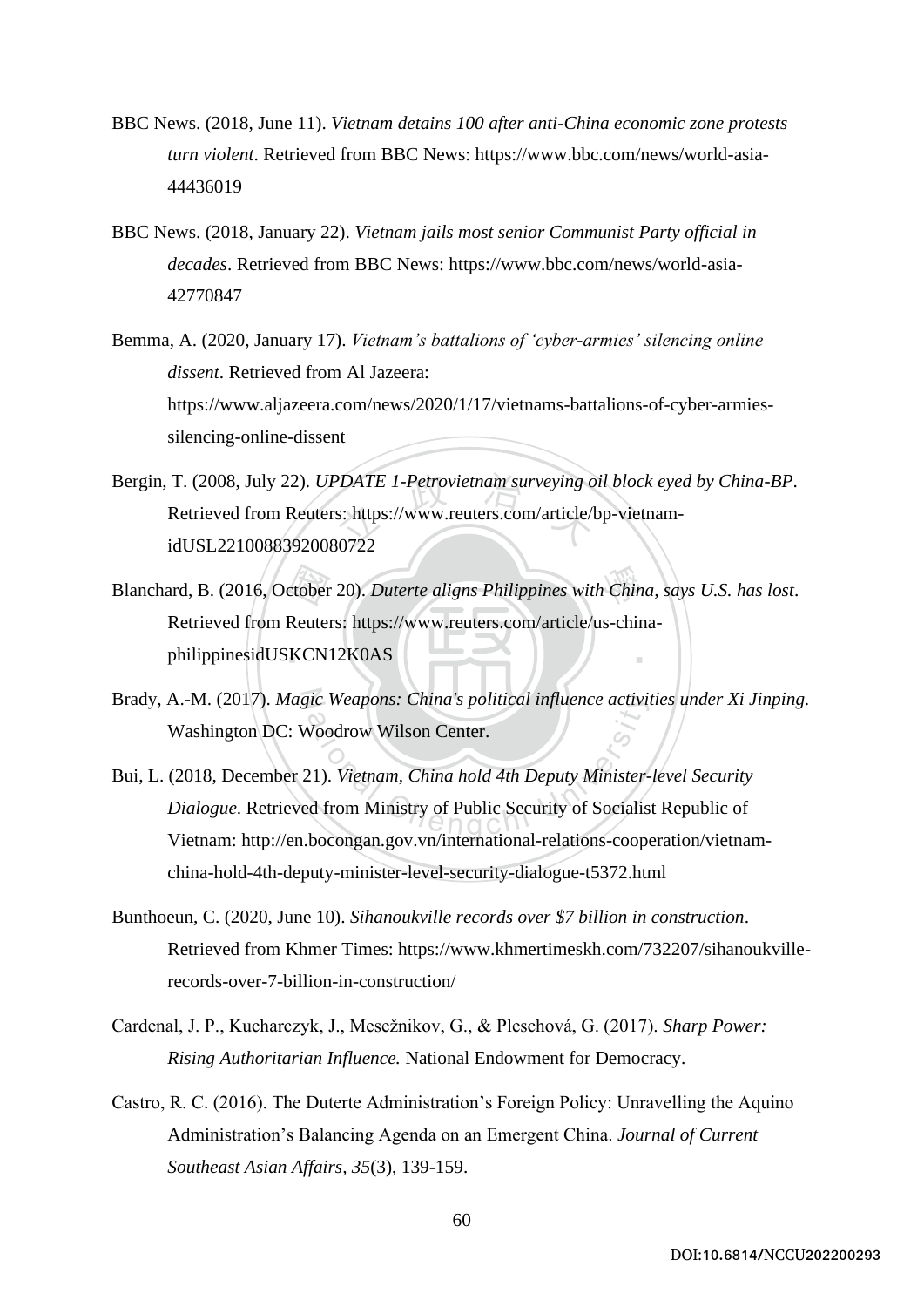- Chan, S. (2018, January 12). *China asked to buy more sugarcane from Cambodia* . Retrieved from Khmer Times: https://www.khmertimeskh.com/101596/china-asked-buysugarcane-cambodia/
- Chi, M. (2018, April 23). *3 SEZs to cost Vietnam whopping \$70 billion*. Retrieved from VietnamNet: https://english.vietnamnet.vn/fms/business/199302/3-sezs-to-costvietnam-whopping--70-billion.html
- China Merchant Holdings (International) Company Limited. (2010, April 29). Formation of Joint Venture In Vietnam. Hong Kong.
- Chinh, G. (2020, May 18). *Chinese acquisition of prime land worries Vietnam defense ministry*. Retrieved from VnExpress: https://e.vnexpress.net/news/news/chineseacquisition-of-prime-land-worries-vietnam-defense-ministry-4101238.html
- and-worries-vietnam-defense-minis<br>nese model for patron-client relation Ciorciari, J. D. (2015). A Chinese model for patron–client relations? The Sino-Cambodian partnership. *International Relations of the Asia-Pacific, 15*(2), 245-278.
- $\frac{1}{2}$ ENN Philippines. (2016, June 9). *Davao City business magnates top donors in Duterte*<br> *campaign*. Retrieved from CNN Philippines:<br>
https://cnnphilippines.com/news/2016/06/09/duterte-top-campaign-donors.html *campaign*. Retrieved from CNN Philippines: https://cnnphilippines.com/news/2016/06/09/duterte-top-campaign-donors.html
- N CNN Philippines. (2020, September 10). *Allowing China-backed Dito to build cell sites in*  September 10). Allowing China-backed Dito to<br>dumb' move as security concerns hound PH —<br>ines: https://www.cnn.ph/news/2020/9/10/Dito<br>-camp-spying-security-Carpio.html *military camps a 'dumb' move as security concerns hound PH — Carpio*. Retrieved from CNN Philippines: https://www.cnn.ph/news/2020/9/10/Dito-telecommunitycell-tower-military-camp-spying-security-Carpio.html
- Corporate Planning Division, Vietnam Oil & Gas Group. (2018). *Projects Calling for Investment.* Retrieved from Petrovietnam.
- Davidson, H., & Fonbuena, C. (2020, September 23). *Facebook removes fake accounts with links to China and Philippines*. Retrieved from The Guardian: https://www.theguardian.com/technology/2020/sep/23/facebook-removes-fakeaccounts-with-links-to-china-and-philippines
- Deutsche Welle. (2016, March 14). *Vietnamese activists remember 1988 Spratly Islands clash with China*. Retrieved from Deutsche Welle: https://www.dw.com/en/vietnamese-activists-remember-1988-spratly-islands-clashwith-china/a-19114754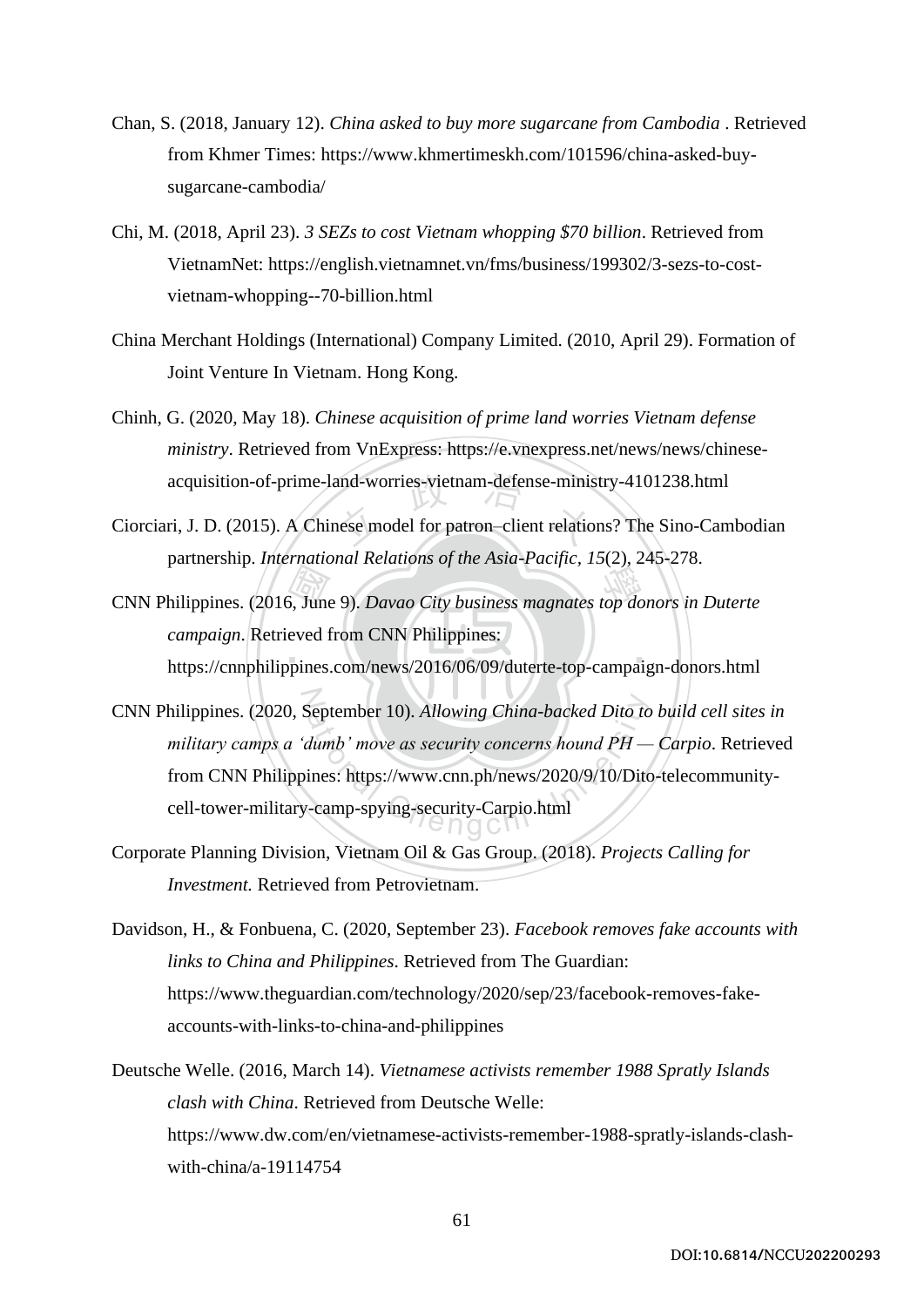- Dezan Shira & Associates. (2017, September 25). *Chinese FDI in Vietnam: Growing Economic Ties, Despite Strains*. Retrieved from Vietnam Briefing: https://www.vietnam-briefing.com/news/vietnam-and-china-growing-economic-tiesdespite-strains.html/
- Do, T. T. (2016). 'Firm in principles, flexible in strategy and tactics': Understanding the logic of Vietnam's China policy. *Asian Journal of Comparative Politics, 2*(1), 24-39.
- Dunst, C., & Savino, S. (2020, May 27). *Another pearl in China's string?* Retrieved from The Lowy Interpreter: https://www.lowyinstitute.org/the-interpreter/another-pearl-china-sstring
- Erie, M. S., & Ha, D. H. (2021). Law and Development Minus Legal Transplants: The Example of China in Vietnam. *Asian Journal of Law and Society, 8*, 372-401.
- Mattps://chinadialogue.net/en/business/11154-public-criticism-pressures-vietnam-to-<br>back-down-on-new-economic-zones/<br>mco. (2018, December 7). TÂP ĐOÀN GELEXIMCO Tổng hợp nguồn lực & Chia Jietnam. Asian Journal of Law and<br>6). Public criticism pressures Vietne Fawthrop, T. (2019, March 26). *Public criticism pressures Vietnam to back down on new economic zones*. Retrieved from China Dialogue: back-down-on-new-economic-zones/
- $\mathbb{R}$   $\mathbb{R}$   $\mathbb{R}$   $\mathbb{R}$   $\mathbb{R}$   $\mathbb{R}$   $\mathbb{R}$   $\mathbb{R}$   $\mathbb{R}$   $\mathbb{R}$   $\mathbb{R}$   $\mathbb{R}$   $\mathbb{R}$   $\mathbb{R}$   $\mathbb{R}$   $\mathbb{R}$   $\mathbb{R}$   $\mathbb{R}$   $\mathbb{R}$   $\mathbb{R}$   $\mathbb{R}$   $\mathbb{R}$   $\mathbb{R}$   $\mathbb{R}$   $\mathbb{$ thành công. Retrieved from Geleximco: https://www.geleximco.vn/gioi-thieu/tap-Geleximco. (2018, December 7). *TẬP ĐOÀN GELEXIMCO - Tổng hợp nguồn lực & Chia sẻ* doan-geleximco-tong-hop-nguon-luc-chia-se-thanh-cong-nd276.html
- ved from Geleximco: https://www.geleximco.v<br>ng-hop-nguon-luc-chia-se-thanh-cong-nd276.l<br>2020, May 12). Duyen Hai Power Generation<br>y Monitor: Global Energy Monitor. (2020, May 12). *Duyen Hai Power Generation Complex*. Retrieved from Global Energy Monitor: https://www.gem.wiki/Duyen\_Hai\_Power\_Generation\_Complex
- Global Witness. (2016). *Hostile Takeover: the Corporate Empire of Cambodia's Ruling Family.* London: Global Witness.
- Goh, E. (2016). *Rising China's Influence in Developing Asia.* (E. Goh, Ed.) Oxford: Oxford University Press.
- Grossheim, M. (2021). Stasi Aid and the Modernization of the Vietnamese Secret Police. *The International History Review, 43*(1), 136-152. Retrieved from Wilson Center: https://5g.wilsoncenter.org/publication/stasi-aid-and-the-modernization-thevietnamese-secret-police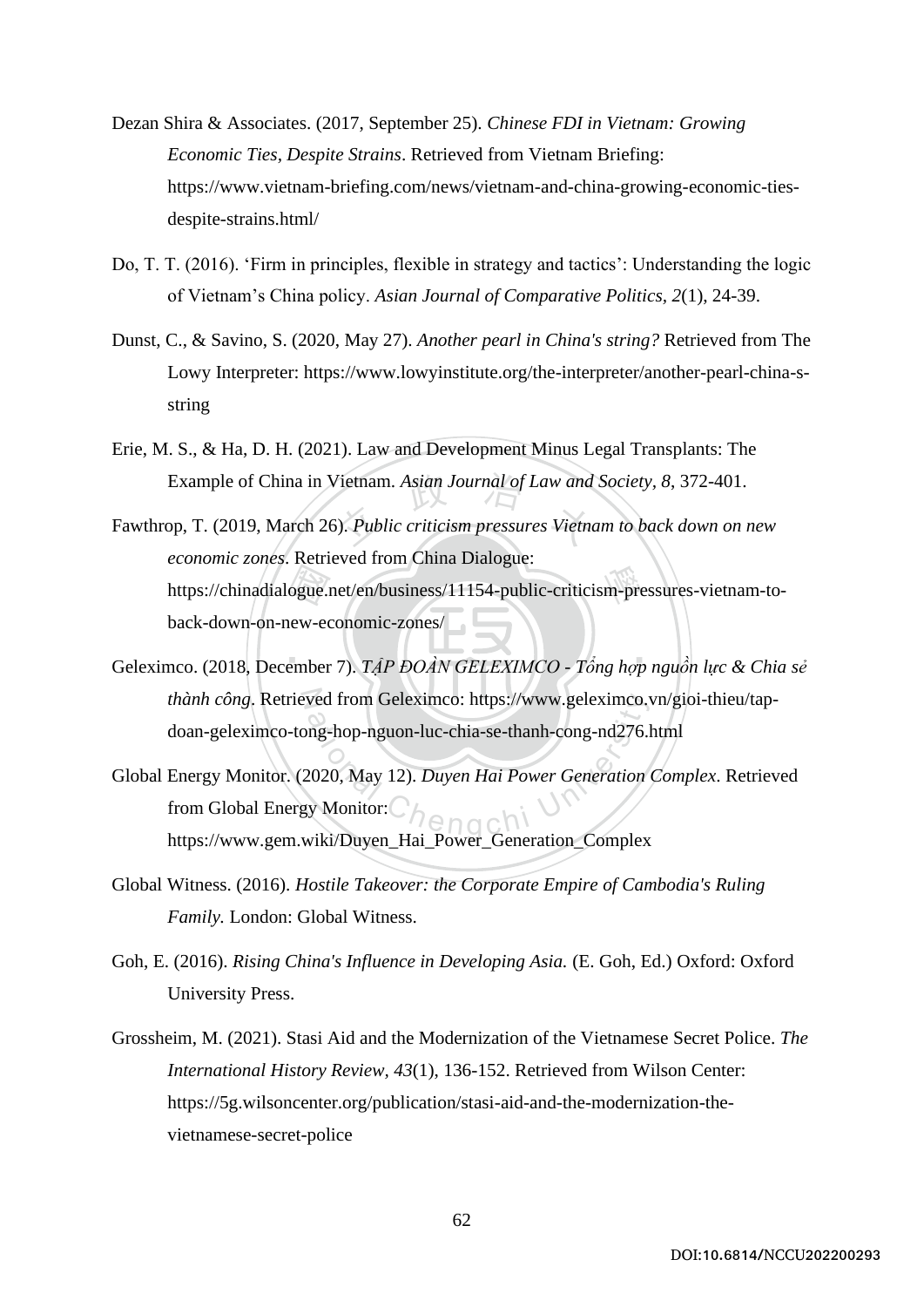- Ha, L. T. (2019). Chinese FDI in Vietnam: Trends, Status and Challenges. *ISEAS Perspective, 34*.
- Hameiri, S. (2019, July 27). *Cambodia's electric Chinese aid and investment affair*. Retrieved from East Asia Forum: https://www.eastasiaforum.org/2019/07/27/cambodias-electric-chinese-aid-andinvestment-affair/
- Hamilton, C., & Ohlberg, M. (2020). *Hidden Hand: Exposing How the Chinese Communist Party is Reshaping the World.* Melbourne, Australia: Hardie Grant Books.
- Hayton, B. (2018, March 23). *South China Sea: Vietnam 'scraps new oil project'*. Retrieved from BBC News: https://www.bbc.com/news/world-asia-43507448
- <sup>立</sup> <sup>政</sup> <sup>治</sup> <sup>大</sup> Hayton, B. (2020, July 22). *China's Pressure Costs Vietnam \$1 Billion in the South China Sea*. Retrieved from The Diplomat: https://thediplomat.com/2020/07/chinas-pressurecosts-vietnam-1-billion-in-the-south-china-sea/
- Heder, S. (2011). Cambodia in 2010 Hun Sen's Further Consolidation. Asian Survey, 51(1), 208-214. ‧ 208-214.
- *technology*. Retrieved from Nikkei Asia: https://asia.nikkei.com/Opinion/Philippines-Heydarian, R. (2019, October 28). *Philippines needs to be wary about welcoming Chinese*  needs-to-be-wary-about-welcoming-Chinese-technology
- wed from Nikkei Asia: https://asia.nikkei.com/<br>about-welcoming-Chinese-technology<br>2). *Vietnam Approves New Casino for Foreign*<br>sia: https://www.rfa.org/english/news/vietnam Hoa, K. (2015, January 22). *Vietnam Approves New Casino for Foreign Gamblers*. Retrieved from Radio Free Asia: https://www.rfa.org/english/news/vietnam/governmentapproves-casino-01222015174634.html
- Hoa, V., Hung, T., & Cuong, V. (n.d.). *Gelemxico invests in Doi Rong International tourism area project*. Retrieved from Hai Phong Department of Planning And Investment: http://haiphongdpi.gov.vn/eng/gelemxico-invests-in-doi-rong-international-tourismarea-project/
- Hoang, P. (2019). Domestic Protests and Foreign Policy: An Examination of Anti-China Protests in Vietnam and Vietnamese Policy Towards China Regarding the South China Sea. *Journal of Asian Security, 6*(1), 1-29.
- Hung, N. (2020, May 20). *Những ông trùm tài chính Việt Nam – Vũ Văn Tiền ông chủ Geleximco*. Retrieved from Vietnam Business Insider: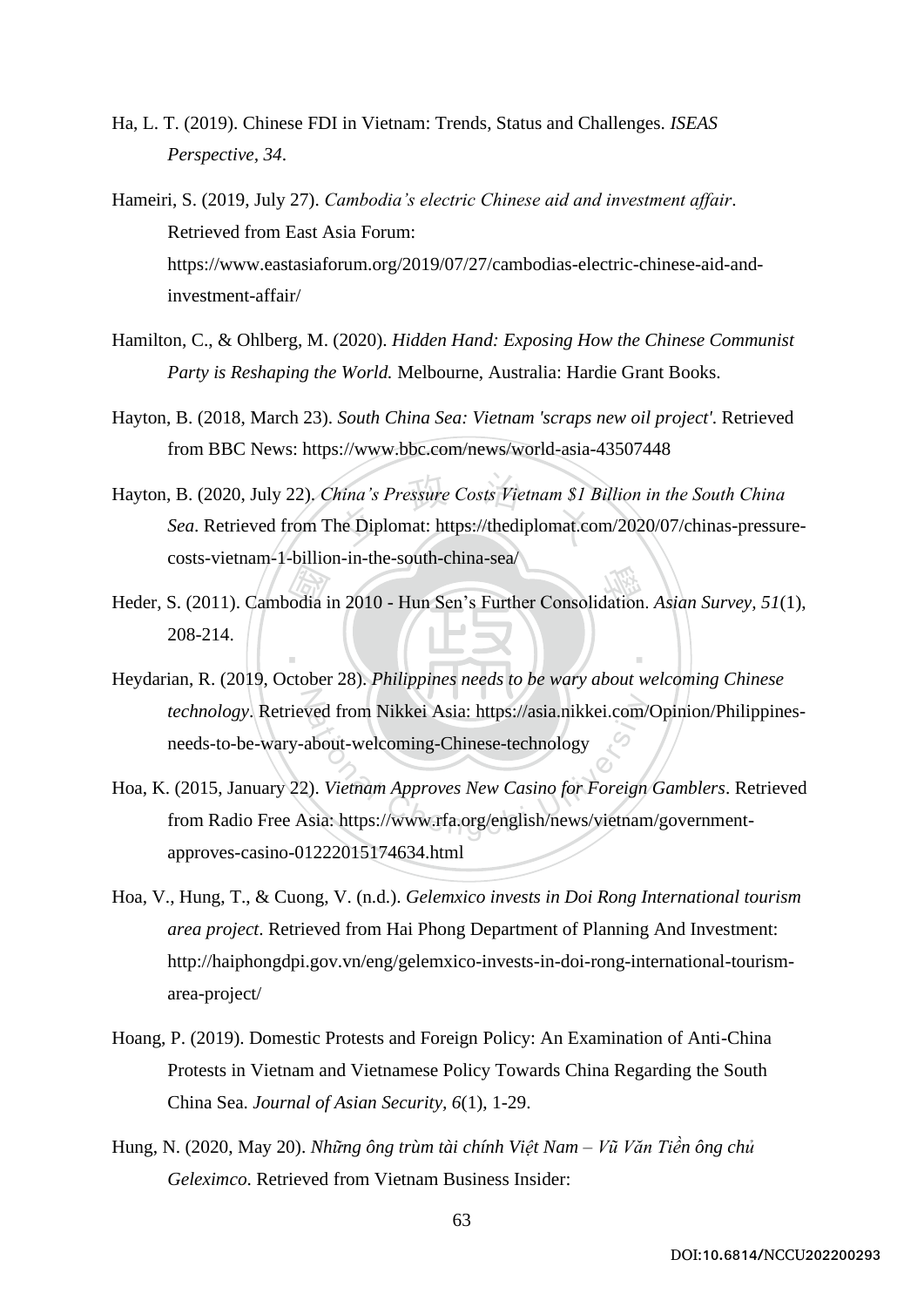https://vietnambusinessinsider.vn/nhung-ong-trum-tai-chinh-viet-nam-vu-van-tienong-chu-geleximco-a3058.html

- Huong, L. T. (2019). China's dual strategy of coercion and inducement towards ASEAN. *The Pacific Review, 32*(1), 20-36.
- International Trade Administration. (2020, May 8). *Market Intelligence: Philippines Telecommunications Market.* Retrieved from International Trade Administration - US Department of Commerce: https://www.trade.gov/market-intelligence/philippinestelecommunications-market
- https://asia.nikkei.com/Business/Transportation/Chinese-state-port-operator-s-India-<br>and-Vietnam-acquisitions-stall Kawase, K. (2020, August 28). *Chinese state port operator's India and Vietnam acquisitions stall*. Retrieved from Nikkei Asia: and-Vietnam-acquisitions-stall
- Special Economic Zones and Land Dispossession in the Mekong Region. Land Watch<br>Thai.<br>i, A. (2018, November 8). How did Mislatel get provisional 3rd telco status? Kuaycharoen, P., Longcharoen, L., Chotiwan, P., Sukin, K., & Researchers, L. I. (2020). Thai.
- $\mathbb{R}$  .  $\mathbb{R}$  . The set of  $\mathbb{R}$ N Retrieved from GMA News: AA News:<br>etwork.com/news/money/companies/674047/h<br>co-status/story/<br>13). *Philippine military boss says China teleco*<br>m Peuters: https://www.reuters.com/article/ph Legaspi, A. (2018, November 8). *How did Mislatel get provisional 3rd telco status?* https://www.gmanetwork.com/news/money/companies/674047/how-did-mislatel-getprovisional-3rd-telco-status/story/
- Lema, K. (2020, October 13). *Philippine military boss says China telecoms spy risk 'very low'*. Retrieved from Reuters: https://www.reuters.com/article/philippines-securitytelecoms-idUSL4N2H42CY
- Lema, K., & Morales, N. J. (2020, August 28). *Top Philippine diplomat recommends scrapping deals with blacklisted China firms*. Retrieved from Reuters: https://www.reuters.com/article/philippines-china-idCNL4N2FU15T
- Loan, K. (2018, December 27). *Ten laws to come into effect from January 1, 2019*. Retrieved from Chinh Phu: http://news.chinhphu.vn/Home/Ten-laws-to-come-into-effect-from-January-1-2019/201812/35550.vgp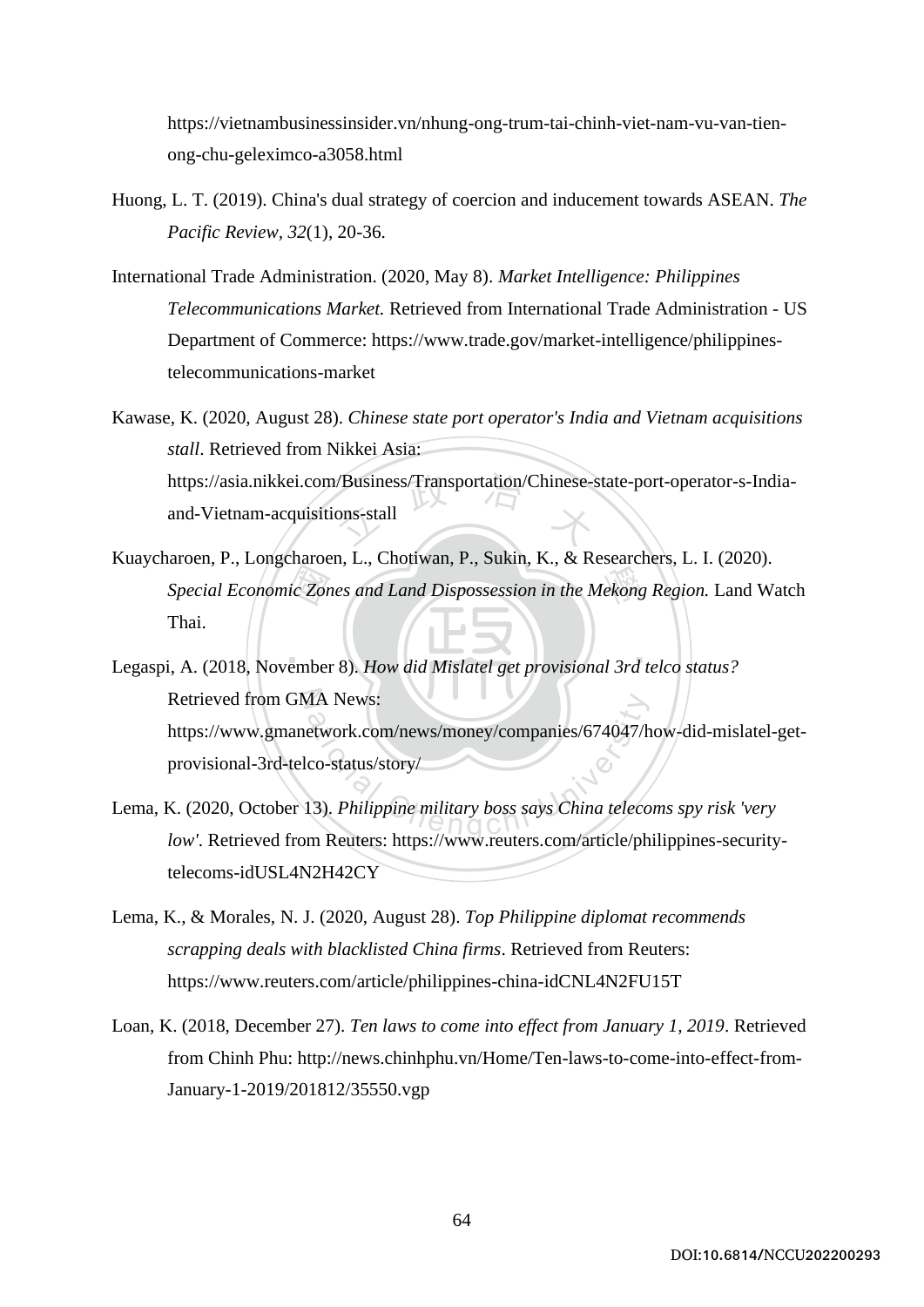- London, J. D. (2016, January 14). *Vietnam's Leadership Succession Struggle*. Retrieved from The Diplomat: https://thediplomat.com/2016/01/vietnams-leadership-successionstruggle/
- Long, T. H. (2017, November 8). *Vietnam's Cybersecurity Draft Law: Made in China?* Retrieved from The Vietnamese: https://www.thevietnamese.org/2017/11/vietnamscyber-security-draft-law-made-in-china/
- Lopez, M. L. (2020, September 8). *Lorenzana signs deal for China-backed Dito to put up cell towers in military camps*. Retrieved from CNN Philippines: https://www.cnnphilippines.com/news/2020/9/8/DND-deal-Dito-cell-towers-militarycamps.html
- Luc, T. A. (2018, July 14). *Demonstrations in Vietnam should be a wake-up call for China*.<br>Retrieved from East Asia Forum:<br>https://www.eastasiaforum.org/2018/07/14/demonstrations-in-vietnam-should-be-a-學 Retrieved from East Asia Forum: https://www.eastasiaforum.org/2018/07/14/demonstrations-in-vietnam-should-be-awake-up-call-for-china/
- security fears. Retrieved from Inquirer: r-chin<br>Jecem<br>Letriev ‧ N https://newsinfo.inquirer.net/1203181/chinese-backed-bid-for-sangley-airport-project-Mangosing, F. (2019, December 19). *Chinese-backed bid for Sangley airport project triggers*  triggers-security-fears
- Paris<br>
I is life: An analysis of the role 'grand corruption<br>
and in Cambodia. Conservation and Developm<br>
Sof change in nature, state and society, pp. 95 McInnes, M. (2015). Land is life: An analysis of the role 'grand corruption' plays in enabling elite grabbing of land in Cambodia. *Conservation and Development in Cambodia: Exploring frontiers of change in nature, state and society*, pp. 95-119.
- McKirdy, E. (2019, January 2). *'Stalinist' Vietnamese cybersecurity law takes effect, worrying rights groups and online campaigners*. Retrieved from CNN News: https://edition.cnn.com/2019/01/02/asia/vietnam-cybersecurity-bill-intl/index.html
- Minh, D. (2020, November 17). *Deputy minister takes over as Petrovietnam president*. Retrieved from VnExpress: https://e.vnexpress.net/news/business/industries/deputyminister-takes-over-as-petrovietnam-president-4193359.html
- Minh, G., & Tran, Q. (2021, May 8). *Work proceeds apace on Tan Son Nhat airport upgrade*. Retrieved from VnExpress: https://e.vnexpress.net/news/news/work-proceeds-apaceon-tan-son-nhat-airport-upgrade-4275061.html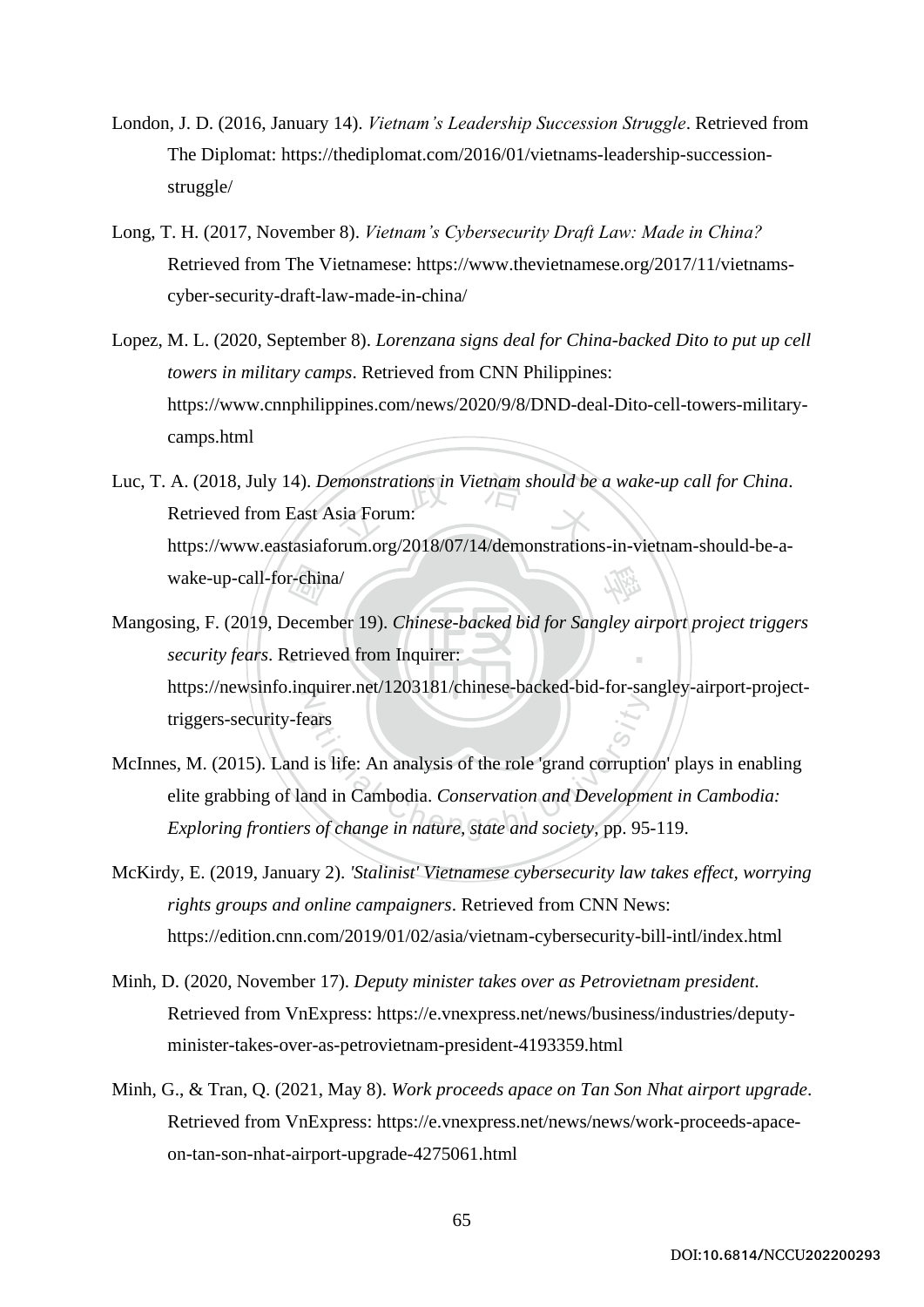- Minh, T. (2016, October 4). *Vietnam's Geleximco, Hong Kong Firm Partner for Mega Infras Projects*. Retrieved from BizLIVE: https://nhipsongdoanhnghiep.cuocsongantoan.vn/biznews/vietnams-geleximco-hongkong-firm-partner-for-mega-infras-projects-2042074.html
- Montlake, S. (2013, January 20). *Port In A Storm: An Interview With China Merchants Group*. Retrieved from Forbes: https://www.forbes.com/sites/simonmontlake/2013/01/09/port-in-a-storm-aninterview-with-china-merchants-group/?sh=48f5da775f4f
- development/5613723.html<br>16) Vietnam China boost coopera Narin, S. (2020, October 8). *Senator Ly Yong Phat's Family Given Preah Sihanouk State Land for Tourism Development*. Retrieved from VOA Cambodia: https://www.voacambodia.com/a/senator-ly-yong-phat-family-given-preah-sihanoukstate-land-for-tourism-development/5613723.html
- Minist<br>an.go<br> Retrieved from Ministry of Public Security of Socialist Republic of Vietnam: ‧ Nghiep, C. (2021, September 16). *Vietnam, China boost cooperation in crime combat*. http://en.bocongan.gov.vn/articles/vietnam-china-boost-cooperation-in-crime-combatt8241.html
- N Nguyen, H. H. (2021, March 29). *Vietnam's Frontrunner for Prime Minister: Bold Leader*  Retrieved from Fulcrum - Analysis on Southeas<br>
vietnams-expected-next-prime-minister/<br>
ber 30). *Vietnam – China to foster security coublic Security of Socialist Republic of Vietnar With Bold Plans*. Retrieved from Fulcrum - Analysis on Southeast Asia: https://fulcrum.sg/vietnams-expected-next-prime-minister/
- Nguyen, P. (2017, September 30). *Vietnam – China to foster security cooperation*. Retrieved from Ministry of Public Security of Socialist Republic of Vietnam: http://en.bocongan.gov.vn/international-relations-cooperation/vietnam--china-tofoster-security-cooperation-t4187.html
- Nguyen, P. (2018, January 24). *Vietnam - China to bolster security ties*. Retrieved from Ministry of Public Security of Socialist Republic of Vietnam: http://en.bocongan.gov.vn/international-relations-cooperation/vietnam---china-tobolster-security-ties-t4481.html
- Nhan Dan. (2012, June 9). *Chinese firm wins port building deal with EVN*. Retrieved from Nhan Dan: https://en.nhandan.vn/\_mobile\_business/item/534802-.html?PageSpeed=noscript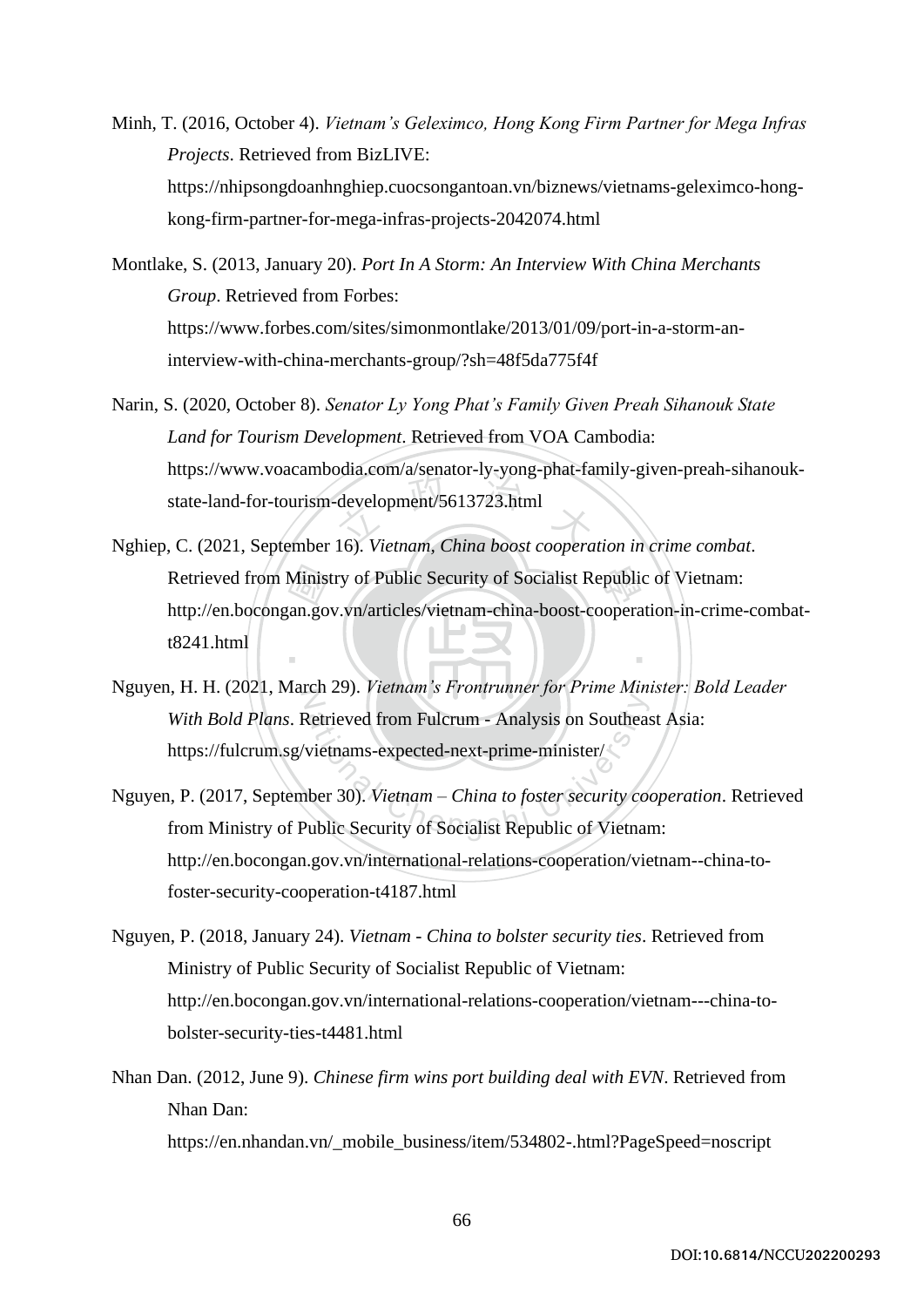- Nhan Dan. (2021, February 20). *Party and State leader, Prime Minister host Chinese Minister of Public Security*. Retrieved from Nhan Dan: https://en.nhandan.vn/politics/external-relations/item/9604702-party-and-state-leaderprime-minister-host-chinese-minister-of-public-security.html
- Nikkei Asia. (2017, September 17). *China's projects in Vietnam earn reputation for poor quality, delays*. Retrieved from Nikkei Asia: https://asia.nikkei.com/Economy/Chinas-projects-in-Vietnam-earn-reputation-for-poor-quality-delays2
- Nye, J. (1990). Soft Power. *Foreign Policy*(80), 153-171.
- https://asia.nikkei.com/Business/Telecommunication/Vietnam-carrier-develops-<br>native-5G-tech-to-lock-out-Huawei Onishi, T. (2020, January 25). *Vietnam carrier develops native 5G tech to lock out Huawei*. Retrieved from Nikkei Asia: native-5G-tech-to-lock-out-Huawei
- (Fight)<br>i.com/<br>Taylo 學 Page, J. (2012, December 3). *Vietnam Accuses Chinese Ships*. Retrieved from Wall Street Journal: https://www.wsj.com/articles/SB10001424127887323717004578157033857113510
- $\overline{P}$   $\overline{P}$  (2010)  $\overline{P}$  (2011)  $\overline{P}$   $\overline{P}$  (2015)  $\overline{P}$  (2015)  $\overline{P}$  (2015)  $\overline{P}$  (2015)  $\overline{P}$  (2015)  $\overline{P}$  (2015)  $\overline{P}$  (2015)  $\overline{P}$  (2015)  $\overline{P}$  (2015)  $\overline{P}$  (2015)  $\overline{P}$  (2 Furthers China's Quest for Military Network. Retrieved from Wall Street Journal: Quest for Military Network. Retrieved from Way (Chenge) and Chenge in Articles/secret-deal-for-chinese-naval-outport<br>beijings-ambitions-11563732482<br>July 19). *PDP-Laban out to learn ideology from* Page, J., Lubold, G., & Taylor, R. (2019, July 22). *Deal for Naval Outpost in Cambodia*  https://www.wsj.com/articles/secret-deal-for-chinese-naval-outpost-in-cambodiaraises-u-s-fears-of-beijings-ambitions-11563732482
- Pazzibugan, D. Z. (2017, July 19). *PDP-Laban out to learn ideology from Communist Party of China*. Retrieved from Inquirer: https://globalnation.inquirer.net/158865/pdp-labanlearn-ideology-communist-party-china
- Petrovietnam. (2018). *About Us*. Retrieved from PetroVietnam: https://www.pvn.vn/sites/en/Pages/gioithieu.aspx?NewsID=86fc814c-a3c9-4a49- 9e1e-c9e42f1fa052
- PetroVietnam. (2021). *Home*. Retrieved from PetroVietnam: https://www.pvn.vn/sites/en/Pages/default.aspx
- Petty, M. (2019, September 11). *Philippines' Duterte says Xi offering gas deal if arbitration case ignored*. Retrieved from Reuters: https://www.reuters.com/article/us-philippineschina-southchinasea-idUSKCN1VW07O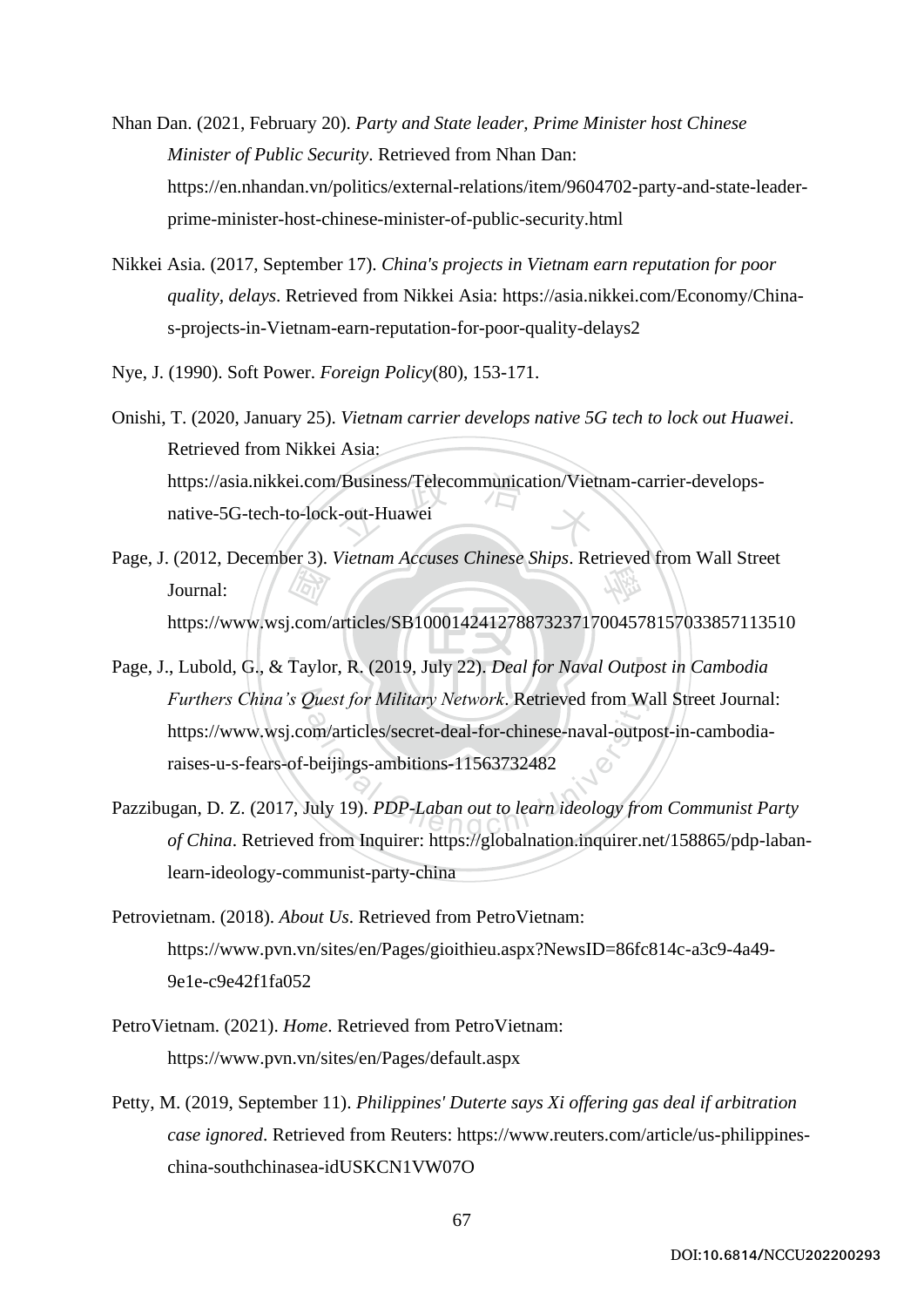- Pew Research Centre. (2017). *Global Indicators Database*. Retrieved from Pew Research Centre: https://www.pewresearch.org/global/database/indicator/24
- Po, S., & Primiano, C. B. (2020). An "Ironclad Friend": Explaining Cambodia's Bandwagoning Policy Towards China. *Journal of Current Southeast Asian Affairs, 39*(4), 444-464.
- Pye, D. (2014, March 13). *Power couple linked to Sinohydro project*. Retrieved from The Phnom Penh Post: https://www.phnompenhpost.com/national/power-couple-linkedsinohydro-project
- Quy, N. (2021, April 7). *Former PM's son Vietnam's new construction minister*. Retrieved from VnExpress: https://e.vnexpress.net/news/news/former-pm-s-son-vietnam-s-newconstruction-minister-4259883.html
- https://business.inquirer.net/217269/itemized-list-ph-projects-covered-chinas-15-b-<br>investment-pledges-duterte<br>ers Without Borders. (2018, June 14). *RSF calls for repeal of Vietnam's new* 4259883.html<br>23). *Itemized list of PH projects cov* Remo, A. R. (2016, October 23). *Itemized list of PH projects covered by China's \$15-B investment pledges to Duterte*. Retrieved from Inquirer: investment-pledges-duterte
- $\frac{1}{2}$   $\frac{1}{2}$   $\frac{1}{2}$   $\frac{1}{2}$   $\frac{1}{2}$   $\frac{1}{2}$   $\frac{1}{2}$   $\frac{1}{2}$   $\frac{1}{2}$   $\frac{1}{2}$   $\frac{1}{2}$   $\frac{1}{2}$   $\frac{1}{2}$   $\frac{1}{2}$   $\frac{1}{2}$   $\frac{1}{2}$   $\frac{1}{2}$   $\frac{1}{2}$   $\frac{1}{2}$   $\frac{1}{2}$   $\frac{1}{2}$   $\frac{1}{2}$  cybersecurity law. Retrieved from Reporters Without Borders: Reporters Without Borders. (2018, June 14). *RSF calls for repeal of Vietnam's new*  https://rsf.org/en/news/rsf-calls-repeal-vietnams-new-cybersecurity-law
- Retrieved from Reporters Without Borders:<br>ews/rsf-calls-repeal-vietnams-new-cybersecuri<br>s. (2021). *Data of press freedom ranking 2021*<br>Borders: https://rsf.org/en/ranking\_table Reporters Without Borders. (2021). *Data of press freedom ranking 2021*. Retrieved from Reporters Without Borders: https://rsf.org/en/ranking\_table
- Reuters. (2019, January 22). *Cambodian leader, in Beijing, says China pledges nearly \$600 million in aid*. Retrieved from Reuters: https://www.reuters.com/article/us-cambodiachina-idUSKCN1PG0CZ
- Rodríguez, J. E. (2017, August 3). *Repsol says drilling suspended on Vietnam oil block disputed by China*. Retrieved from Reuters: https://www.reuters.com/article/ussouthchinasea-vietnam-idUSKBN1AI27D
- Rosenzweig, J. (2019, April 25). *The Missing Voices at China's Belt and Road Summit*. Retrieved from The Diplomat: https://thediplomat.com/2019/04/the-missing-voicesat-chinas-belt-and-road-summit/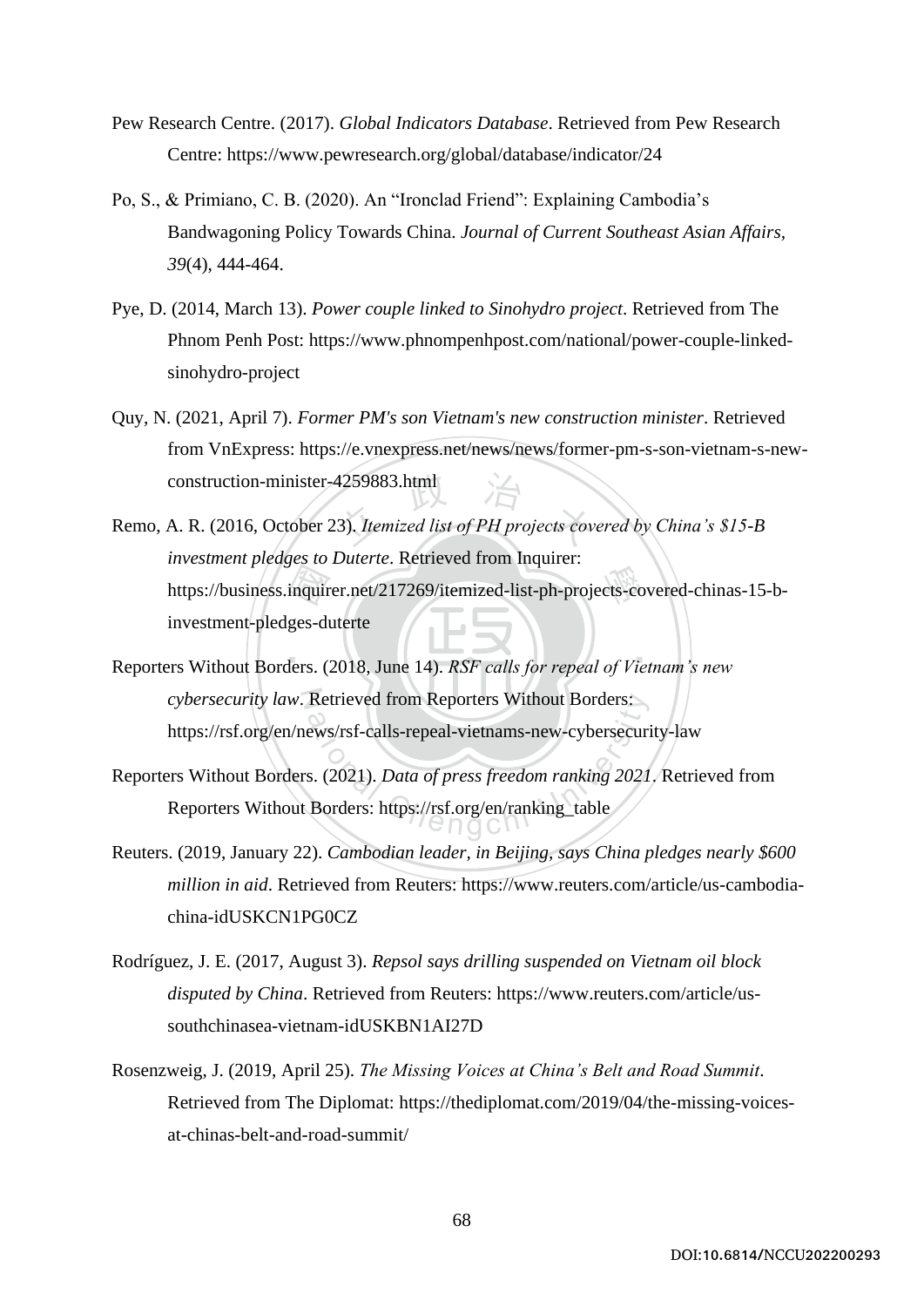- Seangly, P. (2017, May 22). *Police backtrack on Kith Meng logging accusations*. Retrieved from The Phnom Penh Post: https://www.phnompenhpost.com/national/policebacktrack-kith-meng-logging-accusations
- Situation in the Republic of the Philippines, ICC-01/21 (International Criminal Court September 15, 2021).
- Strangio, S., & Titthara, M. (2010, January 29). *Chinese linked to filling of lake*. Retrieved from The Phnom Penh Post: https://www.phnompenhpost.com/national/chineselinked-filling-lake
- Tartar, A., Rojanasakul, M., & Diamond, J. S. (2018, April 23). *How China Is Buying Its Way Into Europe*. Retrieved from Bloomberg: https://www.bloomberg.com/graphics/2018-china-business-in-europe/
- g.com/graphics/2018-china-busines<br>w of foreign direct investments from Textor, C. (2020). *Annual flow of foreign direct investments from China to Vietnam between 2009 and 2019*. Retrieved from Statista:
- ‧*Thayer Consultancy Background Brief*. https://www.statista.com/statistics/720408/china-outward-fdi-flows-to-vietnam/<br>, C. A. (2017, May 11). Vietnam: Dinh La Thang Victim of Factional Infighting<br>Thayer Consultancy Background Brief. ‧ Thayer, C. A. (2017, May 11). Vietnam: Dinh La Thang Victim of Factional Infighting?
- Thayer, C. A. (2017). Vietnam's Foreign Policy in an Era of Rising Sino-US Competition tnam's Foreign Policy in an Era of Rising Sino<br>mestic Political Influence. Asian Security, 13(3<br>nestic and Foreign Policy in Vietnam: The Fut<br>rgetown Journal of Asian Affairs, 5, 117-126. and Increasing Domestic Political Influence. *Asian Security, 13*(3), 183-199.
- Thayer, C. A. (2019). Domestic and Foreign Policy in Vietnam: The Future of Vietnamese Civil Society. *Georgetown Journal of Asian Affairs, 5*, 117-126.
- Thayer, C. A. (2020, August 31). Vietnam: Crackdown on Journalists and Social Media. *Thayer Consultancy Background Brief*.
- Thuy, H. (2021, October 14). *Work on major components at Long Thanh Airport to begin in 2022*. Retrieved from VnExpress: https://e.vnexpress.net/news/news/work-on-majorcomponents-at-long-thanh-airport-to-begin-in-2022-4371971.html
- Thuy, N. (2020, October 2). *Vietnam draws US\$8.5 billion into industrial parks and economic zones in 9 months*. Retrieved from Hanoi Times: http://hanoitimes.vn/vietnam-draws-us85-billion-into-industrial-parks-and-economiczones-in-9-months-314382.html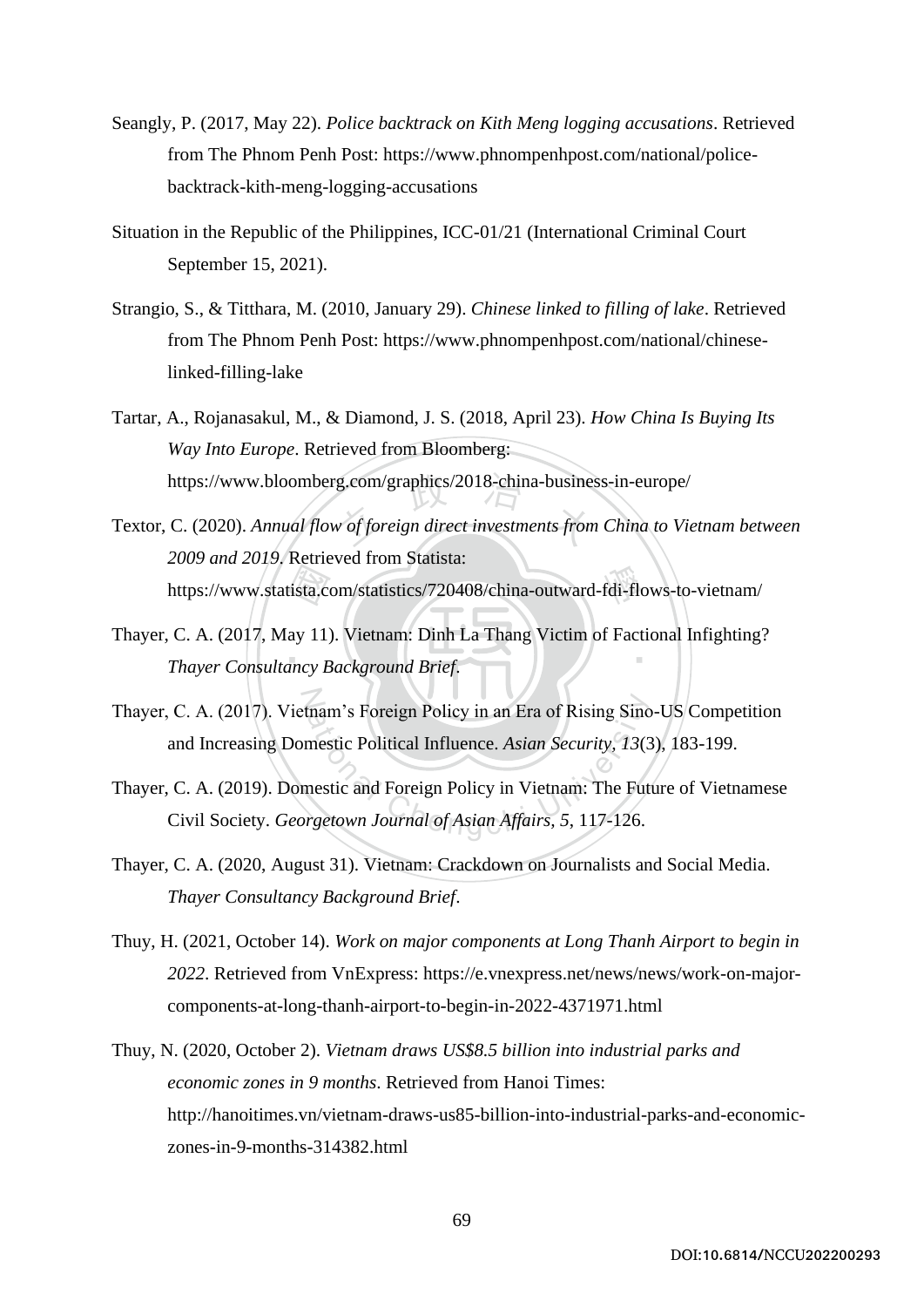- Tien, D. (2017, December 15). *MPS of Vietnam and MSS of China promote cooperation*. Retrieved from Ministry of Public Security of Socialist Republic of Vietnam: http://en.bocongan.gov.vn/international-relations-cooperation/mps-of-vietnam-andmss-of-china-promote-cooperation-t4391.html
- Ting, J. C. (2016, December 2). *Red carpet for Chinese investors*. Retrieved from Phnom Penh Post: https://www.phnompenhpost.com/business/red-carpet-chinese-investors
- Tomacruz, S. (2021, July 12). *Del Rosario bares Chinese 'brag' about influencing Duterte election*. Retrieved from Rappler: https://www.rappler.com/nation/del-rosario-chinabragged-influence-over-philippines-2016-election/
- protests. Retrieved from Nikkei Asia: https://asia.nikkei.com/Politics/International-<br>relations/Vietnam-s-economic-zones-derailed-by-anti-China-protests Tomiyama, A. (2018, September 3). *Vietnam's economic zones derailed by anti-China*  relations/Vietnam-s-economic-zones-derailed-by-anti-China-protests
- ‧control-over-the-military/ trieved<br>
mat.co<br>
-milit 學 ‧ Tran, B. T. (2020, August 29). *Evolution of the Communist Party of Vietnam's Control Over the Military*. Retrieved from The Diplomat: https://thediplomat.com/2020/08/evolution-of-the-communist-party-of-vietnams-
- N Turton, S., & Meta, K. (2020, September 15). *Chinese resort developer in Cambodia hit with*  20, September 15). *Chinese resort developer*<br>ieved from Nikkei Asia:<br>com/Politics/International-relations/US-China-<br>and "New" Chinase Business in Cambodia's C *US sanctions*. Retrieved from Nikkei Asia: https://asia.nikkei.com/Politics/International-relations/US-China-tensions/Chineseresort-developer-in-Cambodia-hit-with-US-sanctions
- Verver, M. (2019). *"Old" and "New" Chinese Business in Cambodia's Capital.* Singapore: ISEAS Yusof Ishak Institute.
- Verver, M., & Dahles, H. (2014). The Institutionalisation of Oknha: Cambodian Entrepreneurship at the Interface of Business and Politics. *Journal of Contemporary Asia, 45*(1), 48-70.
- Verver, M., & Dahles, H. (2015). The Institutionalisation of Oknha: Cambodian Entrepreneurship at the Interface of Business and Politics. *Journal of Contemporary Asia, 45*(1), 48-70.
- Vietnam Investment Review. (2018, April 7). *Geleximco unswayed by investors' refusal to hand over thermal power plants*. Retrieved from Vietnam Investment Review: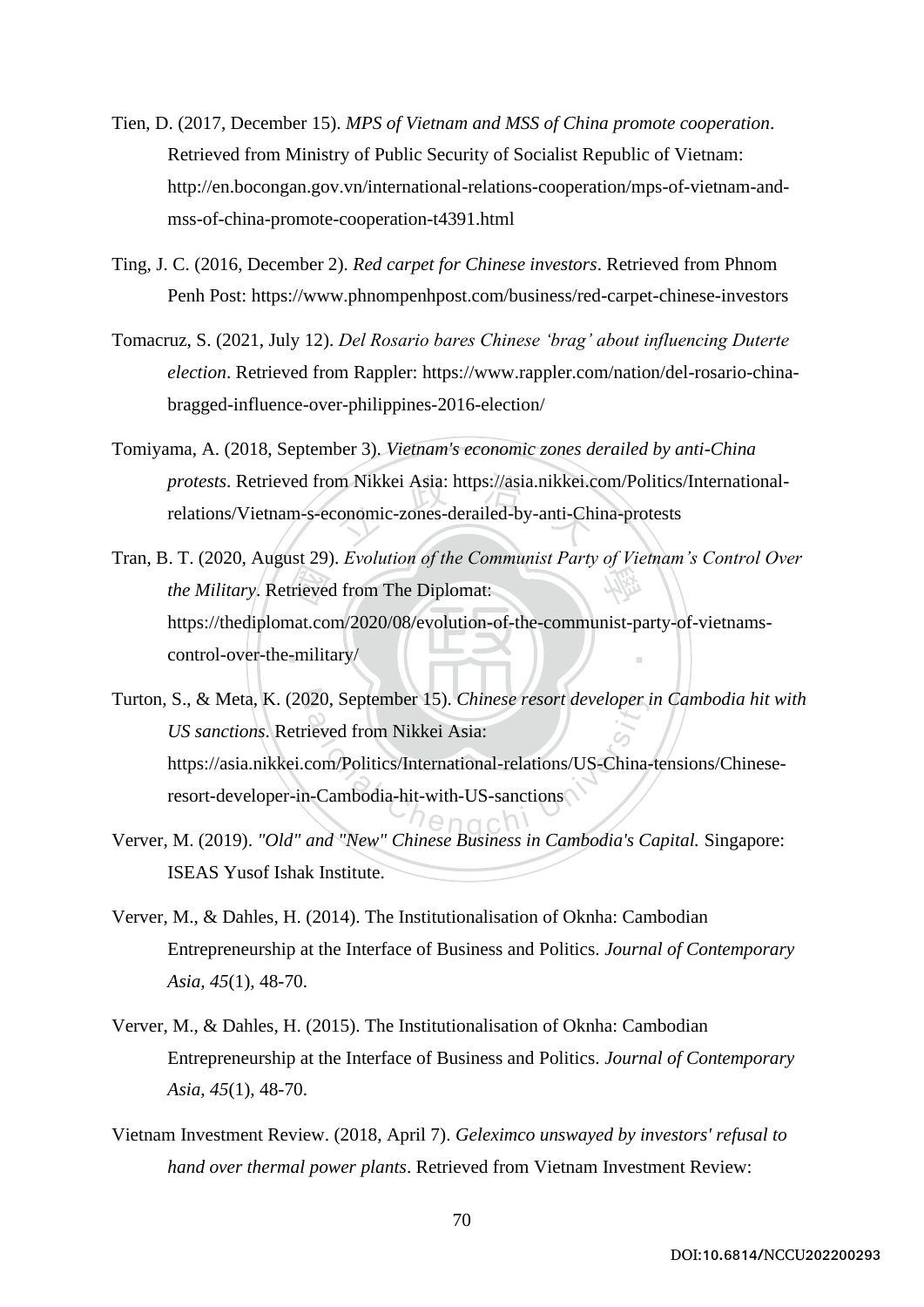https://vir.com.vn/geleximco-unswayed-by-investors-refusal-to-hand-over-thermalpower-plants-58060.html

- Vietnam Investment Review. (2020, August 15). *Former Deputy Transport Minister Nguyen Hong Truong prosecuted*. Retrieved from Vietnam Investment Review: https://vir.com.vn/former-deputy-transport-minister-nguyen-hong-truong-prosecuted-78559.html
- VietnamPlus. (2016, February 4). *Duyen Hai 1 thermal power plant connects to national grid*. Retrieved from VietnamPlus: https://en.vietnamplus.vn/duyen-hai-1-thermalpower-plant-connects-to-national-grid/88630.vnp
- project. Retrieved from VietnamPlus: https://en.vietnamplus.vn/acv-asks-to-borrow-<br>us-dollars-for-long-thanh-airport-project/203181.vnp VietnamPlus. (2021, June 16). *ACV asks to borrow US dollars for Long Thanh airport*  us-dollars-for-long-thanh-airport-project/203181.vnp
- Vireak, T. (2021, July 19). *China tops list of investors in H1*. Retrieved from Phnom Penh
- $\mathbf{A}$ Post: https://www.phnompenhpost.com/business/china-tops-list-investors-h1<br>(2018, April 3). In rare comment, PetroVietnam says South China Sea tensio<br>offshore operations. Retrieved from Reuters: https://www.reuters.com/arti southchinasea-petrovietnam-idUSKCN1HA0QO Vu, K. (2018, April 3). *In rare comment, PetroVietnam says South China Sea tension to hurt offshore operations*. Retrieved from Reuters: https://www.reuters.com/article/us-
- ovietnam-idUSKCN1HA0QO<br>
Eyebrows raised after Chinese power plant comega-airport. Retrieved from VnExpress:<br>
.net/news/news/eyebrows-raised-after-chinese Vu, V. (2017, August 31). *Eyebrows raised after Chinese power plant contractor nominated to build Vietnam's mega-airport*. Retrieved from VnExpress: https://e.vnexpress.net/news/news/eyebrows-raised-after-chinese-power-plantcontractor-nominated-to-build-vietnam-s-mega-airport-3635782.html
- Vuving, A. L. (2006). Strategy and Evolution of Vietnam's China Policy: A Changing Mixture of Pathways. *Asian Survey, 46*(6), 805-824.
- Vuving, A. L. (2019). Vietnam in 2018: A Rent-Seeking State on Correction Course. *Southeast Asian Affairs 2019*, 375-394.
- Vuving, A. L., & Do, T. T. (2017). Vietnam Between China and Japan in the Asian Security Complex. In J. Reeves, & J. H. Nankivell, *Chinese-Japanese Competition and the East Asian Security Complex: Vying for Influence* (pp. 159-177). Routledge.